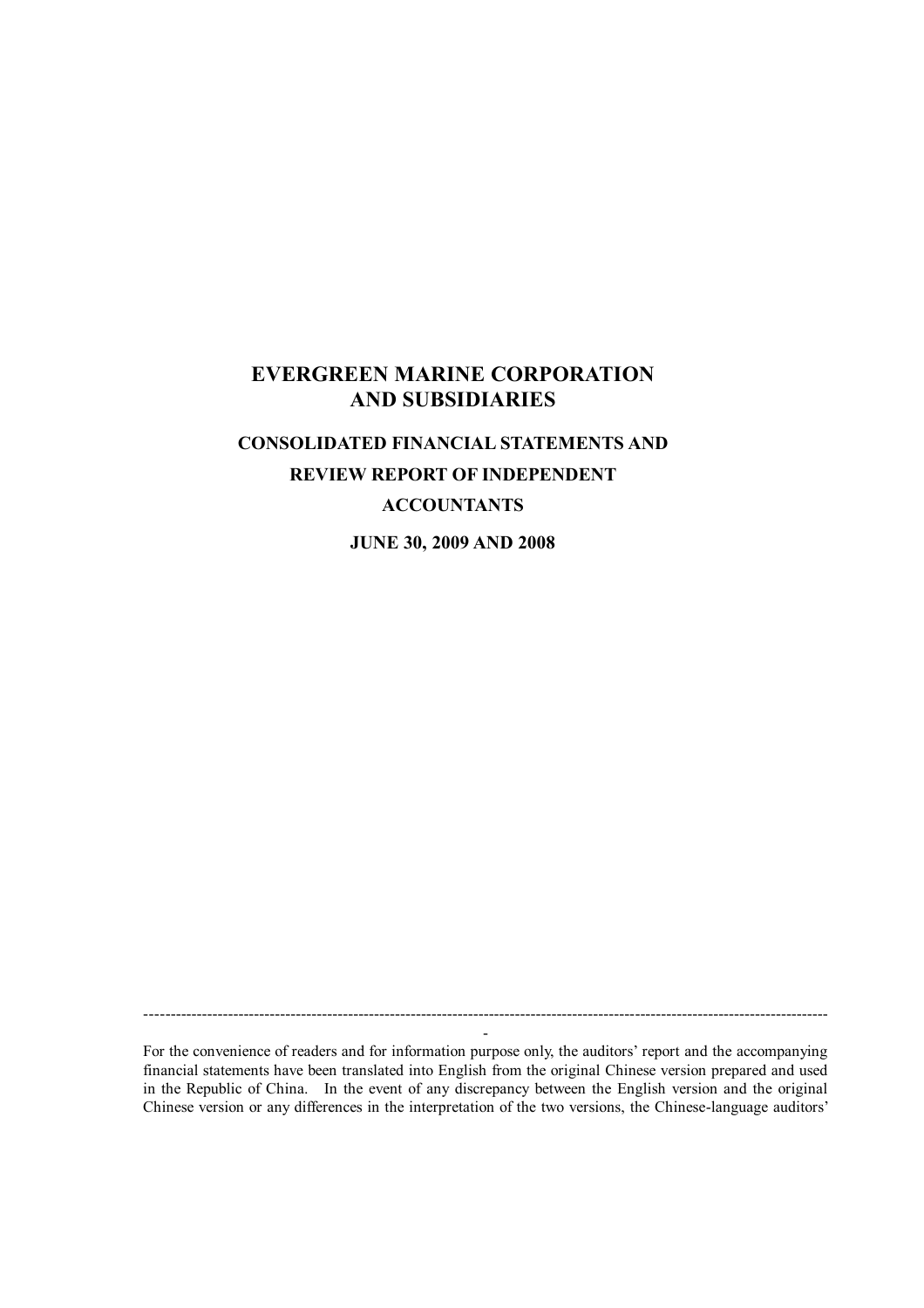#### REVIEW REPORT OF INDEPENDENT ACCOUNTANTS TRANSLATED FROM CHINESE

#### To the Board of Directors and Shareholders of Evergreen Marine Corporation

We have reviewed the accompanying consolidated balance sheets of Evergreen Marine Corporation (the "Company") and its subsidiaries as of June 30, 2009 and 2008, and the related consolidated statements of income, of changes in stockholders'equity and of cash flows for the six-month periods then ended. These financial statements are the responsibility of the Company's management. Our responsibility is to issue a review report on these consolidated financial statements based on our review. We did not review all the affiliated companies included in the consolidated financial statements of Peony Investment S. A., a subsidiary of the Company, which statements reflect total assets of 48,162,214 and 56,755,754 thousand New Taiwan dollars, constituting 38.58% and 42.71% of the consolidated total assets as of June 30, 2009 and 2008, and net operating revenues of 12,692,093 and 21,624,602 thousand New Taiwan dollars, constituting 31.80% and 33.79% of the consolidated net operating revenues for the six-month periods then ended. In addition, we did not review the financial statements of all the investee companies accounted for under the equity method. Those statements were audited by other auditors whose reports thereon have been furnished to us, and our report expressed herein, insofar as it relates to the amounts included for those investee companies accounted for under the equity method, is based solely on the reports of the other auditors. Long-term investments in these companies amounted to 14,459,624 and 16,947,849 thousand New Taiwan dollars, constituting 11.58% and 12.75% of the consolidated total assets as of June 30, 2009 and 2008, and the related investment loss was 2,973,662 and 989,022 thousand New Taiwan dollars for the six-month periods then ended.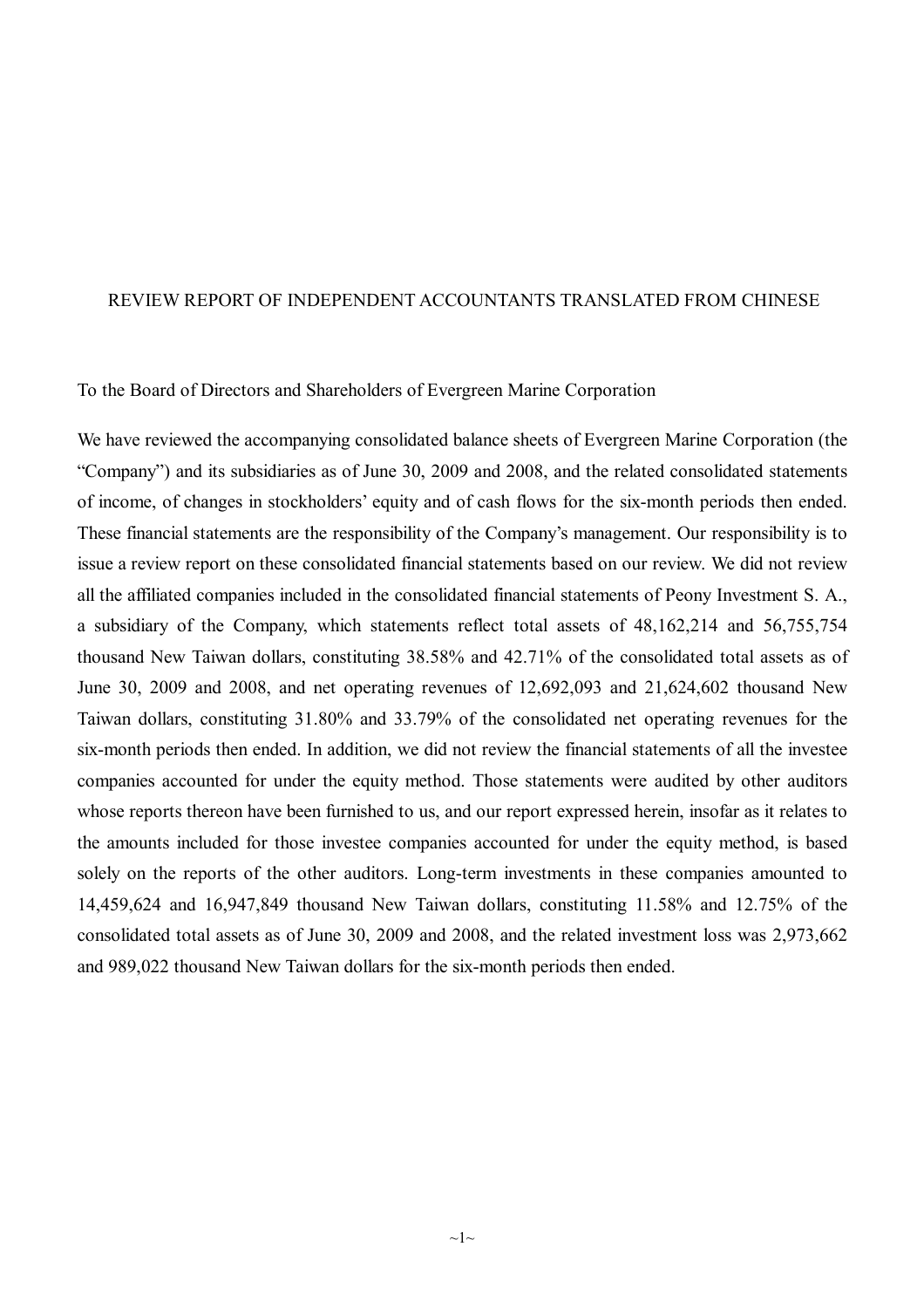We conducted our review in accordance with the Statement of Auditing Standards No. 36 "Review of Financial Statements" issued by the Auditing Committee of the Accounting Research and Development Foundation of the Republic of China. A review consists principally of applying analytical procedures to financial data and making inquiries of persons responsible for financial and accounting matters. It is substantially less in scope than an audit conducted in accordance with auditing standards generally accepted in the Republic of China, the objective of which is the expression of an opinion regarding the financial statements taken as a whole. Accordingly, we do not express such an opinion.

Based on our review and the reports of other auditors, we are not aware of any material modifications or adjustments that should be made to the financial statements referred in the first paragraph in order for them to be in conformity with the "Rules Governing Preparation of Financial Statements by Securities Issuers" and generally accepted accounting principles in the Republic of China.

PricewaterhouseCoopers August 26, 2009 Taipei, Taiwan Republic of China

---------------------------------------------------------------------------------------------------------------------------------------------

The accompanying consolidated financial statements are not intended to present the financial position and results of operations and cash flows in accordance with accounting principles generally accepted in countries and jurisdictions other than the Republic of China. The standards, procedures and practices in the Republic of China governing the audit of such financial statements may differ from those generally accepted in countries and jurisdictions other than the Republic of China. Accordingly, the accompanying consolidated financial statements and report of independent accountants are not intended for use by those who are not informed about the accounting principles or auditing standards generally accepted in the Republic of China, and their applications in practice.

As the financial statements are the responsibility of the management, PricewaterhouseCoopers cannot accept any liability for the use of, or reliance on, the English translation or for any errors or misunderstandings that may derive from the translation.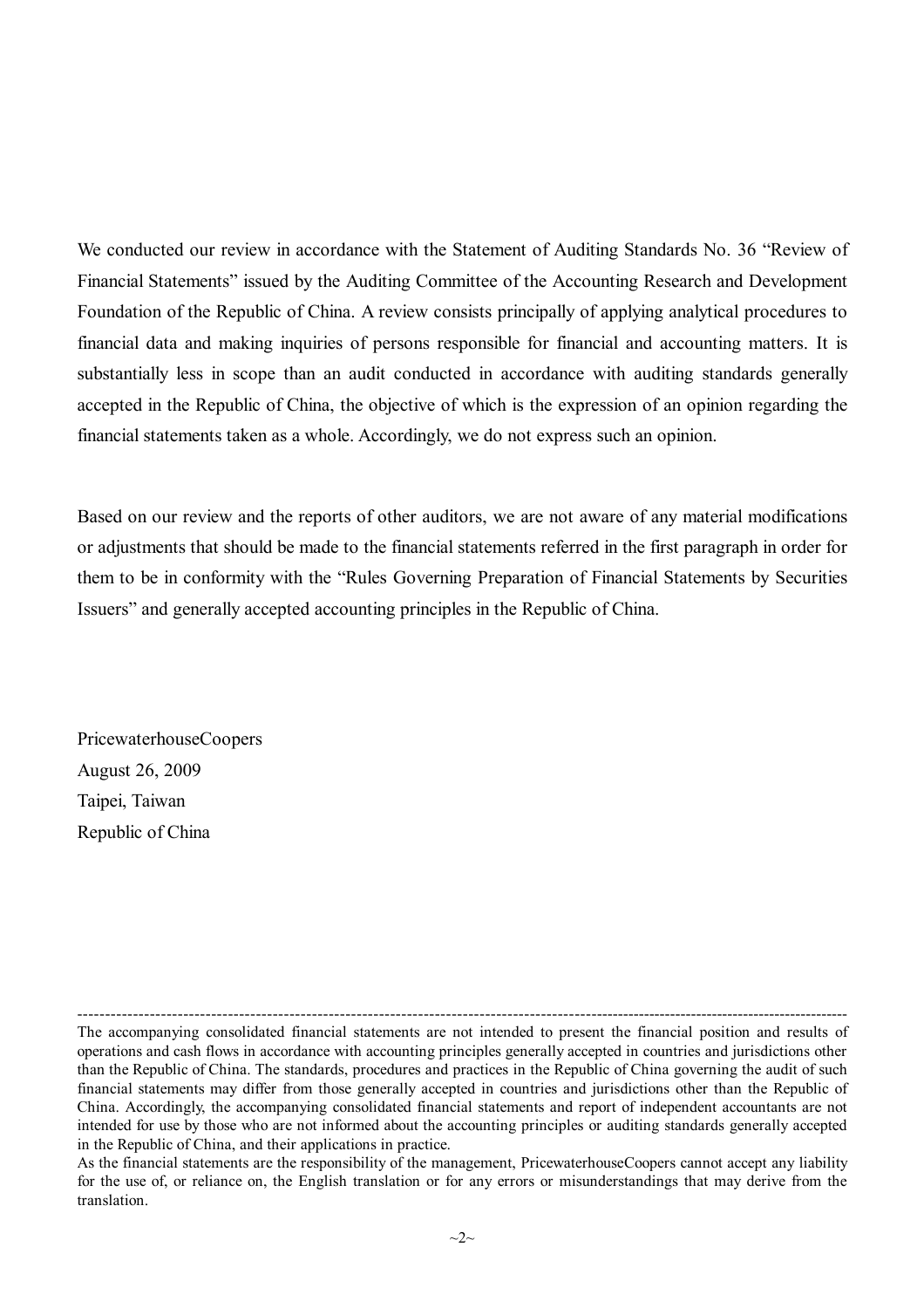#### EVERGREEN MARINE CORPORATION AND SUBSIDIARIES

#### CONSOLIDATED BALANCE SHEETS

JUNE 30,

(EXPRESSED IN THOUSANDS OF NEW TAIWAN DOLLARS) (UNAUDITED)

|                                                                                | 2009                   | 2008                          |  |
|--------------------------------------------------------------------------------|------------------------|-------------------------------|--|
| <b>ASSETS</b>                                                                  |                        |                               |  |
| <b>Current Assets</b>                                                          |                        |                               |  |
| Cash and cash equivalents (Note $4(1)$ )                                       | \$<br>20, 409, 236     | \$<br>20, 405, 320            |  |
| Financial assets at fair value through profit or loss - current (Note $4(2)$ ) | 3, 385, 254            | 1,395,146                     |  |
| Notes receivable, net                                                          | 102,524                | 86,469                        |  |
| Accounts receivable, net (Note 4(3))                                           | 7,395,764              | 12,082,556                    |  |
| Accounts receivable, net - related parties (Notes 4(3) and 5)                  | 205,762                | 348,858                       |  |
| Other receivables (Note 4(4))                                                  | 652,110                | 1,561,598                     |  |
| Other receivables - related parties (Notes 4(4) and 5)                         | 1,179,831              | 1,344,207                     |  |
| Other financial assets - current (Note $4(5)$ )                                | 244,300                | 127,517                       |  |
| Inventories (Note $4(6)$ )                                                     | 2,358,370              | 4,180,603                     |  |
| Prepaid expenses                                                               | 295,277                | 462,571                       |  |
| Prepayments                                                                    | 690,156                | 513,809                       |  |
| Deferred income tax assets - current (Note 4(28))                              | 328,228                | 290,887                       |  |
| Restricted assets (Note 6)                                                     | 321,868                | 220,997                       |  |
| Other current assets - other (Notes 4(7) and 5)                                | 2, 473, 214            | 4,004,749                     |  |
| Total current assets                                                           | 40,041,894             | 47,025,287                    |  |
| Funds and Investments                                                          |                        |                               |  |
| Available-for-sale financial assets - non-current (Note 4(8))                  | 535,044                | 791,107                       |  |
| Held-to-maturity financial assets - non-current (Note 4(9))                    | 364,463                |                               |  |
| Financial assets carried at cost - non-current (Notes $4(10)$ and 6)           | 5,087,442              | 4,818,252                     |  |
| Investments in bonds without active markets - non- current (Note $4(11)$ )     |                        | 11,708                        |  |
| Long-term equity investments accounted for under the equity method (Note       |                        |                               |  |
| 4(12)                                                                          | 23,536,033             | 25,516,383                    |  |
| Other long-term investments                                                    | 3,955                  | 3,870                         |  |
| Total funds and investments                                                    | 29,526,937             | 31<br>41<br>320               |  |
| Property, Plant and Equipment, Net (Notes 4(13), 5 and 6)                      |                        |                               |  |
| Land                                                                           | 2,187,504              | 2,219,220                     |  |
| <b>Buildings</b>                                                               | 2,935,528              | 2,984,053                     |  |
| Machinery and equipment                                                        | 731,097                | 744,919                       |  |
| Loading and unloading equipment                                                | 7,236,205              | 7,116,766                     |  |
| Computer and communication equipment                                           | 334,953                | 360,215                       |  |
| Transportation equipment                                                       | 25,769,503             | 24, 164, 650                  |  |
| <b>Ships</b>                                                                   | 58,460,853             | 55, 269, 148                  |  |
| Dock and wharf equipment                                                       | 143,494                | 223,081                       |  |
| Office equipment<br>Leased assets                                              | 527,014                | 544,991                       |  |
|                                                                                | 3,797                  | 15,925                        |  |
| Leasehold improvements<br>Cost and revaluation increments                      | 27,064<br>98, 357, 012 |                               |  |
| Less: Accumulated depreciation                                                 | 44,007,654)            | 93, 642, 968<br>40, 324, 839) |  |
| Construction in progress and prepayments for equipment                         | 152,643                | 918,960                       |  |
| Total property, plant and equipment, net                                       | 54,502,001             | 54, 237, 089                  |  |
| Intangible assets                                                              |                        |                               |  |
| Deferred pension costs                                                         | 118,015                | 151,012                       |  |
| Other Assets                                                                   |                        |                               |  |
| Refundable deposits (Note 6)                                                   | 433,921                | 124,698                       |  |
| Deferred expenses                                                              | 216,025                | 200,748                       |  |
| Other assets - other                                                           | 1,600                  | 5,053                         |  |
| Total other assets                                                             | 651,546                | 330,499                       |  |
| <b>TOTAL ASSETS</b>                                                            | 124,840,393            | 132,885,207                   |  |
|                                                                                |                        |                               |  |

(Continued)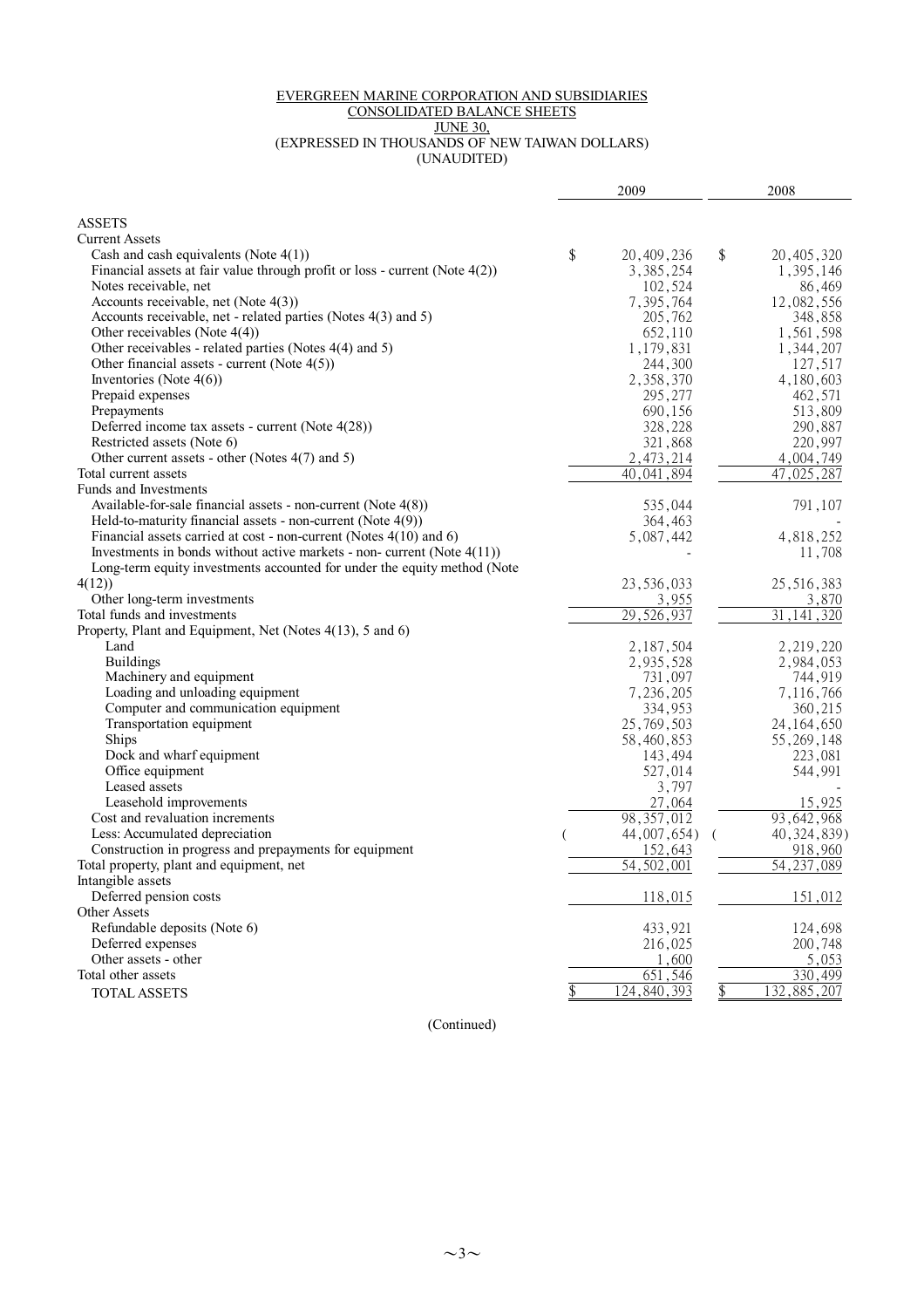#### EVERGREEN MARINE CORPORATION AND SUBSIDIARIES

#### CONSOLIDATED BALANCE SHEETS

JUNE 30,

(EXPRESSED IN THOUSANDS OF NEW TAIWAN DOLLARS) (UNAUDITED)

|                                                                                          |    | 2009         | 2008              |
|------------------------------------------------------------------------------------------|----|--------------|-------------------|
| LIABILITIES AND STOCKHOLDERS' EQUITY                                                     |    |              |                   |
| <b>Current Liabilities</b>                                                               |    |              |                   |
| Short-term loans (Note $4(14)$ )                                                         | \$ | 2,963,218    | \$<br>2,167,941   |
| Notes and bills payable (Note $4(15)$ )                                                  |    | 999,882      |                   |
| Financial liabilities at fair value through profit or loss - current (Note 4(16))        |    | 1,385,021    | 1,322,517         |
| Notes payable                                                                            |    | 1,124        | 2,277             |
| Accounts payable                                                                         |    | 3,884,906    | 7,014,532         |
| Accounts payable - related parties (Note 5)                                              |    | 147,327      | 1,093,510         |
| Income tax payable (Note $4(28)$ )                                                       |    | 225,461      | 873,699           |
| Accrued expenses (Note $4(17)$ )                                                         |    | 9,653,291    | 16, 269, 162      |
| Other payables - related parties (Notes 4(18) and 5)                                     |    | 253,216      | 232,519           |
| Other payables (Note $4(18)$ )                                                           |    | 1,065,040    | 6, 101, 830       |
| Long-term liabilities - current portion (Note 4(19))                                     |    | 3,499,187    | 3,316,932         |
| Other current liabilities (Note 5)                                                       |    | 560,402      | 3,379,206         |
| Total current liabilities                                                                |    | 24,638,075   | 41<br>.774.125    |
| Long-term Liabilities                                                                    |    |              |                   |
| Financial liabilities at fair value through profit or loss - non-current (Note $4(20)$ ) |    | 227,883      |                   |
| Financial liabilities carried at cost - non-current (Note 4(21))                         |    |              | 9,004             |
| Corporate bonds payable (Note 4(22))                                                     |    |              | 31,400            |
| Long-term loans (Note $4(23)$ )                                                          |    | 32,602,341   | 18, 399, 765      |
| Total long-term liabilities                                                              |    | 32,830,224   | 18,440,169        |
| Other Liabilities                                                                        |    |              |                   |
| Accrued pension liabilities                                                              |    | 846,889      | 750,548           |
| Guarantee deposits received                                                              |    | 38,140       | 39,026            |
| Deferred income tax liabilities - non-current (Note 4(28))                               |    | 1,495,991    | 1,994,397         |
| Other liabilities - other                                                                |    | 1,109,369    | 799,251           |
| Total other liabilities                                                                  |    | 3.490.389    | 3.583.222         |
| Total liabilities                                                                        |    | 60,958,688   | 63,797,516        |
| Stockholders' Equity                                                                     |    |              |                   |
| Capital (Note 4(24))                                                                     |    |              |                   |
| Common stock                                                                             |    | 30,609,390   | 30,608,440        |
| Capital Reserves (Note 4(25))                                                            |    |              |                   |
| Paid-in capital in excess of par value of common stock                                   |    | 4,787,505    | 4,786,654         |
| Capital reserve from donated assets                                                      |    | 372          | 372               |
| Capital reserve from long-term investments                                               |    | 1,560,794    | 1,551,975         |
| Capital reserve - other                                                                  |    | 6,713        | 6,713             |
| Retained Earnings (Note 4(26))                                                           |    |              |                   |
| Legal reserves                                                                           |    | 7,586,240    | 7,522,314         |
| Special reserves                                                                         |    | 957,344      | 957,344           |
| Undistributed earnings                                                                   |    | 13, 383, 704 | 18,718,866        |
| Other Adjustments to Stockholders' Equity                                                |    |              |                   |
| Unrealized gain or loss on financial instruments                                         | (  | 321,704)     | 468,352           |
| Cumulative translation adjustments                                                       |    | 1,713,730    | 946,793)          |
| Unrecognized pension cost                                                                |    | 472,904)     | 469,755)          |
| Minority interest                                                                        |    | 4,070,521    | 5,883,209         |
| Total stockholders' equity                                                               |    | 63,881,705   | 69,087,691        |
| Commitments And Contingent Liabilities (Note 7)                                          |    |              |                   |
| Subsequent Events (Note 9)                                                               |    |              |                   |
| TOTAL LIABILITIES AND STOCKHOLDERS' EQUITY                                               | \$ | 124,840,393  | \$<br>132,885,207 |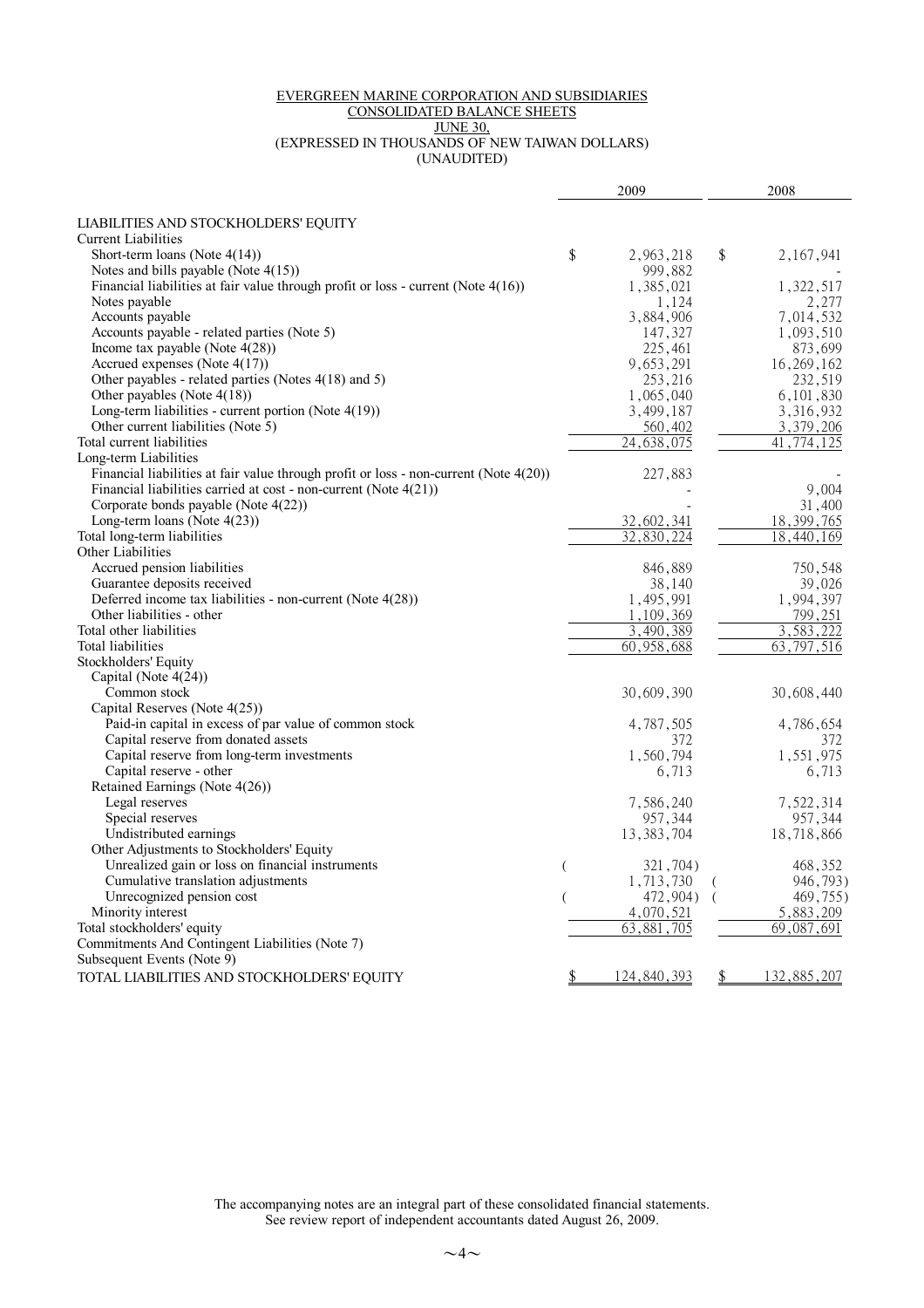#### EVERGREEN MARINE CORPORATION AND SUBSIDIARIES CONSOLIDATED STATEMENTS OF INCOME FOR THE SIX-MONTH PERIODS ENDED JUNE 30, (EXPRESSED IN THOUSANDS OF NEW TAIWAN DOLLARS, EXCEPT FOR EARNINGS PER SHARE) (UNAUDITED)

|                                                                                     |               | 2009                    |                          |                         | 2008       |                     |  |  |
|-------------------------------------------------------------------------------------|---------------|-------------------------|--------------------------|-------------------------|------------|---------------------|--|--|
| Operating Revenue (Notes 4(27) and 5)                                               | \$            |                         | 39, 917, 634             | \$                      |            | 63,989,722          |  |  |
| Operating Costs (Notes 4(30) and 5)                                                 |               |                         | $42,747,061$ (           |                         |            | 58, 367, 084)       |  |  |
| Gross (loss) profit                                                                 |               |                         | 2,829,427                |                         |            | 5,622,638           |  |  |
| Operating Expenses (Notes 4(30) and 5)                                              |               |                         |                          |                         |            |                     |  |  |
| General and administrative expenses                                                 |               |                         | 2, 531, 421              |                         |            | 3,061,794)          |  |  |
| Operating (loss) income                                                             |               |                         | 5,360,848)               |                         |            | 2,560,844           |  |  |
| Non-operating Income and Gains                                                      |               |                         |                          |                         |            |                     |  |  |
| Interest income                                                                     |               |                         | 201,160                  |                         |            | 342,466             |  |  |
| Gain on valuation of financial liabilities                                          |               |                         | 1,284,719                |                         |            |                     |  |  |
| Dividend income                                                                     |               |                         | 158,362                  |                         |            | 143,878             |  |  |
| Gain on disposal of property, plant and equipment                                   |               |                         | 669,986                  |                         |            | 793,366             |  |  |
| Gain on disposal of investments                                                     |               |                         | 7,333                    |                         |            | 82,047              |  |  |
| Foreign exchange gain, net                                                          |               |                         | 209,555                  |                         |            | 124,113             |  |  |
| Rental income (Note 5)                                                              |               |                         | 61,000                   |                         |            | 62,748              |  |  |
| Other non-operating income                                                          |               |                         | 45,289                   |                         |            | 132,950             |  |  |
| Non-operating Income and Gains                                                      |               |                         | 2,637,404                |                         |            | 681,568             |  |  |
| Non-operating Expenses and Losses                                                   |               |                         |                          |                         |            |                     |  |  |
| Interest expense                                                                    |               |                         | $210,296$ ) (            |                         |            | 445,509)            |  |  |
| Loss on valuation of financial assets<br>Loss on valuation of financial liabilities |               |                         | $13,650$ ) (             |                         |            | $55,085$ )          |  |  |
| Investment loss accounted for under the equity                                      |               |                         |                          | $\overline{ }$          |            | 750,767)            |  |  |
| method (Note $4(12)$ )                                                              |               |                         |                          |                         |            | 774,944)            |  |  |
| Loss on disposal of property, plant and equipment                                   |               |                         | $2,810,671$ (            |                         |            |                     |  |  |
| Financing charges                                                                   |               |                         | $6,840)$ (<br>$2,316)$ ( |                         |            | 1,693)<br>$6,398$ ) |  |  |
| Other non-operating losses                                                          |               |                         | $27,596$ ) (             |                         |            | 10,231)             |  |  |
| Non-operating Expenses and Losses                                                   |               |                         | $3,071,369$ (            |                         |            | 044,627             |  |  |
| (Loss) income from continuing operations before                                     |               |                         |                          |                         |            |                     |  |  |
| income tax                                                                          |               |                         | 5,794,813)               |                         |            | 2, 197, 785         |  |  |
| Income tax benefit (expense) (Note 4(28))                                           |               |                         | 10,177                   |                         |            | 699,700)            |  |  |
| Consolidated net income                                                             | $\frac{1}{2}$ |                         | 5,784,636                | \$                      |            | 498,085             |  |  |
| Attributable to:                                                                    |               |                         |                          |                         |            |                     |  |  |
| Equity holder of the Company                                                        | $($ \$        |                         | 4,714,072)               | $\sqrt[6]{\frac{1}{2}}$ |            | 1,196,430           |  |  |
| Minority interest                                                                   |               |                         | 1,070,564)               |                         |            | 301,655             |  |  |
|                                                                                     | $($ \$        |                         | 5,784,636)               | \$                      |            | , 498, 085          |  |  |
|                                                                                     |               | Before Tax              | After Tax                |                         | Before Tax | After Tax           |  |  |
| Basic earnings per share (Note $4(29)$ )                                            |               |                         |                          |                         |            |                     |  |  |
| Net (loss) income from continuing operations                                        | $($ \$        | $1.89$ ) (\$            | $1.89$ )                 | $\mathcal{S}$           | 0.72<br>\$ | 0.49                |  |  |
| Minority interest loss (income)                                                     |               | 0.35                    | 0.35                     |                         | $0.14)$ (  | 0.10)               |  |  |
| Net (loss) income                                                                   | $\frac{1}{2}$ | $1.54)$ (\$             | 1.54)                    | \$                      | \$<br>0.58 | 0.39                |  |  |
| Diluted earnings per share (Note 4(29))                                             |               |                         |                          |                         |            |                     |  |  |
| Net (loss) income from continuing operations                                        | (             | $1.89$ ) (\$            | 1.89)                    | \$                      | \$<br>0.72 | 0.49                |  |  |
| Minority interest loss (income)                                                     |               | 0.35                    | 0.35                     |                         | 0.14)      | 0.10)               |  |  |
| Net (loss) income                                                                   | $($ \$        | $\overline{1.54}$ ) (\$ | 1.54)                    | \$                      | 0.58<br>\$ | 0.39                |  |  |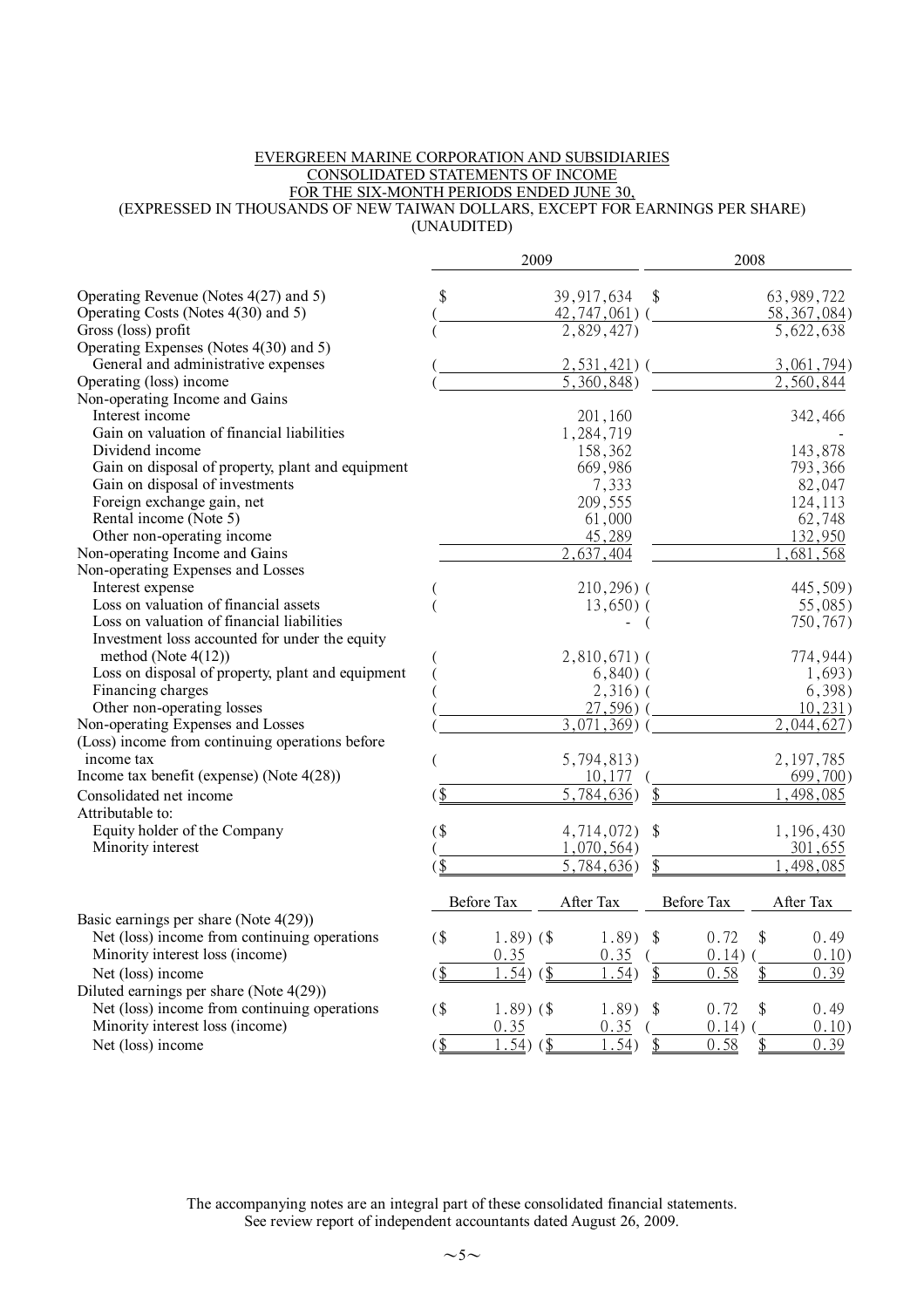## EVERGREEN MARINE CORPORATION AND SUBSIDIARIES CONSOLIDATED STATEMENTS OF CHANGES IN STOCKHOLDERS'EQUITY FOR THE SIX-MONTH PERIODS ENDED JUNE 30, 2009 AND 2008 (EXPRESSED IN THOUSANDS OF NEW TAIWAN DOLLARS) (UNAUDITED)

|                                                                                                                         |               |                     |                                 | <b>Retained Earnings</b> |                           |                                                             |                                          |                                                             |                            |              |
|-------------------------------------------------------------------------------------------------------------------------|---------------|---------------------|---------------------------------|--------------------------|---------------------------|-------------------------------------------------------------|------------------------------------------|-------------------------------------------------------------|----------------------------|--------------|
|                                                                                                                         | Common stock  | Capital<br>reserves | Legal reserves                  | Special reserves         | Undistributed<br>earnings | Unrealized gain<br>or loss on<br>financial<br>instruments   | Cumulative<br>translation<br>adjustments | Unrecognized<br>pension cost                                | Minority<br>interest       | Total        |
| <b>Year 2008</b>                                                                                                        |               |                     |                                 |                          |                           |                                                             |                                          |                                                             |                            |              |
| Balance at January 1, 2008                                                                                              | \$ 30,338,695 | 6,016,190           | 6.484.143<br>$\mathbf{\hat{x}}$ | 957,344                  | \$23,843,660              | 453,193                                                     | $\mathbb{S}$<br>2,074,210                | 469,755)<br>(\$                                             | 5,784,158<br>$\mathbf{\$}$ | \$75,481,838 |
| Appropriation of 2007 earnings                                                                                          |               |                     |                                 |                          |                           |                                                             |                                          |                                                             |                            |              |
| Legal reserves                                                                                                          |               |                     | 1,038,171                       |                          | 1,038,171)                |                                                             |                                          |                                                             |                            |              |
| Cash dividend                                                                                                           |               |                     |                                 |                          | 5,201,453                 |                                                             |                                          |                                                             |                            | 5, 201, 453  |
| Bonus to employees                                                                                                      |               |                     |                                 |                          | 36,000                    |                                                             |                                          |                                                             |                            | 36,000       |
| Remuneration to directors and supervisors                                                                               |               |                     |                                 |                          | 45,600                    |                                                             |                                          |                                                             | $\sim$                     | 45,600)      |
| Conversion of convertible bonds into common                                                                             |               |                     |                                 |                          |                           |                                                             |                                          |                                                             |                            |              |
| stock                                                                                                                   | 269,745       | 293,354             |                                 |                          |                           |                                                             |                                          |                                                             |                            | 563,099      |
| Adjustments on retained earnings due to changes<br>in investees' capital surplus based on percentage<br>of shareholding |               | 36,170              |                                 |                          |                           | $7,317$ (                                                   | 815,580)                                 |                                                             | $\sim$                     | 786,727)     |
| Translation adjustments arising from investees'<br>financial statements denominated in foreign<br>currencies            |               |                     |                                 |                          |                           |                                                             | 2,205,423                                |                                                             |                            | 2, 205, 423) |
| Unrealized gain on available-for-sale financial                                                                         |               |                     |                                 |                          |                           |                                                             |                                          |                                                             |                            |              |
| assets                                                                                                                  |               |                     |                                 |                          |                           | 19,557                                                      |                                          |                                                             |                            | 19,557       |
| Unrealized loss on cash flow hedges                                                                                     |               |                     |                                 |                          |                           | 2.919                                                       |                                          |                                                             |                            | 2,919        |
| Consolidated net income for the six-month period<br>ended June 30, 2008                                                 |               |                     |                                 |                          | 1,196,430                 |                                                             |                                          |                                                             | 301,655                    | 1,498,085    |
| Minority interest                                                                                                       |               |                     |                                 |                          |                           |                                                             |                                          |                                                             | 202,604)                   | 202,604      |
| Balance at June 30, 2008                                                                                                | \$30,608,440  | 6, 345, 714         | 7,522,314                       | 957,344                  | \$18,718,866              | 468,352                                                     | 946,793)                                 | 469,755)                                                    | 5,883,209                  | \$69,087,691 |
| <b>Year 2009</b>                                                                                                        |               |                     |                                 |                          |                           |                                                             |                                          |                                                             |                            |              |
| Balance at January 1, 2009                                                                                              | \$30,609,390  | 6, 355, 383         | 7,522,313                       | 957,344                  | \$18.161.703              | 776,363)<br>6. \$                                           | 895,498<br>-8                            | 479,092)<br>G S                                             | 4,468,728                  | \$67,714,904 |
| Appropriation of 2008 earnings                                                                                          |               |                     |                                 |                          |                           |                                                             |                                          |                                                             |                            |              |
| Legal reserves                                                                                                          |               |                     | 63,927                          | $\sim$                   | 63,927)                   |                                                             |                                          |                                                             |                            |              |
| Adjustments on retained earnings due to changes<br>in investees' capital surplus based on percentage<br>of shareholding |               |                     |                                 |                          |                           | 312,203                                                     | 11,150                                   | 6,188                                                       |                            | 329,542      |
| Translation adjustments arising from investees'<br>financial statements denominated in foreign<br>currencies            |               |                     |                                 |                          |                           |                                                             | 807,082                                  |                                                             |                            | 807,082      |
| Unrealized gain on available-for-sale financial                                                                         |               |                     |                                 |                          |                           |                                                             |                                          |                                                             |                            |              |
| assets                                                                                                                  |               |                     |                                 |                          |                           | 142,456                                                     |                                          |                                                             |                            | 142,456      |
| Consolidated net income for the six-month period<br>ended June 30, 2009                                                 |               |                     |                                 |                          | 4,714,072)                |                                                             |                                          |                                                             | 1,070,564)                 | 5,784,636)   |
| Minority interest                                                                                                       |               |                     |                                 |                          |                           |                                                             |                                          |                                                             | 672,357                    | 672,357      |
| Balance at June 30, 2009                                                                                                | \$30.609.390  | 6.355.384           | 7,586,240                       | 957,344                  | \$13,383,704              | 321,704)<br>$\left( \begin{array}{c} s \end{array} \right)$ | 1,713,730<br>\$                          | 472,904)<br>$\left( \begin{array}{c} s \end{array} \right)$ | 4,070,521<br>\$            | 63,881,705   |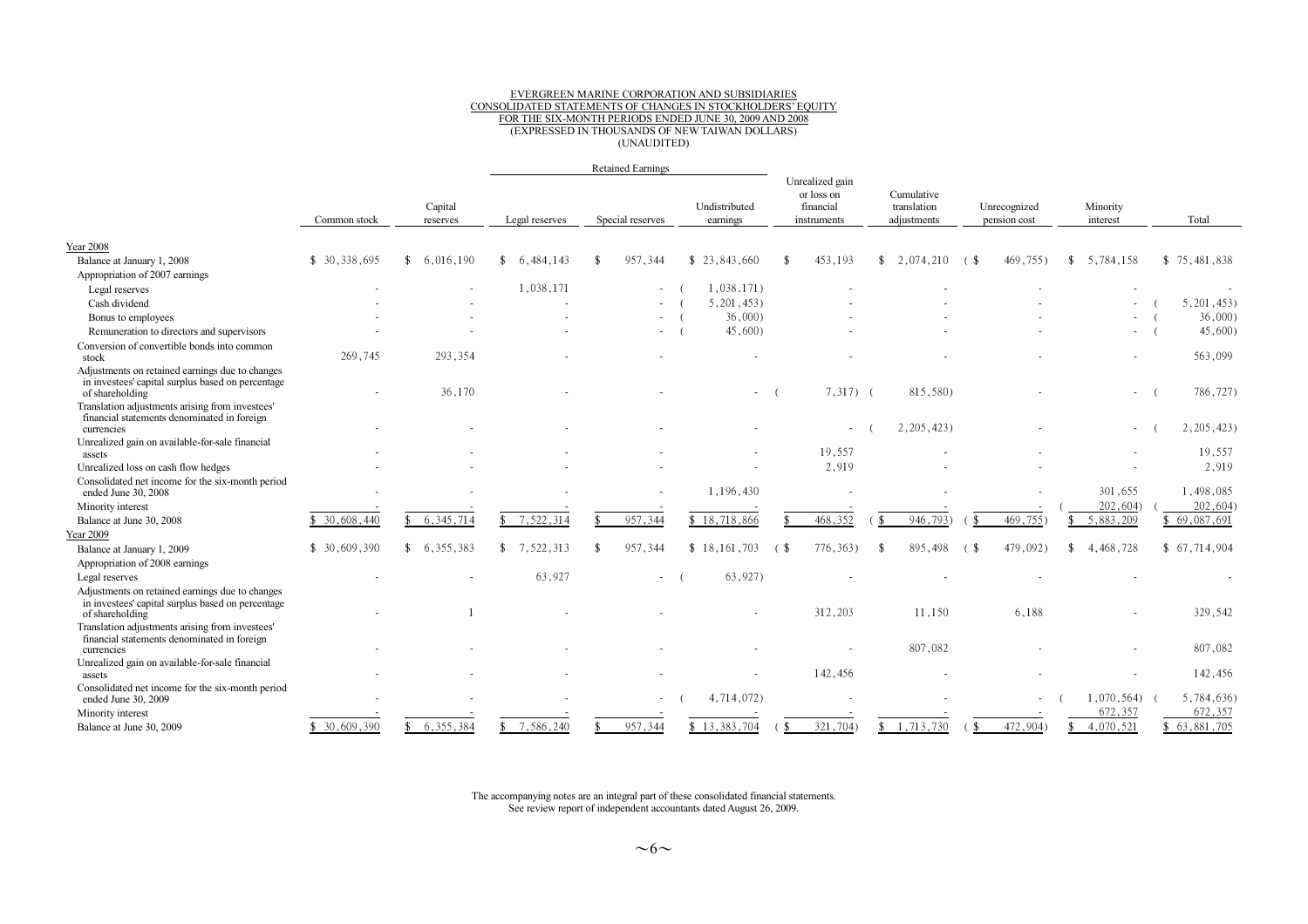#### EVERGREEN MARINE CORPORATION AND SUBSIDIARIES CONSOLIDATED STATEMENTS OF CASH FLOWS FOR THE SIX-MONTH PERIODS ENDED JUNE 30 (EXPRESSED IN THOUSANDS OF NEW TAIWAN DOLLARS) (UNAUDITED)

|                                                               |        | 2009         |                           | 2008         |
|---------------------------------------------------------------|--------|--------------|---------------------------|--------------|
| CASH FLOWS FROM OPERATING ACTIVITIES                          |        |              |                           |              |
| Consolidated net (loss) income                                | $($ \$ | 5,784,636)   | $\boldsymbol{\mathsf{S}}$ | 1,498,085    |
| Adjustments to reconcile net (loss) income to net cash (used  |        |              |                           |              |
| $\sin)$                                                       |        |              |                           |              |
| provided by operating activities                              |        |              |                           |              |
| Depreciation                                                  |        | 2,834,176    |                           | 2,625,974    |
| Amortization                                                  |        | 19,655       |                           | 20,359       |
| Reclassification of depreciation of dock facilities to        |        |              |                           |              |
| operating costs and others                                    |        | 143,040      |                           | 223,615      |
| Reclassification of amortization of deferred charges to       |        |              |                           |              |
| others                                                        |        | 17,439       |                           | 14,236       |
| Net gain on disposal of property, plant and equipment         | (      | $663,146)$ ( |                           | 760,822)     |
| Excess of equity-accounted investments gain over cash         |        |              |                           |              |
| dividends                                                     |        | 2,810,671    |                           | 1,114,062    |
| Interest amortization of financial assets and unrealized      |        |              |                           |              |
| exchange gains                                                |        |              |                           | 449          |
| Interest compensation of convertible bonds                    |        |              |                           | 2,397)       |
| Gain on disposal of long-term equity investments accounted    |        |              |                           |              |
| for under the equity method                                   |        |              |                           | (65, 286)    |
| Gain on disposal of available-for-sale financial assets       |        |              |                           | 6,396)       |
| Changes in assets and liabilities                             |        |              |                           |              |
| Financial assets and liabilities at fair value through profit |        |              |                           |              |
| or loss                                                       |        | 5,689,183)   |                           | 138,765      |
| Notes and accounts receivable                                 |        | 362,120      |                           | 54,744       |
| Other receivables                                             |        | 199,827      |                           | 1,689,897)   |
| Other financial assets                                        |        | 1,119,194    |                           | 21,790)      |
| Inventories                                                   |        | $226,242$ (  |                           | 2, 271, 066) |
| Prepayments                                                   |        | 33,155       |                           | 1,322,464    |
| Restricted assets                                             |        | $189,681)$ ( |                           | 36,586)      |
| Agent accounts                                                |        | $613,607$ (  |                           | 1,778,957)   |
| Agency reciprocal accounts                                    |        | 1,465,836)   |                           | 1,008,433    |
| Other current assets                                          |        | $47,144$ ) ( |                           | 10,208)      |
| Refundable deposits                                           |        | $33,260$ (   |                           | 20,878)      |
| Other assets                                                  |        | 8,887        |                           | 48,034       |
| Notes and accounts payable                                    |        | 89,246       | $\left($                  | 4,416,308)   |
| Income tax payable                                            |        | 396,835)     |                           | 268,021      |
| Accrued expenses                                              |        | 1,098,193)   |                           | 5,463,532    |
| Other payables                                                |        | 74,820)      |                           | 613,639      |
| Other current liabilities                                     |        | 79,482) (    |                           | 690,582)     |
| Net change in accrued pension liability                       |        | 36,946       |                           | 30,325       |
| Other liabilities                                             |        | 22,151       | - (                       | 449,155)     |
| Net change in deferred income tax assets/liabilities          |        | 163,156)     |                           | 139,550      |
| Taxes due to unrealized gain or loss on cash flow hedge       |        |              |                           | 973)         |
|                                                               |        |              |                           |              |
| Net cash (used in) provided by operating activities           |        | 8,895,024)   |                           | 2,362,986    |

(Continued)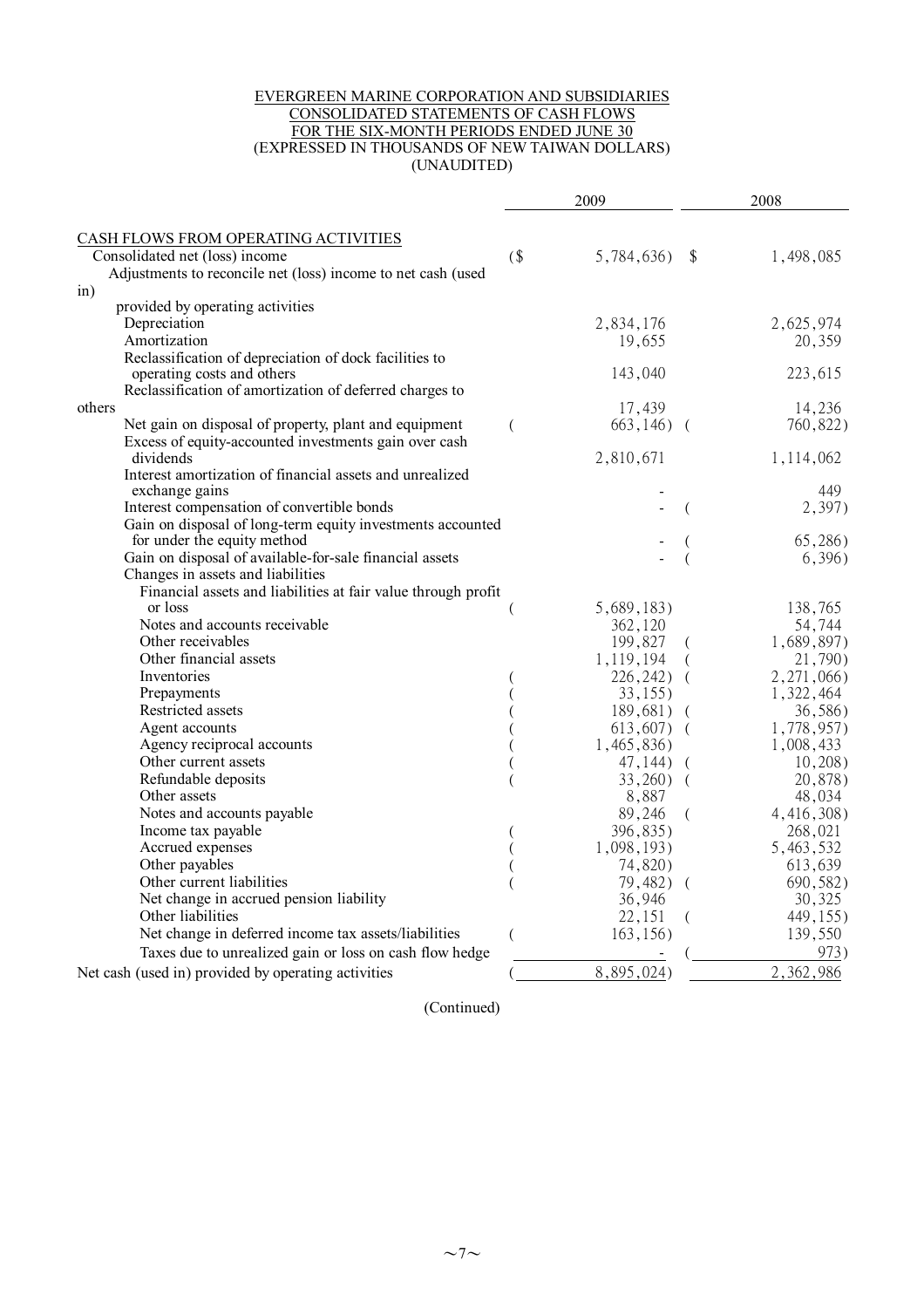#### EVERGREEN MARINE CORPORATION AND SUBSIDIARIES CONSOLIDATED STATEMENTS OF CASH FLOWS FOR THE SIX-MONTH PERIODS ENDED JUNE 30 (EXPRESSED IN THOUSANDS OF NEW TAIWAN DOLLARS) (UNAUDITED)

|                                                                                      |                         | 2009         | 2008          |              |
|--------------------------------------------------------------------------------------|-------------------------|--------------|---------------|--------------|
| CASH FLOWS FROM INVESTING ACTIVITIES                                                 |                         |              |               |              |
| Acquisition of long-term equity investments accounted for under<br>the equity method | $($ \$                  | $19,480$ $($ |               | 517,489)     |
| Acquisition of held-to-maturity financial assets - non-current                       |                         | 364,463)     |               |              |
| Proceeds from sale of long-term equity investments accounted                         |                         |              |               |              |
| for                                                                                  |                         |              |               |              |
| under the equity method                                                              |                         |              |               | 328,580      |
| Proceeds from sale of available-for-sale financial assets - non<br>current           |                         |              |               | 6,910        |
| Acquisition of property, plant and equipment                                         |                         | 80,847)      |               | 2,226,441)   |
| Proceeds from disposal of property, plant and equipment                              |                         | 790,400      |               | 940, 215     |
| Increase in deferred expenses                                                        |                         | 51,832)      |               | 95,789)      |
| Decrease in long-term installments receivable                                        |                         |              |               | 64,963       |
| Net cash provided by (used in) investing activities                                  |                         | 273,778      |               | 499,051)     |
| CASH FLOWS FROM FINANCING ACTIVITIES                                                 |                         |              |               |              |
| Increase in short-term loans                                                         |                         | 77,635       |               | 2,075,573    |
| Notes and bills payable                                                              |                         | 999,882      |               |              |
| Increase (decrease) in long-term loans                                               |                         | 1,701,068    |               | 2,300,193)   |
| Decrease in corporate bonds payable                                                  |                         | 202,100)     |               | 1,500,000    |
| Increase in guarantee deposits received                                              |                         | 598          |               | 261          |
| Net change in minority interest                                                      |                         | 672,357      |               | 202,604)     |
| Net cash provided by (used in) financing activities                                  |                         | 3,249,440    |               | 1,926,963)   |
| Effect of foreign exchange rate changes                                              |                         | , 498, 039)  |               | 133,959)     |
| Effect of initially consolidated subsidiaries                                        |                         | 289,663      |               |              |
| Decrease in cash and cash equivalents                                                |                         | 6,580,182)   |               | 1,196,987)   |
| Cash and cash equivalents at beginning of period                                     |                         | 26, 989, 418 |               | 21,602,307   |
| Cash and cash equivalents at end of period                                           |                         | 20, 409, 236 | \$            | 20, 405, 320 |
| Supplemental Cash Flow Information                                                   |                         |              |               |              |
| Interest paid                                                                        | \$                      | 239,237      | \$            | 244,128      |
| Less: Interest capitalized                                                           |                         |              |               |              |
| Interest paid, net of interest capitalized                                           |                         | 239,237      | \$            | 244,128      |
| Income tax paid                                                                      |                         | 547,774      | \$            | 302,863      |
| Financing Activities Not Affecting Cash Flows                                        |                         |              |               |              |
| Long-term liabilities due within one year                                            | $\frac{1}{2}$           | 3,499,187    | $\frac{1}{2}$ | 3,316,932    |
| Conversion of convertible bonds into common stock                                    | $\overline{\mathbf{B}}$ |              | \$            | 563,099      |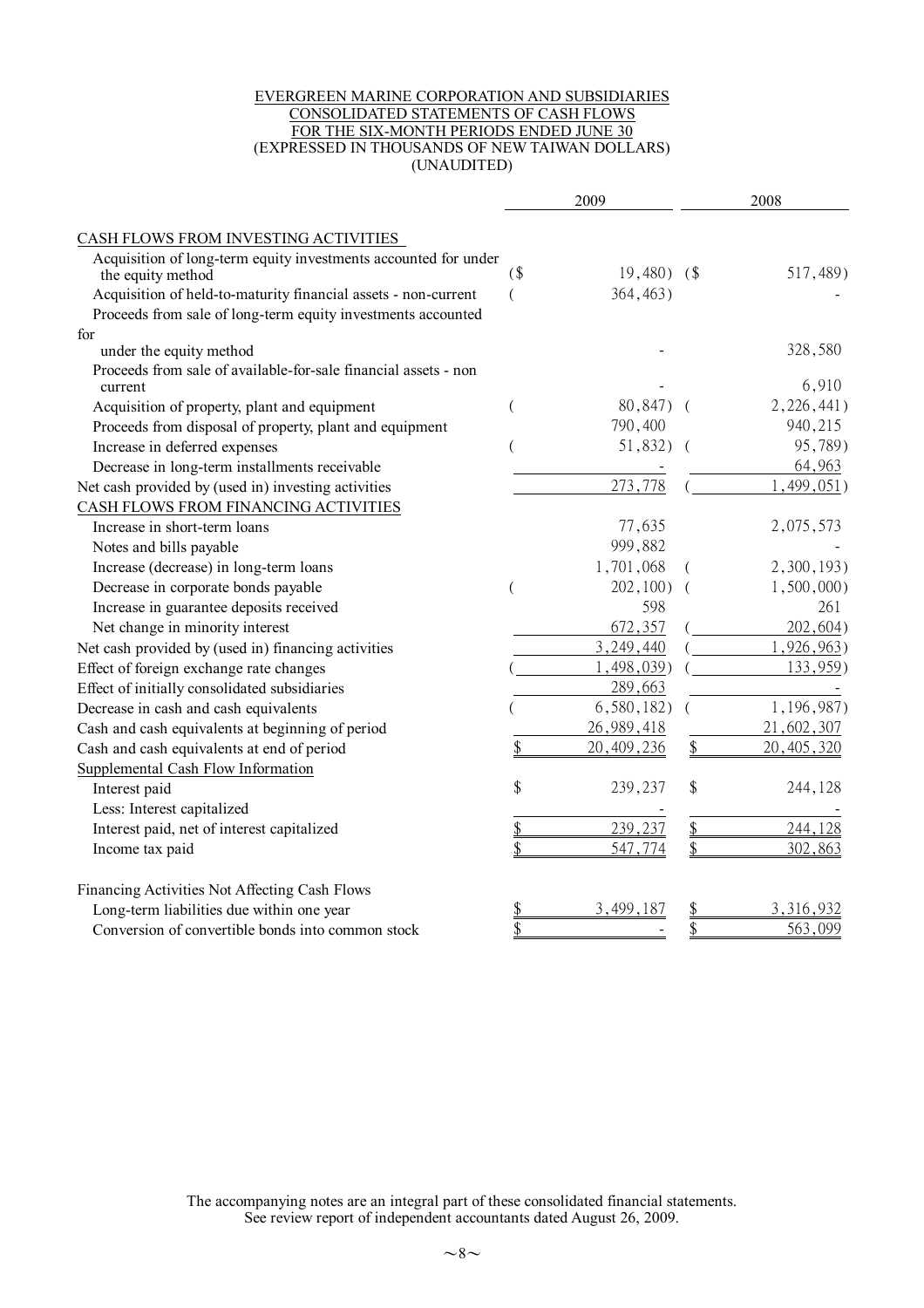# EVERGREEN MARINE CORPORATION AND SUBSIDIARIES NOTES TO THE CONSOLIDATED FINANCIAL STATEMENTS JUNE 30, 2009 AND 2008 (EXPRESSED IN THOUSANDS OF NEW TAIWAN DOLLARS/FOREIGN CURRENCY, EXCEPT AS OTHERWISE INDICATED)

(UNAUDITED)

## 1.HISTORY AND ORGANIZATION

## (1)The Company

Established on September 25, 1968, Evergreen Marine Corporation (the "Company") is mainly engaged in domestic and international marine transportation, shipping agency services, and the distribution of containers. The Company was approved by the Securities and Futures Commission (SFC), Ministry of Finance (MOF) (currently known as the Securities and Futures Bureau (SFB), Financial Supervisory Commission, Executive Yuan) to be a public company on November 2, 1982 and was further approved by the SFC to be a listed company on July 6, 1987. The Company's shares have been publicly traded on the Taiwan Stock Exchange since September 21, 1987. The Company and its subsidiaries included in the consolidated financial statements had 4,605 employees as of June 30, 2009. The Company and its subsidiaries are collectively referred herein as the Group.

|                |             |                                                         | Ownership $(\% )$ |                  |             |
|----------------|-------------|---------------------------------------------------------|-------------------|------------------|-------------|
| Investor       | Subsidiary  | Main activities                                         | June 30,<br>2009  | June 30,<br>2008 | Description |
| The<br>Company | <b>TTSC</b> | Cargo loading<br>and discharging                        | 55.00             | 55.00            |             |
| $\prime\prime$ | Peony       | Investments in<br>transport-related<br>business         | 100.00            | 100.00           |             |
| Peony          | <b>GMS</b>  | <b>Container Shipping</b>                               | 100.00            | 100.00           |             |
| $\prime\prime$ | Clove       | Investments in<br>container yards and<br>port terminals | 100.00            | 100.00           |             |

(2)Subsidiaries included in the consolidated financial statements and their changes in 2009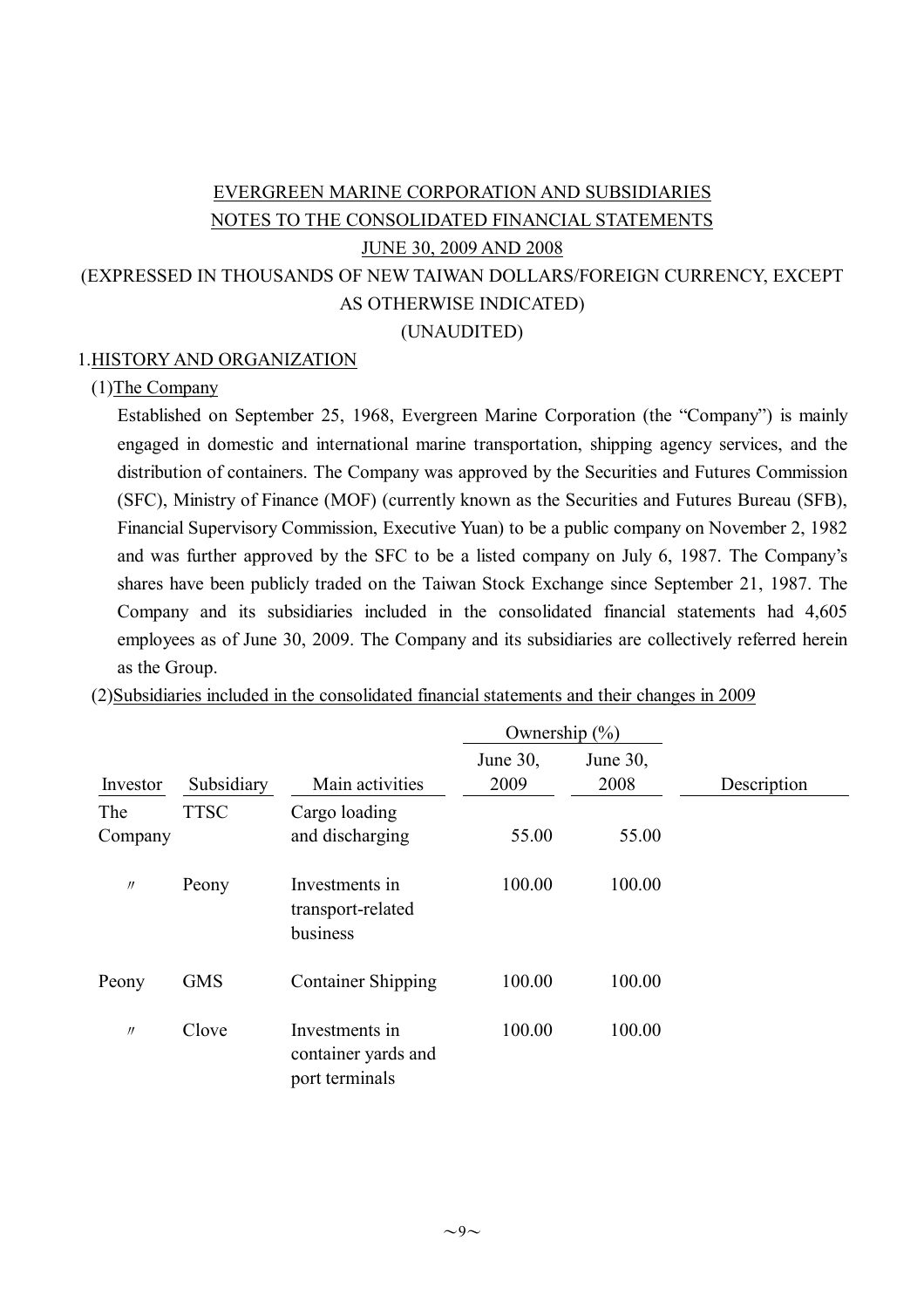|                   |             |                                                                                                         | Ownership (%)    |                  |                                                                                                                                    |
|-------------------|-------------|---------------------------------------------------------------------------------------------------------|------------------|------------------|------------------------------------------------------------------------------------------------------------------------------------|
| Investor          | Subsidiary  | Main activities                                                                                         | June 30,<br>2009 | June 30,<br>2008 | Description                                                                                                                        |
| Peony             | Vigor       | Investments in<br>container<br>manufacturing                                                            | 100.00           | 100.00           |                                                                                                                                    |
| $^{\prime\prime}$ | <b>EMU</b>  | Container shipping                                                                                      | 51.00            | 51.00            |                                                                                                                                    |
| $^{\prime\prime}$ | EHIC(M)     | Manufacturing of<br>dry steel containers<br>and container parts                                         | 84.44            | 84.44            |                                                                                                                                    |
| $^{\prime\prime}$ |             | Armand N.V Investments in<br>container yards and<br>port terminals                                      | 70.00            | 70.00            |                                                                                                                                    |
| $^{\prime\prime}$ | <b>SGTC</b> | Loading,<br>discharging, storage,<br>repairs, cleaning<br>and inland<br>transportation of<br>containers | 55.00            | 55.00            |                                                                                                                                    |
| $\prime\prime$    | <b>MBPI</b> | Containers storage<br>and inspections of<br>containers at the<br>customs house                          | 95.30            | 95.30            |                                                                                                                                    |
| $^{\prime\prime}$ | <b>MBT</b>  | Inland transportation,<br>repairs and cleaning<br>of containers                                         | 86.91            | 86.91            | This ownership was<br>composed of 17.39%<br>directly owned<br>by Peony and<br>72.95% indirectly<br>owned by Peony<br>through MBPI. |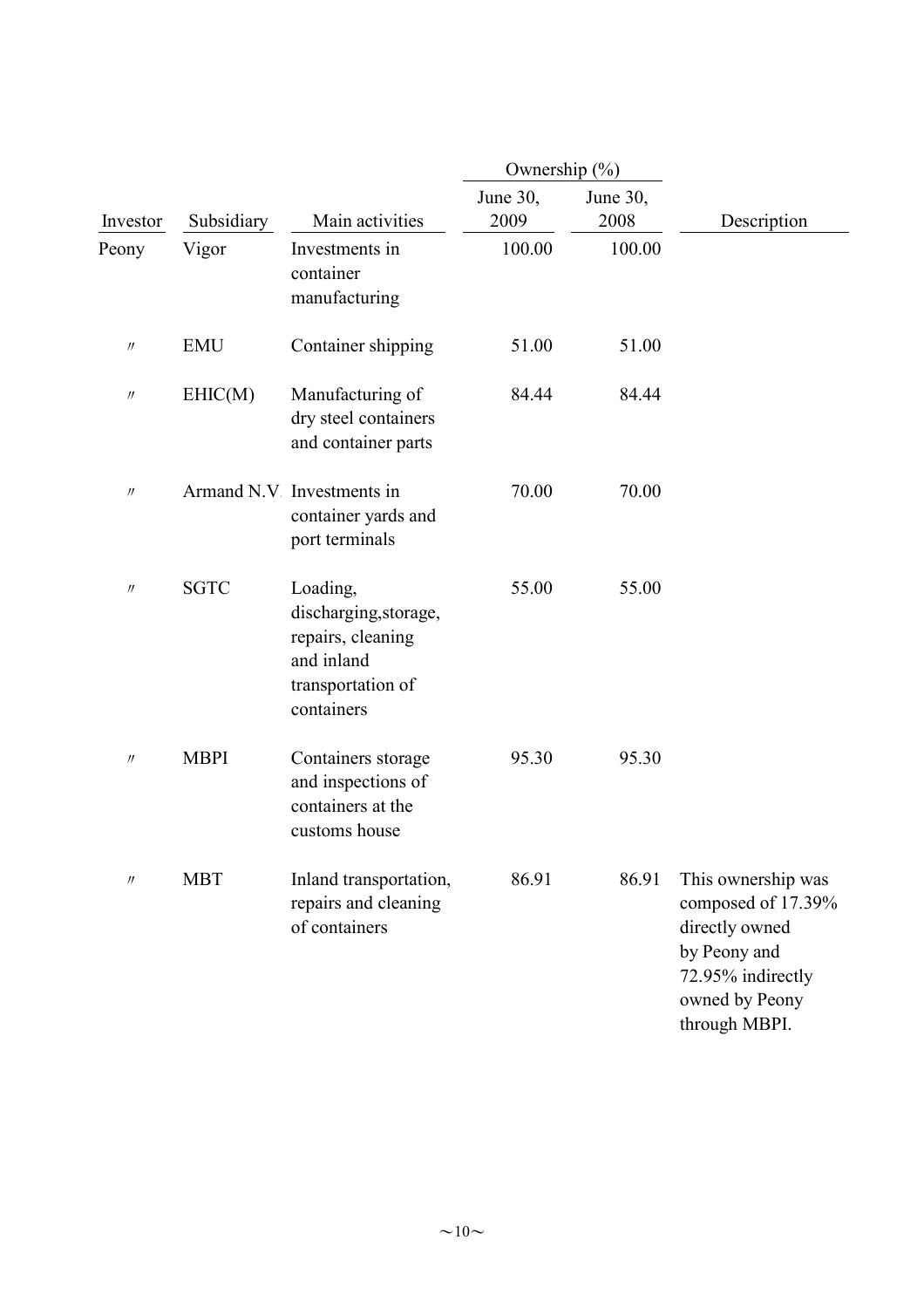|                               |             |                                                                             | Ownership (%)    |                  |                                                                                                                                |
|-------------------------------|-------------|-----------------------------------------------------------------------------|------------------|------------------|--------------------------------------------------------------------------------------------------------------------------------|
| Investor                      | Subsidiary  | Main activities                                                             | June 30,<br>2009 | June 30,<br>2008 | Description                                                                                                                    |
| Peony                         | Island      | Investments in<br>operating machinery<br>and equipment of<br>port terminals | 43.65            | 43.65            | This ownership is<br>derived from the<br>equity of 15% held by<br>EMU and 36% by<br>Clove, both of which<br>were held by Peony |
| $\prime\prime$                | <b>EGS</b>  | Agency services<br>dealing with port<br>formalities                         | 51.00            | 51.00            |                                                                                                                                |
| $\prime\prime$                | EGK         | $\prime\prime$                                                              | 100.00           | 100.00           |                                                                                                                                |
| $\prime\prime$                | EMI         | $\prime\prime$                                                              | 51.00            | 51.00            |                                                                                                                                |
| $\prime\prime$                | <b>EGT</b>  | $\prime\prime$                                                              | 51.00            | 51.00            |                                                                                                                                |
| $\prime\prime$                | EGI         | $\ensuremath{\mathnormal{H}}$                                               | 99.99            | 99.99            |                                                                                                                                |
| $^{\prime\prime}$             | <b>EMA</b>  | $\ensuremath{\mathnormal{H}}$                                               | 51.00            | 51.00            |                                                                                                                                |
| $\prime\prime$                | <b>EIT</b>  | $\prime\prime$                                                              | 55.00            | 55.00            |                                                                                                                                |
| $\prime\prime$                | <b>EES</b>  | $\prime\prime$                                                              | 55.00            | 55.00            |                                                                                                                                |
| $^{\prime\prime}$             | ERU         | $^{\prime\prime}$                                                           | 51.00            | 51.00            |                                                                                                                                |
| $\ensuremath{\mathnormal{H}}$ | ${\rm EGD}$ | $\ensuremath{\mathnormal{H}}$                                               | 100.00           | 100.00           |                                                                                                                                |
| $\ensuremath{\mathnormal{H}}$ | EGU(DBL)    | $\prime\prime$                                                              | 100.00           | 100.00           |                                                                                                                                |
| $\prime\prime$                | EGD(WWX)    | $\prime\prime$                                                              | 100.00           | 100.00           |                                                                                                                                |
| $\prime\prime$                | EGF         | $\prime\prime$                                                              | 99.40            | 99.40            |                                                                                                                                |
| $\prime\prime$                | $EGN$       | $\ensuremath{\mathnormal{H}}$                                               | 100.00           | 100.00           |                                                                                                                                |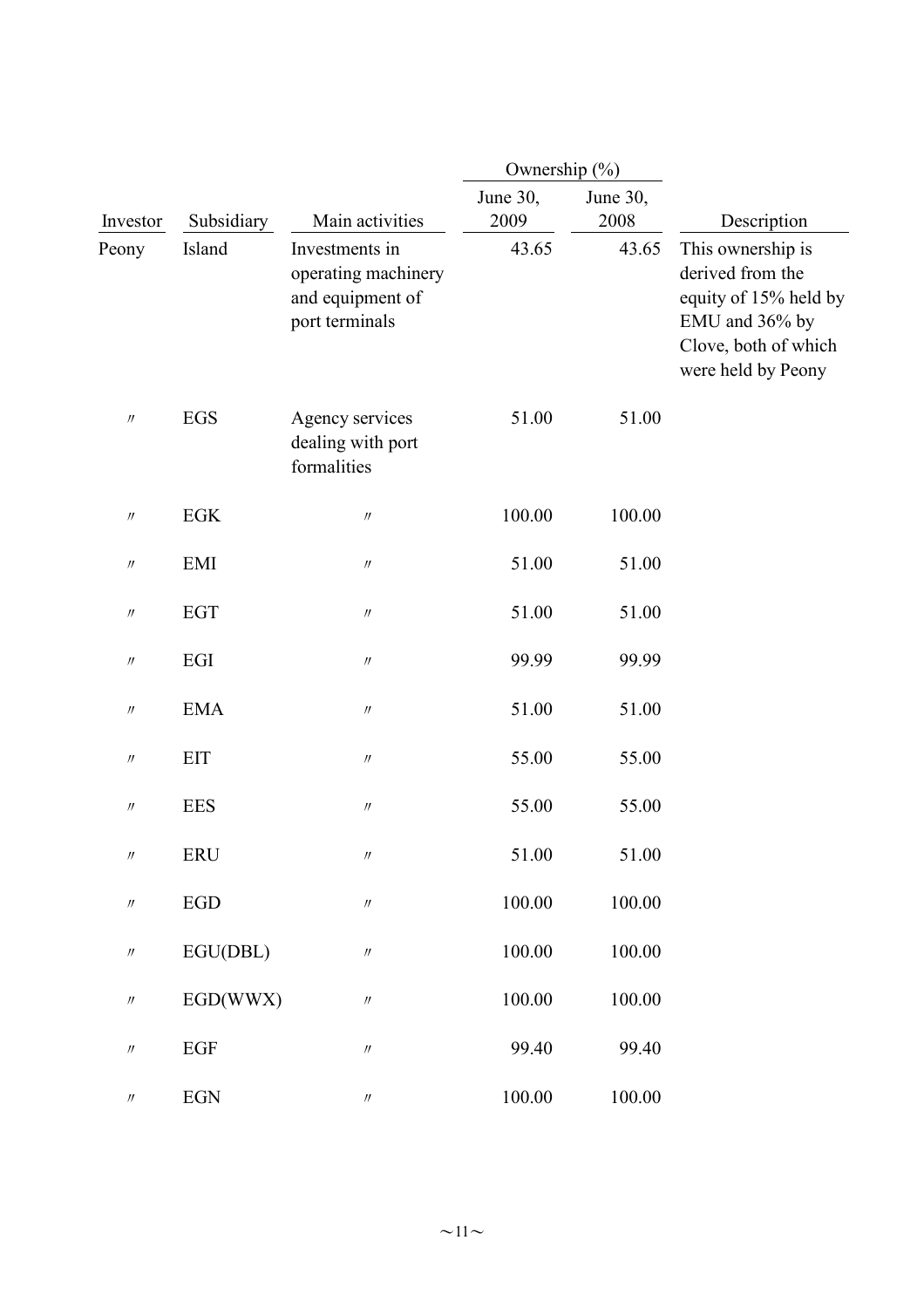|                   |                |                                                                                           | Ownership $(\% )$ |                  |             |
|-------------------|----------------|-------------------------------------------------------------------------------------------|-------------------|------------------|-------------|
| Investor          | Subsidiary     | Main activities                                                                           | June 30,<br>2009  | June 30,<br>2008 | Description |
| Peony             | EGV            | $^{\prime\prime}$                                                                         | 51.00             | 51.00            |             |
| $\prime\prime$    | <b>ESA</b>     | $\prime$                                                                                  | 55.00             |                  |             |
| $\prime\prime$    | EGB            | Real estate leasing                                                                       | 95.00             | 99.99            |             |
| Clove             | Ample          | Investments in<br>container yards and<br>port terminals                                   | 90.00             | 90.00            |             |
| Armand<br>N.V.    | Armand<br>B.V. | $\ensuremath{\mathnormal{H}}$                                                             | 100.00            | 100.00           |             |
| Island            | Whitney        | Investments and<br>leases of operating<br>machinery and<br>equipment of port<br>terminals | 100.00            | 100.00           |             |
| $^{\prime\prime}$ | Hemlock        | $\prime\prime$                                                                            | 100.00            | 100.00           |             |

A.For the information on investee companies included in the consolidated financial statements for the six-month period ended June 30, 2009, please refer to Note 11.

B.Subsidiaries that are included in the consolidated financial statements:

- a) 55% of ESA's equity was acquired by Peony on April 1, 2009. ESA had been consolidated thereafter.
- b) On October 31, 2008, Peony resolved to reduce its equity in EGB, from 99.99% to 95%, and the proceeds, based on its proportionate equity interest, were received. No gain or loss was incurred.

(3)Subsidiary not included in the consolidated financial statements: None.

(4)Adjustments for subsidiaries with different balance sheet dates: None.

(5)Special operating risks in foreign subsidiaries: None.

(6)Nature and extent of the restrictions on fund remittance from subsidiaries to the parent company: None.

(7)Contents of subsidiaries'securities issued by the parent company: None.

(8)Information on convertible bonds and common stock issued by subsidiaries: None.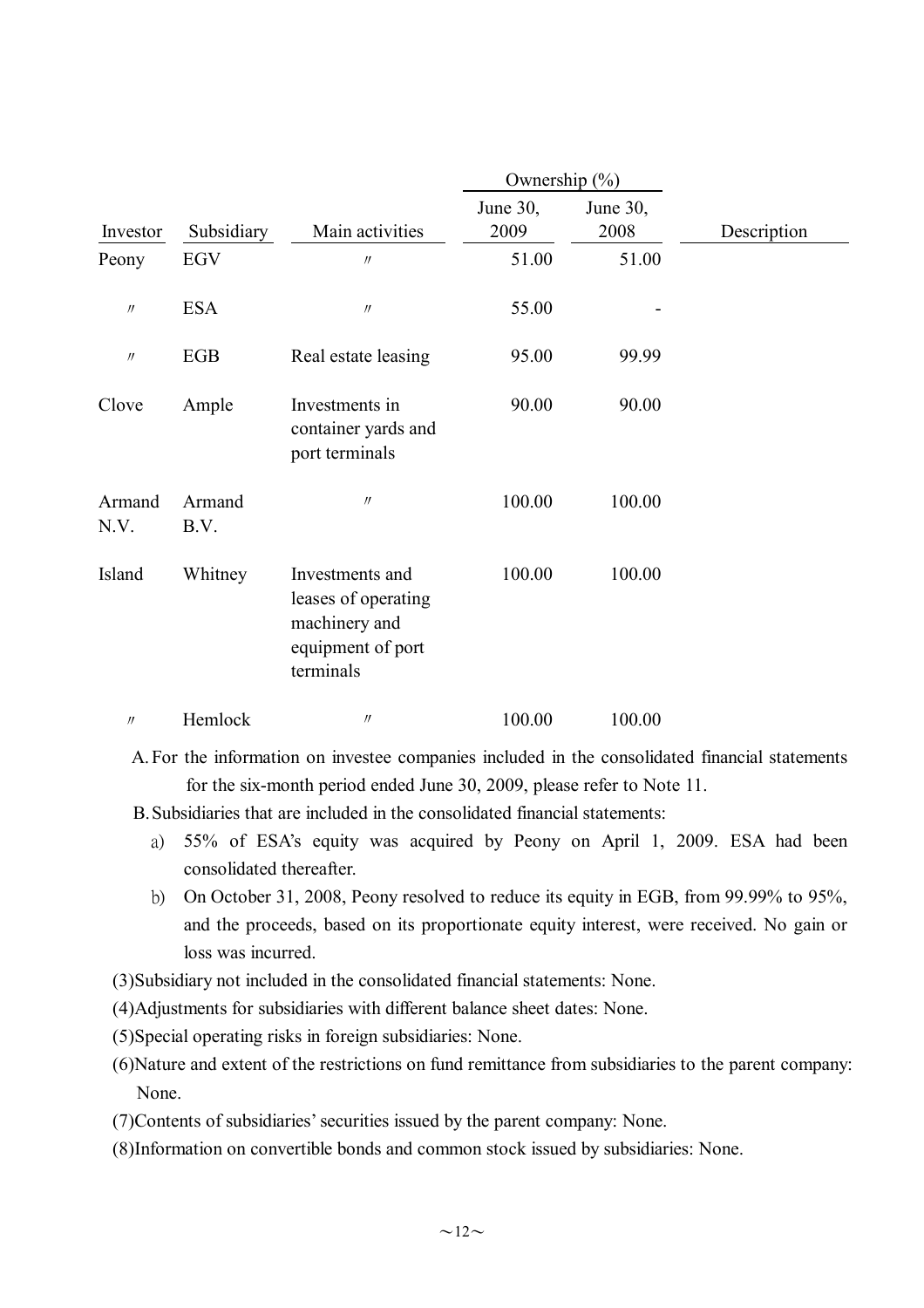### 2.SUMMARY OF SIGNIFICANT ACCOUNTING POLICIES

The accompanying consolidated financial statements of the Group are prepared in conformity with the "Rules Governing Preparation of Financial Statements by Securities Issuers" and accounting principles generally accepted in the Republic of China. The Group's significant accounting polices are summarized below:

## (1)Basis for preparation of consolidated financial statements

All majority-owned subsidiaries and controlled entities are included in the consolidated financial statements. Effective January 1, 2008, the Company prepares consolidated financial statements on a quarterly basis. Any entity acquired is consolidated starting the acquisition date; once the Company loses its controlling power over an entity, the entity is excluded from the consolidation, and any effect is not retrospective. Significant inter-company transactions and assets and liabilities arising from inter-company transactions are eliminated.

## (2)Classification of current and non-current items

- A. Assets that meet one of the following criteria are classified as current assets; otherwise they are classified as non-current assets:
	- a) Assets arising from operating activities that are expected to be realized or consumed, or are intended to be sold within the normal operating cycle;
	- b) Assets held mainly for trading purposes;
	- c) Assets that are expected to be realized within twelve months from the balance sheet date;
	- d) Cash and cash equivalents, excluding restricted cash and cash equivalents and those that are to be exchanged or used to pay off liabilities more than twelve months after the balance sheet date.
- B. Liabilities that meet one of the following criteria are classified as current liabilities; otherwise they are classified as non-current liabilities:
	- a) Liabilities arising from operating activities that are expected to be paid off within the normal operating cycle;
	- b) Liabilities arising mainly from trading activities;
	- c) Liabilities that are to be paid off within twelve months from the balance sheet date;
	- d) Liabilities for which the repayment date cannot be extended unconditionally to more than twelve months after the balance sheet date.
- C. Financial liabilities that expire within 12 months from the balance sheet date which meet the following conditions are classified as non-current liabilities:
	- a) The original contract term exceeds one year.
	- b) Intended for long-term refinancing.
	- c) Have completed long-term refinancing and extended the period of liabilities before the balance sheet date, or have the intention to refinance or extend the period of liabilities by one year after balance sheet date.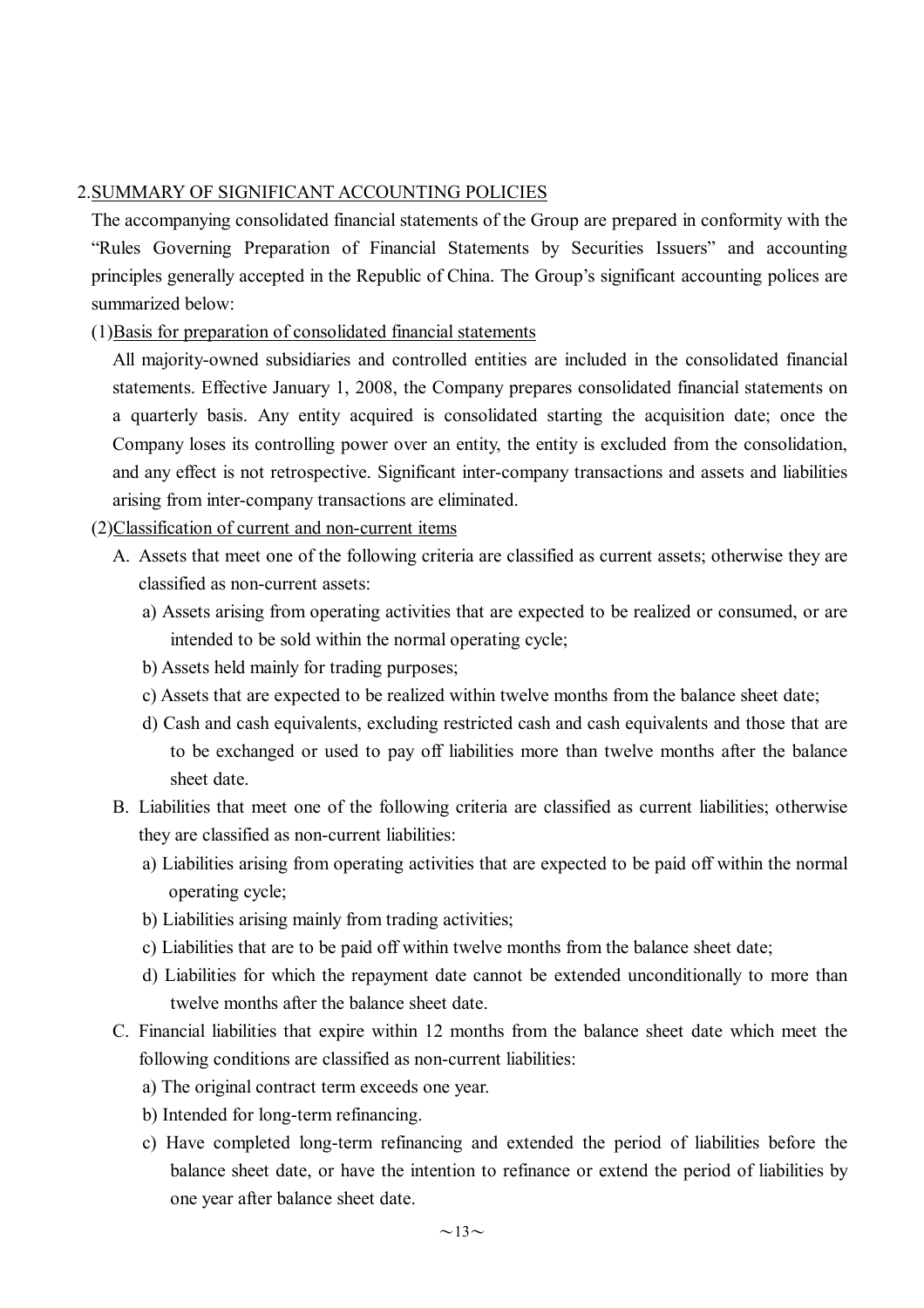### (3)Translation of financial statements of foreign subsidiaries

Assets and liabilities of foreign subsidiaries are translated into New Taiwan dollars using the exchange rates at the balance sheet date. Equity accounts are translated at historical rates except for beginning retained earnings, which are carried forward from prior year's balance. Dividends are translated at the rates prevailing at the date of declaration. Profit and loss accounts are translated at weighted-average rates of the year. The resulting translation differences are included in "cumulative translation adjustments" under stockholders'equity.

## (4)Foreign currency translation

- A. The Company and its subsidiaries maintains its accounts in New Taiwan dollars and functional currencies, respectively. Transactions denominated in foreign currencies are translated into New Taiwan dollars at the spot exchange rates prevailing at the transaction dates. Exchange gains or losses due to the difference between the exchange rate on the transaction date and the exchange rate on the date of actual receipt and payment are recognized in current year's profit or loss.
- B. Receivables, other monetary assets and liabilities denominated in foreign currencies are translated at the spot exchange rates prevailing at the balance sheet date. Exchange gains or losses are recognized in profit or loss.
- C. When a gain or loss on a non-monetary item is recognized directly in equity, any exchange component of that gain or loss shall be recognized directly in equity. Conversely, when a gain or loss on a non-monetary item is recognized in profit or loss, any exchange component of that gain or loss shall be recognized in profit or loss. However, non-monetary items that are measured on a historical cost basis are translated using the exchange rate at the date of the transaction.
- (5)Cash equivalents

Cash equivalents refer to other short-term highly liquid investments which are readily convertible to known amount of cash and which are subject to insignificant risk of changes in value resulting from fluctuations in interest rates. The consolidated statements of cash flows were prepared on the basis of cash and cash equivalents.

- (6)Financial assets and liabilities at fair value through profit or loss
	- A. Equity financial instruments are recognized and derecognized using trade date accounting; whereas debt, beneficiary certificate, and derivative financial instruments are recognized and derecognized using settlement date accounting. These instruments are initially recognized at their fair values.
	- B. These financial instruments are subsequently remeasured and stated at fair value, and the gain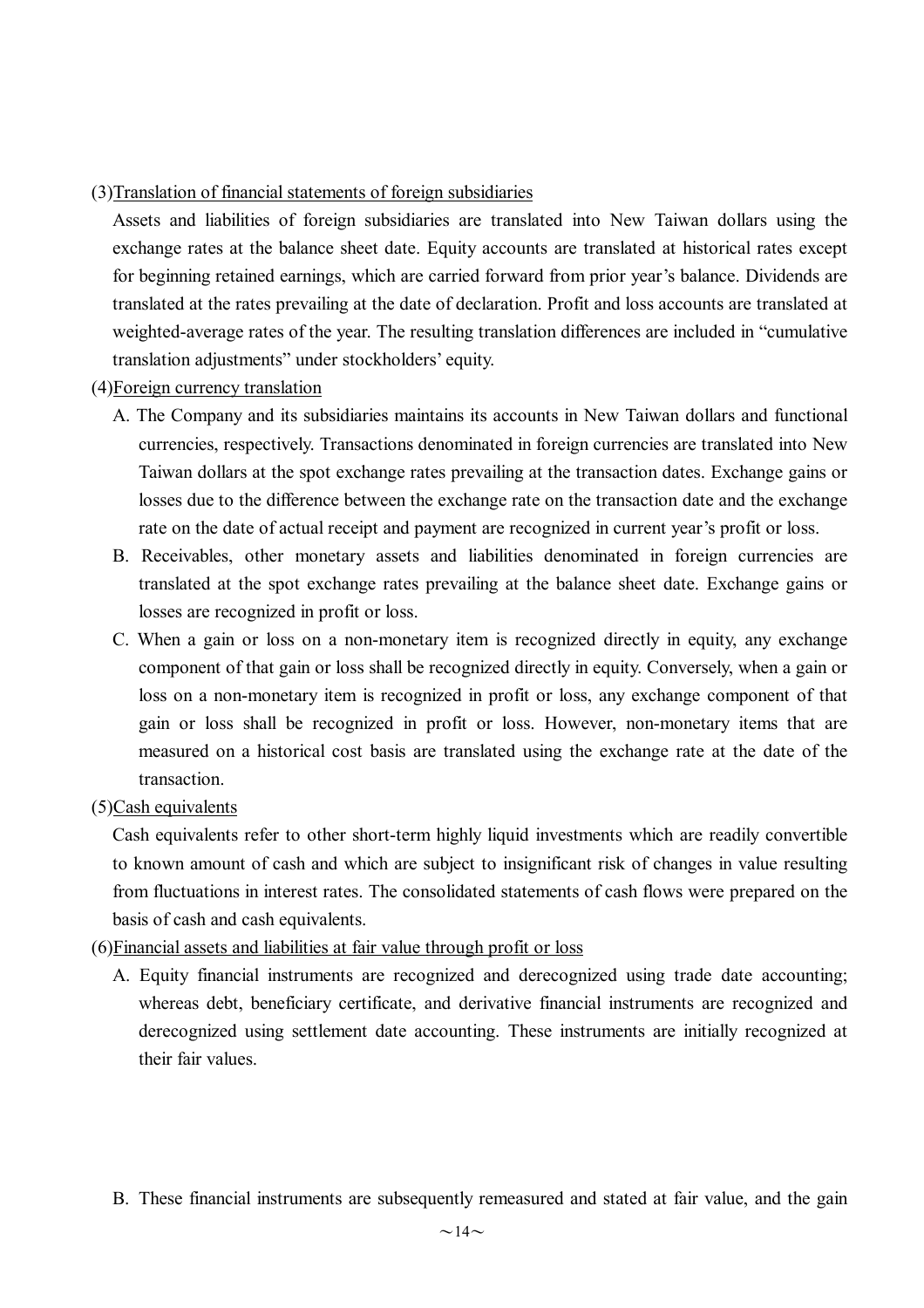or loss is recognized in profit or loss. The fair value of listed stocks and OTC stocks and closed-end mutual funds is based on latest quoted fair prices of the accounting period. The fair value of open-end and balanced mutual funds is based on the net asset value at the balance sheet date.

- C. When a derivative is an ineffective hedging instrument, it is initially recognized at fair value on the date a derivative contract is entered into and is subsequently remeasured at its fair value. If a derivative is a non-option derivative, the fair value initially recognized is zero.
- (7)Available-for-sale financial assets
	- A. Equity financial instruments are recognized and derecognized using trade date accounting. These instruments are initially recognized at their fair values plus transaction costs that are directly attributable to the acquisition.
	- B. The financial assets are remeasured and stated at fair value, and the gain or loss is recognized in equity, until the financial asset is derecognized, at which time the cumulative gain or loss previously recognized in equity shall be recognized in profit or loss. The fair value of listed stocks and OTC stocks and closed-end mutual funds are based on latest quoted fair prices of the accounting period. The fair value of open-end and balanced mutual funds is based on the net asset value at the balance sheet date.
	- C. If there is any objective evidence that the financial asset is impaired, the cumulative loss that has been recognized directly in equity shall be transferred from equity to profit or loss. When the fair value of an equity instrument subsequently increases, impairment losses recognized previously in profit or loss shall not be reversed. When the fair value of a debt instrument subsequently increases and the increase can be objectively related to an event occurring after the impairment loss was recognized in profit or loss, the impairment loss shall be reversed to the extent of the loss recognized in profit or loss.
- (8)Held-to-maturity financial assets
	- A. Held-to-maturity financial asset is recognized or derecognized using trade date accounting and is stated initially, at its fair value plus transaction costs that are directly attributable to the acquisition of the financial asset.
	- B. The financial assets are carried at amortized cost.
	- C. If there is any objective evidence that the financial asset is impaired, the impairment loss is recognized in profit or loss. If the fair value of the financial asset subsequently increases and the increase can be objectively related to an event occurring after the impairment loss was recognized in profit or loss, the impairment loss shall be reversed to the extent of the loss previously recognized in profit or loss.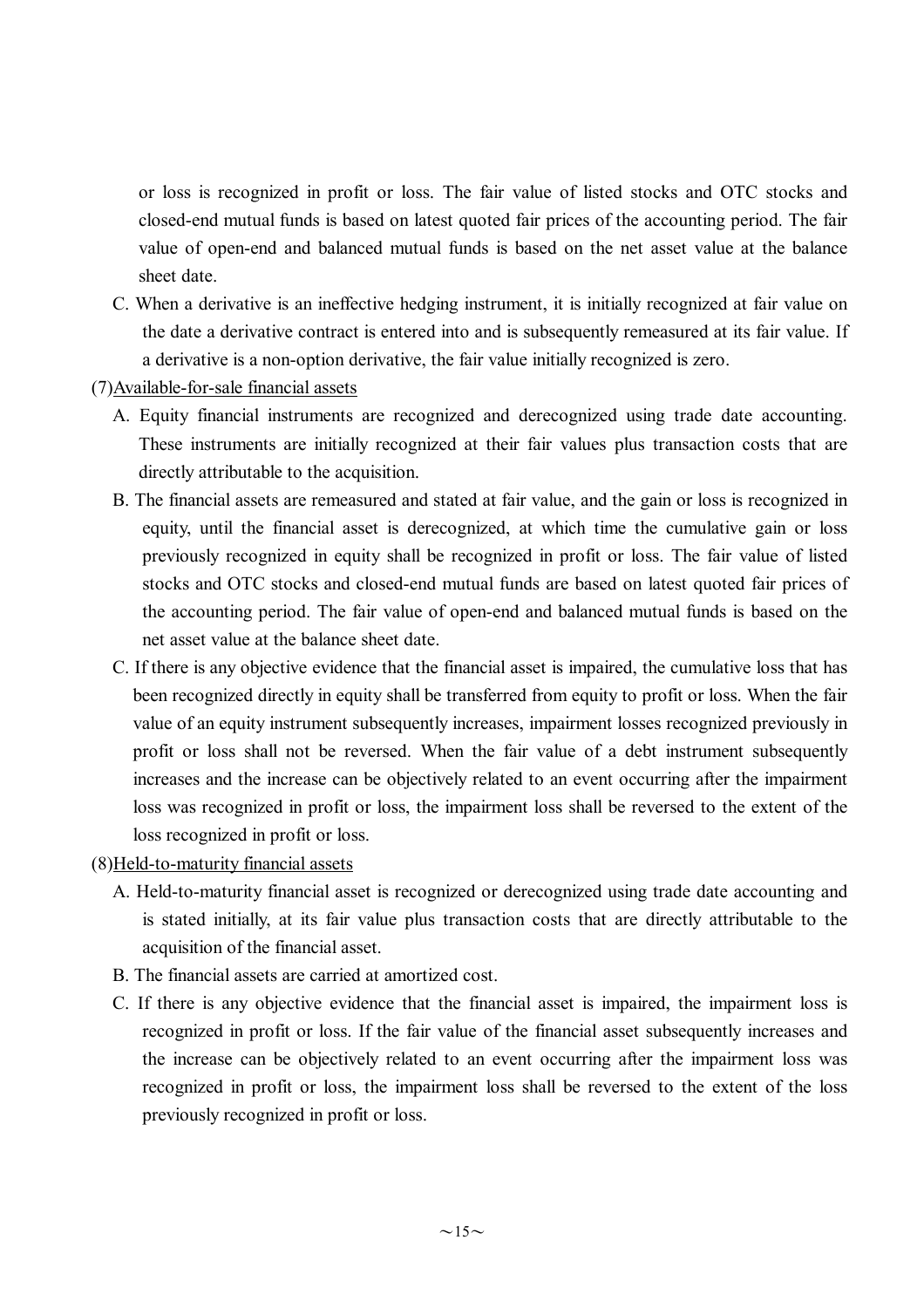(9)Financial assets and liabilities carried at cost

- A. Financial assets and financial liabilities carried at cost are recognized or derecognized using trade date accounting and are stated initially at fair value plus transaction costs that are directly attributable to the acquisition of the financial asset.
- B. If there is any objective evidence that the financial asset is impaired, the impairment loss is recognized in profit or loss. Such impairment loss shall not be reversed when the fair value of the asset subsequently increases.

## (10)Investments in bonds without active markets

- A. These investments refer to those non-derivative financial assets without active markets and with fixed or determinable proceeds. They are recognized and derecognized using trade date accounting and is stated initially at its fair value plus transaction costs that are directly attributable to the acquisition of the financial asset.
- B. This financial asset is carried at amortized cost using effective interest rate method.
- C. If there is any objective evidence that the financial asset is impaired, the impairment loss is recognized in profit or loss. If, subsequently, the fair value of asset increases and the increase can be objectively related to an event occurring after the impairment loss was recognized in profit or loss, the previously recognized impairment loss shall be reversed to the extent of the amount of the amortized cost that would have been recognized at the date the impairment is reversed.
- (11)Derivative financial assets for hedging

Derivatives are initially recognized at fair value on the date a contract is entered into and are subsequently remeasured at their fair value. The method of recognizing the resulting gain or loss depends on whether the derivative is designated as a hedging instrument and the nature of the hedged item.

A. Fair value hedges:

Changes in the fair value of derivatives that are designated and qualify as fair value hedges are recognized in profit or loss. Changes in the fair value of the hedged asset or liability that are attributable to the hedged item are recognized in profit or loss as an adjustment to the carrying amount of the hedged item.

B. Cash flow hedges:

The effective portion of changes in the fair value of derivatives that are designated and qualified as cash flow hedges is recognized in equity. The gain or loss relating to the ineffective portion is recognized immediately in profit or loss.

a) If a hedge of a forecast transaction subsequently results in the recognition of a financial asset or a financial liability, the associated gains or losses that have been recognized directly in equity are transferred to profit or loss in the same period or periods when the hedged item affects profit or loss.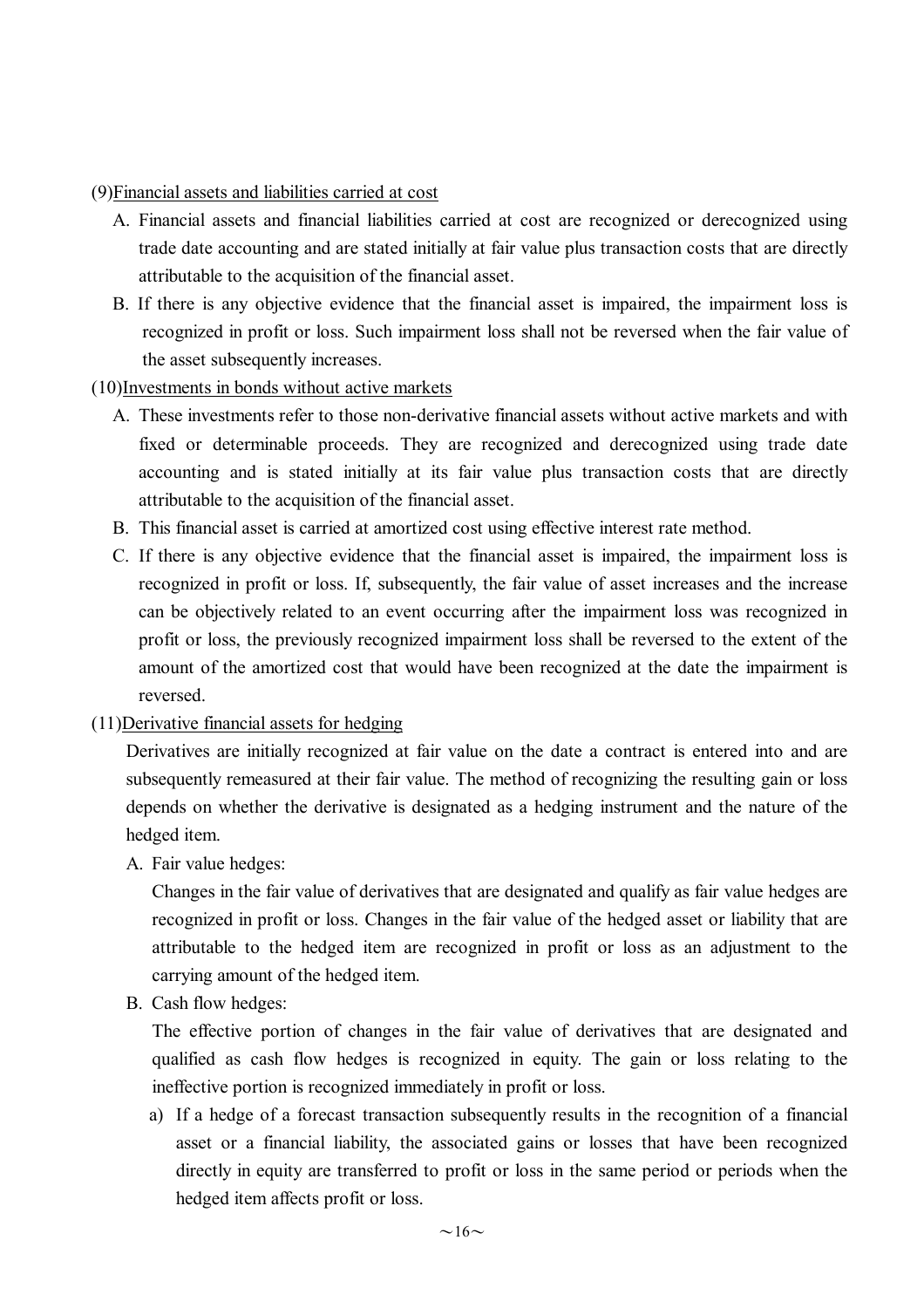- b) If a hedge of a forecast transaction subsequently results in the recognition of a non-financial asset or a non-financial liability, the associated gains and losses that have been recognized directly in equity are transferred into profit or loss in the same period or periods during which the asset acquired or liability assumed affects profit or loss. However, any loss or portion of a loss recognized directly in equity expected not to be recovered in the future is reclassified to profit or loss.
- C. Hedges of net investment in foreign operations:

Any gain or loss on the hedging instrument is recognized in equity; gains and losses accumulated in equity are recognized in profit or loss when the foreign operation is disposed.

#### (12)Allowance for doubtful accounts

Allowance for doubtful accounts is provided according to the evaluation of the collectibility of notes and accounts receivable and other receivables, taking into account the bad debts incurred in prior years and the aging analysis of the receivables.

(13)Inventories

Inventories refer to fuel inventories and steel inventories. Fuel inventories are physically measured by the crew of each ship and reported back to the Head Office through telegraph for recording purposes at balance sheet date. Valuation of inventories is based on the exchange rate prevailing at balance sheet date. The perpetual inventory system is adopted for steel inventory recognition. Steel inventories are stated at cost. The cost is determined using the weighted-average method. At balance sheet date, inventories are evaluated at the lower of aggregate cost or market value. The market value is based on the replacement cost for raw materials and supplies and net realizable value for work in process, finished goods and merchandise.

## (14)Long-term equity investments accounted for under the equity method

- A. Long-term equity investments in which the Group holds more than 20% of the investee company's voting shares or has the ability to exercise significant influence on the investee's operational decisions are accounted for under the equity method. The excess of the initial investment cost over the acquired net asset value of the investee attributable to goodwill is no longer amortized, effective January 1, 2006. Retrospective adjustment of the amount of goodwill amortized in previous year is not required. The excess of acquired net asset value of investee over the initial investment cost is allocated proportionately and applied as a reduction to the book values of identifiable non-current assets, and any remaining amount of such excess after this allocation is credited to extraordinary gains.
- B. Exchange differences arising from translation of financial statements of overseas investee companies accounted for under the equity method are recorded as "cumulative translation adjustments" under stockholders'equity.
- (15)Property, plant and equipment
	- A. Property, plant and equipment are stated at cost. Interests incurred on the loans used to bring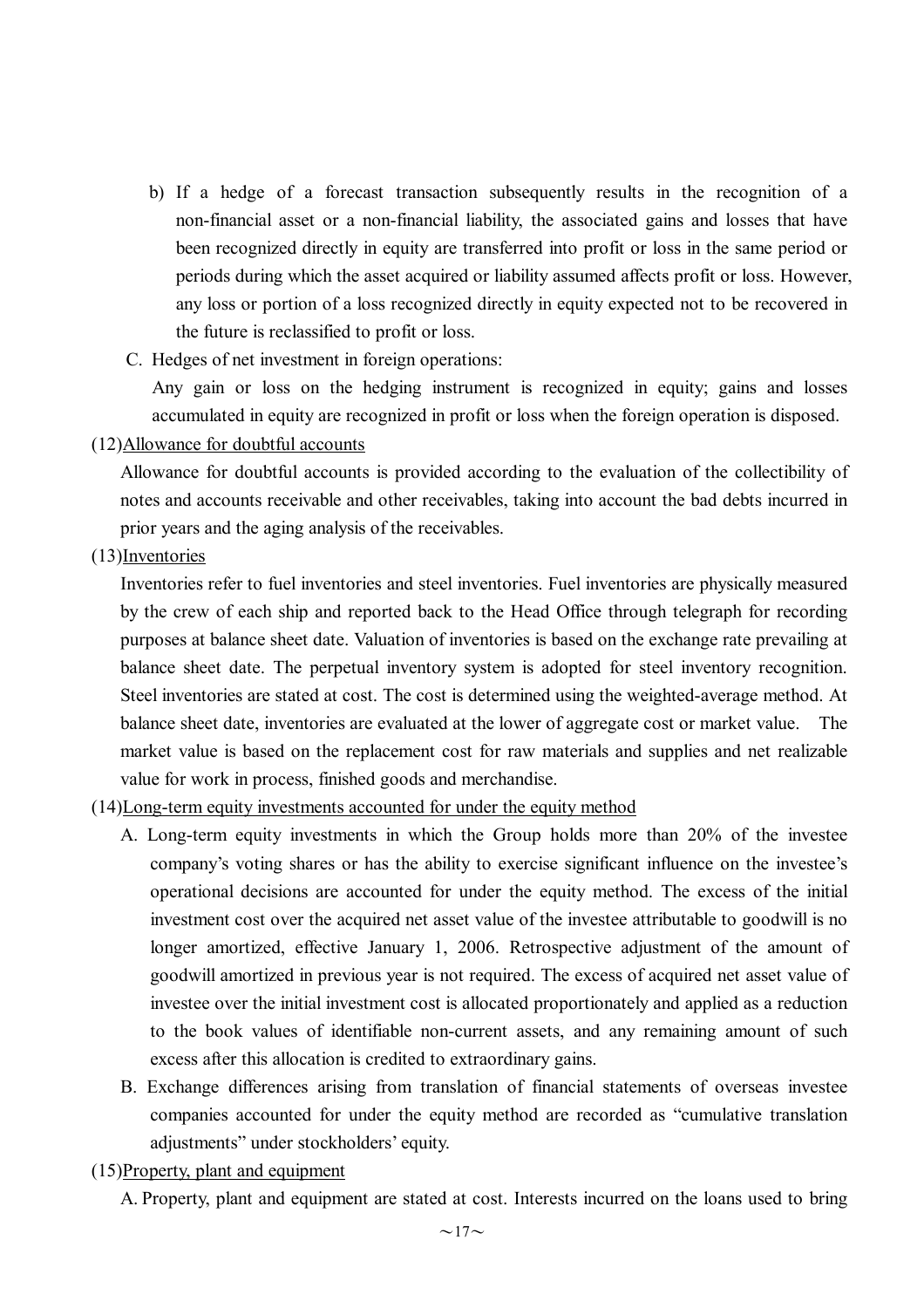the assets to the condition and location necessary for their intended uses are capitalized.

- B. Depreciation is calculated on a straight-line basis according to the respective assets'useful lives regulated by the Ministry of Finance plus one year of salvage value.
- C. Major improvements and renewals are capitalized and depreciated accordingly. Maintenance and repairs are expensed as incurred.
- D. For ships still in use after expiration of their useful lives, depreciation is provided based on the original method and the reassessed useful lives and salvage values. For other assets still in use after expiration of their useful lives, depreciation is provided based on the original method to the extent that the salvage value falls below \$3,000 dollars. When impairment loss is recognized, property, plant and equipment shall be depreciated over their remaining useful lives based on their carrying values adjusted for the impairment loss.
- E. Rents paid on capital leases are capitalized and depreciated accordingly. Lease assets whose ownerships are transferred at the end of the lease term or which contain a bargain purchase option are depreciated over the estimated useful lives; lease assets other than these are depreciated over the lease term.
- (16)Deferred charges

Deferred charges refer to the expenses incurred for renovation, issuance of corporate bonds, computer software, and cable installation. The expenses incurred for renovation are amortized on a straight-line basis over five years, expenses incurred for issuance of corporate bonds are amortized over the issuance period, expenses incurred for issuance of convertible bonds are amortized over the period from the issuance date to the expiry date of the redemption rights and the remaining are amortized over 2-3 years.

(17)Impairment of non-financial assets

The Group recognizes impairment loss when there is an indication that the recoverable amount of an asset is less than its carrying amount. The recoverable amount is the higher of the fair value less costs to sell and value in use. When the impairment no longer exists, the impairment loss recognized in prior years shall be recovered.

#### (18)Corporate bonds payable

Bonds payable issued before December 31, 2005 are accounted for as follows:

- A. Convertible bonds are stated at their issuance price. The excess of the redemption price over the face value of the convertible bonds is amortized using the interest method over the redemption period.
- B.When bonds are converted, the par value of the bonds is credited to common stock and any excess is credited to capital reserve. No gain or loss is recognized on bond conversion.
- C. Expenditures incurred on issuance of convertible bonds are classified as deferred assets and amortized over the life of the bonds. In cases where the bonds are converted or redeemed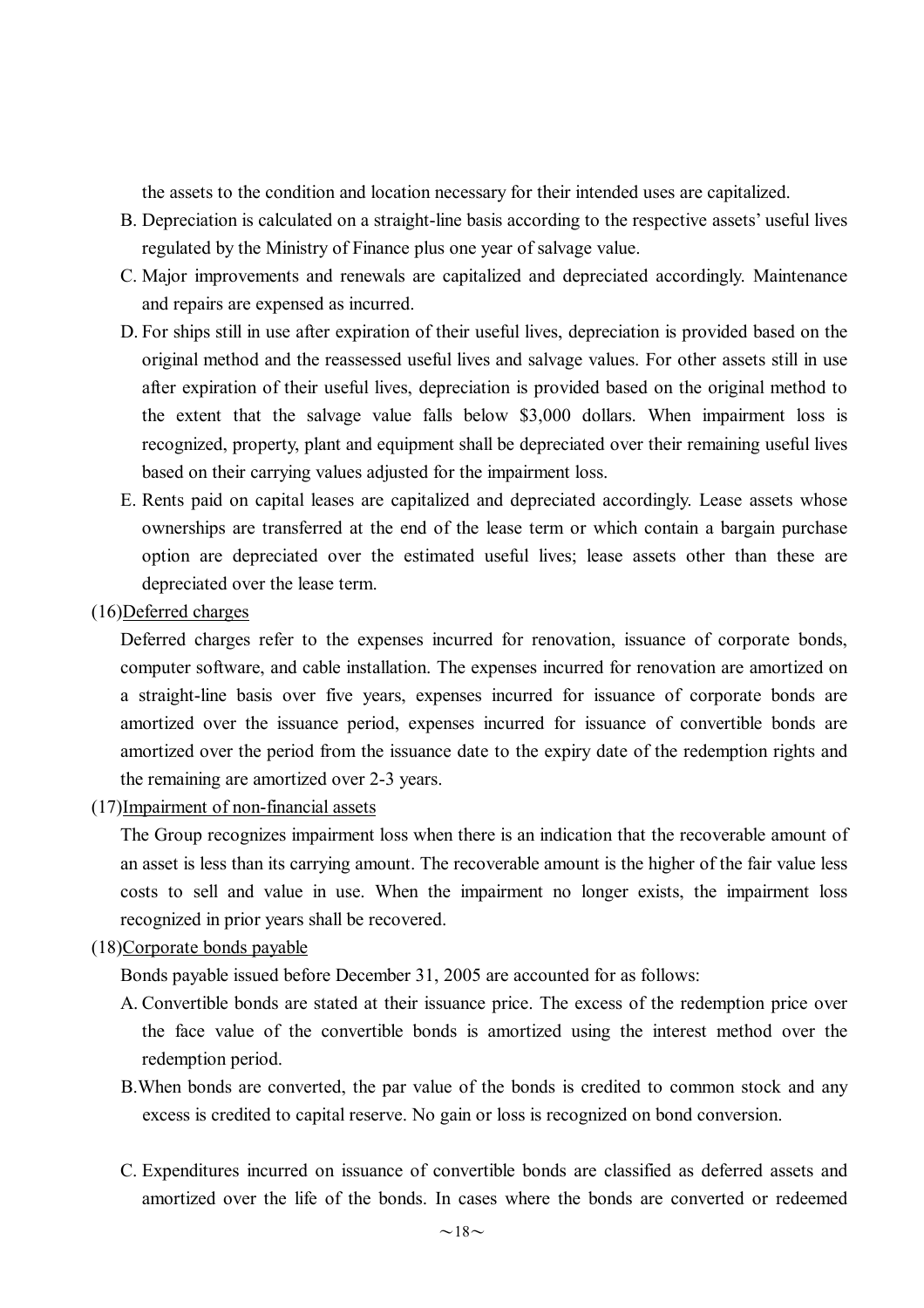before the maturity date, the issuance expenditures are expensed in proportion to the amount of bonds converted or redeemed.

D.Where bonds are not redeemed during the redemption period, the interest on redemption is amortized under the interest method over the remaining life of the bonds. If the fair value of the underlying shares at the expiry date of the redemption option exceeds the redemption price, the interest on redemption is reclassified to capital reserves.

#### (19)Pensions

- A. Under the defined benefit pension plan, which is adopted by the Company and TTSC, net periodic pension costs are recognized in accordance with the actuarial calculations. Net periodic pension costs include service cost, interest cost, expected return on plan assets, and amortization of unrecognized net transition obligation and gains or losses on plan assets. Unrecognized net transition obligation is amortized on a straight-line basis over 15 years. Under the defined contribution pension plan, net periodic pension costs are recognized as incurred.
- B. Under the defined contribution pension plan, the Company and TTSC contribute monthly an amount based on 6% of the employees' monthly salaries and wages to the employees' individual pension accounts at the Bureau of Labor Insurance. The amount contributed is recognized as pension cost as incurred on an accrual basis.
- C. When interim financial statements are prepared, the minimum accrued pension liabilities are adjusted on account of the net pension cost and amount of pension fund contributed.

#### (20)Income taxes

- A. Inter-period and intra-period income tax allocation methods are employed. Over or under provision of prior years'income tax liabilities is included in current year's income tax.
- B. Investment tax credits arising from expenditures incurred on acquisitions of equipment or technology, research and development, employees' training, and equity investments are recognized in the year the related expenditures are incurred.
- C. A 10% surtax is levied on the unappropriated retained earnings and is recorded as income tax expense in the year when the stockholders resolve to retain the earnings.
- D. After an amendment of the tax law, in the year of its promulgation, deferred inocme tax assets and liabilities are to be recomputed. Net changes in deferred inocme tax assets and liabilities, resulting from the recomputation, are to be recognized in the income tax expense (benefit) of continuing operations.

(21)Employees' bonuses and directors' and supervisors' remuneration

Effective January 1, 2008, pursuant to EITF96-052 of the Accounting Research and Development Foundation, R.O.C., dated March 16, 2007, "Accounting for Employees' Bonuses and Directors'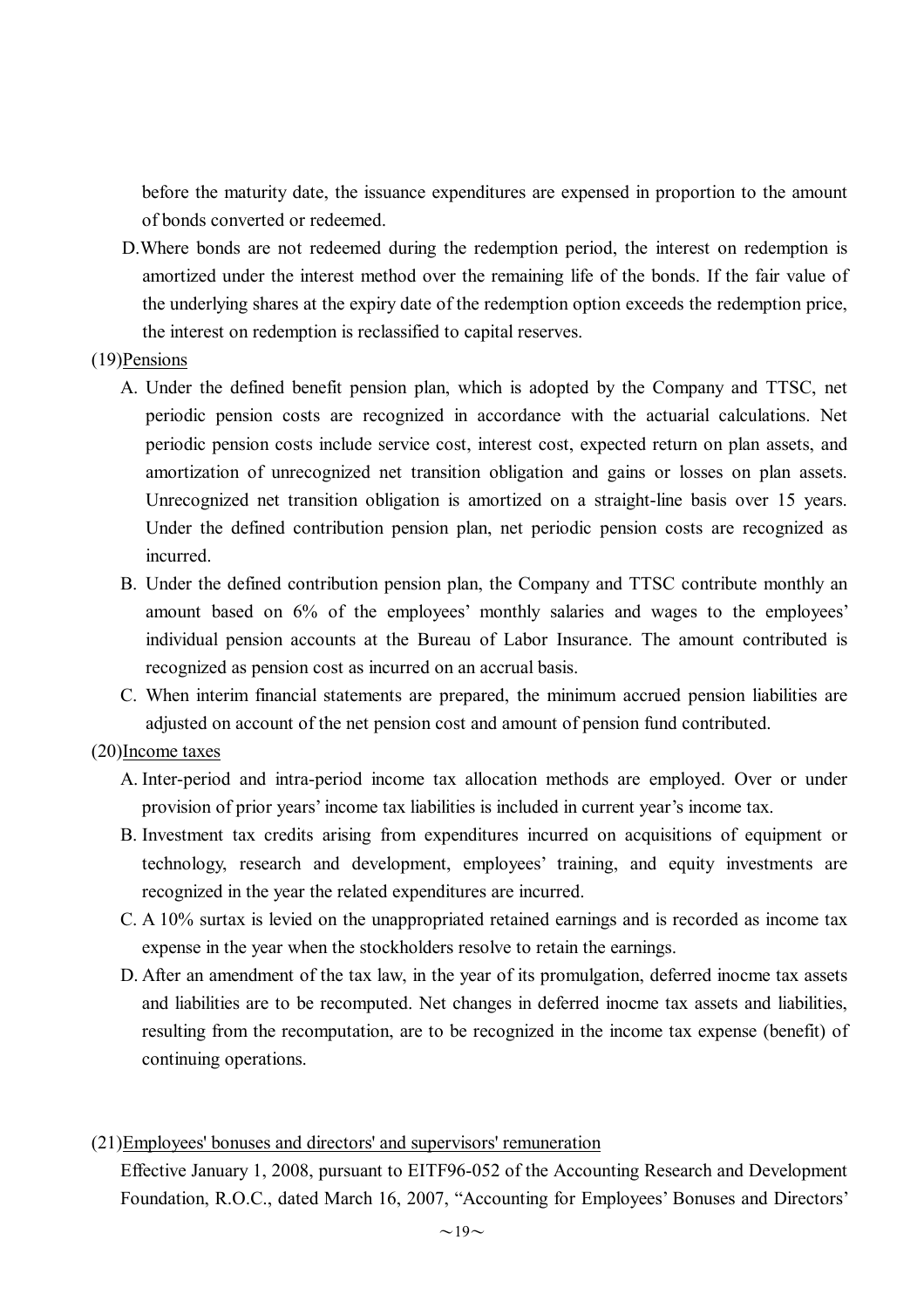and Supervisors'Remuneration", the costs of employees'bonuses and directors'and supervisors' remuneration are accounted for as expenses and liabilities, provided that such a recognition is required under legal or constructive obligation and those amounts can be estimated reasonably. However, if the accrued amounts for employees' bonuses and directors' and supervisors' remuneration are significantly different from the actual distributed amounts resolved by the stockholders at their annual stockholders' meeting subsequently, the differences shall be recognized as gain or loss in the following year. In addition, according to EITF97-127 of the Accounting Research and Development Foundation, R.O.C., dated March 31, 2008, "Criteria for Listed Companies in Calculating the Number of Shares of Employees' Stock Bonus", the Company and TTSC calculate the number of shares of employees' stock bonus based on the closing price of their common stock at the previous day of the stockholders'meeting held in the year following the financial reporting year, and after taking into account the effects of ex-rights and ex-dividends.

## (22)Revenue, costs and expenses recognition

Revenues is recognized when the earning process is substantially completed and are realized or realizable. Costs and expenses are recognized as incurred.

- (23)Use of estimates
	- A. The preparation of financial statements in conformity with generally accepted accounting principles requires management to make estimates and assumptions that affect the amounts of assets and liabilities and the disclosures of contingent assets and liabilities at the date of the financial statements and the amounts of revenues and expenses during the reporting period. Actual results could differ from those assumptions and estimates.
	- B. Accrued expenses are recorded at the amounts stated in the original supporting documents. Foreign port charges without supporting documents are estimated based on past records and period-end sailing schedules. Differences between the expenses actually incurred in the following year and the estimated accrued expenses are credited or charged to operating costs or expenses in the following year.

## 3.CHANGES IN ACCOUNTING PRINCIPLES

#### (1)Inventories

Effective January 1, 2009, the Group adopted the amendments to R.O.C. SFAS No. 10, "Accounting for Inventories". Such change in accounting principle had no effect on the consolidated net income or consolidated earnings per share as of and for the six-month period ended June 30, 2009.

(2)Employees' bonuses and directors' and supervisors' remuneration

Effective January 1, 2008, the Group adopted EITF96-052 of the Accounting Research and Development Foundation, R.O.C., dated March 16, 2007. As a result of the adoption of EITF96-052, consolidated net income decreased by \$25,732 and consolidated earnings per share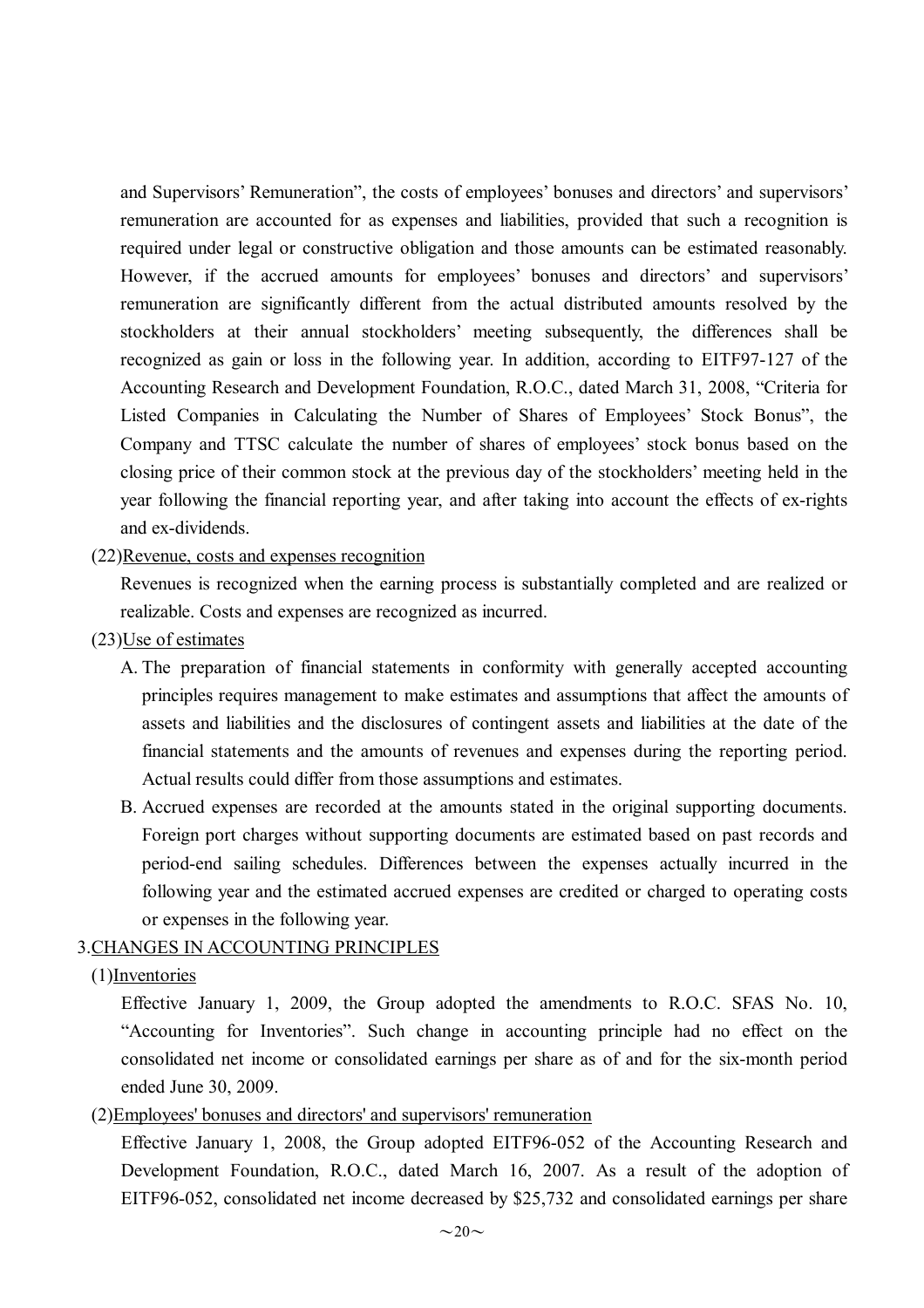## decreased by \$0.01 (in dollars) for the six-month period ended June 30, 2008.

# 4.DETAILS OF SIGNIFICANT ACCOUNTS

(1)Cash and cash equivalents

|                                                                     | June 30, 2009 |                       |               | June 30, 2008         |  |  |
|---------------------------------------------------------------------|---------------|-----------------------|---------------|-----------------------|--|--|
| Cash                                                                | \$            | 26,363                | $\mathcal{S}$ | 19,796                |  |  |
| Checking accounts                                                   |               | 1,766                 |               | 28,040                |  |  |
| Demand deposits                                                     |               | 35,763                |               | 37,610                |  |  |
| Foreign currency deposits                                           |               | 4,687,492             |               | 3,670,943             |  |  |
| Time deposits (New Taiwan dollars)                                  |               | 175,500               |               | 451,500               |  |  |
| Time deposits (Foreign currencies)                                  |               | 15,507,859            |               | 16, 191, 755          |  |  |
| Cash equivalents - RP                                               |               |                       |               | 9,992                 |  |  |
| Less: Unrealized foreign exchange loss                              |               | 25,507)               |               | 4,316)                |  |  |
|                                                                     | \$            | 20,409,236            | \$            | 20,405,320            |  |  |
| Interest rates on the above time deposits                           |               |                       |               |                       |  |  |
| (Inclusive of NTD and foreign currencies)                           |               | $0.05\% \sim 15.60\%$ |               | $0.55\% \sim 17.50\%$ |  |  |
| (2) Financial assets at fair value through profit or loss - current |               |                       |               |                       |  |  |
|                                                                     |               | June 30, 2009         |               | June 30, 2008         |  |  |
| Financial assets held for trading                                   |               |                       |               |                       |  |  |
| Listed (TSE and OTC) stocks                                         | \$            | 290                   | <sup>\$</sup> | 32,458                |  |  |
| Beneficiary certificates                                            |               | 2,627,002             |               | 1,355,624             |  |  |
| Interest rate swap (IRS)                                            |               | 3,390                 |               | 8,214                 |  |  |
| Currency exchange swap (CCS)                                        |               | 17,208                |               |                       |  |  |
| Oil swap                                                            |               |                       |               | 4,034                 |  |  |
| Structured financial instruments                                    |               | 803,158               |               | 135,151               |  |  |
|                                                                     |               | 3,451,048             |               | 1,535,481             |  |  |
| Adjustment                                                          |               | 65,794)               |               | 140,335)              |  |  |
|                                                                     | \$            | 3,385,254             | \$            | 1,395,146             |  |  |
|                                                                     |               |                       |               |                       |  |  |

A. For the six-month periods eneded June 30, 2009 and 2008, the Group recognized net loss of \$13,650 and \$55,085, respectively.

B. Hedge accounting for these derivative instruments held for hedging activities was not adopted. (3)Accounts receivable, net

|                                              | June 30, 2009   | June 30, 2008 |            |
|----------------------------------------------|-----------------|---------------|------------|
| Non-related parties                          | \$<br>7,423,884 | S             | 12,090,766 |
| Add: Unrealized foreign exchange (loss) gain | 4,460)          |               | 3,008      |
| Less: Allowance for doubtful accounts        | 23,660)         |               | 11,218)    |
|                                              | 7,395,764       |               | 12,082,556 |
| Related parties                              | 205,762         |               | 348,858    |
|                                              | 7,601,526       |               | 12,431,414 |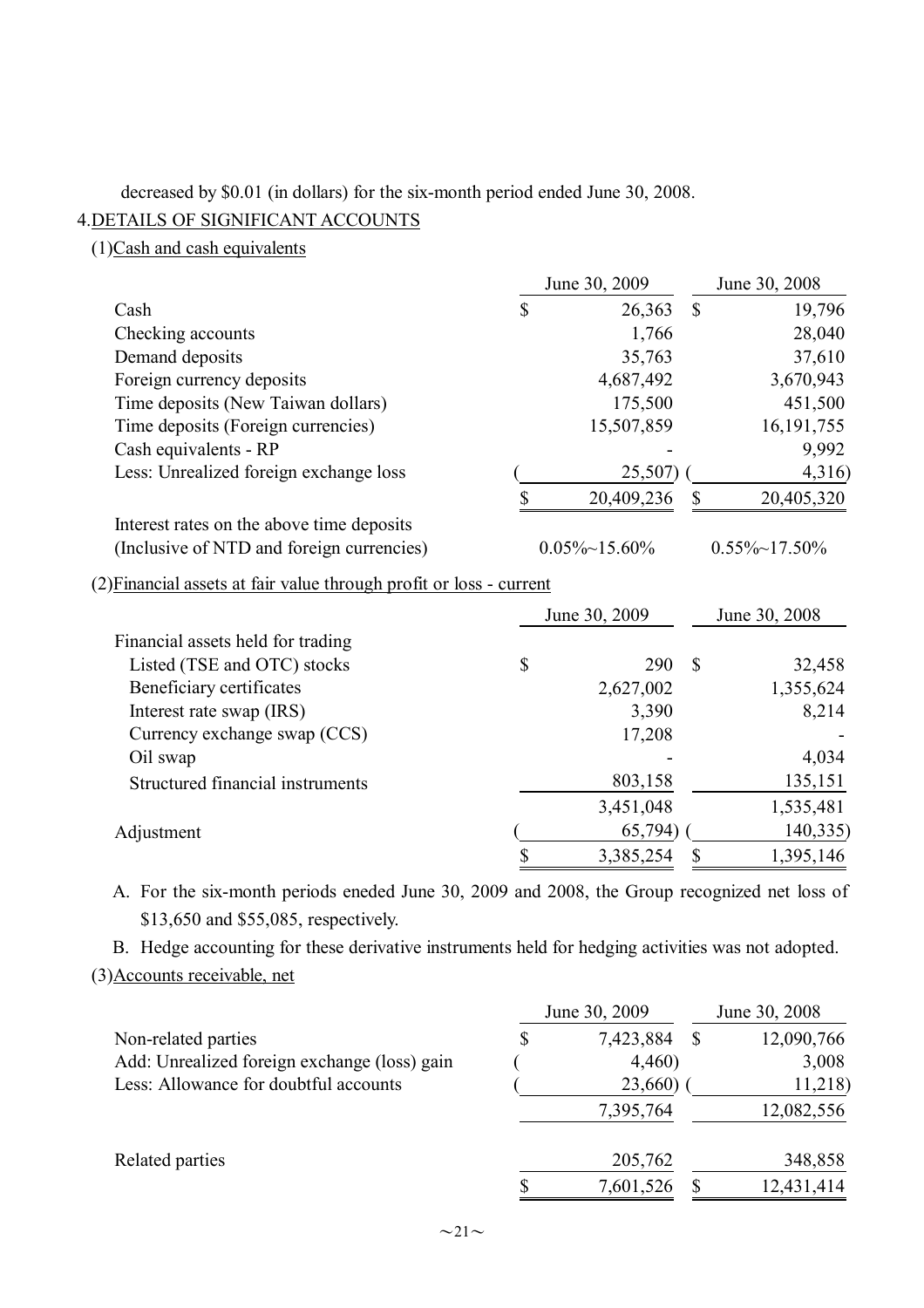# (4)Other receivables

|                                             | June 30, 2009     |               | June 30, 2008             |               |
|---------------------------------------------|-------------------|---------------|---------------------------|---------------|
| Non-related parties                         |                   |               |                           |               |
| Accrued income                              | $\mathcal{S}$     | 128,819       | $\boldsymbol{\mathsf{S}}$ | 40,508        |
| Tax refundable                              |                   | 33,200        |                           | 18,247        |
| Dividends receivable                        |                   | 108,084       |                           | 112,531       |
| Proceeds receivable from disposal of        |                   |               |                           |               |
| investment                                  |                   |               |                           | 377,449       |
| Incentive credits receivable from Kaohsiung |                   |               |                           |               |
| Harbor Bureau                               |                   | 92,577        |                           | 51,163        |
| Others                                      |                   | 289,430       |                           | 961,700       |
|                                             |                   | 652,110       |                           | 1,561,598     |
| Related parties                             |                   |               |                           |               |
| Dividends receivable                        |                   | 24,859        |                           | 320,936       |
| Financing receivable                        |                   | 969,622       |                           | 936,783       |
| Others                                      |                   | 185,350       |                           | 86,488        |
|                                             |                   | 1,179,831     |                           | 1,344,207     |
|                                             | \$                | 1,831,941     | $\mathbb S$               | 2,905,805     |
| (5) Other financial assets - current        |                   |               |                           |               |
|                                             |                   | June 30, 2009 |                           | June 30, 2008 |
| Futures transaction margin                  | \$                | 244,300       | $\mathbb S$               | 127,517       |
| (6) Inventories                             |                   |               |                           |               |
|                                             |                   | June 30, 2009 |                           | June 30, 2008 |
| Ship fuel                                   | $\mathbf S$       | 1,974,330     | $\mathbb{S}$              | 3,384,571     |
| Steel and others                            |                   | 384,040       |                           | 796,032       |
|                                             | \$                | 2,358,370     | $\mathbb S$               | 4,180,603     |
| (7) Other current assets                    |                   |               |                           |               |
|                                             |                   | June 30, 2009 |                           | June 30, 2008 |
| Agency accounts                             | $\mathcal{S}$     | 1,239,981     | $\mathbb{S}$              | 2,949,284     |
| Agency reciprocal accounts                  |                   | 1,068,992     |                           | 760,273       |
| Temporary debits and others                 |                   | 164,241       |                           | 295,192       |
|                                             | $\boldsymbol{\$}$ | 2,473,214     | \$                        | 4,004,749     |
|                                             |                   |               |                           |               |

# A. Agency accounts

These accounts occur when foreign agencies, based on the agreement with the Group, deal with foreign port formalities regarding arrival and departure of ships, cargo loading, discharging, and forwarding, collection of freight, and payment of expenses incurred in the foreign port.

B. Agency reciprocal accounts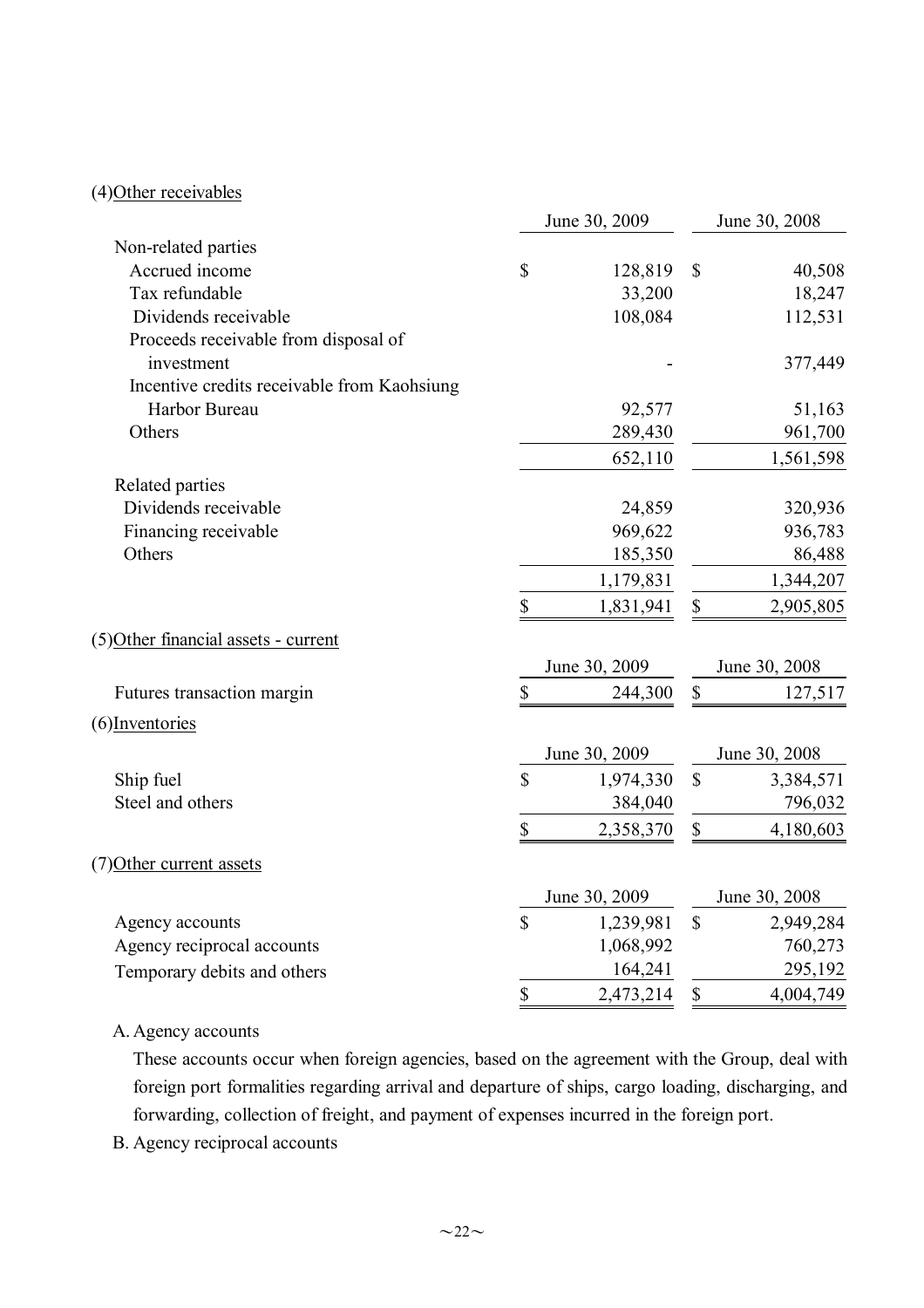Temporary accounts between the Group and Evergreen International S.A., Gaining Enterprise S.A., Italia Marittima S.P.A., Evergreen Marine (Hong Kong) Ltd, and Evergreen Marine (Singapore) Pte. Ltd.. These accounts occur as these agencies incur foreign port expenses and related rental expenses.

(8)Available-for-sale financial assets - non-current

|                                                     | June 30, 2009 |               | June 30, 2008 |               |
|-----------------------------------------------------|---------------|---------------|---------------|---------------|
| Listed (TSE and OTC) stocks                         |               |               |               |               |
| Central Reinsurance Corp.                           | \$            | 490,801       | <sup>S</sup>  | 490,801       |
| Fubon Financial Holding Co., Ltd.                   |               | 3,871         |               | 5,673         |
|                                                     |               | 494,672       |               | 496,474       |
| Adjustments                                         |               | 40,372        |               | 294,633       |
|                                                     |               | 535,044       | S             | 791,107       |
| (9) Held-to-maturity financial assets - non-current |               |               |               |               |
|                                                     |               | June 30, 2009 |               | June 30, 2008 |
| Corporate bonds                                     |               | 364,463       | $\mathbf S$   |               |
| (10) Financial assets carried at cost - non-current |               |               |               |               |
|                                                     |               | June 30, 2009 |               | June 30, 2008 |
| Unlisted stocks                                     |               | 5,087,442     |               | 4,818,252     |

A. The Group's investment in unlisted securities was measured at cost since its fair value cannot be measured reliably.

B. The above financial assets carried at cost - Classic Outlook Investment Ltd. and Everup Profits Ltd. – were pledged for CLOVE's long-term loan. Please refer to Note 4 (23) and 6.

(11)Investments in bonds without active markets

|                                                       |            | Coupon |               |                          |               |
|-------------------------------------------------------|------------|--------|---------------|--------------------------|---------------|
| Item                                                  | Period     | rate   | June 30, 2009 |                          | June 30, 2008 |
| Covertible Bonds - Tuntex (Thailand) $03.10.2005\sim$ |            | $0\%$  |               | $\overline{\phantom{a}}$ | 10,457        |
| <b>Public Company Limited</b>                         | 03.10.2013 |        |               |                          |               |
| Add: Unrealized foreign exchange gain                 |            |        |               | $\overline{\phantom{0}}$ | 1,251         |
|                                                       |            |        |               | -                        | 11,708        |

A. In 1997, the Company purchased the convertible bonds of US\$180 issued by Tuntex (Thailand) Public Company Limited (TUNTEX). As Tuntex encountered financial difficulties, it defaulted at maturity of the bonds. Consequently, the Company fully recognized the losses on the bonds in 2001. Tuntex subsequently filed an application to the court for corporate restructuring and reached a consensus with the creditors to reissue the abovementioned bonds. The convertible bonds allocated to the Company were recorded at face value of THB15,737 (NT\$12,581), and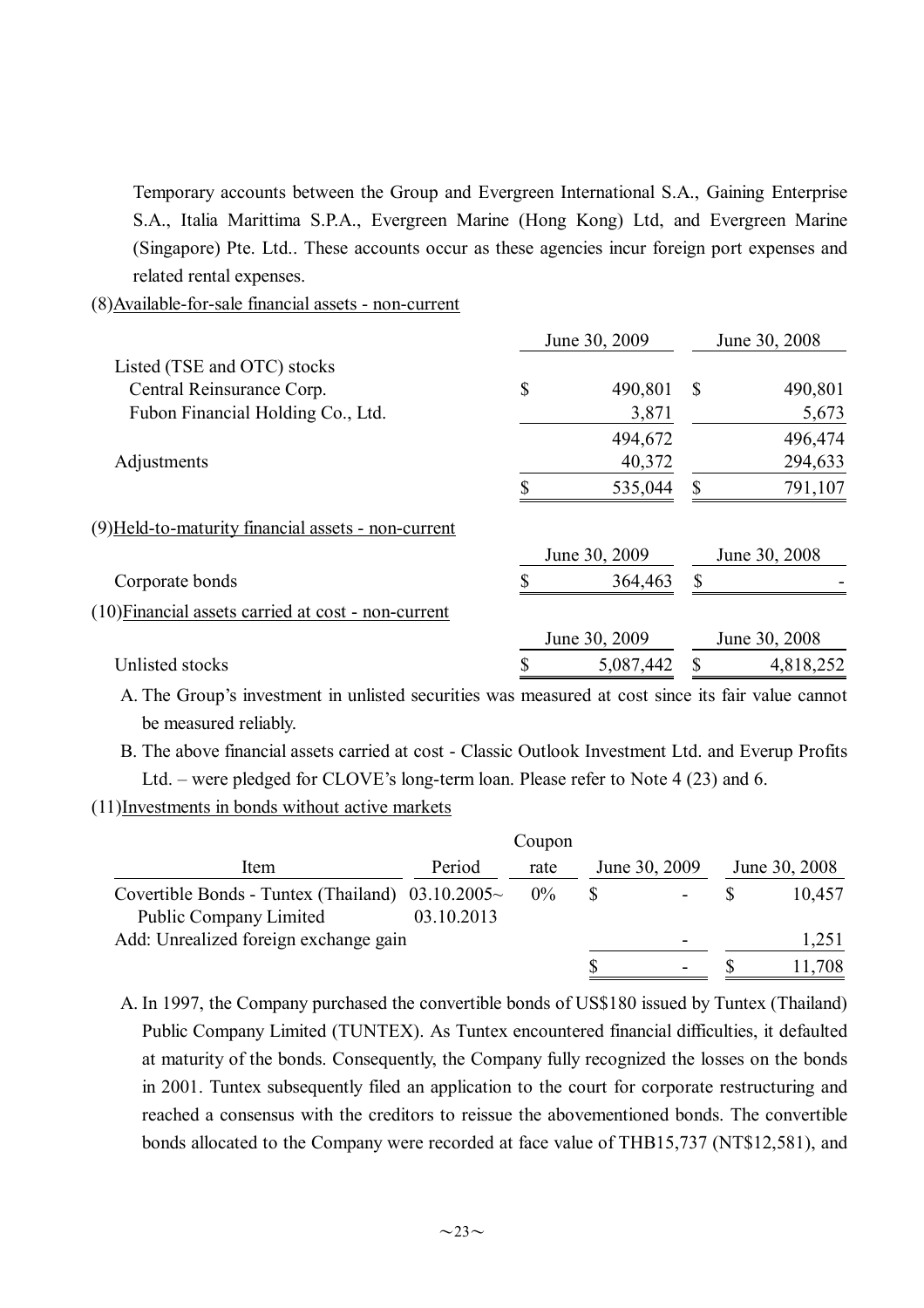the Company recognized income of \$12,581 under "non-operating income – others" for the year ended December 31, 2005.

- B. Effective January 1, 2006, the Company adopted the Statement of Financial Accounting Standards (SFAS) No. 34, "Accounting for Financial Instruments" and the convertible bonds were reclassified as "Investments in bonds without active markets – non-current". The book value, adjusted by spot exchange rate, was amortized using cost method, and the difference between the value and the original cost – unrealized loss (after tax) of \$367 – is recognized as a reduction of 2006's stockholders'equity.
- C. For stock conversion rights of the above convertible bonds, please refer to Note 4 (21).
- D. As of December 31, 2008, as a creditor of TUNTEX, the Company recognized distributed disposal loss of \$12,451, after the liquidation of TUNTEX in September, 2008.

(12)Long-term equity investments accounted for under the equity method

A. Details of long-term equity investments accounted for under the equity method are set forth below:  $30, 2000$ 

|                                         | June 30, 2009 |              | Carrying amount |             |               |
|-----------------------------------------|---------------|--------------|-----------------|-------------|---------------|
|                                         | Percentage    |              |                 |             |               |
| Investee company                        | of ownership  |              | June 30, 2009   |             | June 30, 2008 |
| Charng Yang Development Co., Ltd.       | 40.00%        | \$           | 516,570         | $\mathbf S$ | 471,952       |
| <b>Evergreen International Storage</b>  |               |              |                 |             |               |
| and Transport Corporation               | 39.74%        |              | 7,738,215       |             | 7,211,341     |
| <b>Evergreen Security Corporation</b>   | 31.25%        |              | 71,772          |             | 59,192        |
| <b>EVA Airways Corporation</b>          | 19.04%        |              | 4,822,788       |             | 6,856,983     |
| Taipei Port Container Terminal          |               |              |                 |             |               |
| Corporation                             | 27.00%        |              | 931,281         |             | 962,411       |
| Ningbo Victory Container Co., Ltd.      | 40.00%        |              | 80,395          |             | 78,767        |
| Qingdao Evergreen Container Storage     |               |              |                 |             |               |
| and Transportation Co., Ltd.            | 40.00%        |              | 208,137         |             | 188,435       |
| Kingtrans International Logistics       |               |              |                 |             |               |
| (Tianjin) Co., Ltd.                     | 30.20%        |              | 118,381         |             | 127,580       |
| Luanta Investment (Netherlands) N.V.    | 50.00%        |              | 2,832,831       |             | 506,313       |
| Balsam Investment (Netherlands) N.V.    | 49.00%        |              | 2,764,393       |             | 5,990,484     |
| Colon Container Terminal S.A.           | 36.00%        |              | 2,201,405       |             | 2,053,461     |
| Evergreen Container Terminal (Thailand) |               |              |                 |             |               |
| Ltd.                                    | 48.18%        |              | 1,005,213       |             | 772,087       |
| Green Peninsula Agencies SDN. BHD.      | 30.00%        |              | 244,652         |             | 237,377       |
|                                         |               | $\mathbb{S}$ | 23,536,033      |             | \$25,516,383  |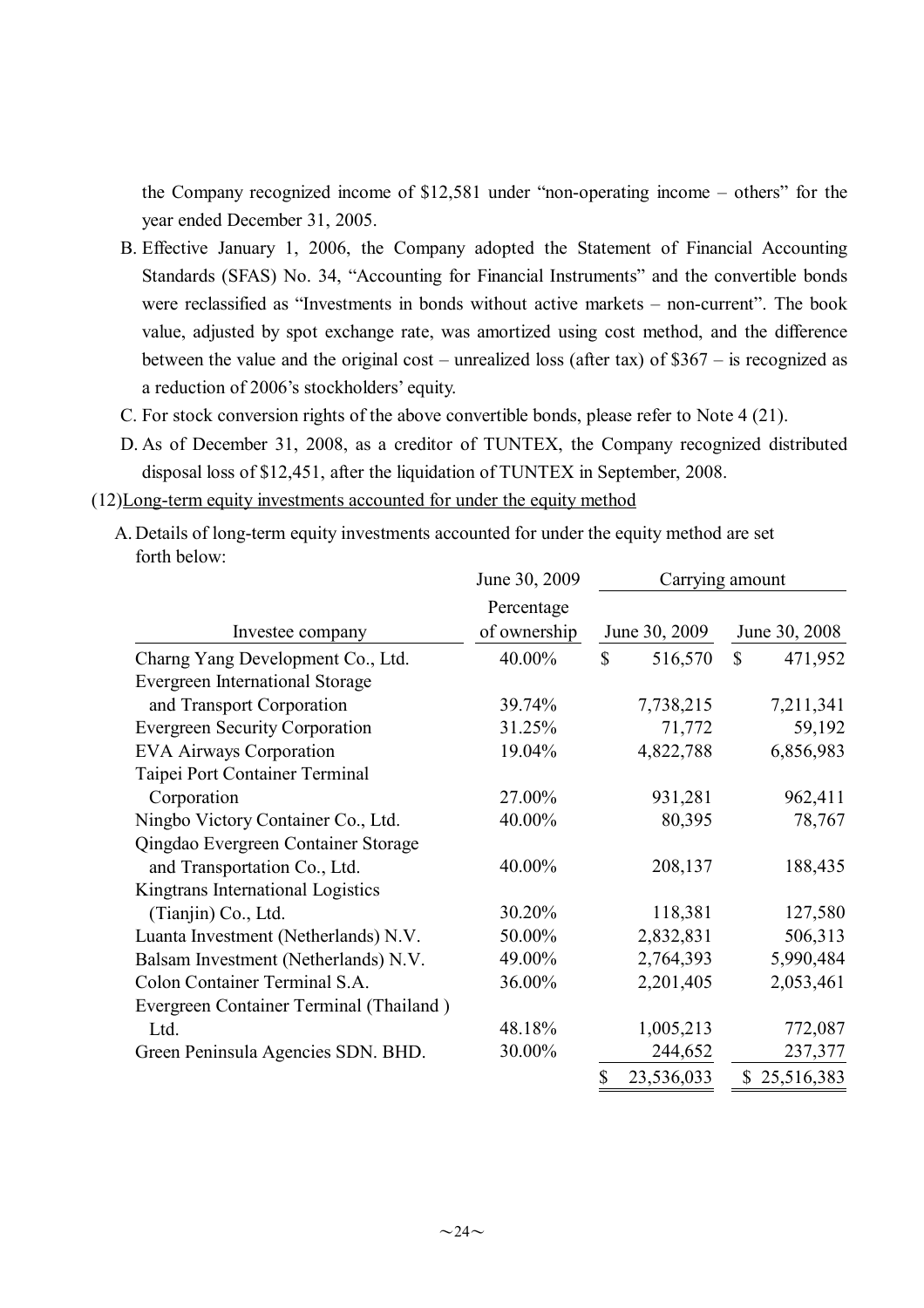|                                                  | For the six-month periods ended June 30, |                         |            |  |  |
|--------------------------------------------------|------------------------------------------|-------------------------|------------|--|--|
| Investee company                                 |                                          | 2009                    | 2008       |  |  |
| Charng Yang Development Co. Ltd.                 | \$                                       | $\mathcal{S}$<br>23,816 | 20,881     |  |  |
| Evergreen International Storage and              |                                          |                         |            |  |  |
| <b>Transport Corporation</b>                     |                                          | 166,409                 | 175,862    |  |  |
| <b>Evergreen Security Corporation</b>            |                                          | 6,618                   | 5,515      |  |  |
| <b>EVA Airways Corporation</b>                   |                                          | $320,322$ ) (           | 1,144,921) |  |  |
| Taipei Port Container Terminal Corporation       |                                          | 21,693)                 | 21,092     |  |  |
| Ningbo Victory Container Co., Ltd.               |                                          | 5,082                   | 5,475      |  |  |
| Qingdao Evergreen Container Storage and          |                                          |                         |            |  |  |
| Transportation Co., Ltd.                         |                                          | 16,725                  | 12,940     |  |  |
| Kingtrans International Logistics (Tianjin) Co., |                                          |                         |            |  |  |
| Ltd.                                             |                                          | $3,532)$ (              | 1,291)     |  |  |
| Luanta Investment (Netherlands) N.V.             |                                          | $24,234$ ) (            | 82,555)    |  |  |
| Balsam Investment (Netherlands) N.V.             |                                          | 2,737,405)              | 28,822     |  |  |
| Colon Container Terminal S.A.                    |                                          | 28,383                  | 119,977    |  |  |
| Evergreen Container Terminal (Thailand) Ltd.     |                                          | 38,875                  | 37,314     |  |  |
| Green Peninsula Agencies SDN. BHD.               |                                          | 10,607                  | 25,945     |  |  |
|                                                  | (\$                                      | $2,810,671$ (\$)        | 774,944)   |  |  |

B. Investment income (loss) accounted for under the equity method for the six-month periods ended June 30, 2009 and 2008 is set forth below:

# (13)Property, plant and equipment

|                           |              |              |                             | June 30, 2009 |                |            |
|---------------------------|--------------|--------------|-----------------------------|---------------|----------------|------------|
| Asset                     | Initial cost |              | Accumulated<br>depreciation |               | Net book value |            |
| Land                      | \$           | 2,187,504    | $\mathbb{S}$                |               | $\mathbb{S}$   | 2,187,504  |
| <b>Buildings</b>          |              | 2,935,528 (  |                             | 1,179,294)    |                | 1,756,234  |
| Machinery equipment       |              | 731,097 (    |                             | 530,749)      |                | 200,348    |
| Loading and unloading     |              |              |                             |               |                |            |
| equipment                 |              | 7,236,205 (  |                             | 4,265,327)    |                | 2,970,878  |
| Computer and              |              |              |                             |               |                |            |
| communication equipment   |              | 334,953 (    |                             | 288,733)      |                | 46,220     |
| Transportation equipment  |              | 25,769,503 ( |                             | 14,727,723)   |                | 11,041,780 |
| Ships                     |              | 58,460,853 ( |                             | 22,623,480)   |                | 35,837,373 |
| Dock and wharf equipment  |              | 143,494      |                             |               |                | 143,494    |
| Office equipment          |              | 527,014 (    |                             | 375,154)      |                | 151,860    |
| Lease assets              |              | 3,797        |                             | 2,491)        |                | 1,306      |
| Leasehold improvements    |              | 27,064       |                             | 14,703)       |                | 12,361     |
|                           |              | 98,357,012 ( |                             | 44,007,654)   |                | 54,349,358 |
| Prepayments for equipment |              | 152,643      |                             |               |                | 152,643    |
|                           | \$           | 98,509,655   | $\left( \text{\$} \right)$  | 44,007,654)   | $\mathbb{S}$   | 54,502,001 |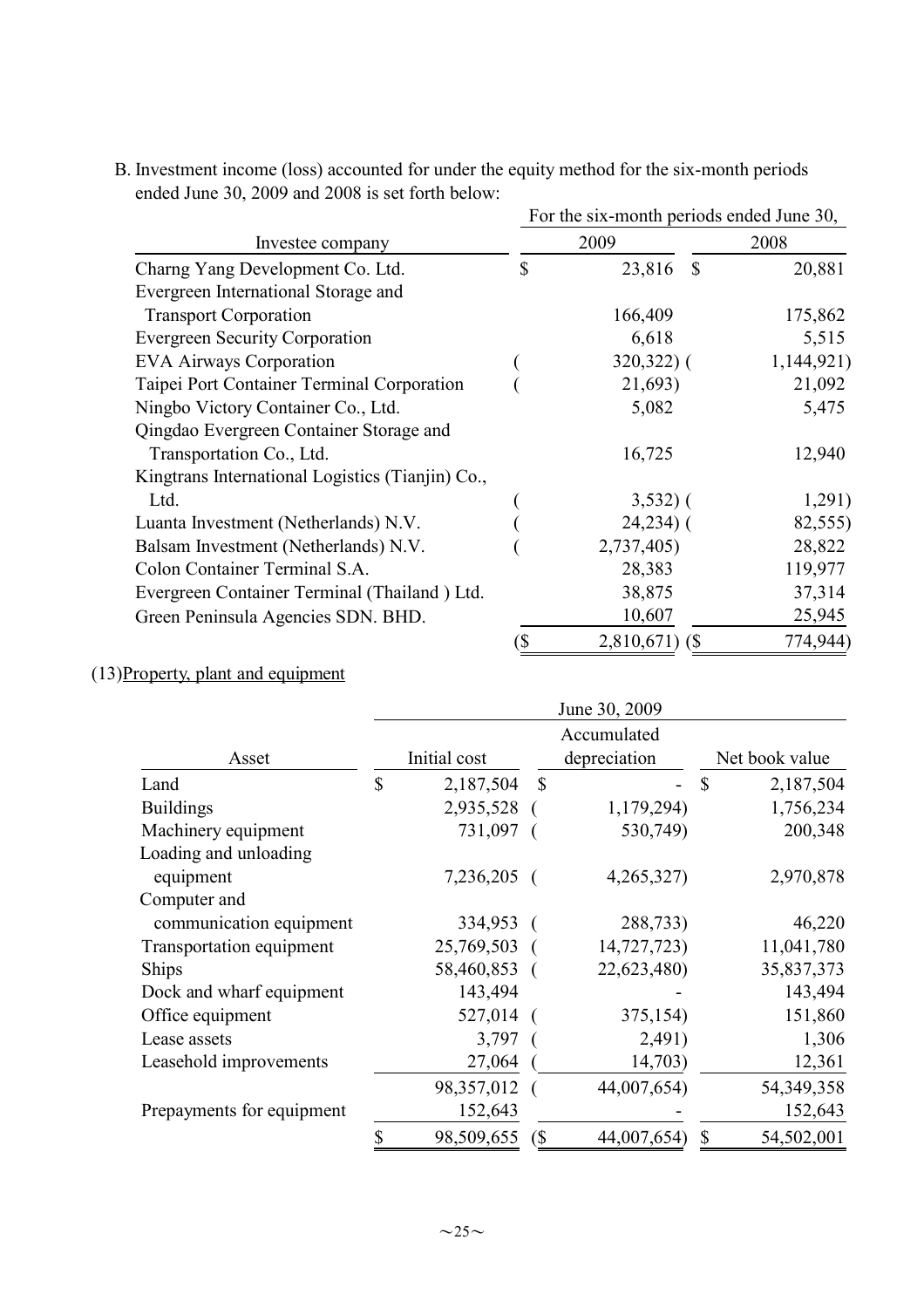|                           |              |              |               | June 30, 2008 |               |                |
|---------------------------|--------------|--------------|---------------|---------------|---------------|----------------|
|                           |              |              |               | Accumulated   |               |                |
| Asset                     |              | Initial cost |               | depreciation  |               | Net book value |
| Land                      | $\mathbb{S}$ | 2,219,220    | <sup>\$</sup> |               | <sup>\$</sup> | 2,219,220      |
| <b>Buildings</b>          |              | 2,984,053    |               | 1,125,772)    |               | 1,858,281      |
| Machinery equipment       |              | 744,919      |               | 520,843)      |               | 224,076        |
| Loading and unloading     |              |              |               |               |               |                |
| equipment                 |              | 7,116,766 (  |               | 3,918,839)    |               | 3,197,927      |
| Computer and              |              |              |               |               |               |                |
| communication equipment   |              | $360,215$ (  |               | 293,551)      |               | 66,664         |
| Transportation equipment  |              | 24,164,650   |               | 13,460,118)   |               | 10,704,532     |
| Ships                     |              | 55,269,148 ( |               | 20,621,044)   |               | 34,648,104     |
| Dock and wharf equipment  |              | 223,081      |               |               |               | 223,081        |
| Office equipment          |              | 544,991      |               | 373,643)      |               | 171,348        |
| Leasehold improvements    |              | 15,925       |               | 11,029)       |               | 4,896          |
|                           |              | 93,642,968 ( |               | 40,324,839)   |               | 53,318,129     |
| Prepayments for equipment |              | 918,960      |               |               |               | 918,960        |
|                           |              | 94,561,928   | (             | 40,324,839)   | \$            | 54,237,089     |

- A. All the aforementioned ships have been insured based on the market value of each vessel or the requirement of the creditor banks. As of June 30, 2009 and 2008, the insurance coverage amounted to USD1,732,300 and USD1,997,091, respectively. In addition, the ships were covered by the protection and indemnity insurance with GARD. The indemnity amounts were unlimited except for oil pollution which was limited to both USD 8 billion as of June 30, 2009 and 2008.
- B. The Group's loading and unloading equipment was covered by the general insurance for construction machinery with insurance coverage amounting to \$6,819,658 and \$6,624,395 as of June 30, 2009 and 2008, respectively. The fire and car insurance coverage for the office equipment was \$4,534,959 and \$3,453,662 as of June 30, 2009 and 2008, respectively. Container facilities were insured with full coverage amounting to USD302,722 and USD387,448 as of June 30, 2009 and 2008, respectively.
- C. The Company entered into a construction agreement with Kaohsiung Harbor Bureau to complete the extension project of Pier No. 116 of Kaohsiung Harbor. The Company is entitled to use the pier free of charge for 16 years commencing from the date of completion. Upon expiration of the 16-year period, the Company was obliged to return the pier to the Bureau but had the privilege to lease the pier. The construction project was reclassified to dock facilities upon completion on January 1, 1992. The Company leased the pier on a ten-year contract effective March 1, 2008 and amortized it on a straight-line basis over 10 years with the amortization recognized as loading and unloading expenses.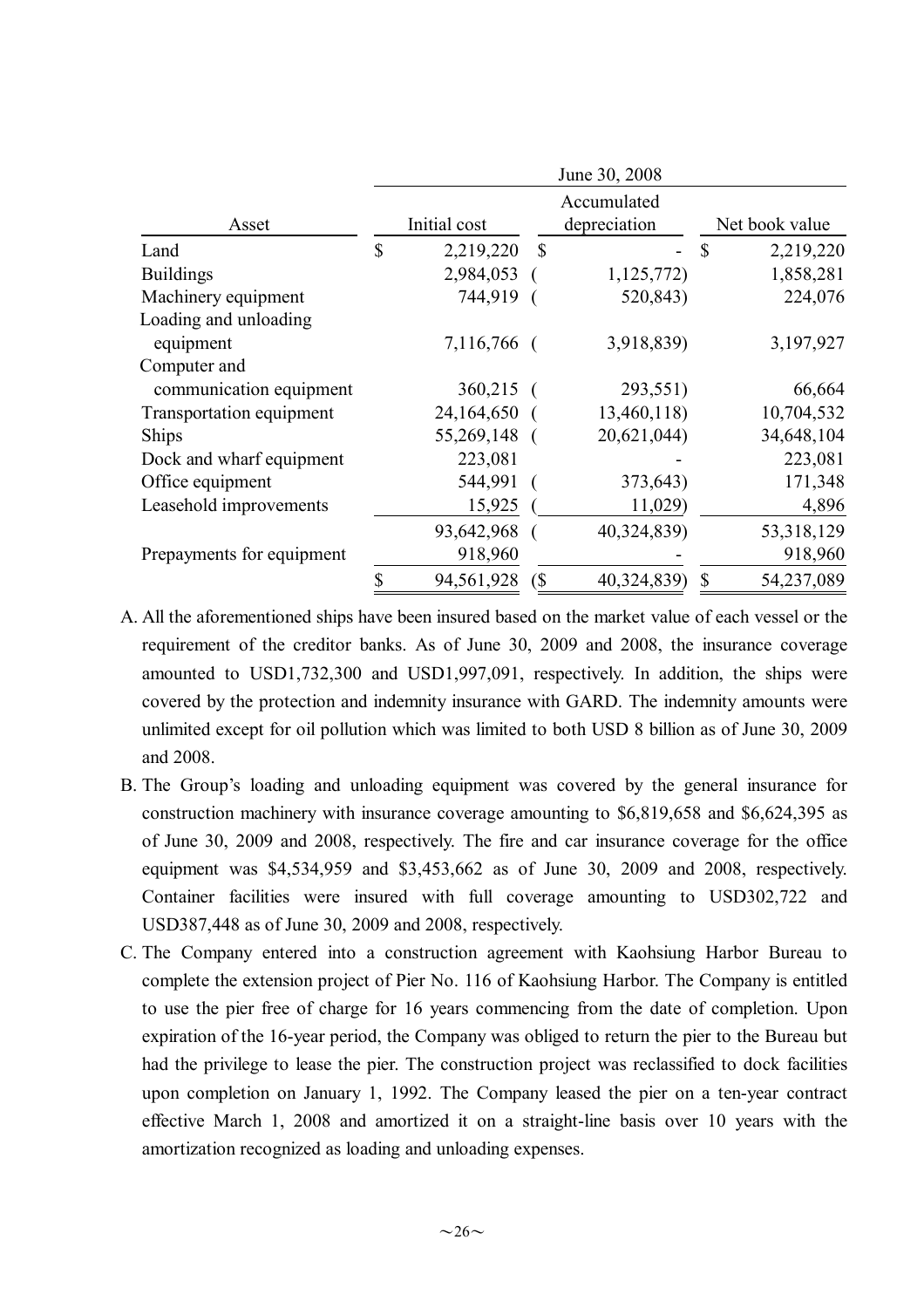D. The Company entered into a construction agreement with Kaohsiung Harbor Bureau to complete the extension project of Piers No. 79~81 of Kaohsiung Harbor. The Company is entitled to use the piers free of charge for 10 years commencing from the date of completion. Upon the expiration of the 10-year period, the Company was obliged to return the piers to the Bureau but had the privilege to lease the piers. The construction project was reclassified to dock facilities upon completion in the beginning of 2000, and is amortized on a straight-line basis over 10 years with the amortization recognized as loading and unloading expenses.

#### (14)Short-term loans

|                                                            | June 30, 2009 |                      |    | June 30, 2008        |
|------------------------------------------------------------|---------------|----------------------|----|----------------------|
| Unsecured loans                                            |               | 2,963,218            |    | 2,167,941            |
| Interest rate<br>(Inclusive of NTD and foreign currencies) |               | $0.59\% \sim 0.82\%$ |    | $2.20\% \sim 3.65\%$ |
| (15) Notes and bills payable                               |               |                      |    |                      |
|                                                            |               | June 30, 2009        |    | June 30, 2008        |
| Notes and bills payable                                    | S             | 1,000,000            | \$ |                      |
| Less: Unamortized discount                                 |               | 118)                 |    |                      |
|                                                            |               | 999,882              |    |                      |

(16)Financial liabilities at fair value through profit or loss - current

|                                        | June 30, 2009 |  | June 30, 2008 |
|----------------------------------------|---------------|--|---------------|
| Financial liabilities held for trading |               |  |               |
| Interest rate swap                     | 217,500       |  | 12,409        |
| Oil swap                               | 677,361       |  | 774,480       |
| Currency exchange swap                 | 168,302       |  | 164,772       |
| Foreign exchange rate option           | 321,858       |  | 370,856       |
|                                        | 1,385,021     |  | 1,322,517     |

A.As of June 30, 2009 and 2008, the Group recognized net gain of \$1,284,719 and net loss of \$750,767, respectively.

B.Hedge accounting for these derivative instruments held for hedging activities was not adopted. (17)Accrued expenses

|                                              | June 30, 2009 | June 30, 2008 |            |  |
|----------------------------------------------|---------------|---------------|------------|--|
| Accrued expenses                             | 8,314,312     |               | 13,933,809 |  |
| Estimated accrued expenses                   | 1,299,664     |               | 2,427,366  |  |
| Add: Unrealized foreign exchange loss (gain) | 39,315        |               | 92,013)    |  |
|                                              | 9,653,291     |               | 16,269,162 |  |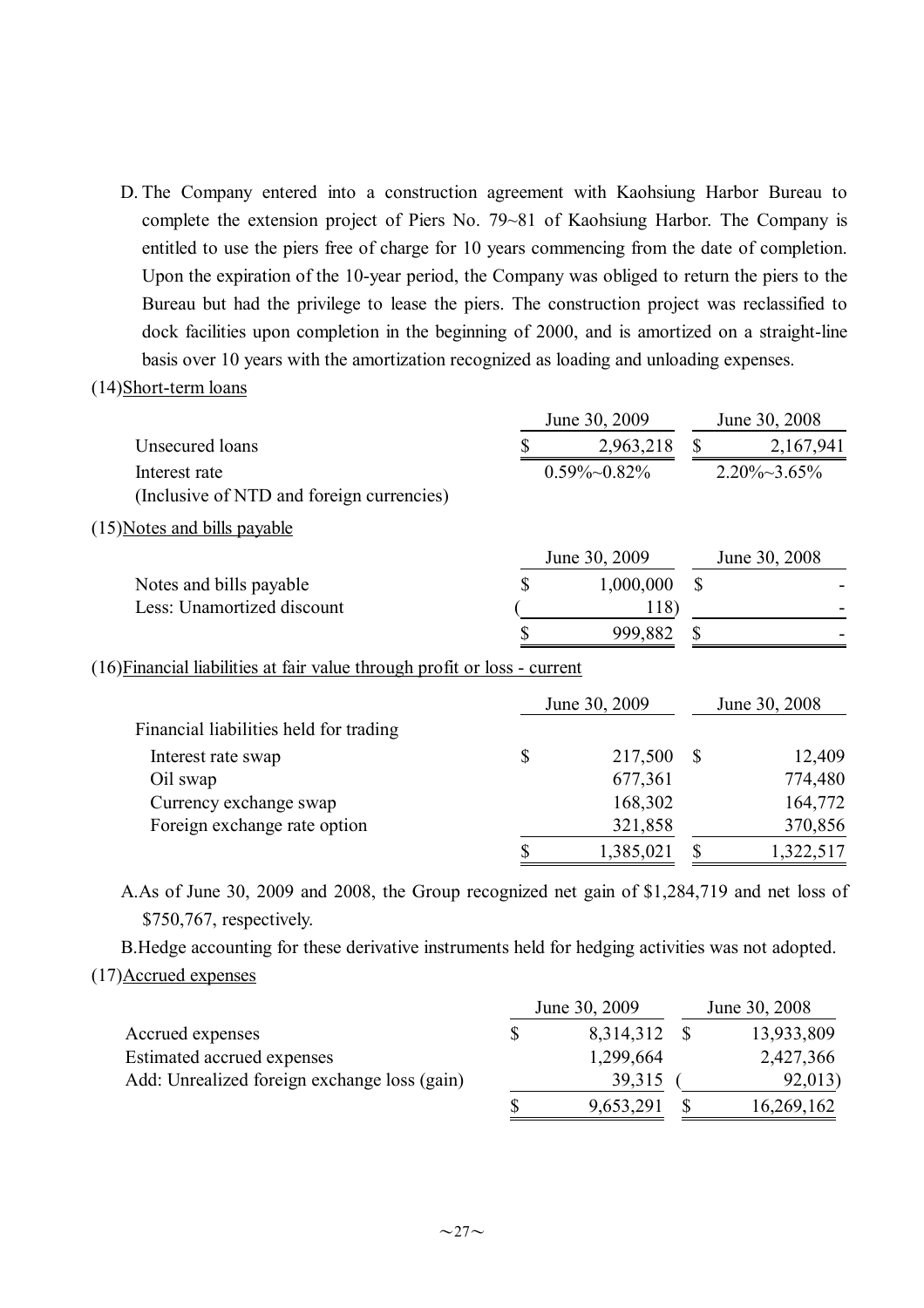### (18)Other payables

|                                                          |                                                                               | June 30, 2009 |               | June 30, 2008 |                           |                                    |
|----------------------------------------------------------|-------------------------------------------------------------------------------|---------------|---------------|---------------|---------------------------|------------------------------------|
| Non-related parties                                      |                                                                               |               |               |               |                           |                                    |
| Accrued agency reciprocal expenses                       |                                                                               | \$            |               | 2,779         | $\mathcal{S}$             | 2,683                              |
| Dividends payable                                        |                                                                               |               |               | 42,961        |                           | 5,226,319                          |
| Remuneration to directors and supervisors                |                                                                               |               |               | 47,487        |                           | 82,845                             |
| Financing payable                                        |                                                                               |               |               | 294,212       |                           | 256,333                            |
| Tax and others payable                                   |                                                                               |               |               | 677,601       |                           | 533,650                            |
|                                                          |                                                                               |               |               | 1,065,040     |                           | 6,101,830                          |
| Related parties                                          |                                                                               |               |               | 253,216       |                           | 232,519                            |
|                                                          |                                                                               | \$            |               | 1,318,256     | \$                        | 6,334,349                          |
| (19)Long-term liabilities - current portion              |                                                                               |               |               |               |                           |                                    |
|                                                          |                                                                               |               | June 30, 2009 |               |                           | June 30, 2008                      |
| Corporate bonds payable                                  |                                                                               | $\mathcal{S}$ |               | 30,000        | $\mathbb{S}$              | 205,068                            |
| Long-term bank loans                                     |                                                                               |               |               | 3,469,187     |                           | 3,111,864                          |
|                                                          |                                                                               | \$            |               | 3,499,187     | $\boldsymbol{\mathsf{S}}$ | 3,316,932                          |
|                                                          | (20) Financial liabilities at fair value through profit or loss - non-current |               |               |               |                           |                                    |
|                                                          |                                                                               |               | June 30, 2009 |               |                           | June 30, 2008                      |
| Trading financial liabilities                            |                                                                               |               |               |               |                           |                                    |
| Oil swap                                                 |                                                                               | \$            |               | 227,883       | \$                        |                                    |
| (21) Financial liabilities carried at cost - non-current |                                                                               |               |               |               |                           |                                    |
|                                                          |                                                                               |               |               |               |                           | June 30,                           |
|                                                          | Item                                                                          |               | Exercise      | 2009          |                           | 2008                               |
|                                                          | Convertible bonds -                                                           |               |               |               |                           |                                    |
|                                                          | Tuntex (Thailand) Public                                                      |               |               |               |                           |                                    |
| Stock conversion right                                   | Company Limited                                                               |               | 03.10.2013    | \$            |                           | 9,004<br>$\boldsymbol{\mathsf{S}}$ |

The above financial liability is the embedded stock conversion right obtained by the Company through acquisition of convertible corporate bonds issued by Tuntex (Thailand) Public Company Limited (TUNTEX) during the first quarter of 2005. As stated on the terms of the agreement, TUNTEX can choose either to pay back by cash at face value of corporate bonds (THB15,737) or convert to stock on the maturity date. Effective January 1, 2006, the Company adopted the Statement of Financial Accounting Standards (SFAS) No. 34, "Accounting for Financial Instruments". The convertible bonds were discounted at effective interest rate at its acquisition. The unrealized loss of THB 11,263 (NTD 9,004), after tax, was recognized as a deduction of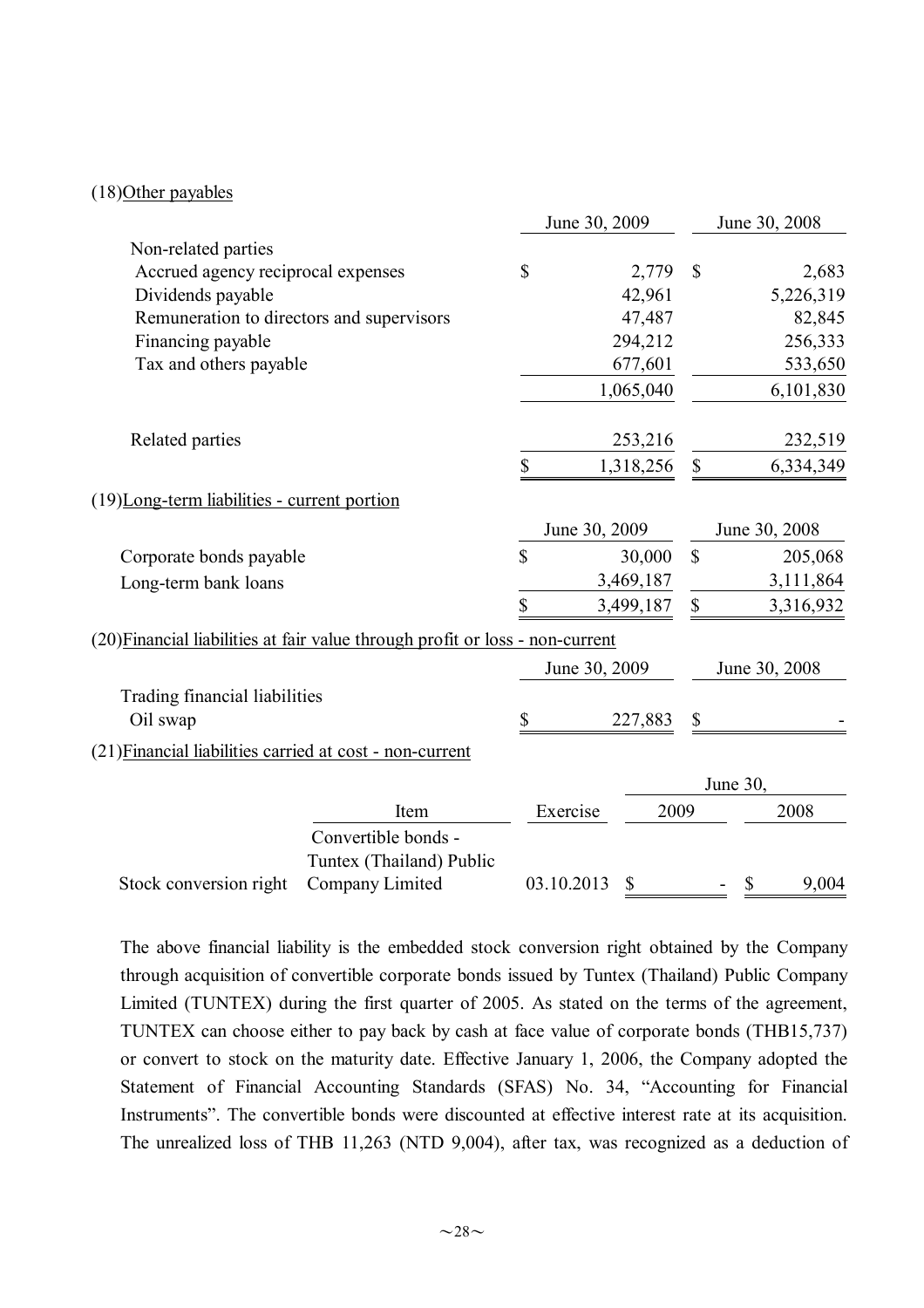2006's stockholders' equity. Thereafter, the unrealized loss is evaluated by cost method using historical exchange rate.

(22)Corporate bonds payable

|                                    | June 30, 2009            | June 30, 2008 |          |  |
|------------------------------------|--------------------------|---------------|----------|--|
| Unsecured corporate bonds          | 30,000                   |               | 233,900  |  |
| Add: Accrued interest compensation | $\overline{\phantom{0}}$ |               | 2,568    |  |
|                                    | 30,000                   |               | 236,468  |  |
| Less: Current portion              | 30,000                   |               | 205,068) |  |
|                                    | $\overline{\phantom{a}}$ |               | 31,400   |  |

A. On January 12, 2004, the Company issued its first unsecured domestic convertible bonds (referred herein as the "Bonds") at face value, totaling \$4 billion. The major terms of the issuance are set forth below:

a)Period: 5 years (January 12, 2004 to January 11, 2009)

b)Coupon rate: 0% per annum

c)Principal repayment and interest payment

Unless the Bonds are redeemed, repurchased, resold, converted or deregistered before maturity, or other events occur due to regulatory reasons, the principal of the Bonds shall be repaid in lump sum by cash at maturity based on the face value of the Bonds.

d)Collaterals

The Bonds are unsecured. However, if the Company subsequently issues other convertible bonds secured with collaterals, the rights of the bondholders to claim their credits and the collaterals are set at the same rank as the holders of the convertible bonds issued subsequently.

- e)Redemption at the Company's option
	- (a) During the period from 3 months after the issuance of the Bonds to 40 days before the maturity of the Bonds, if the closing price of the Company's common stock at the Taiwan Stock Exchange is equal to or more than 50% of the conversion price for a period of 30 consecutive trading days, the Company may redeem 100% of the outstanding bonds in cash at the redemption price calculated based on the predetermined yield rate on redemption within 30 trading days after the abovementioned 30 consecutive trading days. The yield rate on redemption is 0.20% per annum during the period from 3 months to 3 years after the Bonds'issuance. During the period from 3 years after the Bonds'issuance to 40 days before the maturity of the Bonds, the Bonds are redeemable at their face value.
- (b) During the period from 3 months after the issuance of the Bonds to 40 days before the maturity of the Bonds, if the total amount of the Bonds outstanding after the conversion by the bondholders is less than \$400 million (10% of the total issued amount), the Company may redeem the outstanding bonds in cash in accordance with the terms stated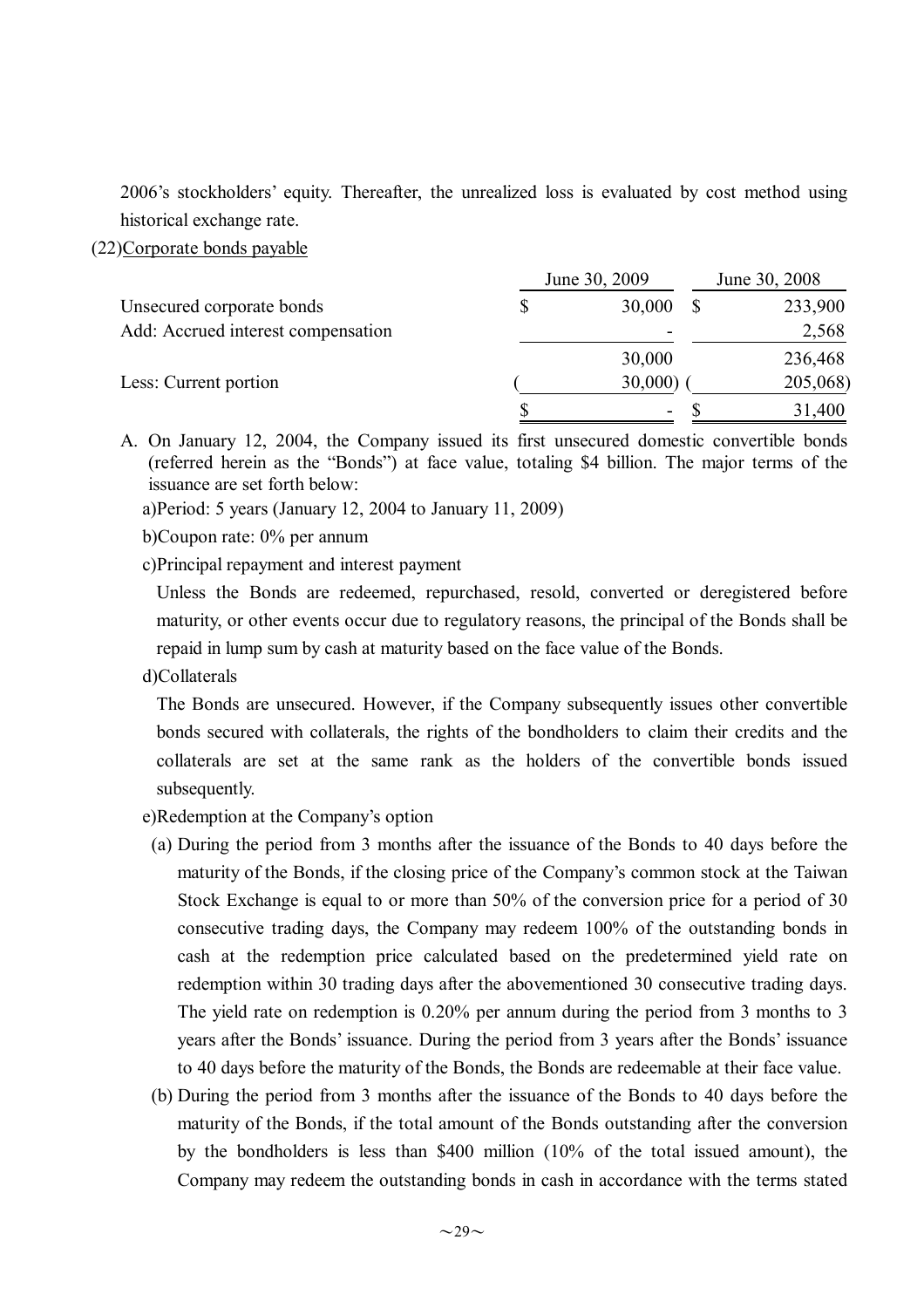in Paragraph (a) above.

- (c) When the Company issues its redemption notice, if the bondholders do not reply before the effective redemption date, the Company may convert the bonds held by those bondholders into common stock at the conversion price in effect at the expiration of the notice period.
- f)Redemption at the bondholders'option

During the period from 30 days before the 3-year maturity of the Bonds to the date of maturity, the bondholders may require the Company to redeem their bonds in cash at the face value plus interest compensation (i.e. 100.60% of the face value with a yield rate of 0.20% per annum).

g)Terms of conversion

(a) Conversion period

The bondholders may convert the Bonds into the Company's common stock during the period from 3 months after the Bonds are issued to 10 days before the maturity of the Bonds.

The bondholders are prohibited from exercising their conversion right during the period from 3 trading days before the announcement of cash or stock dividends to the date of distribution of the cash or stock dividends.

(b) Conversion price

The conversion price is the lowest of the three average closing prices of the Company's common stock during the 10, 15, and 20 trading days before October 3, 2003 multiplied by 115%. If any cash or stock dividends are distributed before October 3, 2003, the closing price used in the computation of the conversion price must be adjusted for the effect of the dividend distribution. If any cash or stock dividends are distributed during the period from the date on which the conversion price is set to the date on which the Bonds are converted, the conversion price is required to be adjusted in accordance with the adjusting formula specified in the bond agreement. The conversion price at the issuance of the Bonds was set at \$28.60 (in dollars).

#### h)Others

(a) Entitlement to cash dividends

The bondholders who request to convert the Bonds on a date which is more than 3 trading days before the announcement of cash dividends are entitled to the cash dividends resolved by the stockholders in the current year.

The bondholders who request to convert the Bonds 3 trading days before the announcement of cash dividends or later are not entitled to the cash dividends resolved by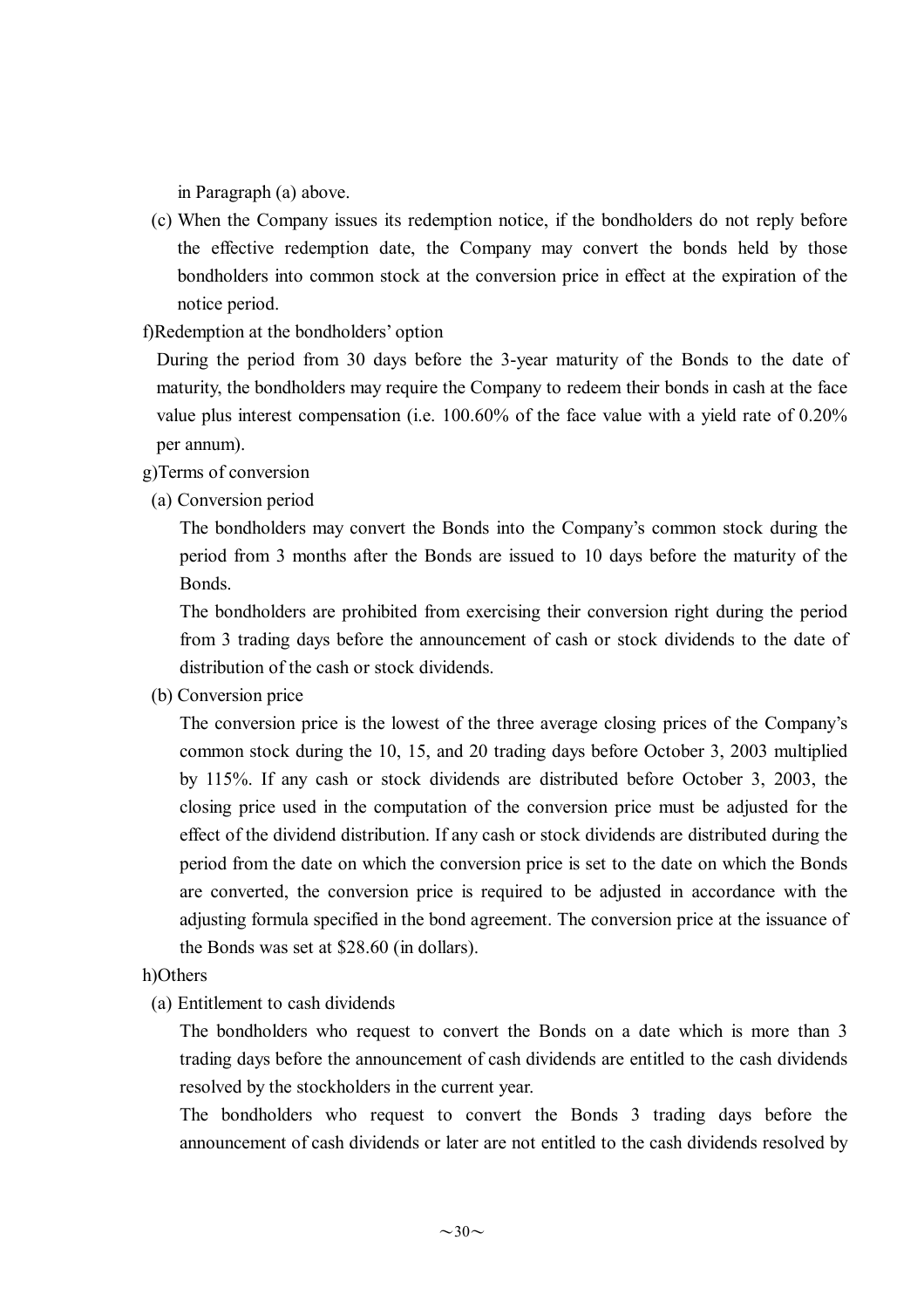the stockholders in the current year, but are entitled to the cash dividends resolved by the stockholders in the following year.

- (b) The affiliated companies of the Company may subscribe to the Bonds, but do not have the right to convert the Bonds into the Company's common stock.
- B. On September 6, 2004, the Company issued its second unsecured domestic convertible bonds (referred herein as the "Second Bonds") at face value, totaling \$4.5 billion. The major terms of the issuance are set forth below:
	- a)Period: 5 years (September 6, 2004 to September 5, 2009)
	- b)Coupon rate: 0% per annum
	- c)Principal repayment and interest payment

Unless the Second Bonds are redeemed, repurchased, resold, converted or deregistered before maturity, or other events occur due to regulatory reasons, the principal of the Second Bonds shall be repaid in lump sum by cash at maturity based on the face value of the Second Bonds.

d)Collaterals

The Second Bonds are unsecured. However, if the Company subsequently issues other convertible bonds secured with collaterals, the rights of the holders of the Second Bonds to claim their credits and the collaterals are set at the same rank as the holders of the convertible bonds issued subsequently.

e)Redemption at the Company's option

- (a) During the period from 3 months after the Second Bonds are issued to 40 days before the maturity of the Second Bonds, if the closing price of the Company's common stock at the Taiwan Stock Exchange is equal to or more than 50% of the conversion price for a period of 30 consecutive trading days, the Company may redeem the outstanding bonds in cash at the face value of the Second Bonds within 30 trading days after the abovementioned 30 consecutive trading days.
- (b) During the period from 3 months after the Second Bonds are issued to 40 days before the maturity of the Second Bonds, if the total amount of the Second Bonds outstanding after the conversion by the bondholders is less than \$450 million (10% of the total issued amount), the Company may redeem the outstanding bonds at their face value any time during the 40 days before the maturity of the Second Bonds.
- (c) When the Company issues its redemption notice, if the bondholders do not reply before the effective redemption date, the Company may convert the bonds held by those bondholders into common stock at the conversion price in effect at the expiration of the notice period.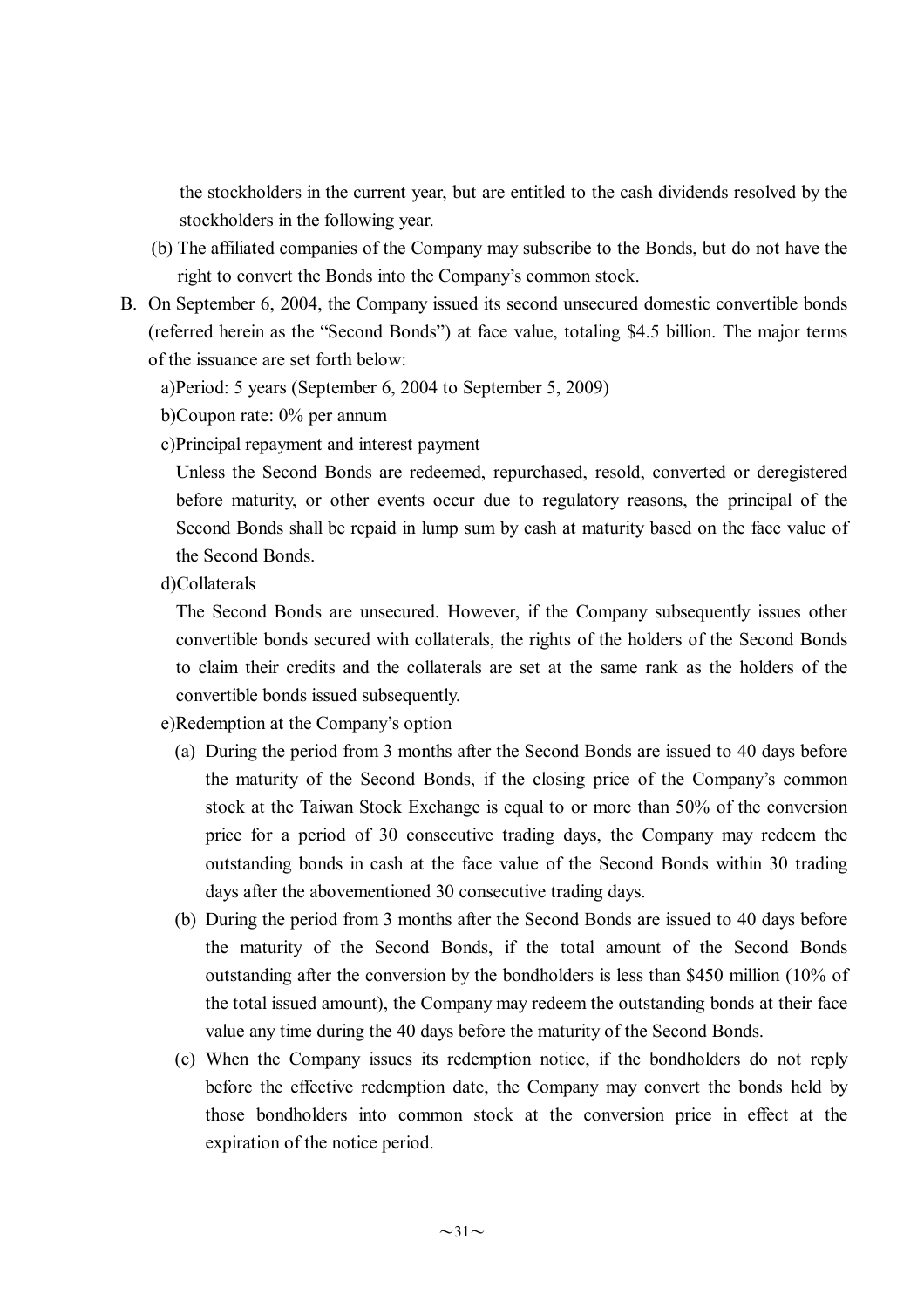f)Redemption at the bondholders'option

During the period from 30 days before the 3.5-year maturity of the Second Bonds to the date of maturity, the bondholders may require the Company to redeem their bonds in cash at the face value.

### g)Terms of conversion

(a) Conversion period

The bondholders may convert the Second Bonds into the Company's common stock during the period from 1 month after the Second Bonds are issued to 10 days before the maturity of the Second Bonds.

The bondholders are prohibited from exercising their conversion right during the period from 3 trading days before the announcement of cash or stock dividends to the date of distribution of the cash or stock dividends.

(b) Conversion price

The conversion price can be any of the three average closing prices of the Company's common stock during the 1, 3, and 5 trading days before August 24, 2004 multiplied by 103%. If any cash or stock dividends are distributed before August 24, 2004, the closing price used in the computation of the conversion price must be adjusted for the effect of the dividend distribution. If any cash or stock dividends are distributed during the period from the date on which the conversion price is set to the date on which the Second Bonds are converted, the conversion price is required to be adjusted in accordance with the adjusting formula specified in the bond agreement. The conversion price at the issuance of the Second Bonds was set at \$28.50 (in dollars). As of the date of the issuance of these financial statements, the adjusted conversion price was \$18.07 (in dollars).

h)Entitlement to cash dividends

The bondholders who request to convert the Second Bonds during the period from January 1 of the current year to any date which is more than 3 trading days before the announcement of cash or stock dividends are entitled to the cash or stock dividends resolved by the stockholders in the current year. Conversion of the Second Bonds is prohibited during the period from 3 trading days before the announcement of cash or stock dividends to the ex-dividend date.

The bondholders who request to convert the Second Bonds during the period from the date following the ex-dividend date to December 31 of the current year are not entitled to the cash or stock dividends resolved by the stockholders in the current year, but are entitled to the cash or stock dividends resolved by the stockholders in the following year.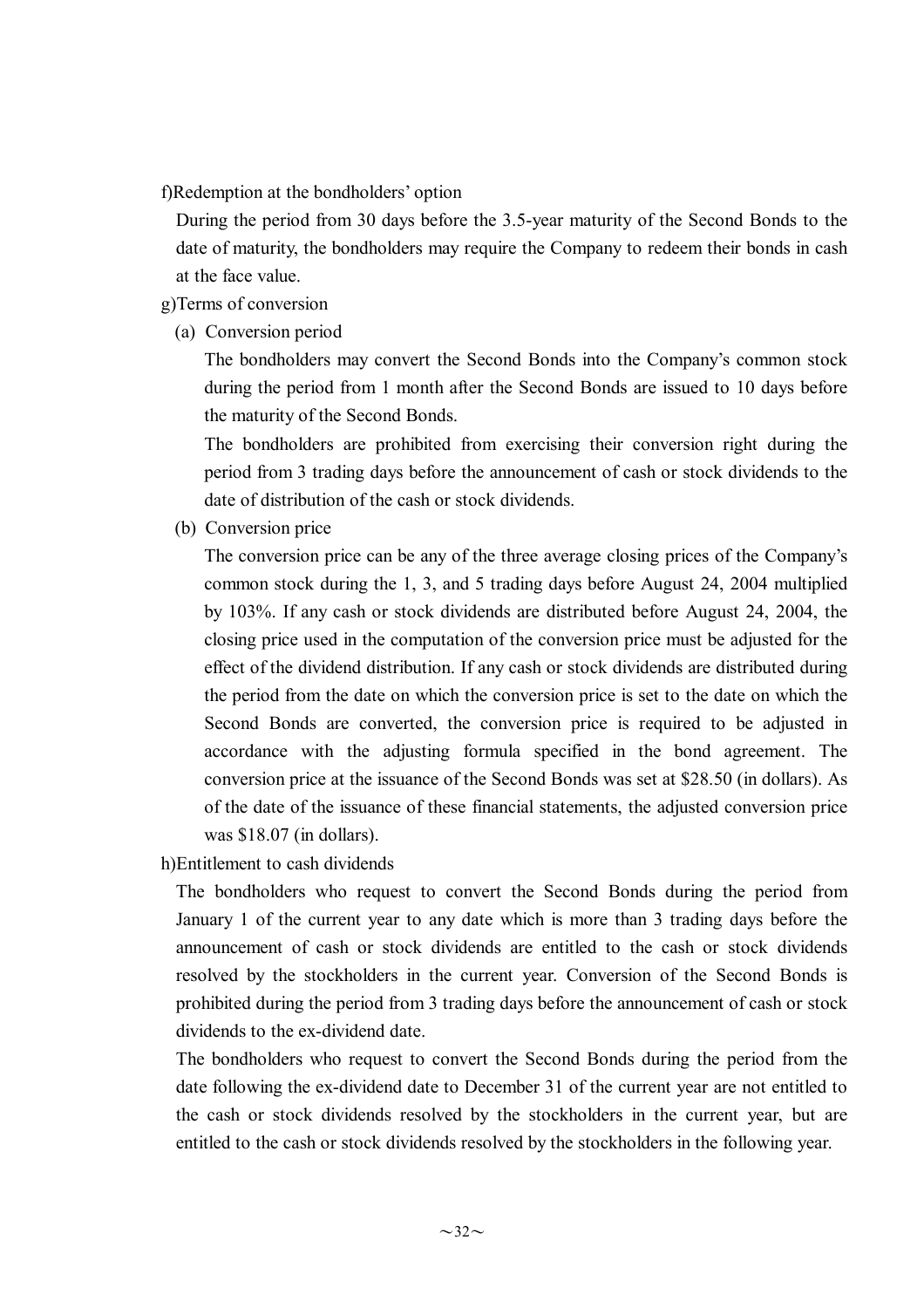#### (23)Long-term loans

|                       |    | June 30, 2009      |                    |
|-----------------------|----|--------------------|--------------------|
| Secured bank loans    | \$ | 5,428,582          | 1,861,778          |
| Unsecured bank loans  |    | 28,668,164         | 17,745,847         |
| Less: Exchange gain   |    |                    |                    |
|                       |    | 34,010,771         | 19,607,625         |
| Less: Current portion |    | $3,469,187$ (      | 3,111,864)         |
| Others                |    | 2,060,757          | 1,904,004          |
|                       |    | 32,602,341         | 18,399,765         |
| Interest rate         |    | $0.69 \sim 9.38\%$ | $2.18 \sim 9.38\%$ |

(on both New Taiwan Dollar and Foreign Currency)

A. Please refer to Note 6 for details of the collaterals pledged for the above long-term loans.

B. The above other long-term loans were granted by Edgeware Profits Ltd. for the Company's subsidiary – CLOVE – to purchase Classic Outlook Investment Ltd. and Everup Profits Ltd.'s equity. These loans were secured by the aquired equity investments as collateral.

## (24)Capital stock

- A. As of June 30, 2009 and 2008, the Company's authorized capital was \$36,000,000, and the paid-in capital was \$30,609,390 and \$30,608,440, respectively, divided into 3,060,939 thousand and 3,060,844 thousand shares of common stocks, respectively, with a par value of \$10 per share.
- B. Details of the common stock converted from the unsecured domestic convertible bonds issued by the Company for the six-month periods ended June 30, 2009 and 2008 are set forth below:

|                                       | For the six-month periods ended June 30, |      |        |                |   |         |  |  |
|---------------------------------------|------------------------------------------|------|--------|----------------|---|---------|--|--|
|                                       | 2009                                     |      |        | 2008           |   |         |  |  |
|                                       | No. of Shares                            |      |        | No. of Shares  |   |         |  |  |
|                                       | (in thousands)                           |      | Amount | (in thousands) |   | Amount  |  |  |
| First unsecured<br>convertible bonds  | Ξ.                                       | - \$ |        | 19,629         | S | 196,292 |  |  |
| Second unsecured<br>convertible bonds |                                          |      |        | 7,345          |   | 73,453  |  |  |
| Total                                 |                                          |      |        | 26,974         |   | 269,745 |  |  |

## (25)Capital surplus

The Securities and Exchange Act requires that capital reserves shall be exclusively used to cover accumulated deficits or to increase capital and shall not be used for any other purpose. However, capital reserve arising from paid-in capital in excess of par value on issuance of common stock and donations can be capitalized once a year, provided that the Company has no accumulated deficits and the amount to be capitalized does not exceed 10% of the paid-in capital.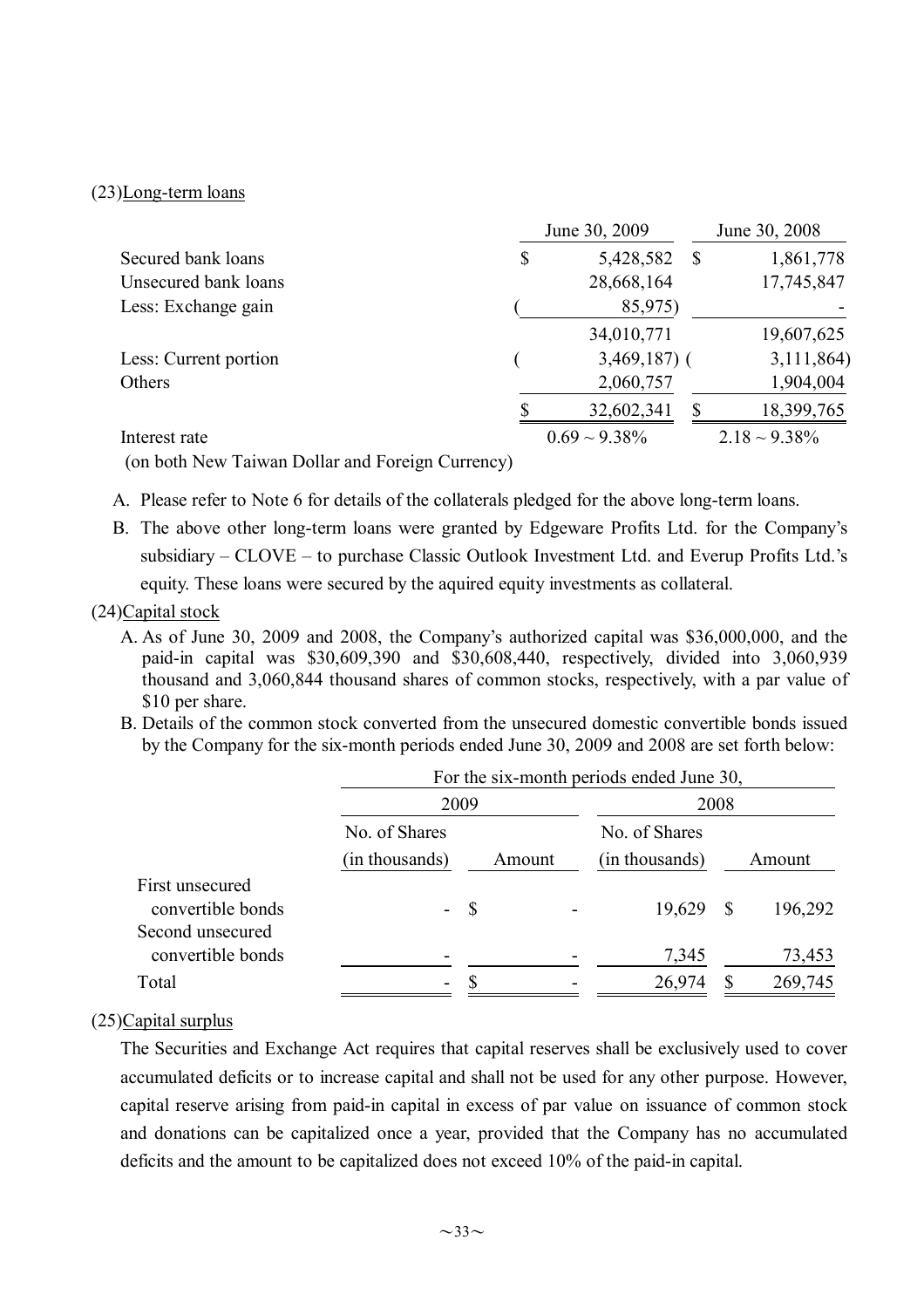## (26)Appropriation of retained earnings and dividend policy

- A. According to the Company's Articles of Incorporation, if there is any profit for a fiscal year, the Company shall first make provision for income tax, and cover prior years' losses, then appropriate 10% of the residual amount as legal reserves. Dividends shall be proposed by the Board of Directors and resolved by the stockholders. Bonuses paid to employees shall be at least 0.5% of the total distributed amount and the remuneration paid to the directors and supervisors shall not exceed 5% of the total distributed amount. The Company is currently at the stable growth stage. In order to facilitate future expansion plans, dividends to stockholders are distributed in a form of both cash and stocks at a ratio of cash dividends to total dividends equal to or higher than 10%.
- B. Legal reserves

Pursuant to the Company Law, the Company is required to set aside 10% of its annual after-tax net income as legal reserves until the balance of such reserves equals the Company's paid-in capital. Utilization of the legal reserves is limited to offsetting deficits and capital increase. Appropriation of the legal reserve as cash dividends is prohibited.

C. Special reserves

The Company is required to set aside an amount of the negative items of stockholders'equity as special reserves from the after-tax net income, if any negative items, such as unrealized loss on financial instruments, cumulative translation adjustments, unrealized loss on pension assets, etc., are recognized in the current year. This amount can be recognized in net value, if any unrealized gain is recognized in stockholders'equity. Appropriation of the special reserves not exceeding the subsequently reversed amount of these negative items is permitted.

D.Appropriations of the 2008 and 2007 earnings as resolved by the stockholders on June 19, 2009 and June 18, 2008, respectively, are set forth below:

|                           | 2008 |        |                                 | 2007 |                                 |              |     |
|---------------------------|------|--------|---------------------------------|------|---------------------------------|--------------|-----|
|                           |      |        | Dividend per                    |      |                                 | Dividend per |     |
|                           |      |        | Total Amount share (in dollars) |      | Total Amount share (in dollars) |              |     |
| Legal Reserves            | \$   | 63,927 |                                 |      | 1,038,171                       |              |     |
| Cash dividends            |      | -      | \$                              |      | 5,201,453                       | -S           | 1.7 |
| Remuneration to directors |      |        |                                 |      |                                 |              |     |
| and supervisors           |      |        |                                 |      | 45,600                          |              |     |
| Cash bonus to employees   |      |        |                                 |      | 36,000                          |              |     |
|                           |      | 63,927 |                                 |      | 6,321,224                       |              |     |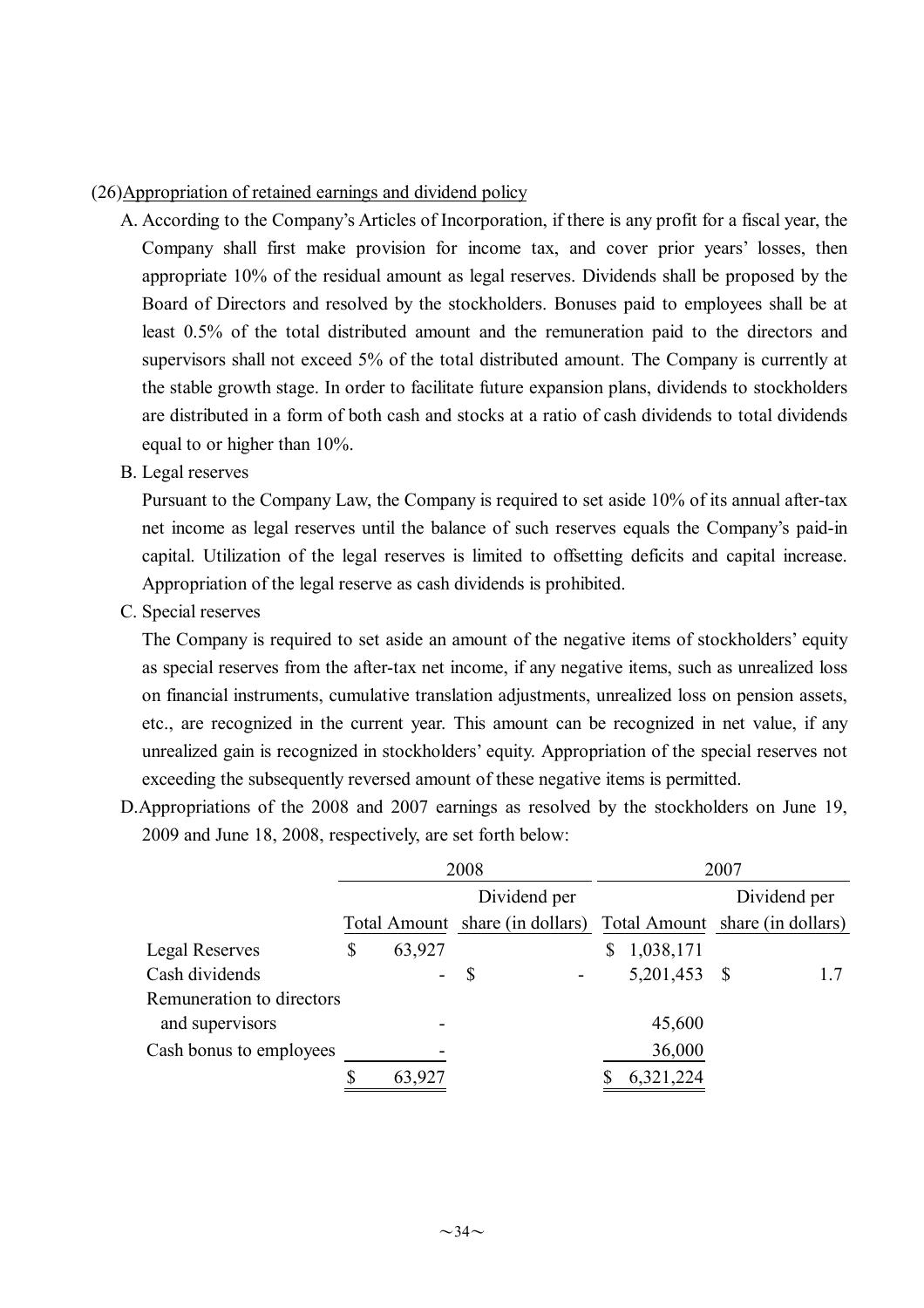E.The information related to the appropriation of the Company's earnings as resolved by the stockholders'meeting will be posted in the "Market Observation Post System" on the website of the Taiwan Stock Exchange.

## (27)Operating revenues

|                                             | For the six-month periods ended June 30, |            |      |            |  |
|---------------------------------------------|------------------------------------------|------------|------|------------|--|
|                                             |                                          | 2009       | 2008 |            |  |
| Marine freight income                       | \$                                       | 36,857,824 |      | 59,877,402 |  |
| Ship rental income                          |                                          | 767,831    |      | 687,168    |  |
| Commission income and agency service income |                                          | 1,084,499  |      | 1,132,125  |  |
| Container manufacturing income              |                                          | 331,927    |      | 630,827    |  |
| Container income and others                 |                                          | 875,553    |      | 1,662,200  |  |
|                                             |                                          | 39,917,634 |      | 63,989,722 |  |

#### (28)Income tax

|                                                      | For the six-month periods ended June 30, |               |                             |               |  |
|------------------------------------------------------|------------------------------------------|---------------|-----------------------------|---------------|--|
|                                                      |                                          | 2009          | 2008                        |               |  |
| Income tax (benefit) expense                         | $($ \$                                   | $10,177$ \$   |                             | 699,700       |  |
| Add (Less):                                          |                                          |               |                             |               |  |
| Prepaid and withholding taxes                        |                                          | $54,467$ ) (  |                             | 2,354)        |  |
| Separate income tax                                  |                                          |               |                             | 202)          |  |
| Adjustments for changes in tax estimates and         |                                          |               |                             |               |  |
| effect of foreign exchange                           |                                          | 126,949       |                             | 315,132       |  |
| Net change in deferred income tax assets/liabilities |                                          | $163, 156$ (  |                             | 139,550)      |  |
| Income tax effect arising from equity adjustments    |                                          |               |                             | 973           |  |
| Income tax payable                                   |                                          | 225,461       |                             | 873,699       |  |
| A. Deferred income tax assets and liabilities        |                                          |               |                             |               |  |
|                                                      |                                          | June 30, 2009 |                             | June 30, 2008 |  |
| Deferred income tax assets                           |                                          | 423,325       |                             | 505,111       |  |
| Deferred income tax liabilities                      |                                          | 1,591,088)    | $\left( \mathcal{S}\right)$ | 2,208,621     |  |
| Valuation allowance for deferred income tax assets   |                                          |               |                             |               |  |

B. Details of temporary differences resulting in deferred income tax assets and liabilities are as follows: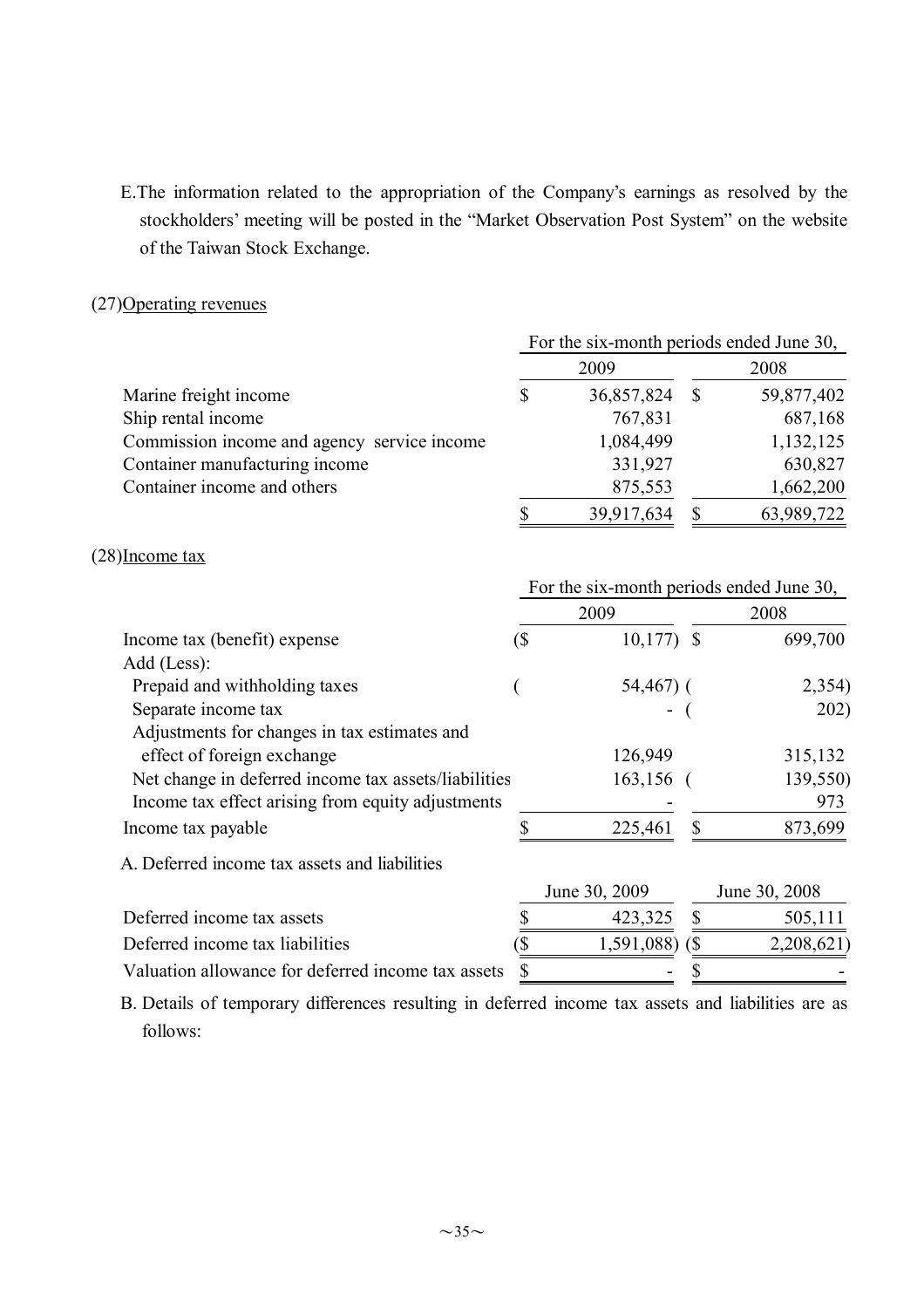|                                         |              | June 30, 2009 |                           |                                          | June 30, 2008 |             |              |                  |
|-----------------------------------------|--------------|---------------|---------------------------|------------------------------------------|---------------|-------------|--------------|------------------|
|                                         |              | Amount        |                           | Tax effect                               |               | Amount      | Tax effect   |                  |
| Current items:                          |              |               |                           |                                          |               |             |              |                  |
| Bad debt expense                        | $\mathbb{S}$ | 1,290         | $\mathbb{S}$              | 258                                      | $\mathbb{S}$  | 631         | $\mathbf S$  | 157              |
| Unrealized foreign exchange loss (gain) |              | 9,593         |                           | 2,587                                    | $\sqrt{2}$    | $60,181)$ ( |              | 15,045)          |
| Unrealized gain                         |              | $2,709$ (     |                           | 884)                                     |               |             |              |                  |
| Loss on valuation of financial          |              |               |                           |                                          |               |             |              |                  |
| assets                                  |              | 48,371        |                           | 9,674                                    |               | 64,733      |              | 16,183           |
| Loss on valuation of financial          |              |               |                           |                                          |               |             |              |                  |
| liabilities                             |              | 1,323,529     |                           | 265,163                                  |               | 1,158,368   |              | 289,592          |
| Loss carryforwards                      |              | 257,147       |                           | 51,430                                   |               |             |              |                  |
|                                         |              |               |                           | 328,228                                  |               |             |              | 290,887          |
| Non-current items:                      |              |               |                           |                                          |               |             |              |                  |
| Deferred income on disposal of          |              |               |                           |                                          |               |             |              |                  |
| ships                                   |              | \$153,288     | $\boldsymbol{\mathsf{S}}$ | 30,658                                   |               | \$550,302   | $\mathbb{S}$ | 137,575          |
| Unrealized expense and losses           |              | 17,897        |                           | 5,352                                    |               | 16,779      |              | 5,034            |
| Pension expense                         |              | 290,948       |                           | 58,203                                   |               | 223,382     |              | 55,846           |
| Equity-accounted investment income      |              |               |                           | $(7,769,179)$ ( 1,558,219) (8,640,227) ( |               |             |              | 2, 161, 713)     |
| Property, plant and equipment and       |              |               |                           |                                          |               |             |              |                  |
| others                                  |              |               |                           | $129,094$ ( $31,985$ ) (                 |               | $120,503$ ( |              | 31,139)          |
|                                         |              |               |                           | (\$1,495,991)                            |               |             |              | $(S\ 1,994,397)$ |

C.As of June 30, 2009, the Company's income tax returns through 2005 have been assessed and approved by the Tax Authority.

D.Unapproriated retained earnings

|                                       | June 30, 2009 | June 30, 2008 |            |  |
|---------------------------------------|---------------|---------------|------------|--|
| Earnings gererated in and before 1997 | 5,570,596 \$  |               | 5,570,596  |  |
| Earnings gererated in and after 1998  | 12,527,180    |               | 11,951,840 |  |
|                                       | 18,097,776 \$ |               | 17,522,436 |  |

The unappropriated retained earnings represents the acumulated unappropriated retained earnings accounted for in accordance with the Business Entity Accounting Law. Consolidated net income for the six-month periods ended June 30, 2009 and 2008 was not included.

E.As of June 30, 2009 and 2008, the balances of the imputation tax credit account were \$2,057,596 and \$2,885,915, respectively. The creditable tax rate was 15.80% for 2008 and was estimated to be 16.43% for 2009.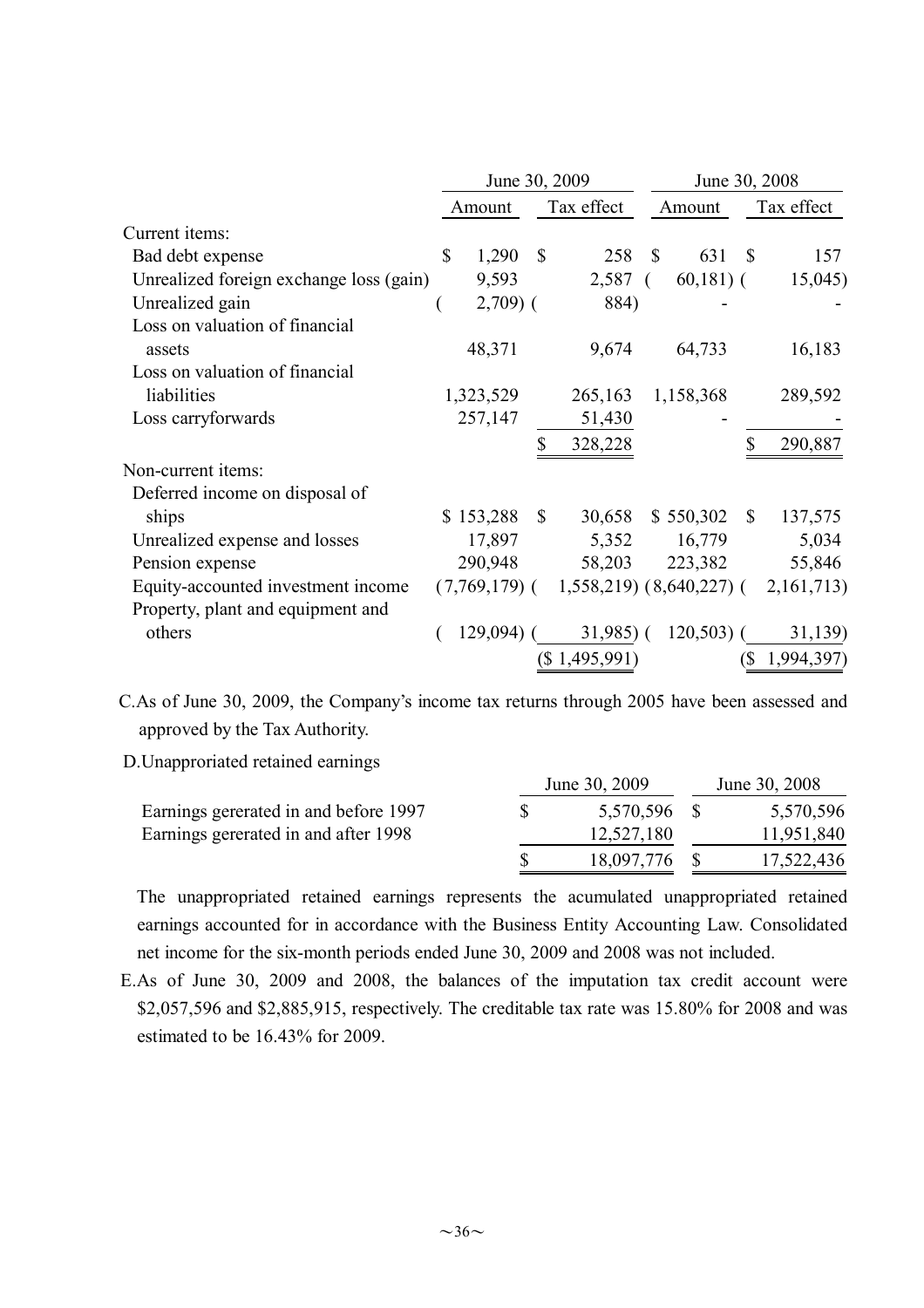# (29)Earnings (loss) per share

|                                                                  |               |                                 | For the six-month period ended June 30, 2009                     |                                    |                    |                              |           |
|------------------------------------------------------------------|---------------|---------------------------------|------------------------------------------------------------------|------------------------------------|--------------------|------------------------------|-----------|
|                                                                  | Amount        |                                 | Weighted-average<br>outstanding<br>common shares                 | Earnings per share<br>(in dollars) |                    |                              |           |
|                                                                  | Before tax    | After tax                       | (in thousands)                                                   |                                    | Before tax         |                              | After tax |
| <b>Basic EPS</b>                                                 |               |                                 |                                                                  |                                    |                    |                              |           |
| Consolidated income (\$ 5,794,813) (\$ 5,784,636)                |               |                                 | 3,060,939                                                        | (                                  | $1.89)$ (\$        |                              | 1.89)     |
| Minority interest                                                | 1,072,447     | 1,070,564                       |                                                                  |                                    | 0.35               |                              | 0.35      |
| Consolidated net<br>income                                       |               | $(\$4,722,366)$ $(\$4,714,072)$ |                                                                  | (\$                                | 1.54)              | $\left( \mathcal{S} \right)$ | 1.54)     |
| Dilutive EPS                                                     |               |                                 |                                                                  |                                    |                    |                              |           |
| Consolidated income (\$ 5,794,813) (\$ 5,784,636)                |               |                                 |                                                                  | $(\$\)$                            | $1.89)$ (\$        |                              | 1.89)     |
| Minority interest<br>Dilutive effect of<br>common stock          | 1,072,447     | 1,070,564                       |                                                                  |                                    | 0.35               |                              | 0.35      |
| equivalents:<br>Convertible bonds                                |               |                                 | 1,660                                                            |                                    |                    |                              |           |
| Consolidated net                                                 |               |                                 |                                                                  |                                    |                    |                              |           |
| income                                                           |               | (\$4,722,366) (\$4,714,072)     | 3,062,599                                                        | (                                  | $1.54)$ (\$        |                              | 1.54)     |
|                                                                  |               |                                 | For the six-month period ended June 30, 2008<br>Weighted-average |                                    | Earnings per share |                              |           |
|                                                                  |               | Amount                          | outstanding<br>common shares                                     | (in dollars)                       |                    |                              |           |
|                                                                  | Before tax    | After tax                       | (in thousands)                                                   |                                    | Before tax         |                              | After tax |
| <b>Basic EPS</b>                                                 |               |                                 |                                                                  |                                    |                    |                              |           |
| Consolidated income                                              | \$2,197,785   | \$1,498,085                     | 3,049,152                                                        | \$                                 | 0.72               | \$                           | 0.49      |
| Minority interest                                                | 442,547) (    | 301,655)                        |                                                                  |                                    | 0.14)              |                              | 0.10)     |
| Consolidated net                                                 |               |                                 |                                                                  |                                    |                    |                              |           |
| income                                                           |               | \$1,755,238 \$1,196,430         |                                                                  | \$                                 | 0.58               | $\$$                         | 0.39      |
| Dilutive EPS                                                     |               |                                 |                                                                  | \$                                 | 0.72               | $\mathbb{S}$                 | 0.49      |
| Consolidated income \$2,197,785 \$1,498,085<br>Minority interest | $442,547$ ) ( | 301,655)                        |                                                                  |                                    | $0.14)$ (          |                              | 0.10)     |
| Dilutive effect of<br>common stock                               |               |                                 |                                                                  |                                    |                    |                              |           |
| equivalents:                                                     |               |                                 |                                                                  |                                    |                    |                              |           |
| Convertible bonds                                                | 6             | 4                               | 22,783                                                           |                                    |                    |                              |           |
| Bonus to<br>employees                                            |               |                                 | 1,083                                                            |                                    |                    |                              |           |
| Consolidated net<br>income                                       |               | $$1,755,244$ $$1,196,434$       | 3,073,018                                                        | \$                                 | 0.58               | $\mathbb{S}$                 | 0.39      |
|                                                                  |               |                                 |                                                                  |                                    |                    |                              |           |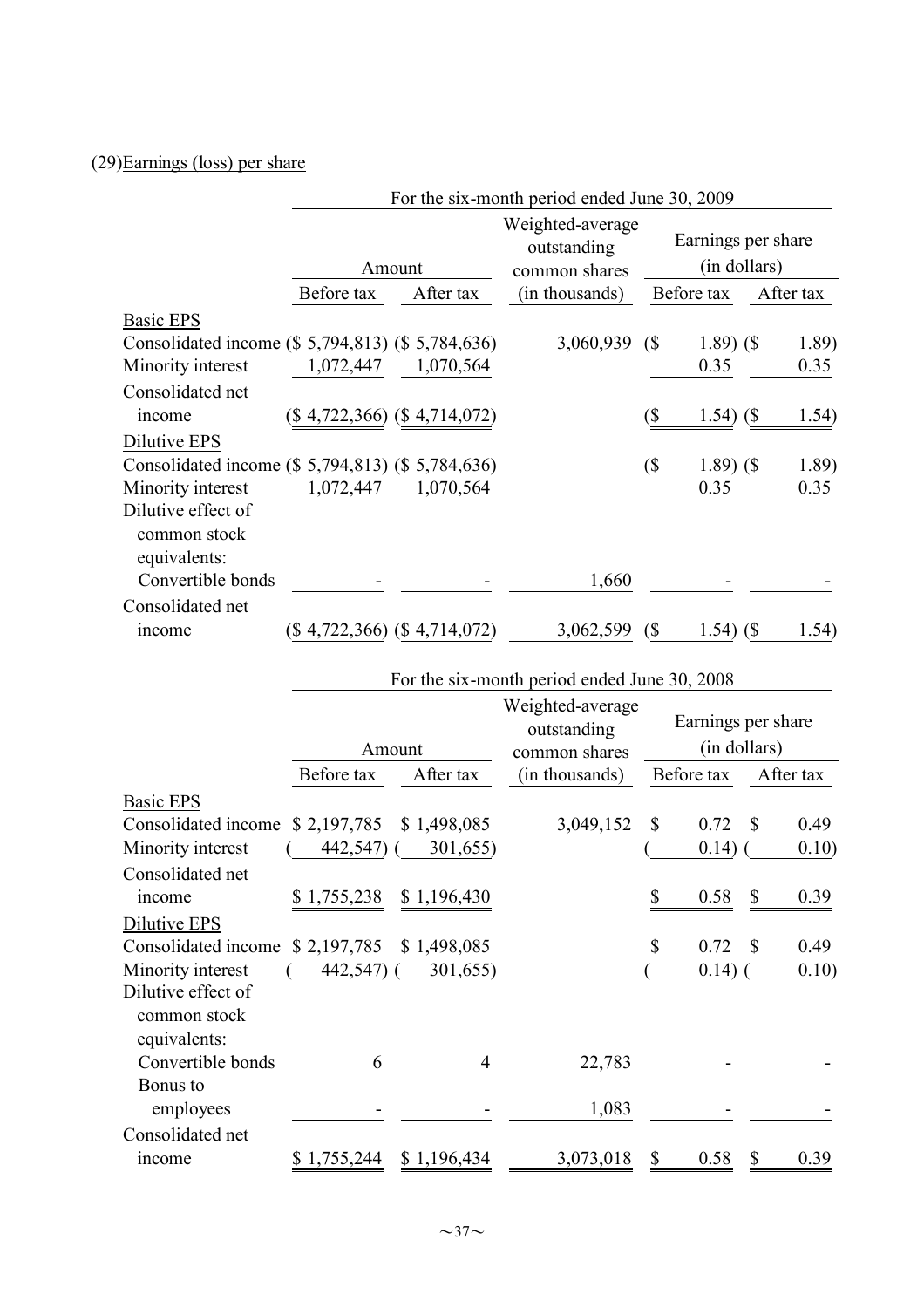## (30)Personnel, depreciation, depletion and amortization expenses

Personnel, depreciation, depletion and amortization on expenses are summarized as follow: For the six-monthe period ended June 30, 2009

|                            | Operating cost                               |                | Operating expense |                   |  | Total     |  |  |
|----------------------------|----------------------------------------------|----------------|-------------------|-------------------|--|-----------|--|--|
| Personnel expense          |                                              |                |                   |                   |  |           |  |  |
| Salaries                   | $\mathbb{S}$                                 | 832,767 \$     |                   | 1,226,178 \$      |  | 2,058,945 |  |  |
| Labor and health insurance |                                              | 20,458         |                   | 115,213           |  | 135,671   |  |  |
| Pension expense            |                                              | 106,030        |                   | 135,031           |  | 241,061   |  |  |
| Others                     |                                              | 94,745         |                   | 49,022            |  | 143,767   |  |  |
| Depreciation               |                                              | 2,723,233      |                   | 110,943           |  | 2,834,176 |  |  |
| Depletion                  |                                              |                |                   |                   |  |           |  |  |
| Amortization               |                                              | 143,545        |                   | 19,150            |  | 162,695   |  |  |
|                            | For the six-month period ended June 30, 2008 |                |                   |                   |  |           |  |  |
|                            |                                              | Operating cost |                   | Operating expense |  | Total     |  |  |
| Personnel expense          |                                              |                |                   |                   |  |           |  |  |
| Salaries                   | $\mathbb{S}$                                 | 888,595 \$     |                   | 1,477,325 \$      |  | 2,365,920 |  |  |
| Labor and health insurance |                                              | 19,263         |                   | 118,120           |  | 137,383   |  |  |
| Pension expense            |                                              | 73,519         |                   | 144,449           |  | 217,968   |  |  |
| Others                     |                                              | 87,037         |                   | 97,090            |  | 184,127   |  |  |
| Depreciation               |                                              | 2,506,059      |                   | 119,915           |  | 2,625,974 |  |  |
| Depletion                  |                                              |                |                   |                   |  |           |  |  |
| Amortization               |                                              | 224,134        |                   | 19,840            |  | 243,974   |  |  |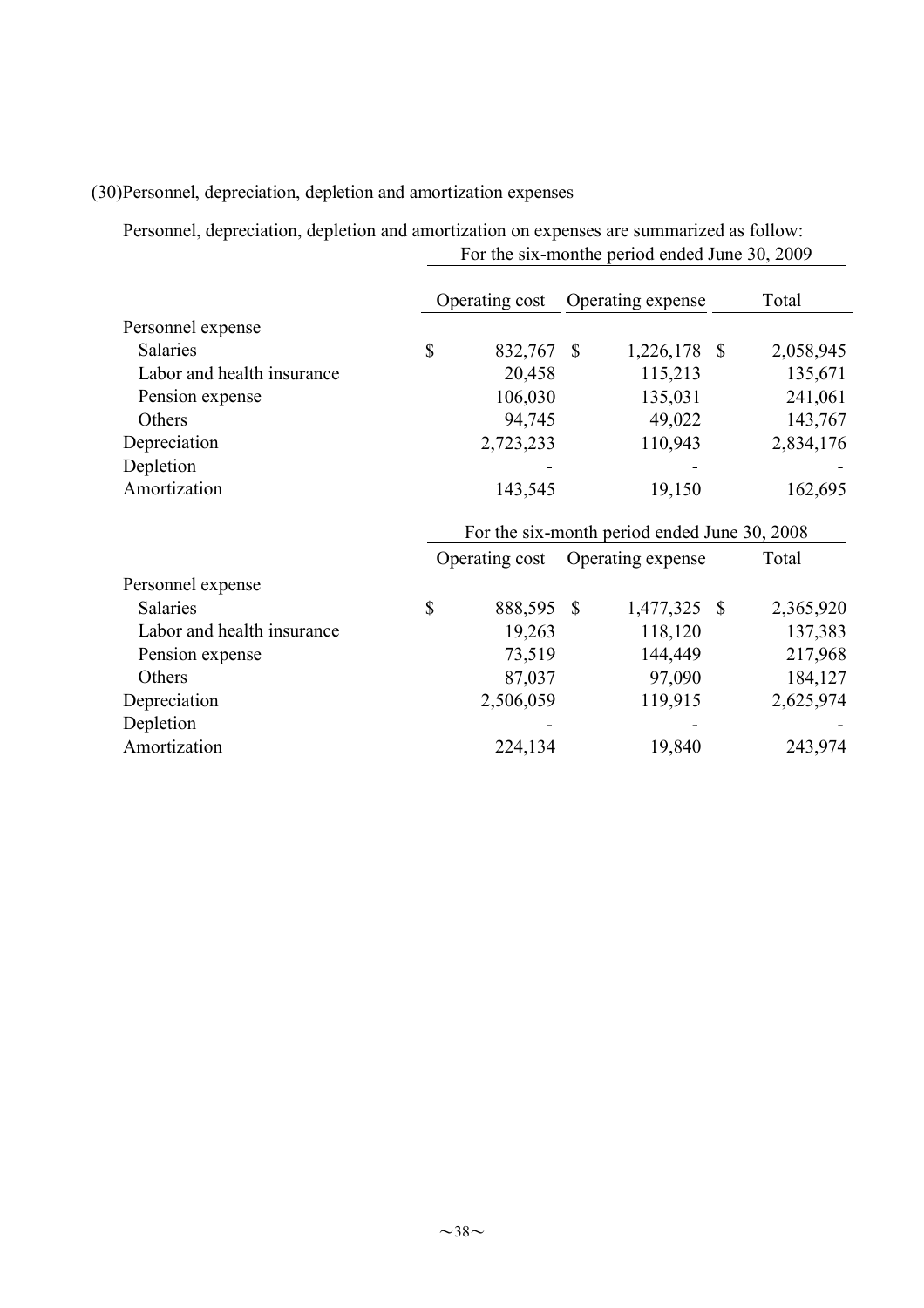## 5.RELATED PARTY TRANSACTIONS

(1)Names of the related parties and their relationship with the Company

| <b>Related Party</b>                          | Relationship with the Company                  |  |  |  |  |  |
|-----------------------------------------------|------------------------------------------------|--|--|--|--|--|
| Evergreen International S.A.                  | Major stockholder of the Company               |  |  |  |  |  |
| Evergreen International Storage and Transport |                                                |  |  |  |  |  |
| Corporation (EITC)                            | Investee accounted for under the equity method |  |  |  |  |  |
| EVA Airways Corporation (EVA)                 | Investee accounted for under the equity method |  |  |  |  |  |
| Evergreen Security Corporation (ESRC)         | Investee accounted for under the equity method |  |  |  |  |  |
| Charng Yang Development Co., Ltd. (CYD)       | Investee accounted for under the equity method |  |  |  |  |  |
| Taipei Port Container Terminal Corporation    |                                                |  |  |  |  |  |
| (TPCT)                                        | Investee accounted for under the equity method |  |  |  |  |  |
| Evergreen International Corporation (EIC)     | Investee of the Company's major stockholder    |  |  |  |  |  |
| Evergreen State Transport Co., Ltd.           |                                                |  |  |  |  |  |
| (Evergreen State)                             | Investee of the Company's major stockholder    |  |  |  |  |  |
| Evergreen Star Transport Co., Ltd.            |                                                |  |  |  |  |  |
| (Evergreen Star)                              | Investee of the Company's major stockholder    |  |  |  |  |  |
| Evergreen Airline Service Corporation (EAS)   | Investee of the Company's major stockholder    |  |  |  |  |  |
| Evergreen Marine (Singapore)                  |                                                |  |  |  |  |  |
| Pte. Ltd. (EMS)                               | Investee of the Company's major stockholder    |  |  |  |  |  |
| Chang Yung-Fa Charity Foundation              | Its chairman being the Company's director      |  |  |  |  |  |
| Chang Yung-Fa Foundation                      | Its chairman being the Company's director      |  |  |  |  |  |
| Shanghai Jifa Logistics Co., Ltd. (SJL)       | Investee of Peony (Disposed of in May, 2008)   |  |  |  |  |  |
| Ningbo Victory Container Co., Ltd. (NVC)      | Investee of Peony                              |  |  |  |  |  |
| Qingdao Evergreen Container Storage and       |                                                |  |  |  |  |  |
| Transportation Co., Ltd. (QECT)               | Investee of Peony                              |  |  |  |  |  |
| Kingtrans International Logistic              |                                                |  |  |  |  |  |
| (Tianjin)Co., Ltd (KTIL)                      | Investee of Peony                              |  |  |  |  |  |
| Green Peninsula Agencies SDN. BHD. (GPA)      | Investee of Peony                              |  |  |  |  |  |
| Luanta Investment (Netherlands) N.V. (Luanta) | Investee of Peony                              |  |  |  |  |  |
| Taranto Container Terminal S.P.A. (TCT)       | Investee of Peony                              |  |  |  |  |  |
| Balsam Investment N. V. (Balsam)              | <b>Investee of Peony</b>                       |  |  |  |  |  |
| Italia Marittima S.P.A.(ITS)                  | Investee of Peony                              |  |  |  |  |  |
| Evergreen Container Terminal (Thailand) Ltd.  | Investee of Peony                              |  |  |  |  |  |
| Colon Container Terminal S.A. (CCT)           | <b>Investee of Peony</b>                       |  |  |  |  |  |
| Gaining Enterprise S.A. (GESA)                | Investee of EITC                               |  |  |  |  |  |
| Seaside Transportation Service LLC. (STS)     | Investor of ISLAND with significant influence  |  |  |  |  |  |
| Sinotrans Group Shenzhen Co. (SGSC)           | Investor of SGTC with significant influence    |  |  |  |  |  |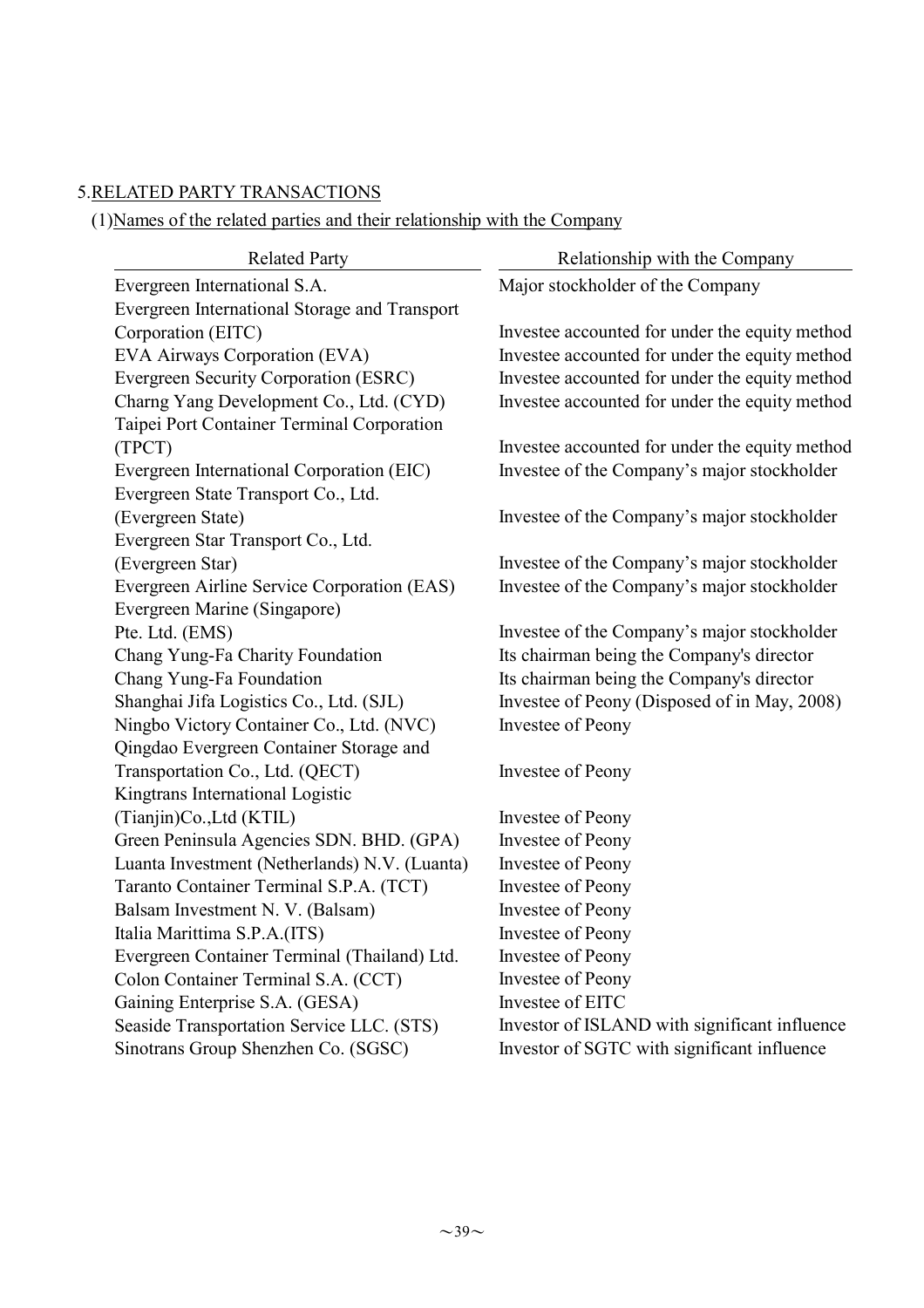## (2)Significant transactions with related parties

A.Operating revenue from related parties

|             | For the six-month periods ended June 30, |                |               |           |                |  |  |  |  |  |
|-------------|------------------------------------------|----------------|---------------|-----------|----------------|--|--|--|--|--|
|             | 2009                                     |                |               | 2008      |                |  |  |  |  |  |
|             |                                          | % of Total     |               |           | % of Total     |  |  |  |  |  |
|             |                                          | Operating      |               |           | Operating      |  |  |  |  |  |
|             | Amount                                   | Revenue        |               | Amount    | Revenue        |  |  |  |  |  |
| <b>EIC</b>  | \$<br>970,567                            | $\overline{2}$ | $\mathcal{S}$ | 1,008,259 | $\overline{2}$ |  |  |  |  |  |
| <b>EITC</b> | 51,712                                   |                |               | 47,870    |                |  |  |  |  |  |
| <b>EVA</b>  |                                          |                |               | 25        |                |  |  |  |  |  |
| <b>EIS</b>  | 383,491                                  |                |               | 612,750   | $\mathbf{1}$   |  |  |  |  |  |
| <b>ITS</b>  | 228,947                                  |                |               | 342,796   |                |  |  |  |  |  |
| <b>STS</b>  | 26,966                                   |                |               | 24,891    |                |  |  |  |  |  |
| <b>GESA</b> | 11,965                                   |                |               | 10,374    |                |  |  |  |  |  |
| <b>EMS</b>  | 3,835                                    |                |               |           |                |  |  |  |  |  |
|             | 1,677,483                                |                |               | 2,046,965 | 3              |  |  |  |  |  |

The business terms on which the Group transacts with related parties are of no difference from those with non-related parties.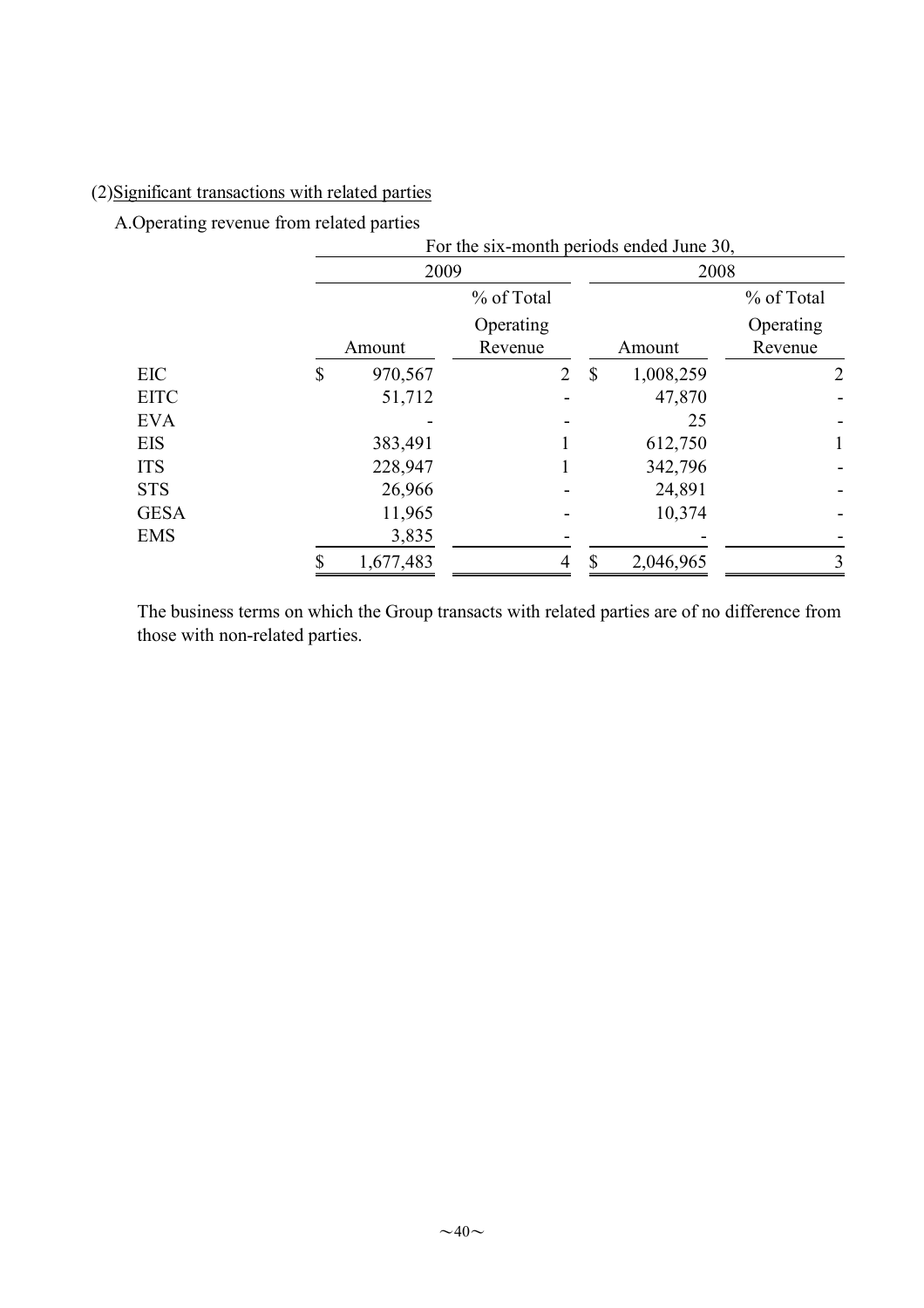|               |              | For the six-month periods ended June 30, |           |   |      |           |                |  |  |  |  |
|---------------|--------------|------------------------------------------|-----------|---|------|-----------|----------------|--|--|--|--|
|               |              | 2009                                     |           |   | 2008 |           |                |  |  |  |  |
|               |              | % of total                               |           |   |      |           | % of total     |  |  |  |  |
|               |              |                                          | Operating |   |      |           | Operating      |  |  |  |  |
|               |              |                                          | Costs and |   |      |           | Costs and      |  |  |  |  |
|               |              | Amount                                   | Expenses  |   |      | Amount    | Expenses       |  |  |  |  |
| <b>EITC</b>   | $\mathbb{S}$ | 405,569                                  |           |   | \$   | 419,946   |                |  |  |  |  |
| EIC           |              | 279,285                                  |           |   |      | 189,689   |                |  |  |  |  |
| <b>ESRC</b>   |              | 21,761                                   |           |   |      | 21,189    |                |  |  |  |  |
| <b>EVA</b>    |              | 6,178                                    |           |   |      | 5,705     |                |  |  |  |  |
| Chang Yung-Fa |              |                                          |           |   |      |           |                |  |  |  |  |
| Foundation    |              | 1,159                                    |           |   |      |           |                |  |  |  |  |
| EAS           |              | 818                                      |           |   |      | 823       |                |  |  |  |  |
| <b>GESA</b>   |              | 876,019                                  |           | 2 |      | 859,977   | $\overline{2}$ |  |  |  |  |
| <b>EIS</b>    |              | 665,748                                  |           |   |      | 214,024   |                |  |  |  |  |
| <b>ITS</b>    |              | 21,131                                   |           |   |      | 42,608    |                |  |  |  |  |
| <b>SGSC</b>   |              |                                          |           |   |      | 513       |                |  |  |  |  |
|               |              | 2,277,668                                |           | 5 | \$   | 1,754,474 | 3              |  |  |  |  |

### B. Expenditures on services rendered by related parties

The business terms on which the Group transacts with related parties are of no difference from those with non-related parties.

C. Asset transactions

a) Acquisitions of property, plant, and equipment

|             | <i>Requisitions</i> of property, plant, and equipment |      | For the six-month periods ended June 30, |      |  |  |  |  |  |
|-------------|-------------------------------------------------------|------|------------------------------------------|------|--|--|--|--|--|
|             | Items                                                 | 2009 |                                          | 2008 |  |  |  |  |  |
| <b>ESRC</b> | Office equipment                                      |      |                                          | .036 |  |  |  |  |  |

b) Disposal of property, plant and equipment

|             |                                 |       |  | For the six-month periods ended June 30, |       |   |          |  |
|-------------|---------------------------------|-------|--|------------------------------------------|-------|---|----------|--|
|             |                                 | 2009  |  |                                          | 2008  |   |          |  |
|             |                                 |       |  | Gain on                                  |       |   | Gain on  |  |
|             | Items                           | Price |  | disposal                                 | Price |   | disposal |  |
| <b>EITC</b> | <b>Transportation equipment</b> | 90    |  | 86                                       |       | - |          |  |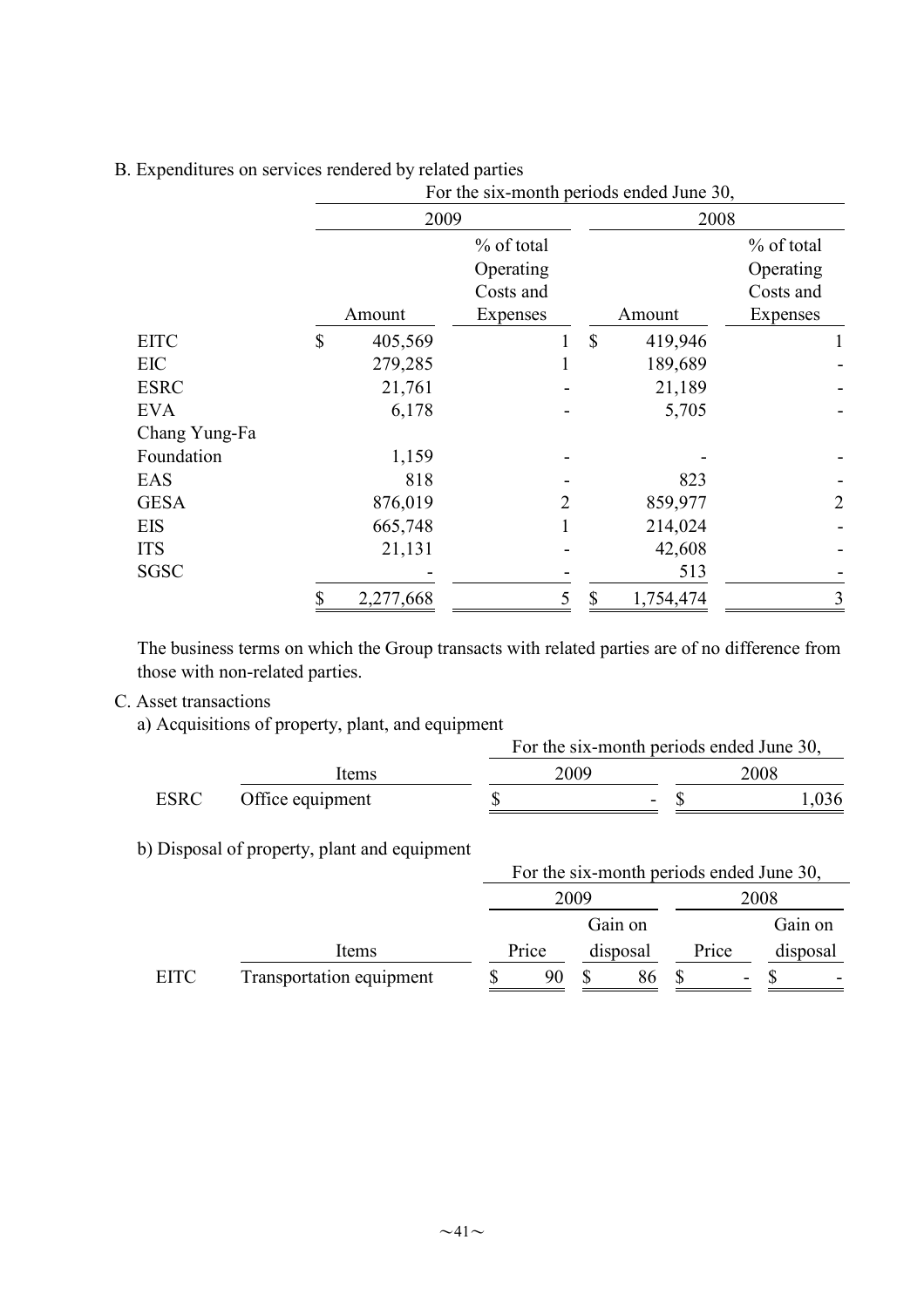#### D. Lease

a) Rental income (recorded as non-operating income) generated from the operating premises and parking lots leased to the related parties are as follows:

|                   |                  | For the six-month periods ended June 30, |               |    |        |               |  |  |  |  |  |
|-------------------|------------------|------------------------------------------|---------------|----|--------|---------------|--|--|--|--|--|
|                   |                  |                                          | 2008          |    | 2007   |               |  |  |  |  |  |
|                   | Leasehold        |                                          | % of Total    |    |        | % of Total    |  |  |  |  |  |
|                   | Property         | Amount                                   | Rental Income |    | Amount | Rental Income |  |  |  |  |  |
| EIC               | Office building  | 48,963                                   | 80            | \$ | 47,864 | 76            |  |  |  |  |  |
| $^{\prime\prime}$ | Office equipment | 752                                      |               |    | 802    |               |  |  |  |  |  |
| <b>EVA</b>        | Parking lots     |                                          |               |    | 128    |               |  |  |  |  |  |
| <b>ESRC</b>       | Parking lots     | 48                                       |               |    | 48     |               |  |  |  |  |  |
|                   |                  | 49,763                                   | 81            |    | 48,842 |               |  |  |  |  |  |

b) Rental expense (recorded as general and administrative expenses) incurred for operating premises and parking lots leased from the related parties are as follows:

|            |                  | For the six-month periods ended June 30, |        |            |  |        |            |  |  |  |
|------------|------------------|------------------------------------------|--------|------------|--|--------|------------|--|--|--|
|            |                  |                                          | 2009   |            |  | 2008   |            |  |  |  |
|            |                  |                                          |        | % of Total |  |        | % of Total |  |  |  |
|            | Leasehold        |                                          |        | Rental     |  |        | Rental     |  |  |  |
|            | Property         |                                          | Amount | Expenses   |  | Amount | Expenses   |  |  |  |
| EIC        | Office buildings | S                                        | 24,067 | 99         |  | 23,299 | 99         |  |  |  |
| <b>EVA</b> | Parking lots     |                                          | 329    |            |  | 277    |            |  |  |  |
|            |                  |                                          | 24,396 | 100        |  | 23,576 | 99         |  |  |  |

c) Rental expense incurred for the vessels and slot lease from the related parties are recorded as direct operating costs. Details are set forth below:

|             |               | For the six-month periods ended June 30, |               |           |             |  |  |  |
|-------------|---------------|------------------------------------------|---------------|-----------|-------------|--|--|--|
|             | 2009          |                                          |               | 2008      |             |  |  |  |
|             |               | % of Total                               |               |           | % of Total  |  |  |  |
|             |               | Vessel and                               |               |           | Vessel and  |  |  |  |
|             |               | Slot Rental                              |               |           | Slot Rental |  |  |  |
|             | Amount        | Expenses                                 |               | Amount    | Expenses    |  |  |  |
| <b>EITC</b> | \$<br>320,470 | 15                                       | $\mathcal{S}$ | 297,931   | 16          |  |  |  |
| <b>ITS</b>  | 21,131        |                                          |               | 42,608    | 2           |  |  |  |
| <b>EIS</b>  | 665,748       | 31                                       |               | 214,025   | 12          |  |  |  |
| GESA        | 876,018       | 40                                       |               | 859,977   | 47          |  |  |  |
|             | 1,883,367     | 87                                       |               | 1,414,541 | 77          |  |  |  |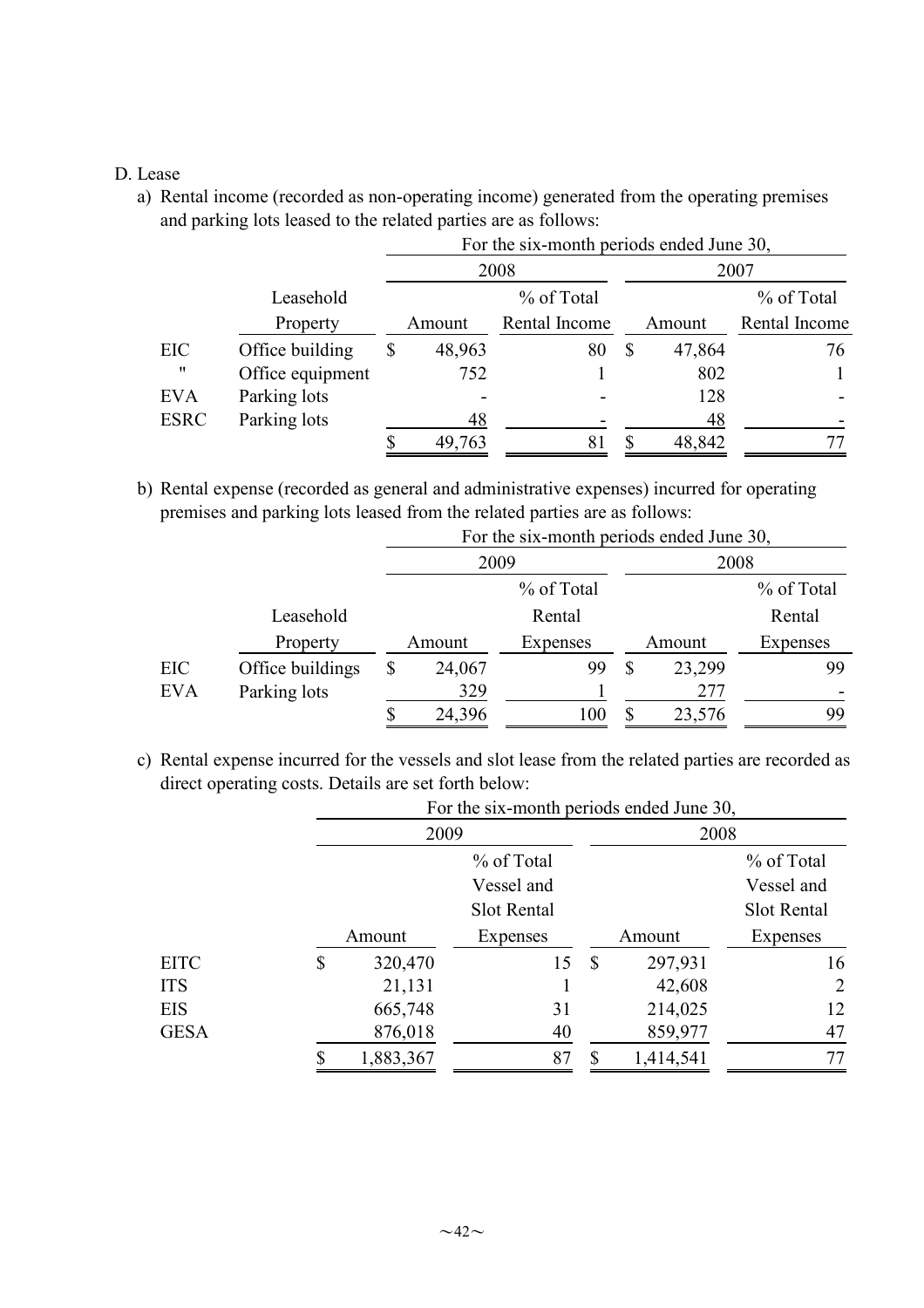### E. Receivables from and payables to related parties

The receivables from and payables to related parties bear no interest, and are as follows:

|                     |                        | June 30, 2009 |                |                           | June 30, 2008 |                |  |  |
|---------------------|------------------------|---------------|----------------|---------------------------|---------------|----------------|--|--|
|                     |                        |               | % of Account   |                           |               | % of Account   |  |  |
|                     |                        | Amount        | Balance        |                           | Amount        | Balance        |  |  |
| Accounts receivable |                        |               |                |                           |               |                |  |  |
| <b>EIC</b>          | \$                     | 136,280       | $\overline{2}$ | $\mathbb{S}$              | 125,465       | $\mathbf{1}$   |  |  |
| <b>EITC</b>         |                        | 24,867        |                |                           | 22,975        |                |  |  |
| <b>ITS</b>          |                        | 24,658        |                |                           | 30,198        |                |  |  |
| <b>EIS</b>          |                        | 16,714        |                |                           | 167,322       | $\overline{c}$ |  |  |
| <b>GESA</b>         |                        | 1,905         |                |                           | 2,631         |                |  |  |
| <b>EMS</b>          |                        | 1,045         |                |                           |               |                |  |  |
| <b>STS</b>          |                        | 293           |                |                           | 267           |                |  |  |
|                     | \$                     | 205,762       | $\overline{2}$ | $\boldsymbol{\mathsf{S}}$ | 348,858       | $\overline{3}$ |  |  |
|                     |                        | June 30, 2009 |                |                           | June 30, 2008 |                |  |  |
|                     |                        |               | % of Account   |                           |               | % of Account   |  |  |
|                     |                        | Amount        | <b>Balance</b> |                           | Amount        | <b>Balance</b> |  |  |
| Other receivables   |                        |               |                |                           |               |                |  |  |
| <b>EVA</b>          | \$                     | 657,850       | 36             | \$                        |               |                |  |  |
| EIC                 |                        | 109,785       | 6              |                           | 36,053        | $\mathbf{1}$   |  |  |
| <b>TPCT</b>         |                        | 1,326         |                |                           | 1,168         |                |  |  |
| <b>EITC</b>         |                        | 173           |                |                           | 296,852       | 10             |  |  |
| <b>CYD</b>          |                        |               |                |                           | 13,760        |                |  |  |
| Luanta              |                        | 219,491       | 12             |                           | 849,927       | 29             |  |  |
| <b>KTIL</b>         |                        | 98,815        | 6              |                           | 91,408        | $\mathfrak{Z}$ |  |  |
| <b>SGSC</b>         |                        | 25,560        | 1              |                           | 18,512        | $\mathbf{1}$   |  |  |
| QECT                |                        | 24,919        |                |                           |               |                |  |  |
| <b>ITS</b>          |                        | 20,968        | 1              |                           | 9,890         |                |  |  |
| <b>EIS</b>          |                        | 16,630        | 1              |                           | 15,705        | $\mathbf{1}$   |  |  |
| <b>CCT</b>          |                        | 2,958         |                |                           | 422           |                |  |  |
| <b>GPA</b>          |                        |               |                |                           | 10,332        |                |  |  |
| Others              |                        | 1,356         |                |                           | 178           |                |  |  |
|                     | $\sqrt{\frac{2}{\pi}}$ | 1,179,831     | 64             | $\sqrt{\frac{2}{\pi}}$    | 1,344,207     | 45             |  |  |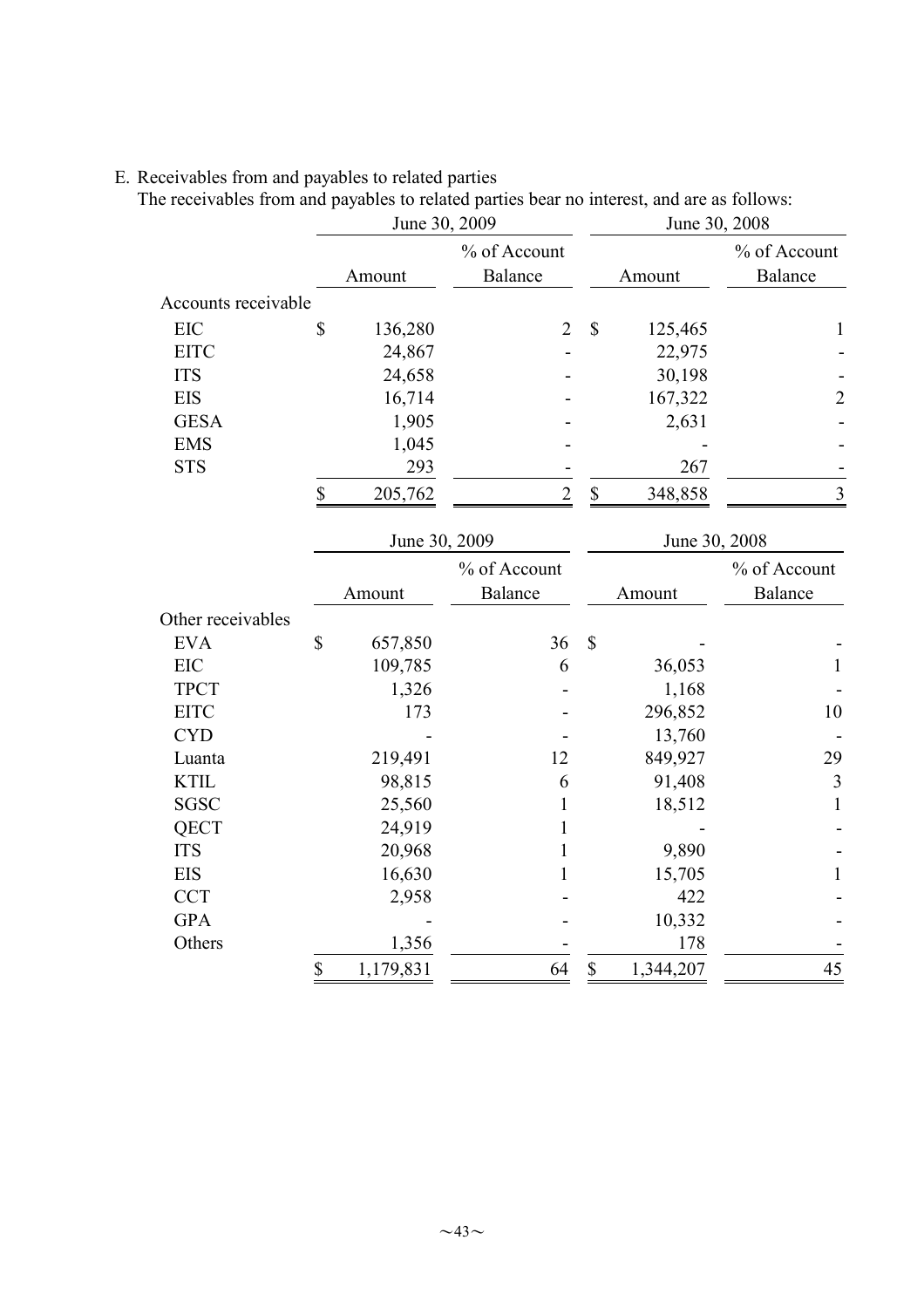|                         | June 30, 2009 |               |                         |               | June 30, 2008 |                         |  |  |
|-------------------------|---------------|---------------|-------------------------|---------------|---------------|-------------------------|--|--|
|                         |               | Amount        | % of Account<br>Balance |               | Amount        | % of Account<br>Balance |  |  |
| <b>Accounts Payable</b> |               |               |                         |               |               |                         |  |  |
| EIC                     | \$            | 27,526        | 1                       | \$            | 18,403        |                         |  |  |
| <b>EITC</b>             |               | 6,329         |                         |               | 5,300         |                         |  |  |
| <b>ESRC</b>             |               | 3,772         |                         |               | 3,713         |                         |  |  |
| <b>EVA</b>              |               | 365           |                         |               | 49            |                         |  |  |
| EIS                     |               | 83,446        | 2                       |               | 980,469       | 12                      |  |  |
| <b>ITS</b>              |               | 25,742        |                         |               | 84,878        |                         |  |  |
| SGSC                    |               |               |                         |               | 555           |                         |  |  |
| Others                  |               | 147           |                         |               | 143           |                         |  |  |
|                         | \$            | 147,327       | 4                       | $\mathbb{S}$  | 1,093,510     | 13                      |  |  |
|                         |               | June 30, 2009 |                         | June 30, 2008 |               |                         |  |  |
|                         |               |               | % of Account            |               |               | % of Account            |  |  |
|                         |               | Amount        | <b>Balance</b>          |               | Amount        | Balance                 |  |  |
| Other payables          |               |               |                         |               |               |                         |  |  |
| <b>ITS</b>              |               | 129,799       | 10                      |               | 113,088       | 2                       |  |  |
| <b>EIS</b>              |               | 123,268       | 9                       |               | 119,431       | $\overline{2}$          |  |  |
| <b>NVC</b>              |               | 149           |                         |               |               |                         |  |  |
|                         | \$            | 253,216       | 19                      | \$            | 232,519       | 4                       |  |  |

#### (3)Endorsements and guarantees for related parties

Endorsements and guarantees issued by the Group are as follows:

| Companies receiving guarantees |      | June 30, 2009 |            | June 30, 2008 |
|--------------------------------|------|---------------|------------|---------------|
| <b>CCT</b>                     | USD. | 28,680 USD    |            | 53,000        |
| <b>TCT</b>                     | USD  |               | 20,250 USD | $\sim$        |
| ITS                            | USD  |               | 10,000 USD | 10,000        |

(4)Significant contracts with related parties

- A.The Company entered into an agreement with EIC for consulting services on business management, computer information, and shipping affairs. Except for payments made on behalf of the Company which are charged on actual amounts, the remaining fees are charged on an hourly basis or by cost plus method. The contract took effect on July 1, 1996 and continues to be effective unless terminated.
- B. The Company entered into an agreement with EIC for services, such as cargo-forwarding and freight-collecting. As of June 30, 2009 and 2008, the receivables were \$39,878 and \$59,206, respectively. The contract has been effective since 2002 unless terminated.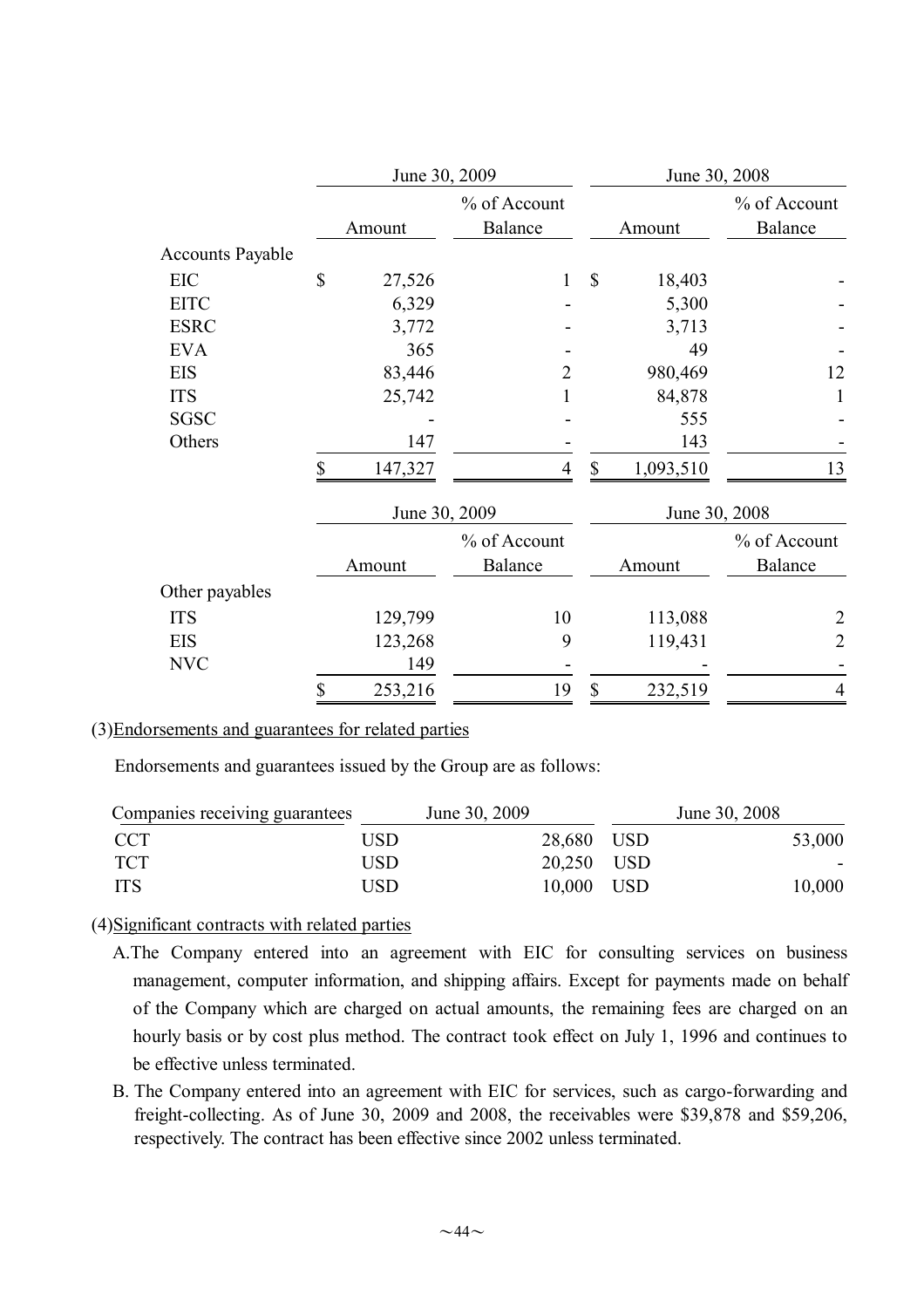- C. The Company entered into an agreement with ESRC for security service in the Taipei office, the Kaohsiung office, and the Kaohsiung container yards. The monthly service fees were \$940 for Taipei and \$1,614 for Kaohsiung. For commitment of the long-term contracts, please refer to Note 7.
- D. The Group entered into agency agreements with its related parties to manage petty cash required by their vessels, and payments of Taiwanese crew salaries and insurance premiums. The transactions are recorded as "temporary debits". As of June 30, 2009 and 2008, the debit balances of the account are as follows:

|             | June 30, 2009 | June 30, 2008 |  |        |
|-------------|---------------|---------------|--|--------|
| EIS         | Φ             | 14,484        |  | 12,425 |
| <b>GESA</b> |               | 7,832         |  | 6,235  |
|             | w             | 22,316        |  | 18,660 |

- E.The Group entered into agency agreements with its related parties, whereby the related parties act as the Group's overseas agents to deal with foreign port formalities, such as arrival and departure of the Company's ships, cargo stevedoring and forwarding, freight collection, and payment of expenses incurred in foreign ports. The transactions are recorded as "agency accounts". As of June 30, 2009 and 2008, the balances of the accounts are as follows:
	- a) Debit balances of agency accounts

|                                       | June 30, 2009 | June 30, 2008 |  |  |
|---------------------------------------|---------------|---------------|--|--|
| EIC                                   | 226,295       |               |  |  |
| b) Credit balances of agency accounts |               |               |  |  |
|                                       | June 30, 2009 | June 30, 2008 |  |  |

EIC \$ - \$ 205,801

F. Temporary accounts, between the Group and Evergreen International S.A., Gaining Enterprise S.A., Italia Marittima S.P.A., and Evergreen Marine (Singapore) Pte. Ltd., incurred due to foreign port formalities and pier rental expenses were recognized as agency reciprocal accounts in "Other assets (liabilities) – current". Details of the balances as of June 30, 2009 and 2008 are as follows:

a) Debit balances of agency reciprocal accounts

|             | June 30, 2009 | June 30, 2008 |         |  |
|-------------|---------------|---------------|---------|--|
| <b>ITS</b>  | 557,748       |               | 733,265 |  |
| EIS         | 320,018       |               |         |  |
| <b>GESA</b> | 35,669        |               | 27,008  |  |
|             | 913,435       |               | 760,273 |  |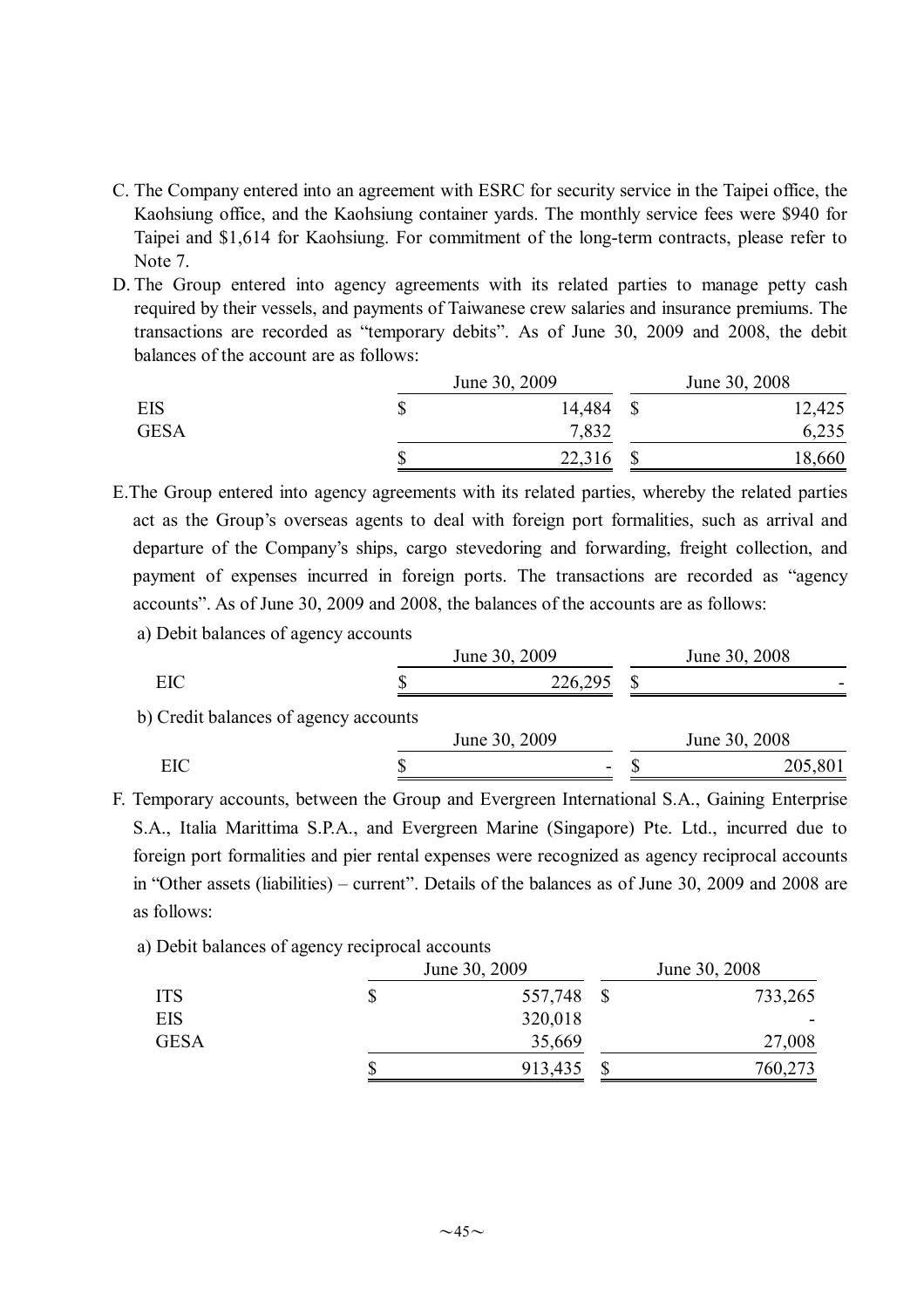b) Credit balances of agency reciprocal accounts

|            | June 30, 2009 | June 30, 2008            |  |  |
|------------|---------------|--------------------------|--|--|
| <b>EMS</b> | 43,342 \$     | $\overline{\phantom{0}}$ |  |  |
| EIS        | -             | 1,472,192                |  |  |
|            | 43,342        | ,472,192                 |  |  |

G. The Company has been commissioned by its related parties to manage their vessel affairs. The management fees are charged monthly and are recorded as operating revenues. Details of the management fees recognized for the six-month periods ended June 30, 2009 and 2008 are as follows:

|             |    | For the six-month periods ended June 30, |               |         |
|-------------|----|------------------------------------------|---------------|---------|
|             |    | 2009                                     |               | 2008    |
| <b>EITC</b> | \$ | 48,177                                   | <sup>\$</sup> | 43,836  |
| <b>EIS</b>  |    | 41,630                                   |               | 55,877  |
| <b>ITS</b>  |    | 3,194                                    |               | 1,048   |
| <b>GESA</b> |    | 8,469                                    |               | 10,374  |
| <b>EMS</b>  |    | 2,081                                    |               |         |
|             | \$ | 103,551                                  |               | 111,135 |

(5) As a means to give back to the society, the Company sponsored charities for the public good and donated \$54,000 to Chang Yung-Fa Foundation for the six-month period ended June 30, 2008.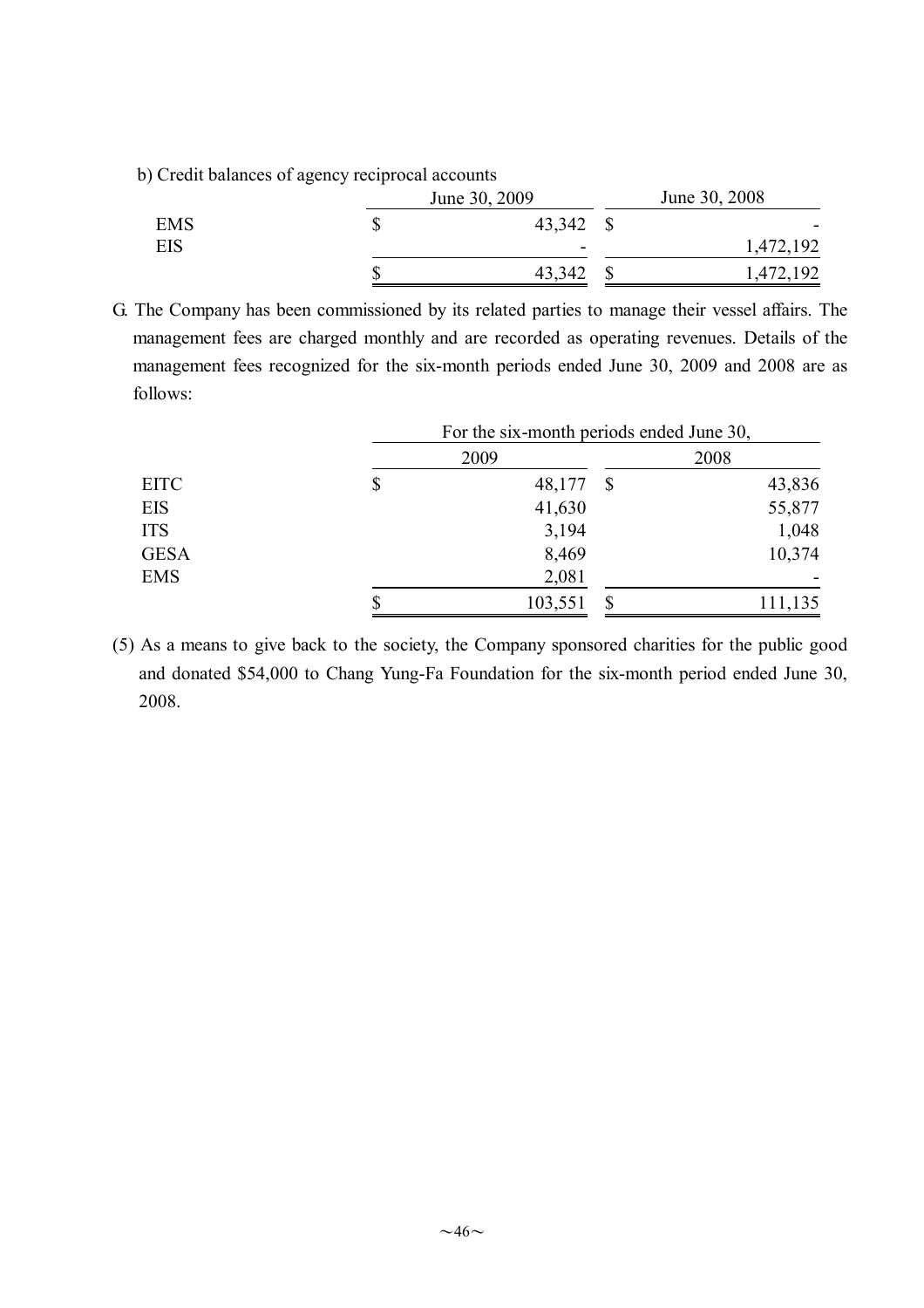#### 6.PLEDGED ASSETS

The Group's assets pledged as collaterals as of June 30, 2009 and 2008 are as follows:

|                                      | Book value       |                           |               |                            |
|--------------------------------------|------------------|---------------------------|---------------|----------------------------|
| Pledged assets                       | June 30, 2009    |                           | June 30, 2008 | Purpose                    |
| Restricted assets - current          |                  |                           |               |                            |
| - Time deposits                      | \$<br>321,868    | $\boldsymbol{\mathsf{S}}$ | 220,997       | Performance<br>guarantee   |
| Refundable deposit                   |                  |                           |               |                            |
| - Time deposits                      | 2,000            |                           | 2,000         | $\boldsymbol{v}$           |
| Property, plant and equipment        |                  |                           |               |                            |
| - Land                               | 1,800,093        |                           | 1,800,093     | Long-term loan             |
| - Buildings                          | 878,314          |                           | 904,083       | ᄿ                          |
| - Ships                              | 1,991,205        |                           |               | $\boldsymbol{\mathcal{N}}$ |
| - Loading and unloading<br>equipment | 1,902,751        |                           | 1,932,614     | $\boldsymbol{\mathcal{N}}$ |
| Financial assets carried at cost     |                  |                           |               |                            |
| - Classic Outlook                    |                  |                           |               |                            |
| Investment Ltd.                      | 3,366,835        |                           | 3,110,734     | Other long-term loan       |
| - Everup Profits Ltd.                |                  |                           |               | ᄿ                          |
|                                      | \$<br>10,263,073 | \$                        | 7,970,528     |                            |

### 7.COMMITMENTS AND CONTINGENT LIABILITIES

A.Details of the stand-by letters of credit issued by the banks on behalf of the Group are as follows:

| Guarantor       |     | June 30, 2009 | June 30, 2008 |       |  |
|-----------------|-----|---------------|---------------|-------|--|
| Bank of America | USD |               | - USD         | 5,000 |  |
| Deutsche Bank   | USD | 5,000 USD     |               | -     |  |

B. Endorsements and guarantees provided for the Group's related parties are as follows:

| Companies receiving guarantees |      | June 30, 2009 | June 30, 2008 |        |  |
|--------------------------------|------|---------------|---------------|--------|--|
| – CCT                          | USD. | 28,680 USD    |               | 53,000 |  |
| - TCT                          | USD. | 20,250 USD    |               |        |  |
| <b>TTS</b>                     | USD  | 10,000 USD    |               | 10,000 |  |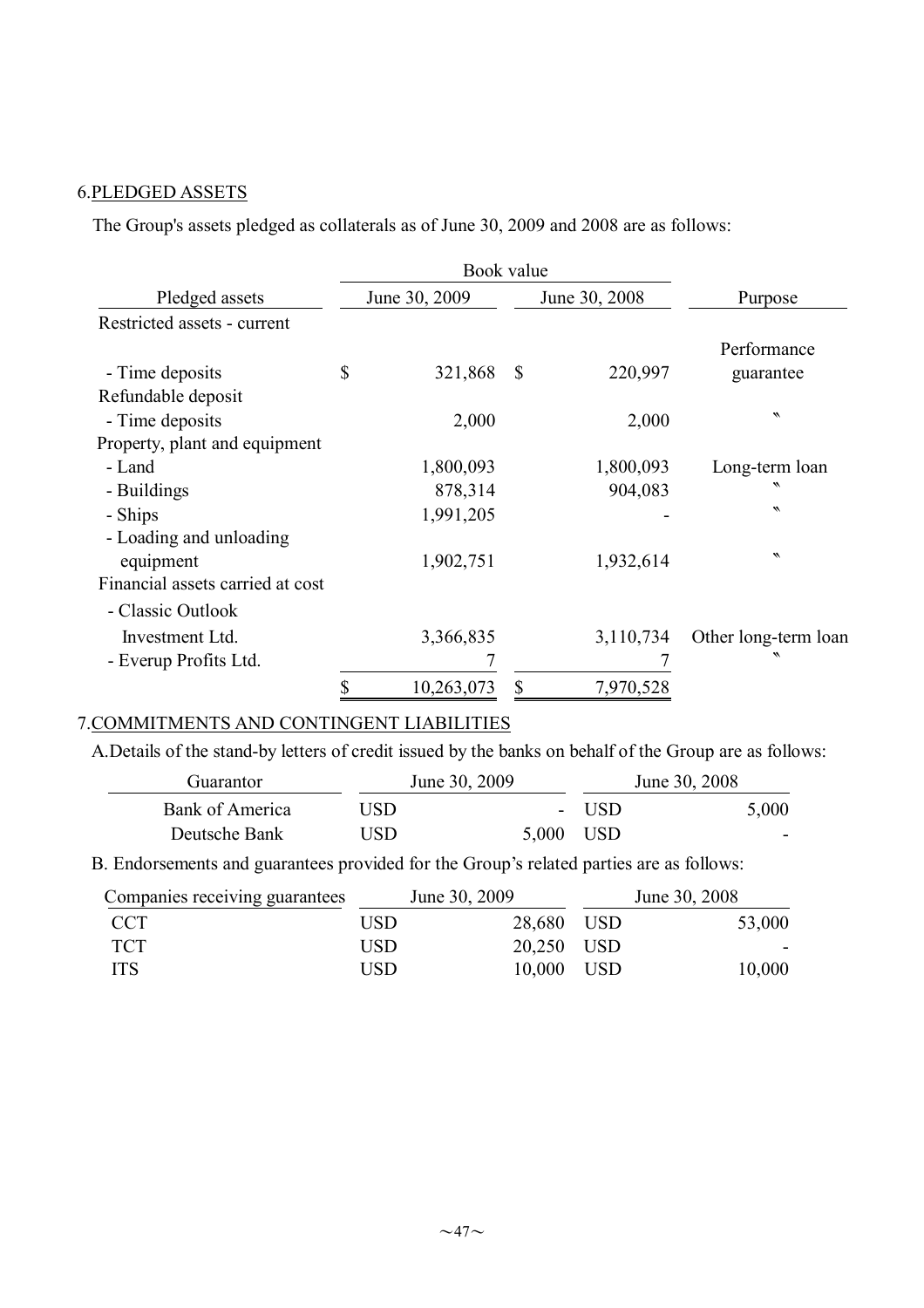- C.A former stockholder of the Company sold some of its shares through issuance of global depository receipts (GDRs). The issuance of GDRs was approved by the SEC on June 19, 1996 as per Letter (85) Tai-Cai-Zheng (1) No. 35410. On August 2, 1996, the GDRs were approved by the UK governing authority to be listed on the London Stock Exchange and were issued in Asia, Europe and the US. The initial number of units issued was 5,449,592, representing 54,495,920 shares of the Company's common stock at \$50.50 (in dollars) per share, and the number of supplementary units issued was 817,438. In total, the number of units issued was 6,267,030, representing 62,670,300 shares of the Company's common stock at \$50.50 (in dollars) per share, and the GDRs issued amounted to USD 115 million. Another 2,053,122 units, representing 20,531,279 shares of the Company's common stocks, were issued during the period from 1997 to June 30, 2009. As of June 30, 2009, 8,024,840 units were redeemed and 295,312 units were outstanding, representing 2,953,179 shares of the Company's common stocks.
- D. In 1999, due to the conflicts from the contract to import and export goods, a lawsuit was filed against Shenzhen Greentrans Transportation Co., Ltd. (SGTC) by another company. SGTC had authorized the agent lawyer to litigate, requesting an indemnity of RMB10,527 thousand plus the interest , by June 30, 2009. In this case, the company received a favorable decision from the Shenzhen Intermediate People's Court as the winning party of this lawsuit. However, the plaintiff appealed the case to a higher court, the Gung Dong High People's Court, which in 2001 had decided against the company and had secured part of the transportation equipment. (As of June 30, 2009, the book value of the fixed asset was RMB4,033 thousand.) However, the company contested the results and requested for a retrial. The case is still pending. As such, no provisions have been reflected in the financial statements.
- E. As of June 30, 2009, the long-term and medium-term loan facilities granted by the financial institutions with the resolution from the Board of Directors to finance the Company's purchase of new containers and general working capital requirement amounted to \$21,407,240 and the unutilized credits was \$7,773,365.
- F. As of June 30, 2009, details of the loading and discharging equipment acquired to support the operations of the No. 4 and No. 5 Container terminal at Kaohsiung Harbor were as follows:

| Item                         |     | <b>Contract Amount</b> |  | <b>Amount Paid</b> |  | <b>Amount Accrued</b> |  |
|------------------------------|-----|------------------------|--|--------------------|--|-----------------------|--|
| Electric rubber-tired Gantry |     |                        |  |                    |  |                       |  |
| Crane                        | USD | 5,500 USD              |  | 4,950 USD          |  | 550                   |  |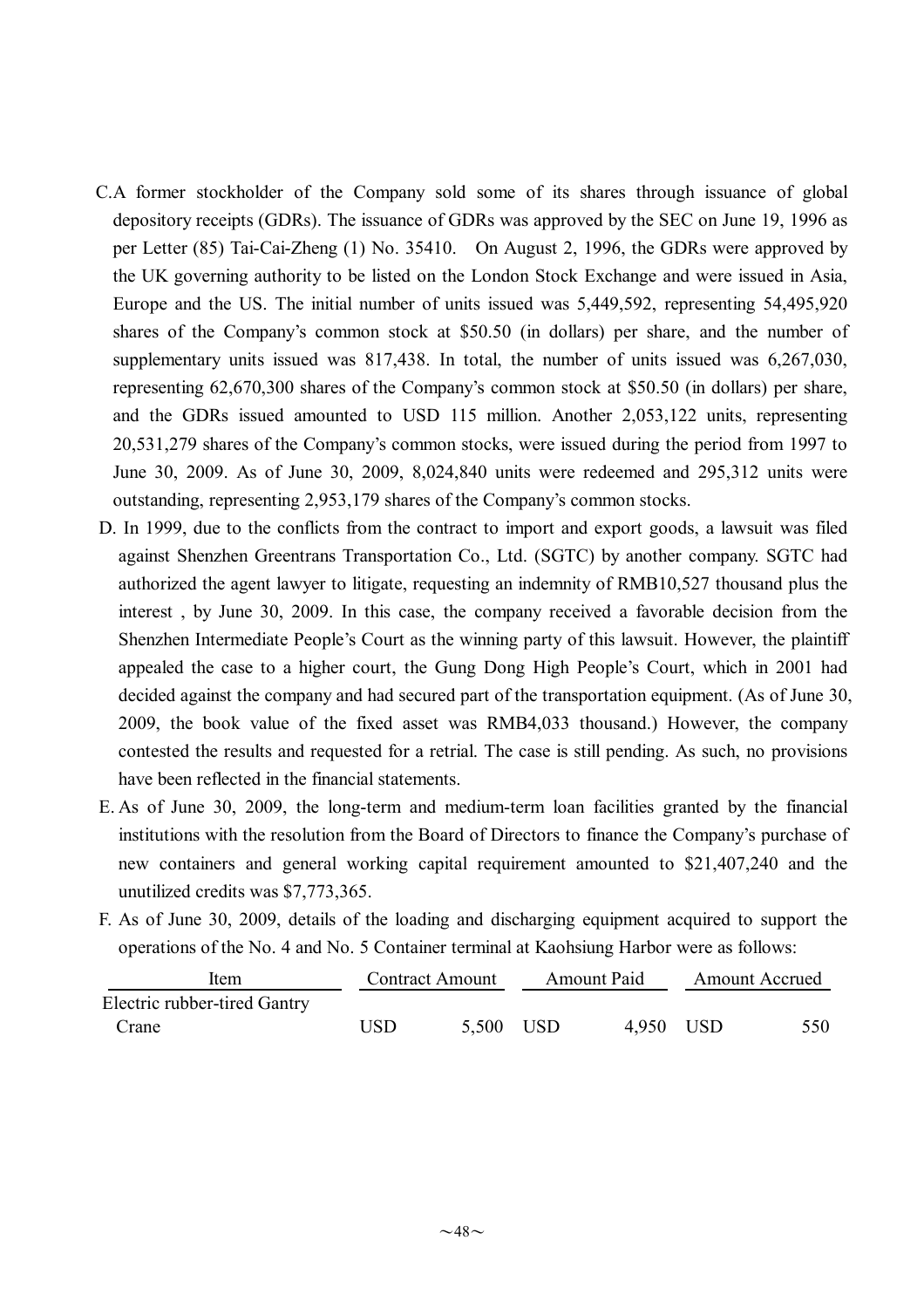G.As of June 30, 2009, the estimated amount of ship rental expense in the following years under long-term contracts is set forth as follows:

| Year             |            | Amount  |
|------------------|------------|---------|
| Within 1 year    | <b>USD</b> | 206,519 |
| $1 \sim 2$ years |            | 125,004 |
| $2 \sim 3$ years |            | 86,323  |
| $3 \sim 4$ years |            | 65,344  |
| $4 \sim 5$ years |            | 62,009  |
| Over 5 years     |            | 218,755 |
|                  | USD        | 763,954 |

H.As of June 30, 2009, the estimated amount of security service in the following years under the long-term contract that the Company entered into with ESRC was \$15,322.

I. As of June 30, 2009, the amount of guaranteed notes issued by the Company for loans borrowed was \$3,200,000.

### 8.SIGNIFICANT CATASTROPHE

None.

#### 9.SUBSEQUENT EVENTS

As resolved by the Board of Directors in June, 2009, the Company, on account of its long-term capital needs, was to issue the first secured domestic exchangeable bonds and the third unsecured domestic convertible bonds at their face value, both 2.5 billion dollars, at 0% coupon rate, with proposed three-year and five-year maturity, in July and August, 2009, respectively. The bonds are to be repaid on face value at maturity.

### 10.OTHERS

(1)Financial statement disclosure

Certain accounts in the consolidated financial statements as of June 30, 2008 were reclassified to conform to the financial statement as of June 30, 2009.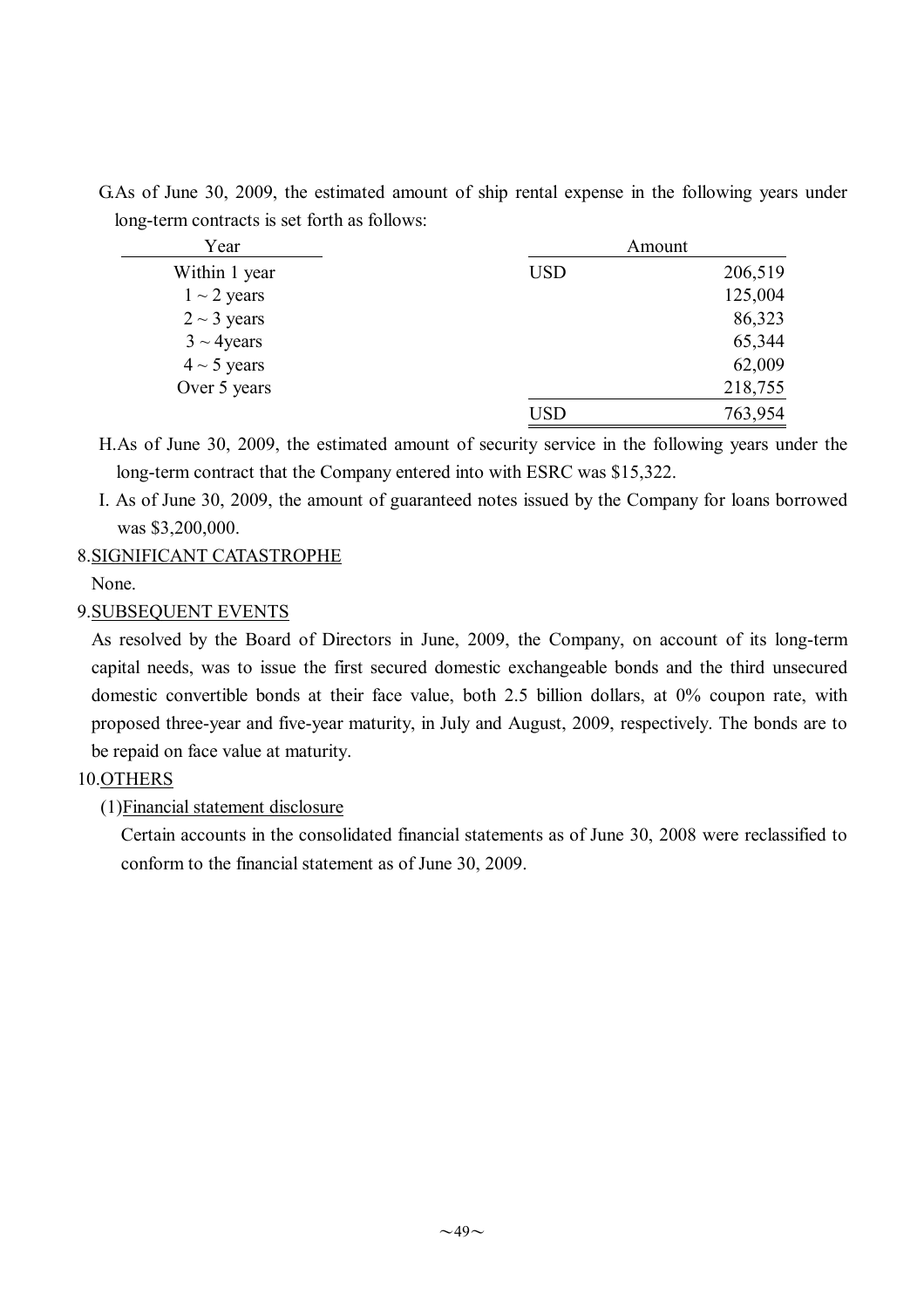|                                                        | June 30, 2009        |                                      |                                                |  |  |  |  |  |  |  |
|--------------------------------------------------------|----------------------|--------------------------------------|------------------------------------------------|--|--|--|--|--|--|--|
|                                                        |                      |                                      | Fair Value                                     |  |  |  |  |  |  |  |
|                                                        | <b>Book</b><br>value | Quotations<br>in an active<br>market | Estimated<br>using a<br>valuation<br>technique |  |  |  |  |  |  |  |
| Non-derivative financial instruments :                 |                      |                                      |                                                |  |  |  |  |  |  |  |
| Assets                                                 |                      |                                      |                                                |  |  |  |  |  |  |  |
| Cash and cash equivalents                              | 20,409,236<br>\$     | $\mathbb{S}$                         | \$20,409,236                                   |  |  |  |  |  |  |  |
| Notes and accounts receivable                          | 9,535,992            |                                      | 9,535,992                                      |  |  |  |  |  |  |  |
| Financial assets at fair value through profit or loss  |                      |                                      |                                                |  |  |  |  |  |  |  |
| Equity securities                                      | 125                  | 125                                  |                                                |  |  |  |  |  |  |  |
| Beneficiary certificates                               | 2,565,940            | 2,565,940                            |                                                |  |  |  |  |  |  |  |
| Other financial assets - current                       | 244,300              |                                      | 244,300                                        |  |  |  |  |  |  |  |
| Restricted assets - current                            | 321,868              |                                      | 321,868                                        |  |  |  |  |  |  |  |
| Available-for-sale financial assets - non-current      | 535,044              | 535,044                              |                                                |  |  |  |  |  |  |  |
| Held-to-maturity financial assets - non-current        | 364,463              | 364,463                              |                                                |  |  |  |  |  |  |  |
| Financial assets carried at cost - non-current         | 5,087,442            |                                      |                                                |  |  |  |  |  |  |  |
| Refundable deposits                                    | 433,920              |                                      | 433,920                                        |  |  |  |  |  |  |  |
| Liabilities                                            |                      |                                      |                                                |  |  |  |  |  |  |  |
| Short-term loans                                       | 2,963,218            |                                      | 2,963,218                                      |  |  |  |  |  |  |  |
| Notes and bills payable                                | 999,882              |                                      | 999,882                                        |  |  |  |  |  |  |  |
| Notes and accounts payable                             | 15,230,365           |                                      | 15,230,365                                     |  |  |  |  |  |  |  |
| Corporate bonds payable (including current<br>portion) | 30,000               |                                      | 30,000                                         |  |  |  |  |  |  |  |
| Long-term loans (including current portion)            | 36,071,528           |                                      | 36,071,528                                     |  |  |  |  |  |  |  |
| Guarantee deposits received                            | 38,140               |                                      | 38,140                                         |  |  |  |  |  |  |  |
|                                                        |                      |                                      |                                                |  |  |  |  |  |  |  |
| Derivative financial instruments :                     |                      |                                      |                                                |  |  |  |  |  |  |  |
| Assets                                                 |                      |                                      |                                                |  |  |  |  |  |  |  |
| Interest rate swap (IRS)                               | 3,390                |                                      | 3,390                                          |  |  |  |  |  |  |  |
| Foreign exchange option (FX option)                    | 17,208               |                                      | 17,208                                         |  |  |  |  |  |  |  |
| Structured and equity-linked financial instruments     | 798,591              |                                      | 798,591                                        |  |  |  |  |  |  |  |
| Liabilities                                            |                      |                                      |                                                |  |  |  |  |  |  |  |
| Interest rate swap (IRS)                               | 217,500              |                                      | 217,500                                        |  |  |  |  |  |  |  |
| Cross currency swap                                    | 168,302              |                                      | 168,302                                        |  |  |  |  |  |  |  |
| Foreign exchange option (FX option)                    | 321,858              |                                      | 321,858                                        |  |  |  |  |  |  |  |
| Oil swap                                               | 905,244              |                                      | 905,244                                        |  |  |  |  |  |  |  |

# (2)Fair value information of financial instruments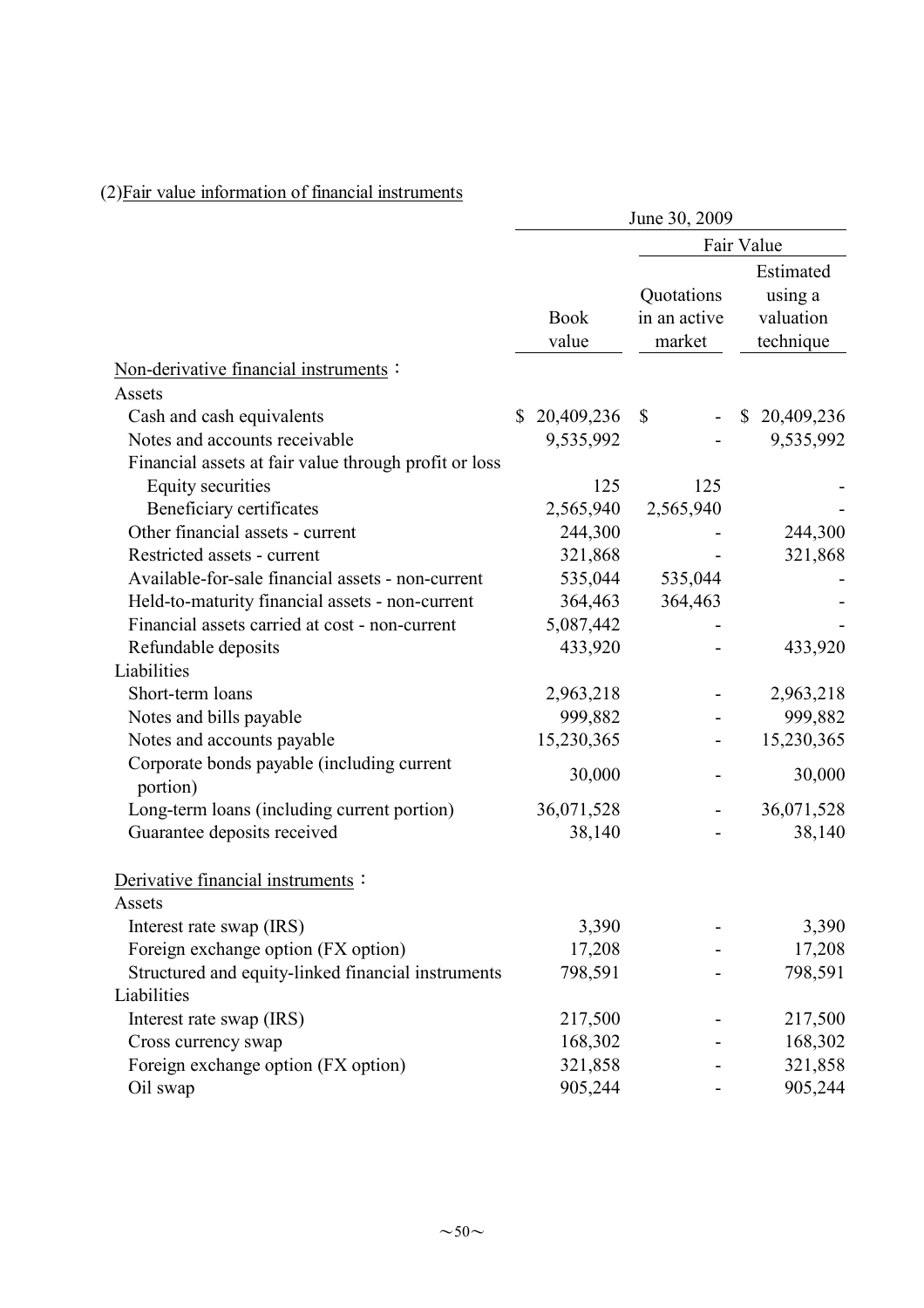|                                                             |                      | June 30, 2008                        |                                                |  |  |  |  |  |  |
|-------------------------------------------------------------|----------------------|--------------------------------------|------------------------------------------------|--|--|--|--|--|--|
|                                                             | Fair Value           |                                      |                                                |  |  |  |  |  |  |
|                                                             | <b>Book</b><br>value | Quotations<br>in an active<br>market | Estimated<br>using a<br>valuation<br>technique |  |  |  |  |  |  |
| Non-derivative financial instruments:                       |                      |                                      |                                                |  |  |  |  |  |  |
| Assets                                                      |                      |                                      |                                                |  |  |  |  |  |  |
| Cash and cash equivalents                                   | 20,405,320<br>\$     | \$                                   | 20,405,320<br>\$                               |  |  |  |  |  |  |
| Notes and accounts receivable                               | 15,423,688           |                                      | 15,423,688                                     |  |  |  |  |  |  |
| Financial assets at fair value through profit or loss       |                      |                                      |                                                |  |  |  |  |  |  |
| Equity securities                                           | 20,428               | 20,428                               |                                                |  |  |  |  |  |  |
| Beneficiary certificates                                    | 1,244,518            | 1,244,518                            |                                                |  |  |  |  |  |  |
| Other financial assets - current                            | 127,517              |                                      | 127,517                                        |  |  |  |  |  |  |
| Restricted assets - current                                 | 220,997              |                                      | 220,997                                        |  |  |  |  |  |  |
| Available-for-sale financial assets - non-current           | 791,107              | 791,107                              |                                                |  |  |  |  |  |  |
| Financial assets carried at cost-non - current              | 4,818,252            |                                      |                                                |  |  |  |  |  |  |
| Investments in bonds without active market -<br>non-current | 11,708               |                                      |                                                |  |  |  |  |  |  |
| Refundable deposits                                         | 124,698              |                                      | 124,698                                        |  |  |  |  |  |  |
| Liabilities                                                 |                      |                                      |                                                |  |  |  |  |  |  |
| Short-term loans                                            | 2,167,941            |                                      | 2,167,941                                      |  |  |  |  |  |  |
| Notes and accounts payable                                  | 31,587,529           |                                      | 31,587,529                                     |  |  |  |  |  |  |
| Corporate bonds payable (including current<br>portion)      | 236,468              |                                      | 236,468                                        |  |  |  |  |  |  |
| Long-term loans (including current portion)                 | 21,511,629           |                                      | 21,511,629                                     |  |  |  |  |  |  |
| Guarantee deposits received                                 | 39,026               |                                      | 39,026                                         |  |  |  |  |  |  |
| Derivative financial instruments:                           |                      |                                      |                                                |  |  |  |  |  |  |
| Assets                                                      |                      |                                      |                                                |  |  |  |  |  |  |
| Interest rate swap (IRS)                                    | 8,214                |                                      | 8,214                                          |  |  |  |  |  |  |
| Oil swap                                                    | 4,034                |                                      | 4,034                                          |  |  |  |  |  |  |
| Structured and equity-linked financial instruments          | 117,952              |                                      | 117,952                                        |  |  |  |  |  |  |
| Liabilities                                                 |                      |                                      |                                                |  |  |  |  |  |  |
| Interest rate swap (IRS)                                    | 12,409               |                                      | 12,409                                         |  |  |  |  |  |  |
| Cross currency swap                                         | 164,772              |                                      | 164,772                                        |  |  |  |  |  |  |
| Foreign exchange option (FX option)                         | 370,856              |                                      | 370,856                                        |  |  |  |  |  |  |
| Oil swap                                                    | 774,480              |                                      | 774,480                                        |  |  |  |  |  |  |
| Conversion right of stock                                   | 9,004                |                                      | 9,004                                          |  |  |  |  |  |  |

The following summarizes the methods and assumptions used in estimating the fair value of financial instruments: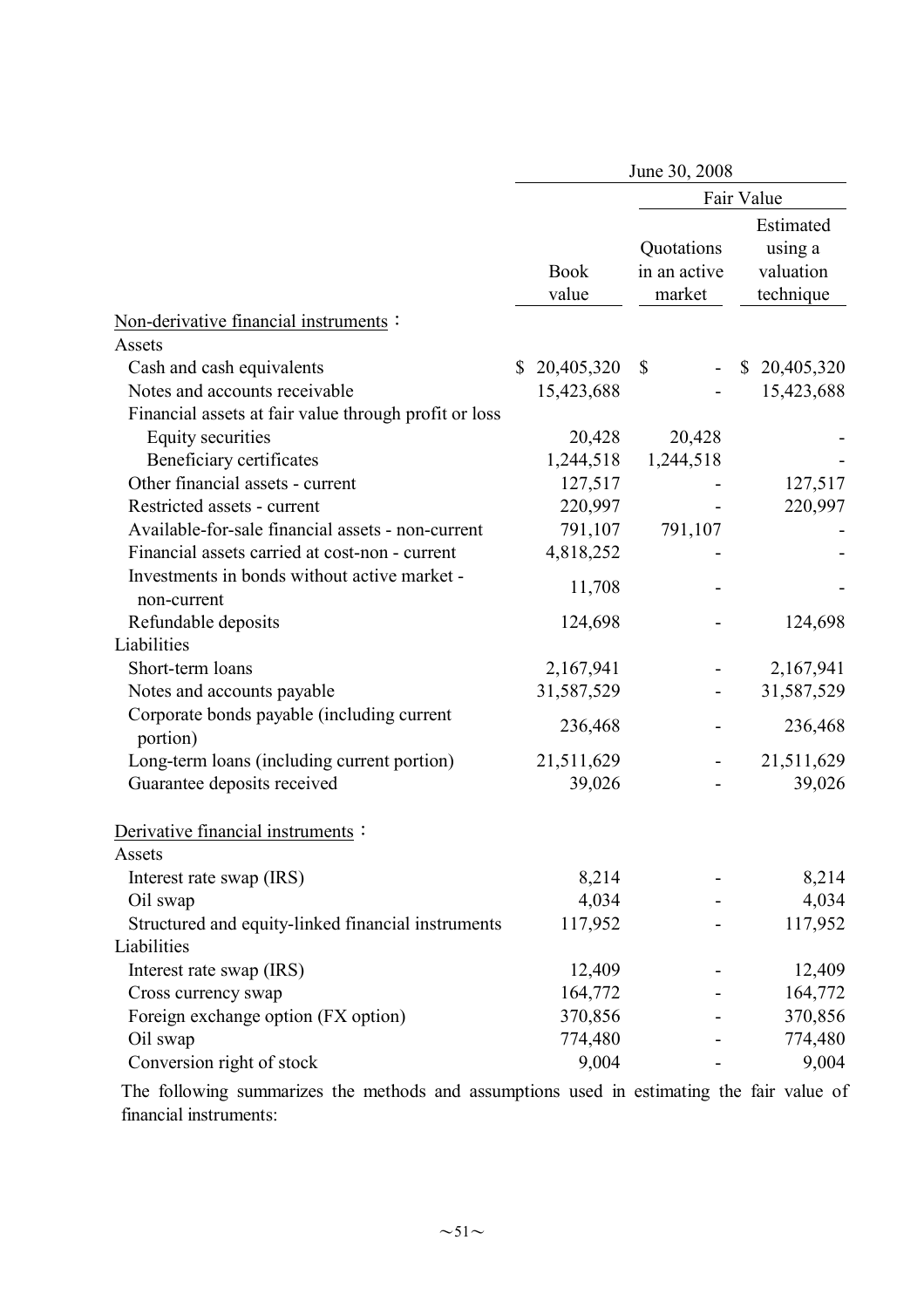- A. The fair values of short-term financial instruments were determined using their carrying value because of the short maturities of these instruments. This method applies to cash and cash equivalents, notes and accounts receivable/payable, other financial assets, refundable deposits, restricted assets, short-term debts, short-term bills payable and guarantee deposits received.
- B. For financial assets at fair value through profit or loss and available-for-sale financial assets with quoted market price available in an active market, the fair value is determined using the quoted market price. When there is no quoted market price for reference, a substitute valuation technique is used to measure the fair value which incorporates all factors that market participants would consider in making estimations and assumptions for setting a price and wherein such information is available to the Group.
- C. Held-to-maturity financial assets are those with fixed or determinable payments and a fixed time-to-maturity which the Group has positive intent and ability to hold. Upon measurement, held-to-maturity financial assets are carried at amortized cost. Any profits or losses incurred due to changes in fair value should be recognized in the income statememt when the financial asset is derecognized, impaired or amortized.
- D. Financial assets carried at the cost, consists of unlisted stocks or those not actively traded in an active market. Their fair value could not be measured reliably; hence, such instruments are measured at cost in compliance with applicable accounting standards. For bond investments with no active market, the carrying value is used to estimate its fair value when there is no market price for reference.
- E. Long-term accounts receivable are interest-bearing financial assets with floating interest rate, thus the carrying value is close to the fair value.
- F. Fair values of long-term loans are estimated based on the present values of future cash flows. For bank loans associated with floating interest rate, the carrying value represents its fair value.
- G. Fair values of corporate bonds payable are determined as the quoted market prices when available. When the quoted market prices are not available, fair values are estimated based on financial information or other information.
- H. Financial liabilities carried at costs are equity-linked instruments which are to be settled with equity instruments with no quoted market prices or with fair values that can not be reliably measured. Such instruments are measured at costs in accordance to the rules stipulated in the "Guidelines for Preparation of Financial Statements by Securities Issuers".
- I. The fair values of derivative financial instruments, except for that mentioned in paragraph H, are determined based on the estimated amounts to be received or paid if the Group terminates the contract on the balance sheet date. Unrealized gains or losses arising from unsettled contracts are generally included. Ask price from counterparties are available for reference in setting fair values for the Group's derivative financial instruments.
- (3)Information on significant gain/loss on financial instruments and equity items
	- A. For the six-month periods ended June 30, 2009 and 2008, total interest income from financial assets and liabilities through profit or loss amounted to \$201,160 and \$342,406, respectively; whereas the total interest expense amounted to \$210,296 and \$445,509, respectively.
	- B. For the six-month periods ended June 30, 2009 and 2008, the adjustments of shareholders' equity resulting from available-for-sale financial assets were credit balances of \$142,456 and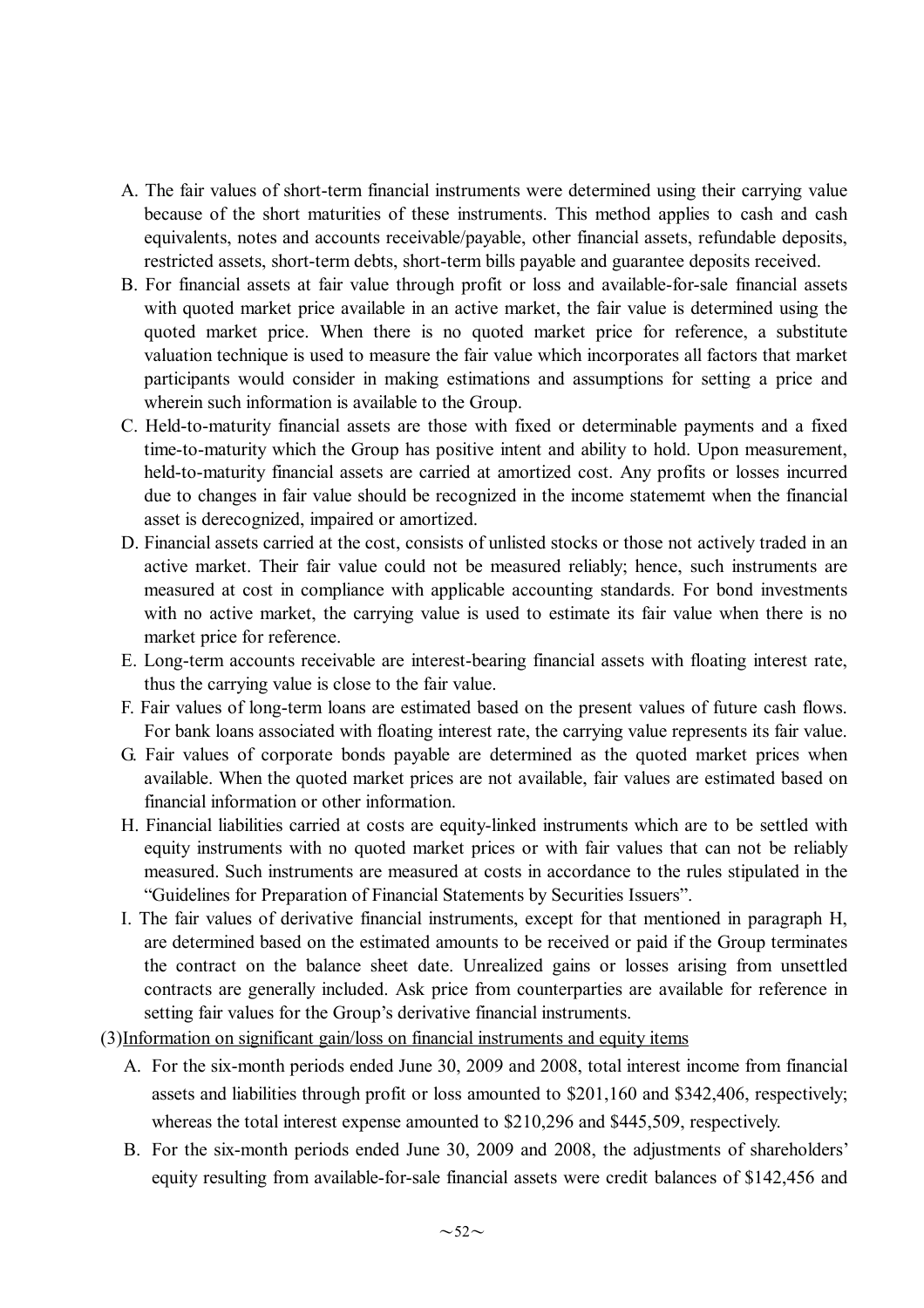\$24,792, respectively; whereas the adjustments deducted from shareholders' equity was \$0 and \$5,236, respectively.

### (4)Information on interest rate risk positions

As of June 30, 2009 and 2008, the financial assets with fair value risk due to the change of interest rate amounted to \$3,390 and \$8,214, respectively; whereas the financial liabilities with fair value risk due to the change of interest rate amounted to \$217,500 and \$12,409, respectively. The financial assets with cash flow risk due to the change of interest rate amounted to \$4,709,244 and \$3,708,713, respectively; whereas the financial liabilities with cash flow risk due to the change of interest rate amounted to \$34,010,771 and \$19,107,624, respectively.

### (5)Risk policy and hedging strategy

The financial instruments held by the Group, other than derivative instruments, are composed of cash and cash equivalents, stocks, funds, bank loan, and corporate bonds. Such financial instruments are held for maintaining adequate operating capital. The Group also held other accounts receivable and payable generated from operating activity.

The transactions associated with derivative instruments mainly include interest rate swap and oil swap. The primary objective is to avoid the interest rate risk and fuel price variation arising from operating and financing activities.

The primary risks of financial instruments are cash flow risk associated with interest rate fluctuations, exchange rate risk, credit risk, and liquidity risk. The risk management policies are set forth below:

#### Cash flow risk associated with interest rate fluctuations

The Group's major exposure to cash flow risk associated with interest rate variations comes primarily from long-term financing with floating interest. The Group adopts a combination of fixed and floating interest rates methods in issuance of loans to manage such interest rate risks. In addition, the Group also engages in interest rate swaps to minimize cost of borrowings.

As of June 30, 2009, the carrying values of the Group's financial instruments exposed to interest rate are summarized in the order of maturity as follows: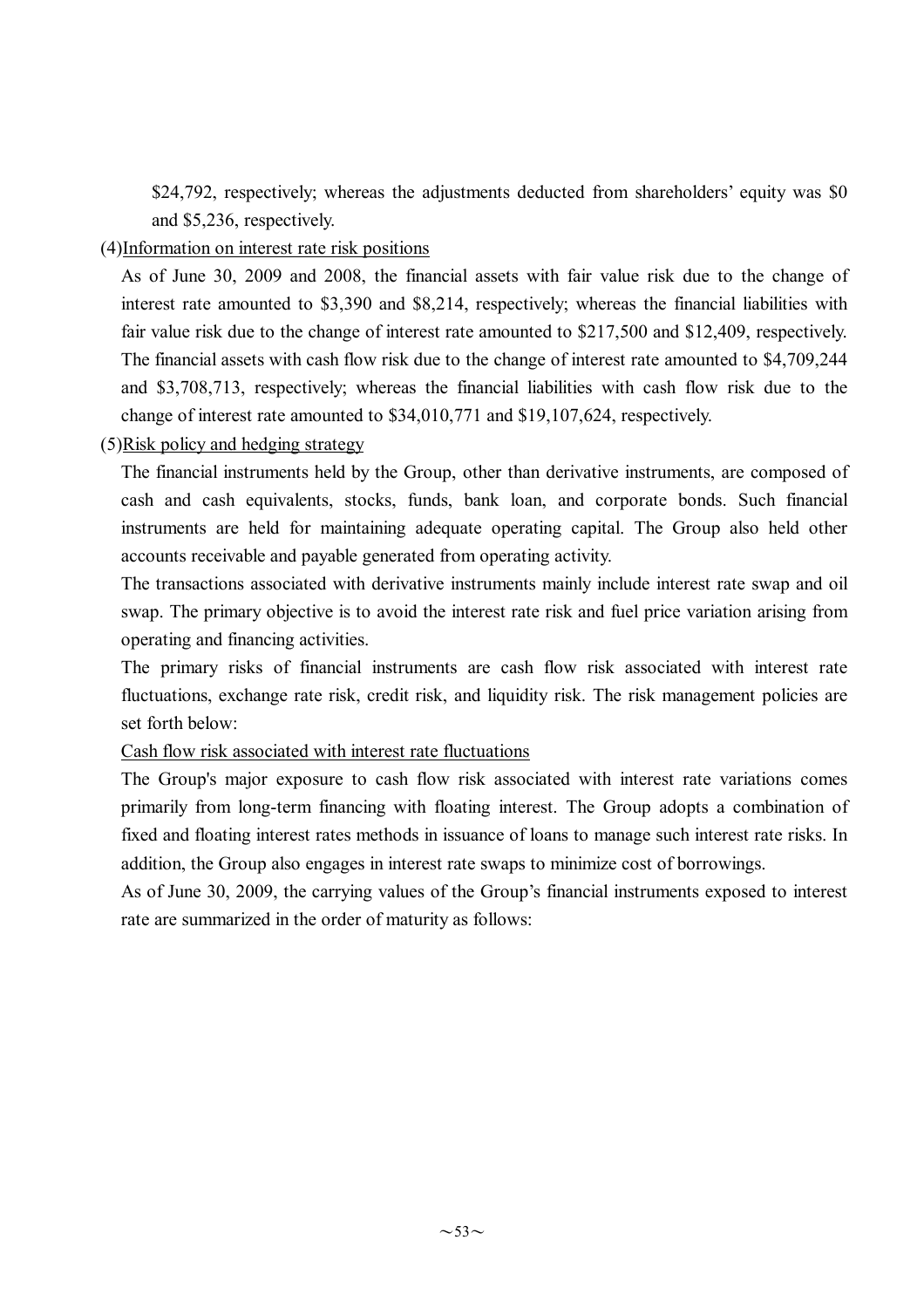#### a) Fixed interest rate

|                                              | Within 1 year |               | $1-2$ years | 2-3 years    | over 3 years           | Total        |  |
|----------------------------------------------|---------------|---------------|-------------|--------------|------------------------|--------------|--|
| Cash and cash equivalents                    | \$            | 15,671,866 \$ | $\sim$      | \$<br>$\sim$ | - \$<br>$\blacksquare$ | \$15,671,866 |  |
| Bank loan (Mizuho Bank)                      |               | (297, 433)    |             |              |                        | (297, 433)   |  |
| $^{\prime\prime}$<br>(Taishin Bank)          |               | (500,000)     |             |              |                        | (500,000)    |  |
| "<br>(Chang Hwa Bank)                        |               | (500,000)     |             |              |                        | (500,000)    |  |
| $^{\prime\prime}$<br>(E. Sun Bank)           |               | (300,000)     |             |              |                        | (300,000)    |  |
| "<br>(KBC Bank)                              |               | (400,000)     |             |              |                        | (400,000)    |  |
| "<br>(Deutsche Bank)<br>"<br>(Mitsubishi UFJ |               | (65,785)      |             |              |                        | (65,785)     |  |
| Financial Group)                             |               | (900,000)     |             |              |                        | (900,000)    |  |
| Short-term notes and bills payable           |               | 999,882       |             |              |                        | (999,882)    |  |

#### b) Floating interest rate

|                    |                               | Within 1 year | 1-2 years     | 2-3 years            | over 3 years  | Total       |
|--------------------|-------------------------------|---------------|---------------|----------------------|---------------|-------------|
|                    | Cash and cash equivalents     | \$4,709,244   | <sup>\$</sup> | \$<br>$\overline{a}$ | \$            | \$4,709,244 |
|                    | Bank loan (Bank of East Asia) |               | (600,000)     |                      |               | (600,000)   |
| 11                 | (Chang Hwa Bank)              |               |               | (1,500,000)          |               | (1,500,000) |
| 11                 | (Bank of Taiwan)              | (437,500)     | (1,000,000)   | (1,000,000)          | (1, 562, 500) | (4,000,000) |
| 11                 | (Taipei Fubon                 |               |               |                      |               |             |
|                    | Bank)                         | (100,000)     | (200,000)     | (200,000)            | (500,000)     | (1,000,000) |
| 11                 | (Chang Hwa Bank)              | (55,259)      | (55,259)      | (55,259)             | (69,074)      | (234, 851)  |
| 11                 | (Chinatrust Bank)             | (676, 928)    | (337, 477)    |                      |               | (1,014,405) |
| 11                 | (BOA Bank)                    | (120, 240)    | (120, 240)    | (113, 478)           | (141, 437)    | (495, 395)  |
| 11                 | (DnB Nor Bank)                | (196, 297)    | (196, 297)    | (376, 236)           |               | (768, 830)  |
| 11                 | (SG Bank)                     | (231, 414)    | (84,908)      | (13, 385)            | (40, 166)     | (369, 873)  |
| 11                 | ((HSH Nordbank)               | (118, 512)    | (125, 594)    | (133, 126)           | (865, 802)    | (1,243,034) |
| "                  | (Landes Bank)                 | (112, 827)    | (119, 188)    | (125, 937)           | (1,002,229)   | (1,360,181) |
| 11                 | (ING Bank)                    | (519, 356)    | (521, 929)    | (725, 546)           | (4,299,760)   | (6,066,591) |
| "                  | (A&L Bank)                    | (174)         | (184)         | (1,089,593)          |               | (1,089,951) |
| 11                 | (HALIFAX Bank)                | (45, 475)     | (63,361)      | (84, 504)            | (5,435,325)   | (5,628,665) |
| $\pmb{\mathsf{H}}$ | (MIZUHO Bank)                 | (855,205)     | (855,205)     | (394,710)            |               | (2,105,120) |
|                    | Syndicated credit facility    |               |               |                      |               |             |
|                    | (Taishin Bank)                |               | (986, 775)    |                      |               | (986, 775)  |
| 11                 | (Bank of Taiwan)              |               |               | (1,600,000)          |               | (1,600,000) |
| $\pmb{\mathsf{H}}$ | (Taipei Fubon                 |               |               |                      |               |             |
|                    | Bank)                         |               | (3,947,100)   |                      |               | (3,947,100) |

The interest of financial instruments associated with the floating interest rates is remeasured within 1 year period and the interest for financial instruments associated with the fixed interest rate is fixed to maturity. The financial instruments not included in the above table are not subject to interest payments and thus, do not have inherent interest rate risk.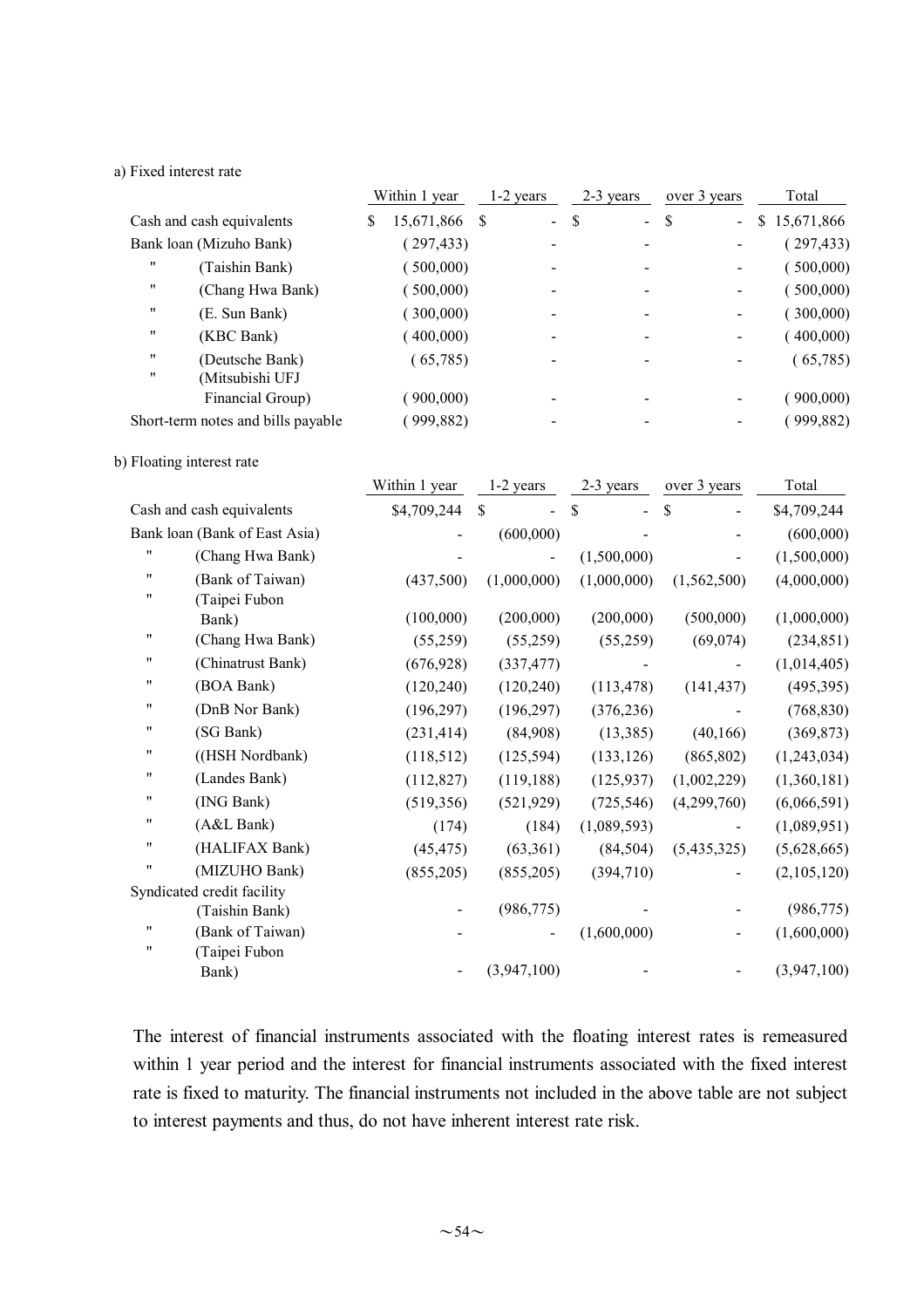#### Exchange rate risk

Although the Group is exposed to exchange rate risk, the Group has stable cash inflows denominated in foreign currencies for meeting cash outflows denominated in foreign currency due to the fact that the Group operates in international transportation industry. In order to minimize exchange rate risk, the Group also engages in activities, such as borrowing of US dollar loans, etc.

#### Credit risk

The Group only deals with third parties with good credit standings. In compliance with the Group's policies, strict credit assessment is to be performed by the Group prior to providing credit to customers. The occurrence of bad debts is also minimized by the Group's practices in continuously monitoring and assessing collections on notes and accounts receivables and making adjustments to the credit terms granted for each customer based on the conclusion drawn from such assessment. Moreover, the Group is restricted from engaging in credit trading with other business units operating under other functional currencies unless permission from the highest instruction unit has been received.

Other financial instruments held by the Group are subject to credit risk arising from the failure of counterparty to settle their contractual obligations as and when they fall due. Since the Group only deals with third parties with qualifying credit standings, no collateral is required by the Group which also represents that the maximum credit exposure amount equals to the relative carrying value. The maximum credit exposure amount for various financial assets held by the Group is analyzed as below: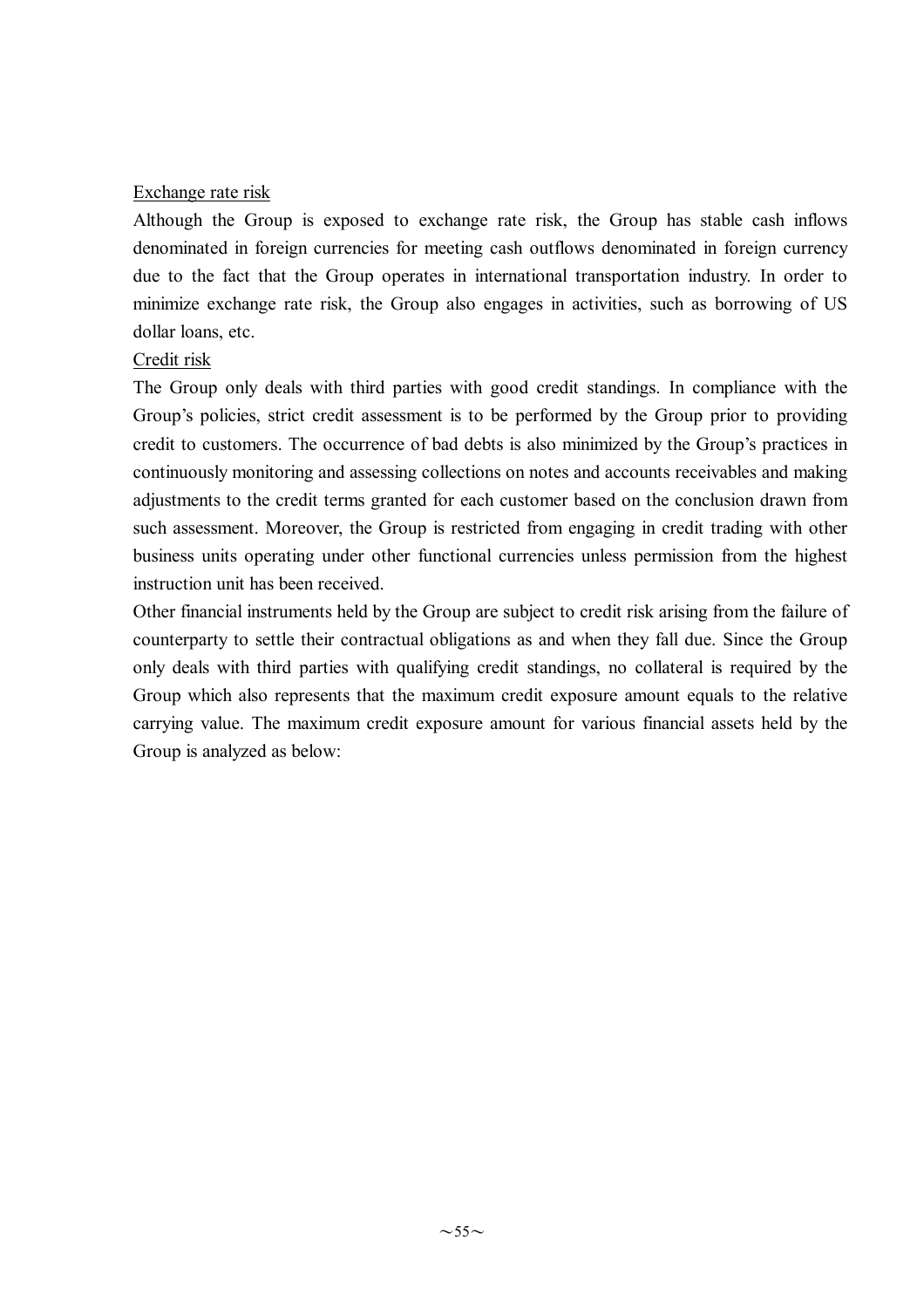|                                                       | June 30, 2009 |                         |  |  |  |  |  |  |
|-------------------------------------------------------|---------------|-------------------------|--|--|--|--|--|--|
|                                                       |               | Maximum credit          |  |  |  |  |  |  |
| Financial instruments                                 | Book value    | exposure amount         |  |  |  |  |  |  |
| Financial assets at fair value through profit or loss |               |                         |  |  |  |  |  |  |
| Equity security<br>\$                                 | 125           | $\mathbb{S}$<br>125     |  |  |  |  |  |  |
| Beneficiary certificates                              | 2,565,940     | 2,565,940               |  |  |  |  |  |  |
| Interest rate swap                                    | 3,390         | 3,390                   |  |  |  |  |  |  |
| Cross currency swap                                   | 17,208        | 17,208                  |  |  |  |  |  |  |
| Others                                                | 798,591       | 798,591                 |  |  |  |  |  |  |
| Available-for-sale financial assets - non-current     |               |                         |  |  |  |  |  |  |
| Equity security                                       | 535,044       | 535,044                 |  |  |  |  |  |  |
| Held-to-maturity financial assets - non-current       |               |                         |  |  |  |  |  |  |
| <b>Bonds</b>                                          | 364,463       | 364,463                 |  |  |  |  |  |  |
| Financial assets carried at cost - non-current        |               |                         |  |  |  |  |  |  |
| Equity security                                       | 5,087,442     | 5,087,442               |  |  |  |  |  |  |
|                                                       |               | June 30, 2008           |  |  |  |  |  |  |
|                                                       |               | Maximum credit          |  |  |  |  |  |  |
| <b>Financial instruments</b>                          | Book value    | exposure amount         |  |  |  |  |  |  |
| Financial assets at fair value through profit or loss |               |                         |  |  |  |  |  |  |
| Equity security<br>\$                                 | 20,428        | $\mathcal{S}$<br>20,428 |  |  |  |  |  |  |
| Beneficiary certificates                              | 1,244,518     | 1,244,518               |  |  |  |  |  |  |
| Interest rate swap                                    | 8,214         | 8,214                   |  |  |  |  |  |  |
| Oil swap                                              | 4,034         | 4,034                   |  |  |  |  |  |  |
| Others                                                | 117,952       | 117,952                 |  |  |  |  |  |  |
| Available-for-sale financial assets - non-current     |               |                         |  |  |  |  |  |  |
| Equity security                                       | 791,107       | 791,107                 |  |  |  |  |  |  |
| Financial assets carried at cost - non-current        |               |                         |  |  |  |  |  |  |
| Equity security                                       | 4,818,252     | 4,818,252               |  |  |  |  |  |  |
| Investments in bonds without active market            |               |                         |  |  |  |  |  |  |
| - non-current                                         |               |                         |  |  |  |  |  |  |
| Corporate bonds                                       | 11,708        | 11,708                  |  |  |  |  |  |  |
|                                                       |               |                         |  |  |  |  |  |  |

Credit risk refers to the risk of counterparty's failure to settle contractual obligations as and when they fall due. The credit risk presented in the above table is the positive net amount of all contracts with positive fair values at the balance sheet date. The credit risk amount presented is the loss that may be incurred by the Group in the case of counterparty's default. Since the counterparties of the Group are business enterprises or financial institutions with good credit rating, the potential credit risk event is remote. In addition, since the Group is not concentrated in transactions with one individual or counterparty, no concentration of credit risk is evident.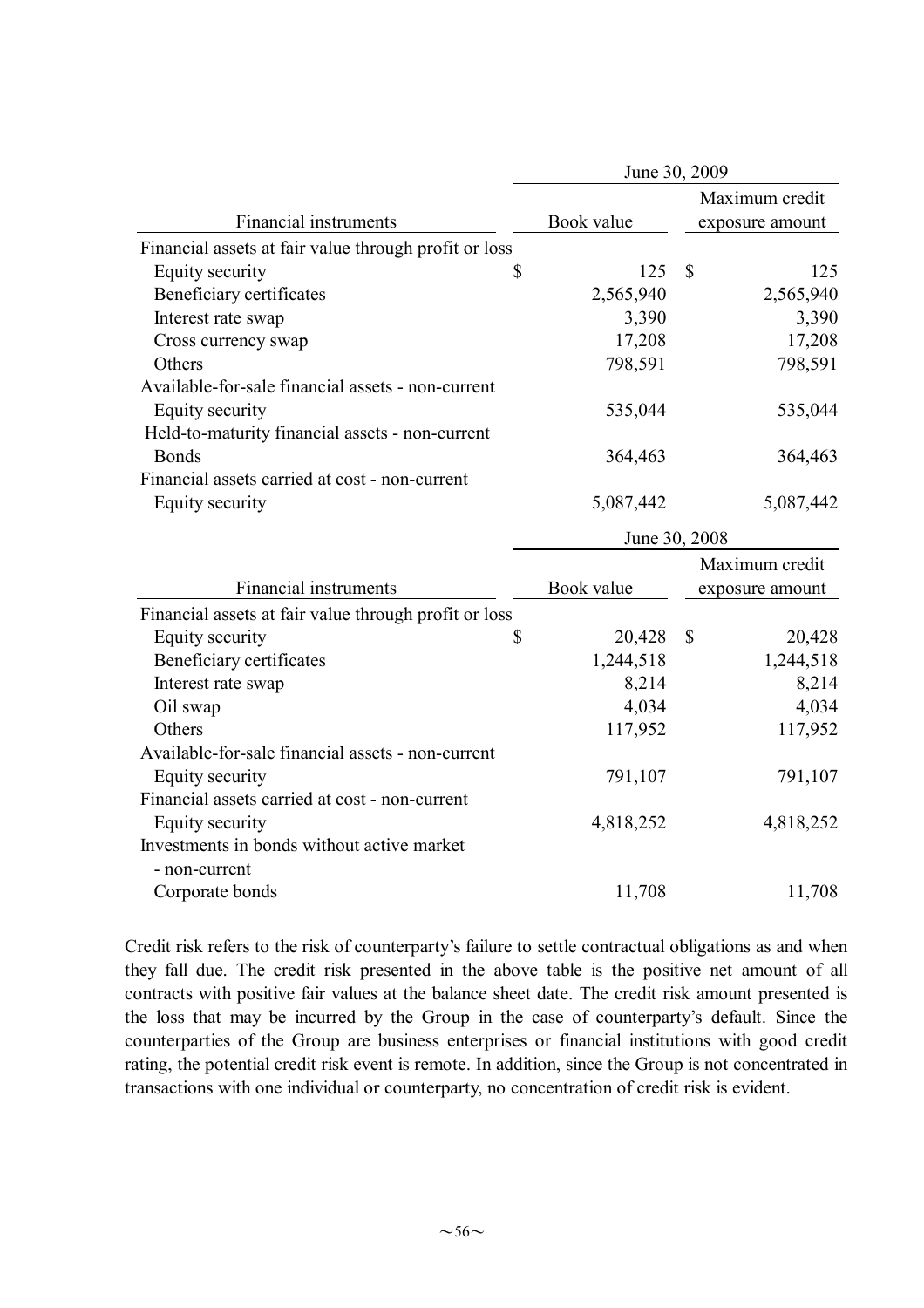### Liquity risk

The Group achieves the objectives of effective use of capital and stabilization of capital by adjusting capital through the use of cash and cash equivalents, financial instruments held for trading, bank loans and corporate bonds, etc. The operating capital of the Group is sufficient in meeting capital demand; therefore, no significant liquidity risk is prognosticated.

### (6)Hedging activity

The Group holds interest rate swap contracts to avoid the risk resulting from variations between floating and fixed rates, the effectiveness of hedging was within a range from 80% to 125%.

|                                                                        | Instrument designated for hedging |               |               |                              |                                           |               |
|------------------------------------------------------------------------|-----------------------------------|---------------|---------------|------------------------------|-------------------------------------------|---------------|
|                                                                        |                                   |               | Fair value    |                              |                                           | Period of     |
|                                                                        | Financial                         |               |               |                              |                                           | gain (loss)   |
|                                                                        | instrument                        |               |               |                              | Period of                                 | recognized    |
| Hedge                                                                  | designated for                    |               |               |                              | anticipated                               | in income     |
| item                                                                   | hedging                           | June 30, 2009 |               | June 30, 2008                | cash flow                                 | statements    |
| Floating interest                                                      | Interest rate                     |               |               |                              |                                           |               |
| debts                                                                  | swap                              | \$            | $\mathcal{S}$ | $\qquad \qquad \blacksquare$ | $2002 - 2008$                             | $2002 - 2008$ |
|                                                                        | Items                             |               |               | June 30, 2009                |                                           | June 30, 2008 |
| Adjustment amount in equity                                            |                                   |               |               | \$                           | $\mathcal{S}$<br>$\overline{\phantom{0}}$ | 2,919         |
| Adjustment amount from equity to income statement                      |                                   |               |               |                              | -                                         | 2,919)        |
| Adjustment amount from equity to non-financial assets<br>(liabilities) |                                   |               |               |                              |                                           |               |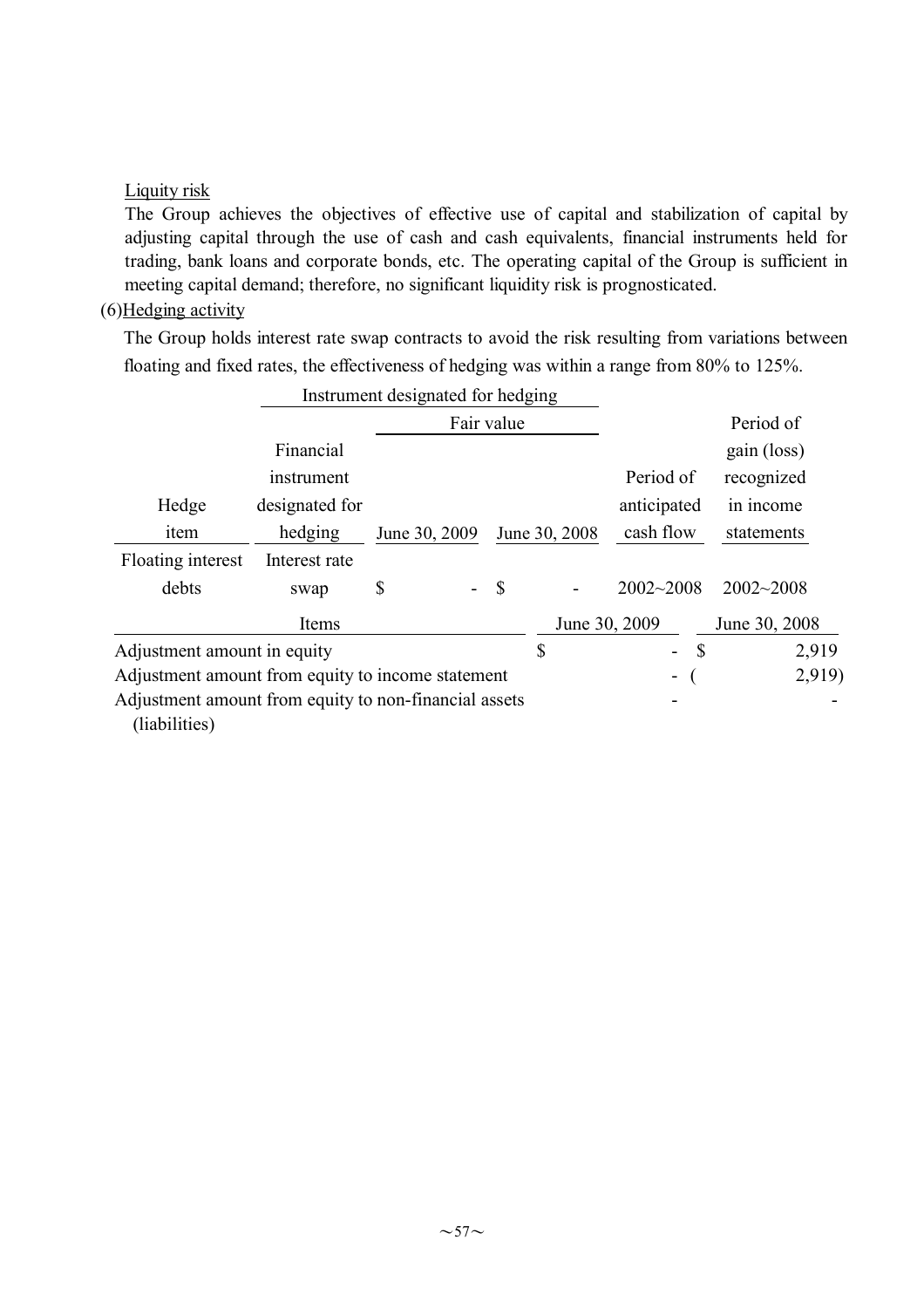#### 11.ADDITIONAL DISCLOSURES REQUIRED BY THE SECURITIES AND FUTURE BUREAU

#### (1)Related information of significant transactions

A.Endorsements and guarantees provided during the six-month preriod ended June 30, 2009

| Number<br>(Note 1) | Endorser/guarantor              | Party being<br>endorsed/guaranteed | Relationship<br>with the<br>endorser/<br>guarantor<br>(Note 2) | Limit on<br>endorsements/<br>gurantees<br>provided for a<br>single party | Maximum<br>outstanding<br>endorsement/<br>guarantee<br>amount during<br>the six-month<br>period ended<br>June 30, 2009 | Outstanding<br>endorsement/<br>guarantee<br>amount at<br>June 30, 2009 | Amount of<br>endorsement/<br>guarantee<br>secured with<br>collateral | Ratio of accumulated<br>endorsement/guarantee<br>amount to net asset<br>value of the Company | Ceiling on<br>total amount of<br>endorsements/<br>guarantees<br>provided<br>(Note 3) |
|--------------------|---------------------------------|------------------------------------|----------------------------------------------------------------|--------------------------------------------------------------------------|------------------------------------------------------------------------------------------------------------------------|------------------------------------------------------------------------|----------------------------------------------------------------------|----------------------------------------------------------------------------------------------|--------------------------------------------------------------------------------------|
| $\theta$           | Evergreen Marine<br>Corporation | Greencompass Marine S.A.           | 3                                                              | 124,361,790<br>\$                                                        | -S<br>21,236,321                                                                                                       | -S<br>16,689,091                                                       | <sup>\$</sup>                                                        | $26.84\%$ \$                                                                                 | 155,452,238                                                                          |
|                    |                                 |                                    |                                                                |                                                                          | (USD 608,543)                                                                                                          | (USD 507,383)                                                          |                                                                      |                                                                                              |                                                                                      |
| $\theta$           | Evergreen Marine<br>Corporation | Peony Investment S.A.              | $\overline{2}$                                                 | 124,361,790                                                              | 174,485                                                                                                                | 164,463                                                                |                                                                      | 0.26%                                                                                        |                                                                                      |
|                    |                                 |                                    |                                                                |                                                                          | (USD 5,000)                                                                                                            | (USD 5,000)                                                            |                                                                      |                                                                                              |                                                                                      |
| $\Omega$           | Evergreen Marine<br>Corporation | Evergreen Marine (UK) Ltd.         | 3                                                              | 124,361,790                                                              | 20,438,014                                                                                                             | 20,173,785                                                             |                                                                      | 32.44%                                                                                       |                                                                                      |
|                    |                                 |                                    |                                                                |                                                                          | (USD 585, 667)                                                                                                         | (USD 613, 325)                                                         |                                                                      |                                                                                              |                                                                                      |
| $\theta$           | Evergreen Marine<br>Corporation | Taranto Container Terminal S.P.A.  | 6                                                              | 31,090,448                                                               | 706,664                                                                                                                | 666,073                                                                |                                                                      | 1.07%                                                                                        |                                                                                      |
|                    |                                 |                                    |                                                                |                                                                          | (USD 20,250)                                                                                                           | (USD 20, 250)                                                          |                                                                      |                                                                                              |                                                                                      |
| $\theta$           | Evergreen Marine<br>Corporation | Whitney Equipment LLC.             | $\overline{3}$                                                 | 124,361,790                                                              | 1,506,838                                                                                                              | 1,506,838                                                              |                                                                      | 2.42%                                                                                        |                                                                                      |
|                    |                                 |                                    |                                                                |                                                                          | (USD 45,811)                                                                                                           | (USD 45, 811)                                                          |                                                                      |                                                                                              |                                                                                      |
| $\theta$           | Evergreen Marine<br>Corporation | Hemlock Equipment LLC.             | 3                                                              | 124,361,790                                                              | 614,187                                                                                                                | 578,908                                                                |                                                                      | 0.93%                                                                                        |                                                                                      |
|                    |                                 |                                    |                                                                |                                                                          | (USD 17,600)                                                                                                           | (USD 17,600)                                                           |                                                                      |                                                                                              |                                                                                      |
| $\theta$           | Evergreen Marine<br>Corporation | Colon Container Terminal S.A.      | 6                                                              | 31,090,448                                                               | 1,849,541                                                                                                              | 943,357                                                                |                                                                      | 1.52%                                                                                        |                                                                                      |
|                    |                                 |                                    |                                                                |                                                                          | (USD 53,000)                                                                                                           | (USD 28,680)                                                           |                                                                      |                                                                                              |                                                                                      |
| $\mathbf{0}$       | Evergreen Marine<br>Corporation | Italia Marittima S.P.A.            |                                                                | 392,106                                                                  | 348.970                                                                                                                | 328,925                                                                |                                                                      | 0.53%                                                                                        |                                                                                      |
|                    |                                 |                                    |                                                                |                                                                          | (USD 10,000)                                                                                                           | (USD 10,000)                                                           |                                                                      |                                                                                              |                                                                                      |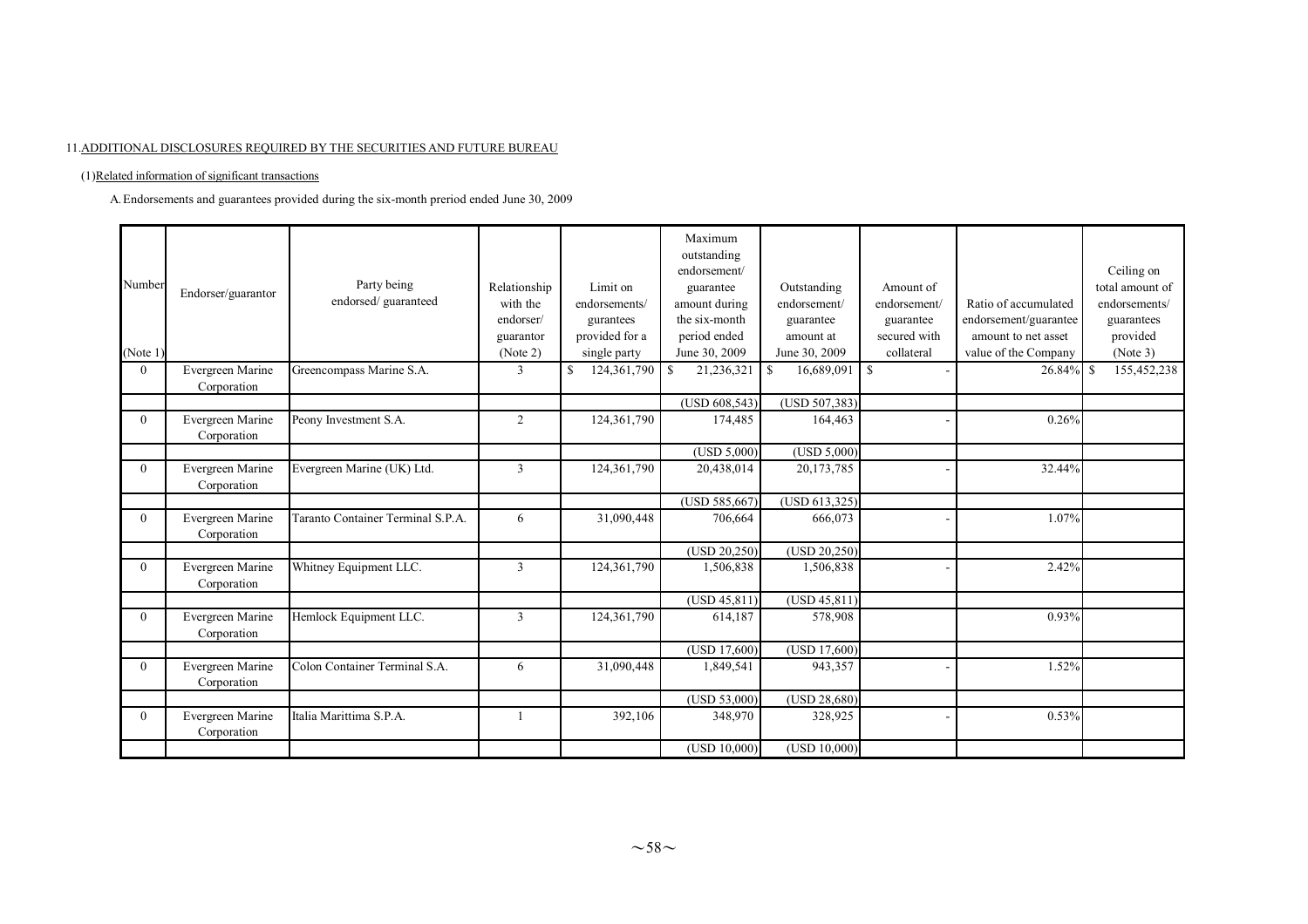#### Note 1: The number are assigned as follows:

"0" denotes issuer

The investee is numbered from "1" in sequence by different company.

Note 2: Nature of the counterparty's relationship with the Company or its subsidiaries

"1" denotes the endorsements/guarantees provided to the companies which have transactions with the Company or its subsidiaries.

"2" denotes the endorsements/guarantees provided to the subsidiaries of which the Company holds more than 50% of the common stock.

"3" denotes the endorsements/guarantees provided to the investees of which the Company together with its subsidiaries hold more than 50% of the common stock.

"4" denotes the endorsements/guarantees provided to the companies which directly or indirectly hold more than 50% of the Company's common stock.

"5" denotes the endorsements/guarantees provided pursuant to construction contracts.

"6" denotes the endorsements/guarantees provided to joint venture companies based on the Company's or its subsidiaries proportionate equity interest in the Company.

Note 3: According to the Company's credit policy, the total amount of endorsements or guarantees provided by the Company or its subsidiaries should not exceeded 250% of the net worth states in the latest financial statements.

The calculation is as follows:

The Company: NT\$62,180,895 \*250%=NT\$155,452,238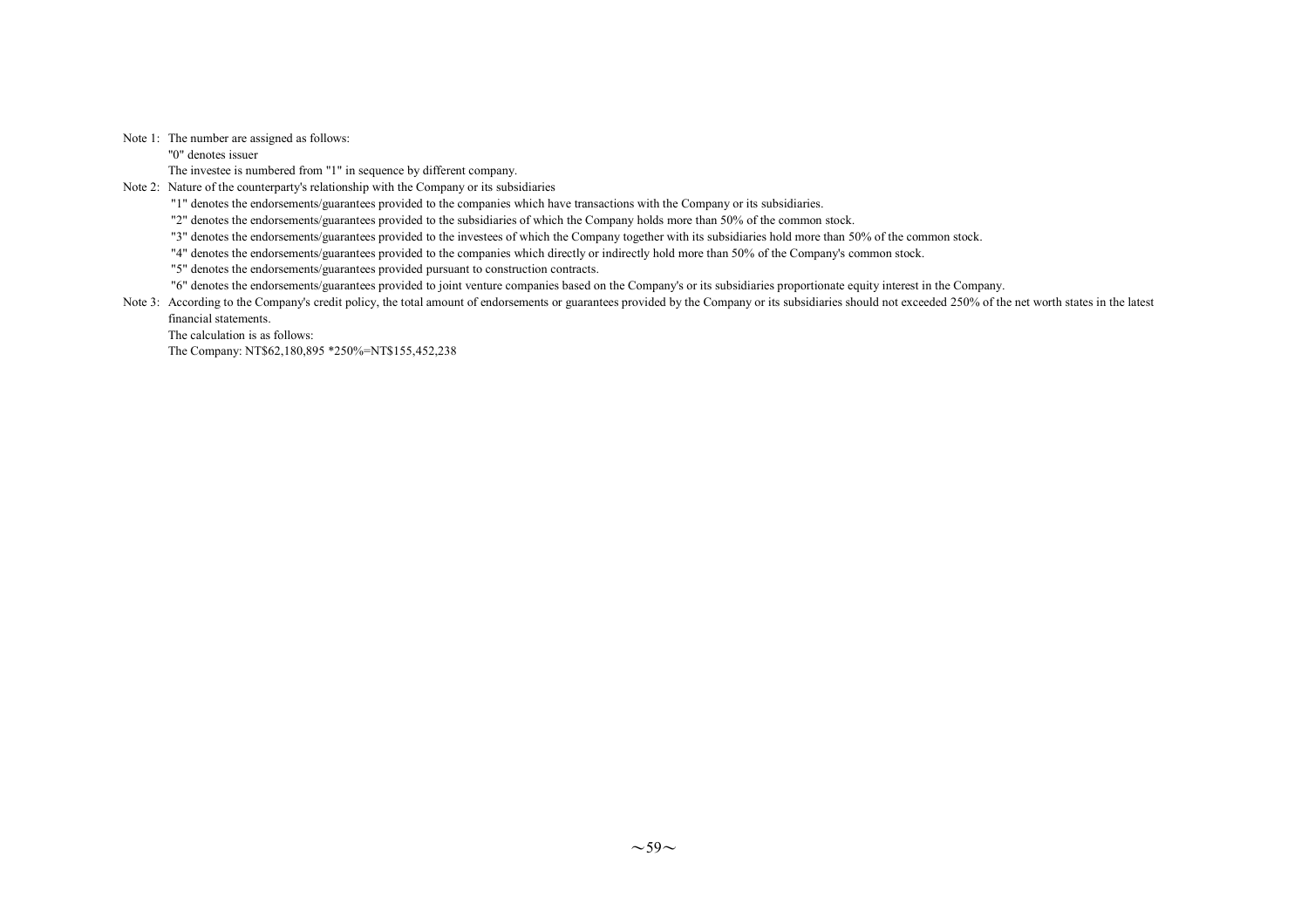#### B. Marketable securities held as of June 30, 2009

|                                 |                                                        | Relationship of the securities                         |                                                                      |                                       | June 30, 2009               |               |              |                                           |  |  |
|---------------------------------|--------------------------------------------------------|--------------------------------------------------------|----------------------------------------------------------------------|---------------------------------------|-----------------------------|---------------|--------------|-------------------------------------------|--|--|
| Securities held by              | Marketable securities<br>issuer<br>with the Company    |                                                        | General ledger account                                               | Number of<br>shares<br>(in thousands) | Book value                  | Ownership (%) | Market value | Remark                                    |  |  |
| Evergreen Marine<br>Corporation | Stock:                                                 |                                                        |                                                                      |                                       |                             |               |              |                                           |  |  |
|                                 | Peony Investment S.A.                                  | Subsidiary of the Company                              | Long-term equity<br>investment accounted for<br>by the equity method | 4,765                                 | 47,504,542<br><sup>\$</sup> | 100S          | 47,521,886   | (Note)                                    |  |  |
|                                 | Taiwan Terminal Service Co., Ltd.                      | $\theta$                                               |                                                                      | 5,500                                 | 88,377                      | 55            | 88,377       | (Note)                                    |  |  |
|                                 | Charng Yang Development Co., Ltd                       | Investee company accounted for<br>by the equity method |                                                                      | 38,744                                | 516,570                     | 40            | 516,570      |                                           |  |  |
|                                 | Evergreen International Storage and<br>Transport Corp. |                                                        | $\prime\prime$                                                       | 424,062                               | 7,738,215                   | 39.74         | 12,573,448   | $6/30$ market<br>price                    |  |  |
|                                 | Evergreen Security Corporation                         | $\prime\prime$                                         | $\prime\prime$                                                       | 4,000                                 | 71,772                      | 31.25         | 71,772       |                                           |  |  |
|                                 | <b>EVA Airways Corporation</b>                         |                                                        |                                                                      | 750,571                               | 4,822,788                   | 19.04         | 6,620,039    | $6/30$ market<br>price                    |  |  |
|                                 | Taipei Port Container Terminal<br>Corporation          | $^{\prime\prime}$                                      | $^{\prime\prime}$                                                    | 64,000                                | 620,854                     | 20            | 620,854      |                                           |  |  |
|                                 | Power World Fund Inc.                                  | None                                                   | Financial assets carried at<br>cost - non-current                    | 1,290                                 | 12,898                      | 5.68          |              | Unable to<br>acquire net<br>value in time |  |  |
|                                 | Fubon Securities Finance Co., Ltd.                     | $^{\prime\prime}$                                      | $\prime\prime$                                                       | 19,717                                | 190,322                     | 4.93          |              | $\overline{''}$                           |  |  |
|                                 | Taiwan HSR Consortium                                  | $^{\prime\prime}$                                      | $^{\prime\prime}$                                                    | 126,735                               | 1,250,000                   | 2.15          |              | $^{\prime\prime}$                         |  |  |
|                                 | Linden Technologies, Inc.                              | $^{\prime\prime}$                                      | $\prime\prime$                                                       | 50                                    | 15,372                      | 2.53          |              | $\prime\prime$                            |  |  |
|                                 | Ever Accord Construction Corp.                         | $\prime\prime$                                         | $^{\prime\prime}$                                                    | 3,850                                 | 43,749                      | 17.5          |              | $\prime\prime$                            |  |  |
|                                 | TopLogis, Inc.                                         | $^{\prime\prime}$                                      | $\prime\prime$                                                       | 2,464                                 | 22,100                      | 17.48         |              | $\prime\prime$                            |  |  |
|                                 | Central Reinsurance Corp.                              | $\boldsymbol{''}$                                      | Available-for-sale financial<br>assets - non-current                 | 46,561                                | 488,887                     | 8.45          | 488,887      |                                           |  |  |
|                                 | Fubon Financial Holding Co., Ltd.                      |                                                        |                                                                      | 1,503                                 | 46,157                      | 0.02          | 46,157       |                                           |  |  |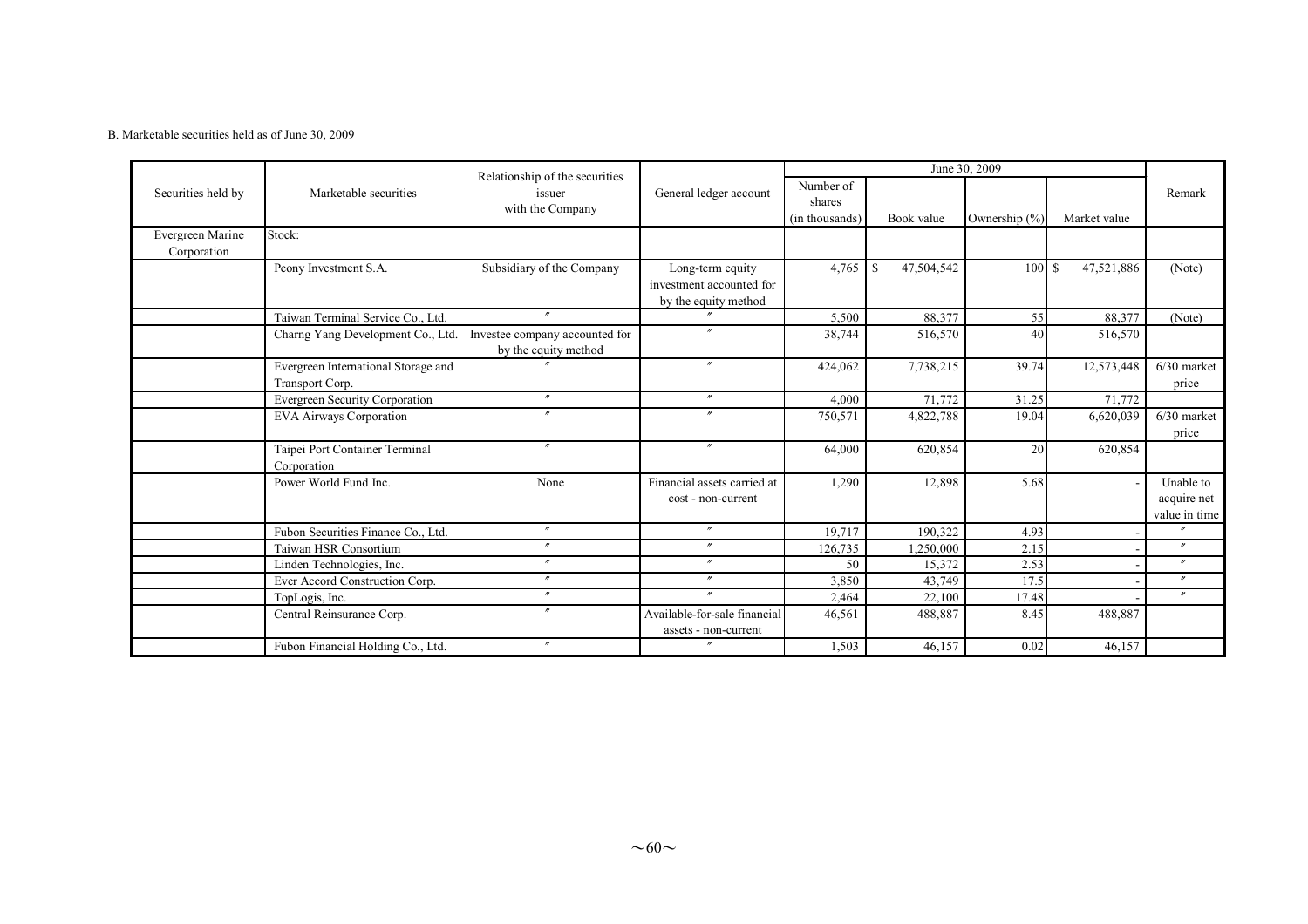|                    |                                                     | Relationship of the securities |                              |                                       |            |                   |              |        |
|--------------------|-----------------------------------------------------|--------------------------------|------------------------------|---------------------------------------|------------|-------------------|--------------|--------|
| Securities held by | Marketable securities                               | issuer<br>with the Company     | General ledger account       | Number of<br>shares<br>(in thousands) | Book value | Ownership $(\% )$ | Market value | Remark |
| Evergreen Marine   | China Man-Made Fiber Corporation                    | None                           | Financial assets at fair     | 22                                    | 125        |                   | 125          |        |
| Corporation        |                                                     |                                | value through profit or loss |                                       |            |                   |              |        |
|                    | Beneficiary certificates:                           |                                |                              |                                       |            |                   |              |        |
|                    | Hua Nan Private Placed Bond Fund                    | None                           | Financial assets at fair     | 1,890                                 | 20,146     |                   | 20,146       |        |
|                    | No.1                                                |                                | value through profit or loss |                                       |            |                   |              |        |
|                    | <b>KGI Victory Fund</b>                             | $^{\prime\prime}$              |                              | 45,326                                | 502,005    |                   | 502,005      |        |
|                    | IBT 1699 Bond Fund                                  | $\boldsymbol{''}$              | $\overline{a}$               | 15,528                                | 200,002    |                   | 200,002      |        |
|                    | <b>Truswell Bond Fund</b>                           |                                |                              | 7,756                                 | 100,000    |                   | 100,000      |        |
|                    | Manulife Bond Fund                                  | $\boldsymbol{''}$              | $\boldsymbol{''}$            | 43,958                                | 581,000    |                   | 581,000      |        |
|                    | Schroder New Era Bond Fund                          | $^{\prime\prime}$              | $\mathbf{r}$                 | 9,545                                 | 107,027    |                   | 107,027      |        |
|                    | Hua Nan Kirin Fund                                  | $\boldsymbol{''}$              | $\overline{u}$               | 69,809                                | 800,007    |                   | 800,007      |        |
|                    | Jih Sun Bond Fund                                   | $^{\prime\prime}$              | $\overline{u}$               | 7,945                                 | 112,006    |                   | 112,006      |        |
|                    | Cathay Bond Fund                                    | $^{\prime\prime}$              | $\overline{u}$               | 4,190                                 | 50,005     |                   | 50,005       |        |
|                    | Lydia Capital Alternative<br><b>Investment Fund</b> | $\overline{\phantom{a}}$       | $\overline{a}$               | 400                                   | 78,942     |                   | 78,942       |        |

Note: This investment was written off when the consolidated financial statements were prepared.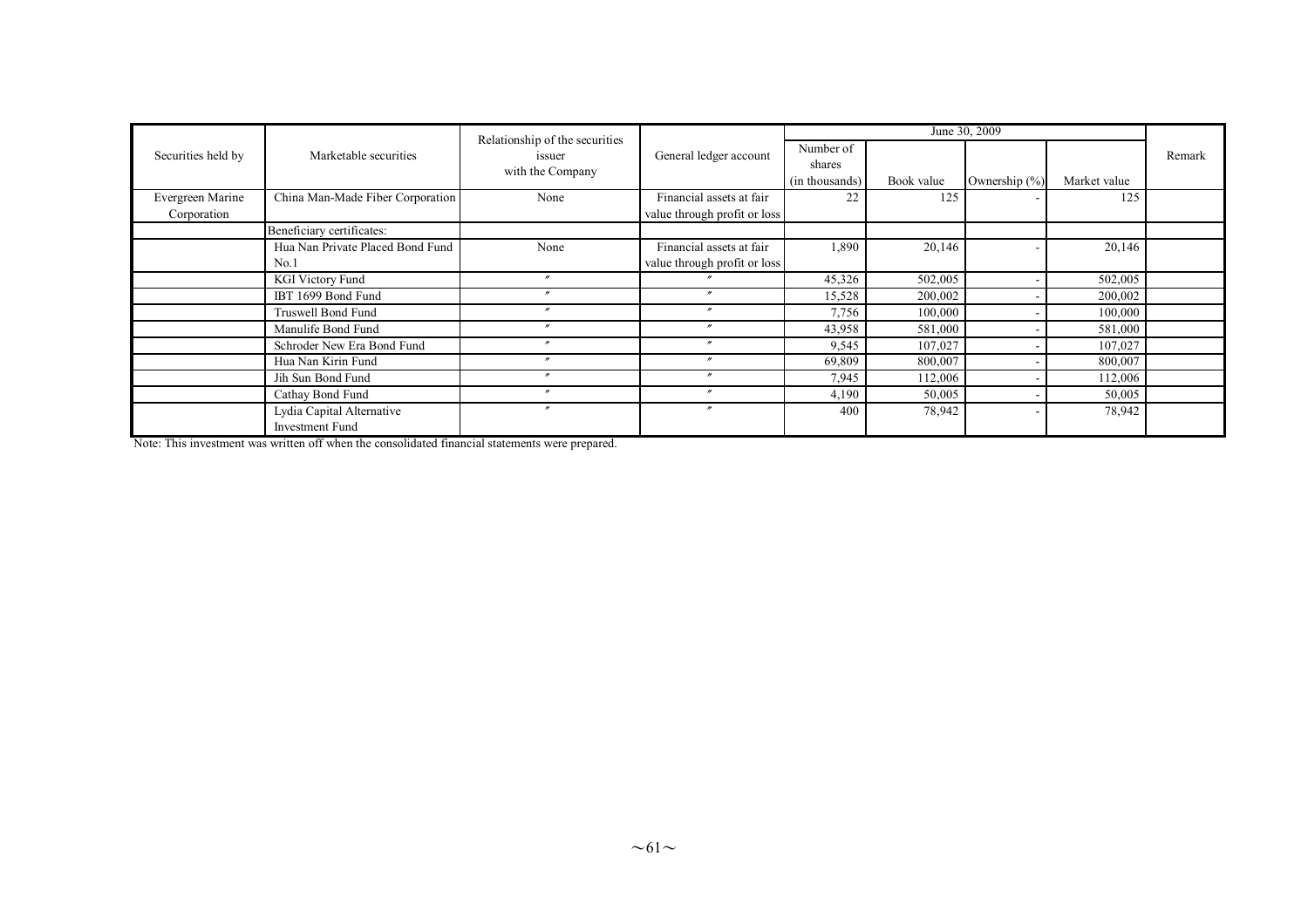C. Acquisition or disposal of the same security with the accumulated cost exceeding \$100 million or 20% of the Company's paid-in capital for the six-month period ended June 30, 2009

|                                             |                                                  |                                                                |                            |                                     |                                       | Beginning balance |                                       | Addition                |                                       | Disposal      |            |                                                  |           | Ending balance           |
|---------------------------------------------|--------------------------------------------------|----------------------------------------------------------------|----------------------------|-------------------------------------|---------------------------------------|-------------------|---------------------------------------|-------------------------|---------------------------------------|---------------|------------|--------------------------------------------------|-----------|--------------------------|
| Securities held by                          | Marketable<br>securities                         | General<br>ledger account                                      | Counterparty               | Relationship<br>with the<br>Company | Number of<br>shares (in<br>thousands) | Amount            | Number of<br>shares (in<br>thousands) | Amount                  | Number of<br>shares (in<br>thousands) | Selling price | Book value | Gain (loss) shares (in<br>on disposal thousands) | Number of | Amount                   |
| Evergreen Marine Beneficiary<br>Corporation | Certificates:                                    |                                                                |                            |                                     |                                       |                   |                                       |                         |                                       |               |            |                                                  |           |                          |
|                                             | Fubon Chi-Hsiang<br>Fund                         | Financial<br>Assets at fair<br>value through<br>profit or loss | Open market<br>transaction | None                                |                                       | $\mathbb{S}$      | 36,425                                | 946,000<br>$\mathbb{S}$ | 36,425                                | \$946,109     | \$946,000  | $\mathbf S$<br>109                               |           | <sup>S</sup>             |
|                                             | <b>HSBC NTD</b><br>Money<br>Management<br>Fund 2 |                                                                | $\prime$                   | $\prime\prime$                      | 3,449                                 | 50,000            | 6,892                                 | 100,000                 | 10,341                                | 150,020       | 150,000    | 20                                               |           |                          |
|                                             | Polaris De-Li<br>Fund                            |                                                                | $\prime$                   | $^{\prime\prime}$                   | 13,114                                | 204,000           | 35,945                                | 560,000                 | 49,059                                | 764,128       | 764,000    | 128                                              |           |                          |
|                                             | <b>KGI Victory Fund</b>                          | $\prime\prime$                                                 | $^{\prime\prime}$          | $^{\prime\prime}$                   | 1,810                                 | 20,000            | 98,709                                | 1,093,000               | 55,193                                | 611,050       | 611,000    | 50                                               | 45,326    | 502,000                  |
|                                             | JF (Taiwan) Bond<br>Fund                         | $^{\prime\prime}$                                              | $^{\prime\prime}$          | $^{\prime\prime}$                   |                                       |                   | 13,888                                | 219,000                 | 13,888                                | 219,011       | 219,000    | 11                                               |           | $\sim$                   |
|                                             | JF First Bond<br>Fund                            |                                                                | $\mathbf{v}$               | $\prime\prime$                      | $\overline{a}$                        |                   | 15,512                                | 225,000                 | 15,512                                | 225,036       | 225,000    | 36                                               |           |                          |
|                                             | The Rsit<br><b>Enhanced Bond</b><br>Fund         | $^{\prime\prime}$                                              | $^{\prime\prime}$          | $^{\prime\prime}$                   |                                       |                   | 122,834                               | 370,000                 | 122,834                               | 370,094       | 370,000    | 94                                               |           |                          |
|                                             | Fuh-Hwa Bond<br>Fund                             | $^{\prime\prime}$                                              | $\mathbf{v}$               | $^{\prime\prime}$                   |                                       |                   | 50,819                                | 701,000                 | 50,819                                | 701,102       | 701,000    | 102                                              |           |                          |
|                                             | <b>Transcend Fortune</b>                         | $^{\prime\prime}$                                              | $\prime\prime$             | $^{\prime\prime}$                   | $\overline{\phantom{a}}$              |                   | 14,154                                | 176,000                 | 14,154                                | 176,015       | 176,000    | 15                                               |           |                          |
|                                             | Tlam Solomon<br><b>Bond Fund</b>                 |                                                                | $^{\prime\prime}$          |                                     | $\overline{a}$                        |                   | 26,471                                | 319,000                 | 26,471                                | 319,026       | 319,000    | 26                                               |           |                          |
|                                             | <b>Bond Fund</b>                                 | $\prime\prime$                                                 | $^{\prime\prime}$          | $\prime\prime$                      | $\overline{\phantom{a}}$              |                   | 14,717                                | 185,000                 | 14,717                                | 185,022       | 185,000    | 22                                               |           | $\overline{\phantom{a}}$ |
|                                             | <b>IBT 1699 Bond</b><br>Fund                     | $^{\prime\prime}$                                              | $^{\prime\prime}$          | $\prime\prime$                      |                                       |                   | 31,065                                | 400,000                 | 15,537                                | 200,041       | 200,000    | 41                                               | 15,528    | 200,000                  |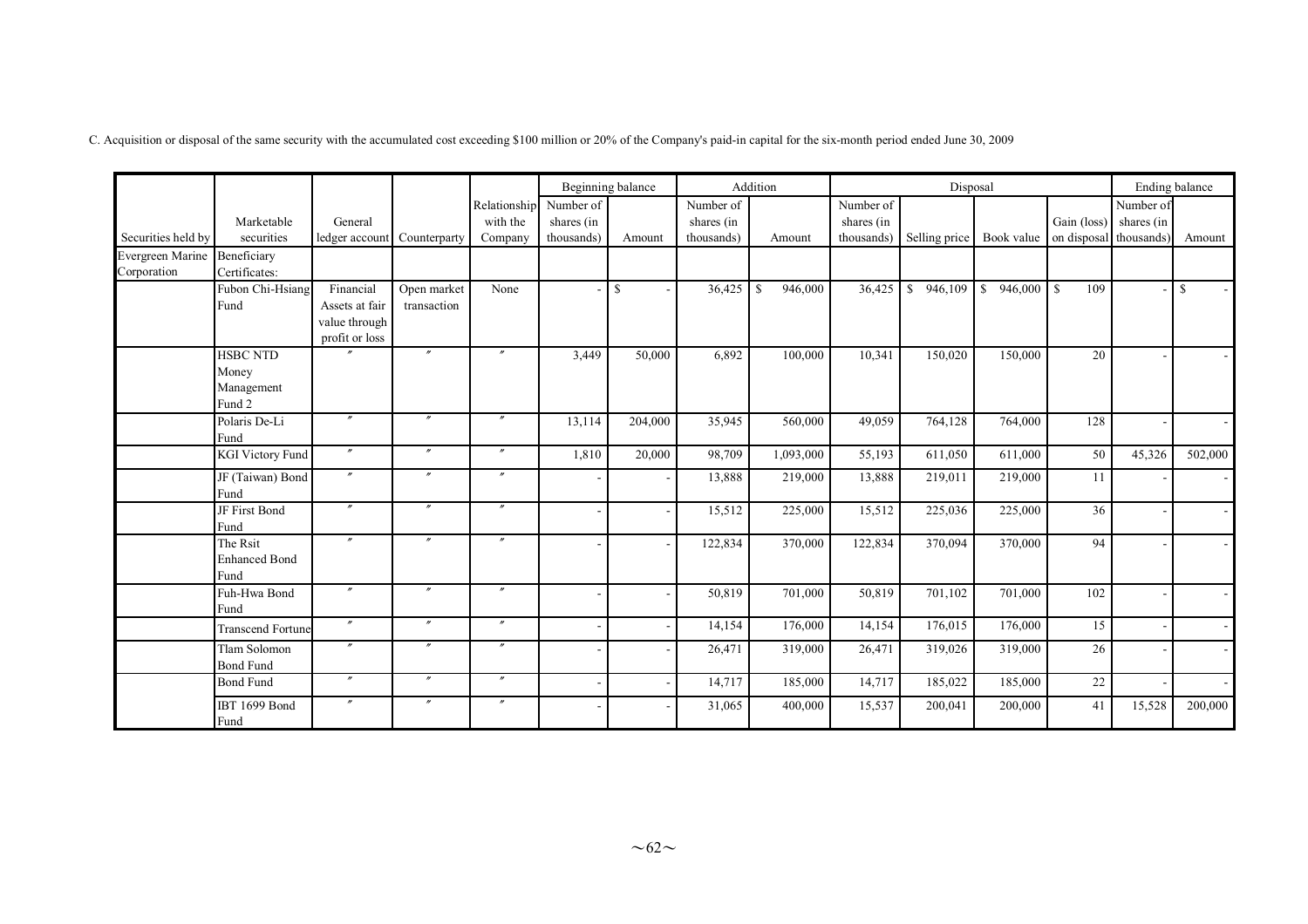|                                 |                                      |                   |                   |                   |            | Beginning balance |            | Addition |            | Disposal      |                                   |              |            | Ending balance |
|---------------------------------|--------------------------------------|-------------------|-------------------|-------------------|------------|-------------------|------------|----------|------------|---------------|-----------------------------------|--------------|------------|----------------|
|                                 |                                      |                   |                   | Relationship      | Number of  |                   | Number of  |          | Number of  |               |                                   |              | Number of  |                |
|                                 | Marketable                           | General           |                   | with the          | shares (in |                   | shares (in |          | shares (in |               |                                   | Gain (loss)  | shares (in |                |
| Securities held by              | securities                           | ledger account    | Counterparty      | Company           | thousands) | Amount            | thousands) | Amount   | thousands) | Selling price | Book value on disposal thousands) |              |            | Amount         |
| Evergreen Marine<br>Corporation | ING Taiwan Bond<br>Fund              |                   |                   |                   |            |                   | 17,070     | 266,000  | 17,070     | 266,012       | 266,000                           | 12           |            |                |
|                                 | <b>Trustwell Bond</b><br>Fund        | $^{\prime\prime}$ | $\prime$          | $^{\prime\prime}$ |            |                   | 23,272     | 300,000  | 15,516     | 200,022       | 200,000                           | 22           | 7,756      | 100,000        |
|                                 | Manulife Bond<br>Fund                | $^{\prime\prime}$ | $\boldsymbol{''}$ | $\boldsymbol{''}$ |            |                   | 53,039     | 701,000  | 9,081      | 120,009       | 120,000                           | $\mathbf{Q}$ | 43,958     | 581,000        |
|                                 | Schroder New Era<br><b>Bond Fund</b> | $^{\prime\prime}$ | $\overline{u}$    | $\boldsymbol{''}$ |            |                   | 9,545      | 107,000  |            |               |                                   |              | 9,545      | 107,000        |
|                                 | Paradigm Pion<br>Fund                | $^{\prime\prime}$ | $\prime$          |                   |            |                   | 45,306     | 500,000  | 45,306     | 500,036       | 500,000                           | 36           |            |                |
|                                 | FSITC Bond Fund                      | $\boldsymbol{''}$ | $\overline{u}$    | $\boldsymbol{''}$ |            |                   | 2,409      | 410,000  | 2,409      | 410.047       | 410,000                           | 47           |            |                |
|                                 | Capital Income<br>Fund               | $^{\prime\prime}$ | $^{\prime\prime}$ | $^{\prime\prime}$ | 2,602      | 40,000            | 41,558     | 640,000  | 44,160     | 680,059       | 680,000                           | 59           |            |                |
|                                 | Hua Nan Kirin<br>Fund                | $^{\prime\prime}$ | $\prime$          | $^{\prime\prime}$ | 3,323      | 38,000            | 78,536     | 900,000  | 12,050     | 138,030       | 138,000                           | 30           | 69,809     | 800,000        |
|                                 | <b>TIIM Bond Fund</b>                | $^{\prime\prime}$ | $\overline{r}$    |                   |            |                   | 34,765     | 501,000  | 34,765     | 501,028       | 501,000                           | 28           |            |                |
|                                 | Jih Sun Bond<br>Fund                 | $\prime$          | $\mathbf{r}$      | $^{\prime\prime}$ | 2,134      | 30,000            | 35,417     | 499,000  | 29,606     | 417,063       | 416,995                           | 68           | 7,945      | 112,005        |
|                                 | AIG Taiwan Bond                      | $^{\prime\prime}$ | $^{\prime\prime}$ | $^{\prime\prime}$ |            |                   | 28,729     | 378,000  | 28,729     | 378,027       | 378,000                           | 27           |            |                |
|                                 | Taishin Lucky<br>Fund                | $\prime$          | $\prime$          | $^{\prime\prime}$ |            |                   | 49,839     | 529,000  | 49,839     | 529,043       | 529,000                           | 43           |            |                |
|                                 | Mega Diamond<br><b>Bond Fund</b>     | $^{\prime\prime}$ | $\overline{''}$   | $^{\prime\prime}$ | 4,209      | 50,000            | 65,759     | 783,000  | 69,968     | 833,094       | 833,000                           | 94           |            |                |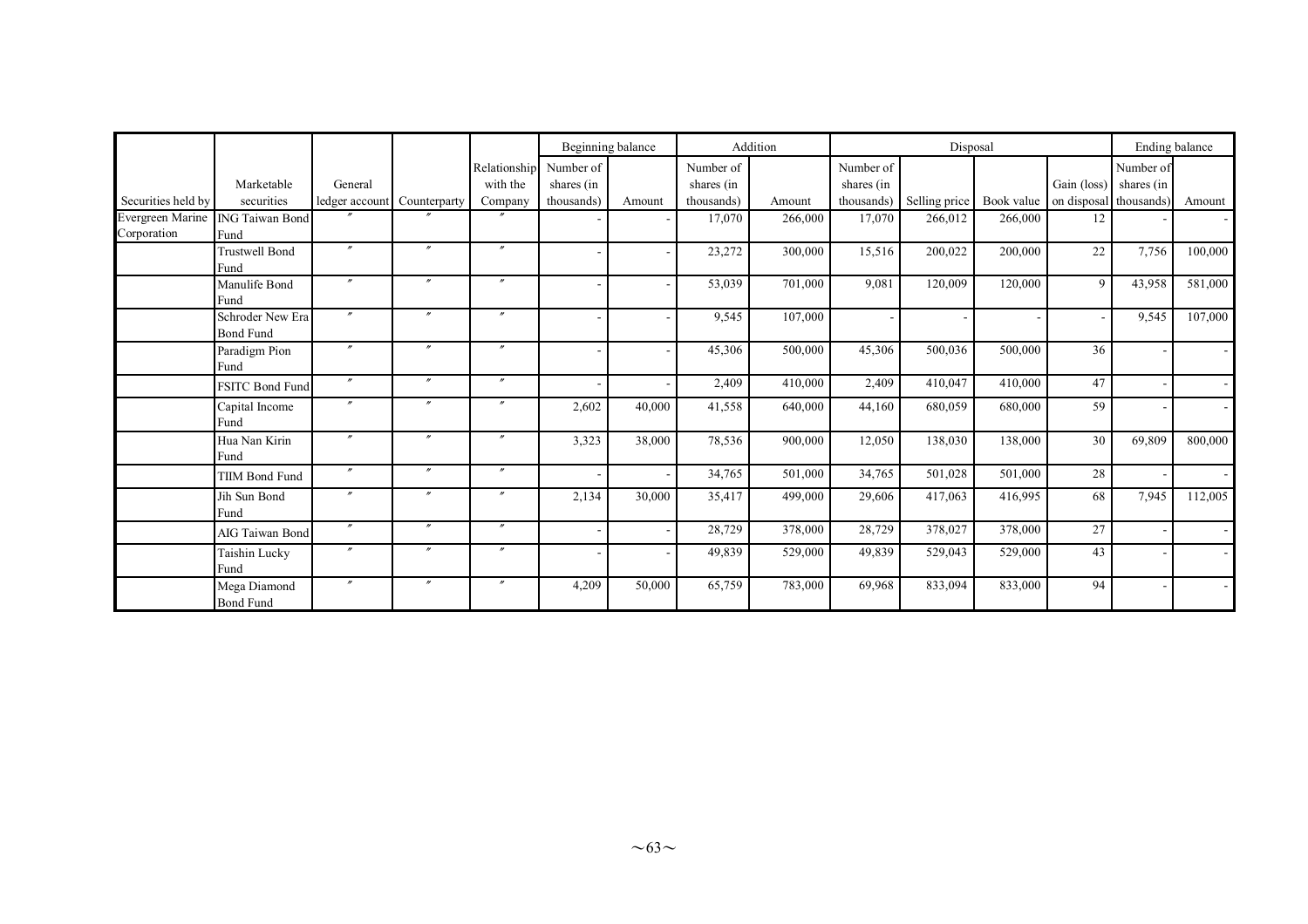|                                 |                                                                |                                                         |                     |               | Transaction                   |                |                          | Differences in transactions<br>term compared to a third party<br>transactions | Notes/accounts receivable<br>(payable) |                                                           |        |
|---------------------------------|----------------------------------------------------------------|---------------------------------------------------------|---------------------|---------------|-------------------------------|----------------|--------------------------|-------------------------------------------------------------------------------|----------------------------------------|-----------------------------------------------------------|--------|
| Purchaser/seller                | Counterparty                                                   | Relationship with the<br>Company                        | Purchases/<br>Sales | Amount        | % of total<br>purchases/sales | Credit term    | Unit price               | Credit term                                                                   | Balance                                | $%$ of total<br>notes/accounts<br>receivable<br>(payable) | Remark |
| Evergreen Marine<br>Corporation | Evergreen International<br>Storage & Transport<br>Corp. (EITC) | Investee accounted for by<br>equity method              | Purchases           | 405,568<br>-S | 6%                            | $30 - 60$ days | \$                       |                                                                               | 6,329<br>$-$ (\$)                      | $1\%$                                                     |        |
|                                 | Evergreen International<br>Corp.                               | Investee of the Company's<br>major shareholder          | Sales               | 967,951       | 13%                           | $30 - 60$ days |                          |                                                                               | 39,878                                 | 6%                                                        |        |
|                                 |                                                                |                                                         | Purchases           | 178,027       | 2%                            | $30 - 60$ days |                          | - 1                                                                           | 27,525)                                | 2%                                                        |        |
|                                 | Taiwan Terminal<br>Services Co., Ltd.                          | Subsidiary of the<br>Company                            | Purchases           | 323,590       | 4%                            | $30 - 60$ days |                          |                                                                               | 41,522)                                | 3%                                                        | (Note) |
|                                 | Gaining Enterprise S.A.                                        | Subsidiary of EITC<br>accounted for by equity<br>method | Purchases           | 876,019       | 12%                           | $30 - 60$ days |                          |                                                                               |                                        |                                                           |        |
|                                 | Greencompass Marine<br>S.A.                                    | Indirect subsidiary of the<br>Company                   | Sales               | 165,663       | 2%                            | $30 - 60$ days | $\overline{\phantom{a}}$ |                                                                               | 5,604                                  | 1%                                                        | (Note) |
|                                 |                                                                |                                                         | Purchases           | 122,972       | $2\%$                         | $30 - 60$ days |                          |                                                                               |                                        |                                                           | (Note) |

#### D. Purchases from or sales to related parties exceeding \$100 million or 20% of the Company's paid-in capital for the six-month period ended June 30, 2009

Note: This transaction was written off when the consolidated financial statements is prepared.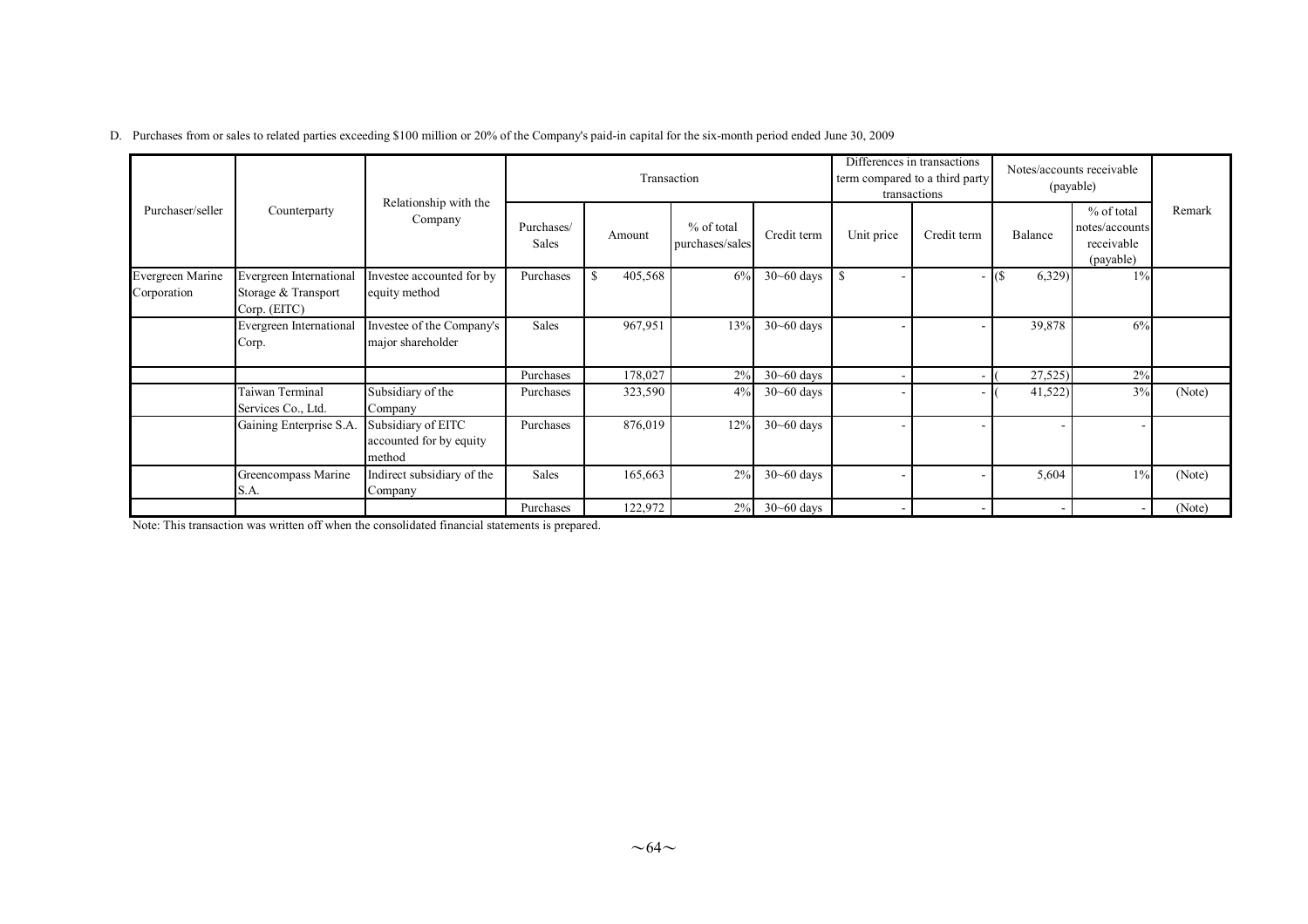| E. Receivables from related parties exceeding \$100 million or 20% of the Company's paid-in capital for the six-month period ended June 30, 2009 |  |
|--------------------------------------------------------------------------------------------------------------------------------------------------|--|
|--------------------------------------------------------------------------------------------------------------------------------------------------|--|

| Creditor                        | Counterparty                  | Relationship with the Company                  | Balance   | Turnover rate |        | Overdue receivables | Amount received<br>subsequent to the balance | Allowance for bad |
|---------------------------------|-------------------------------|------------------------------------------------|-----------|---------------|--------|---------------------|----------------------------------------------|-------------------|
|                                 |                               |                                                |           |               | Amount | <b>Action Taken</b> | sheet date                                   | debts             |
| Evergreen Marine<br>Corporation | Evergreen International Corp. | Investee of the Company's major<br>shareholder | \$149,663 |               |        |                     | 124.076                                      |                   |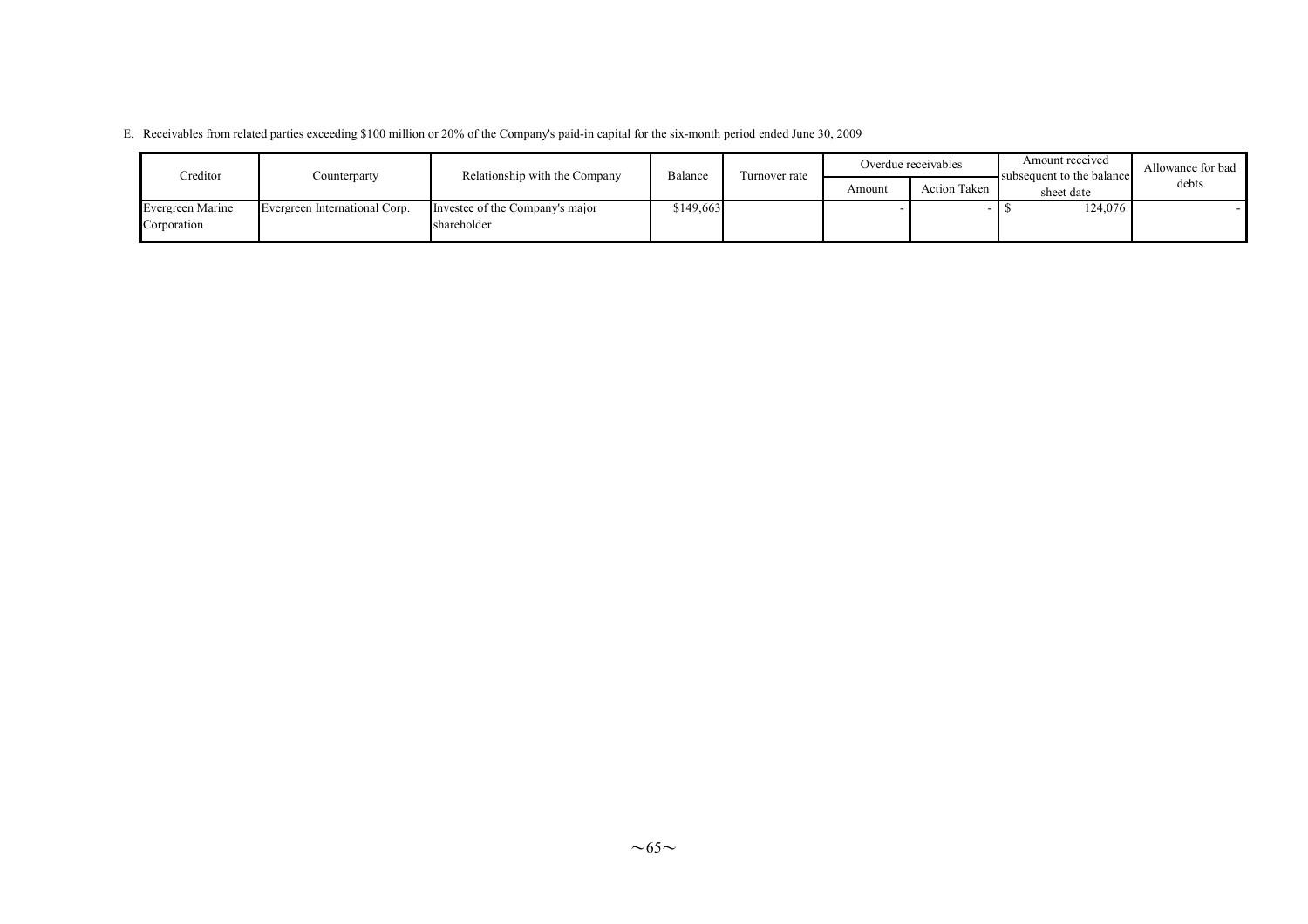#### (2)Disclosure information of investee company

A. Disclosure of location and related information of investee companies:

|                                    |                                                                       |                                                                                               |                                                                                   |            | Initial investment amount |              |                   |                                 | Shares held as of June 30, 2009 |                                  |                                      | Investment                                    |                                                         |
|------------------------------------|-----------------------------------------------------------------------|-----------------------------------------------------------------------------------------------|-----------------------------------------------------------------------------------|------------|---------------------------|--------------|-------------------|---------------------------------|---------------------------------|----------------------------------|--------------------------------------|-----------------------------------------------|---------------------------------------------------------|
| Investor                           | Investee                                                              | Location                                                                                      | Main activities                                                                   |            | <b>Ending Balance</b>     |              | Beginning balance | No. of shares<br>(in thousands) | Ownership (%)                   | Book value                       | Net income (loss)<br>of the investee | income<br>(loss) recognized<br>by the Company | Remark                                                  |
| Evergreen<br>Marine<br>Corporation | Peony<br>Investment<br>S.A.                                           | 53Rd<br>Street, Urbanizacio activities<br>n Obarrio Torre<br>Swiss Bank, 2nd<br>Floor, Panama | Investment                                                                        | <b>USD</b> | 476,500                   | $_{\rm USD}$ | 476,500           | 4,765                           | 100.00                          | 47,504,542 (\$)<br><sup>\$</sup> | $6,871,068$ (\$)                     | 6,863,332                                     | Subsidiary of<br>the Company<br>(Note)                  |
|                                    | Taiwan<br>Terminal<br>Services Co.,<br>Ltd.                           | 2F No.177 Szu<br>Wei 4th Rd.<br>Lingya District,<br>Kaohsiung,<br>Taiwan                      | Loading and<br>discharging<br>operations of<br>container yards                    |            | 55,000                    |              | 55,000            | 5,500                           | 55.00                           | 88,377                           | 11,727                               | 6,450                                         | (Note)                                                  |
|                                    | Charng Yang<br>Development<br>Co., Ltd.                               | 2F, No.369,<br>Jingguo Rd.,<br>Taoyuan City,<br>Taoyuan County,<br>Taiwan                     | Development,<br>rental, and sale of<br>residential and<br>commercial<br>buildings |            | 320,000                   |              | 320,000           | 38,744                          | 40.00                           | 516,570                          | 59,539                               | 23,816                                        | Investee<br>accounted for<br>under the<br>equity method |
|                                    | Evergreen<br>International<br>Storage and<br>Transport<br>Corporation | No.899, Jingguo<br>Rd., Taoyuan City, transportation and<br>Taoyuan County,<br>Taiwan         | Container<br>gas stations                                                         |            | 4,753,514                 |              | 4,753,514         | 424,062                         | 39.74                           | 7,738,215                        | 337,897                              | 166,409                                       |                                                         |
|                                    | Evergreen<br>Security<br>Corporation                                  | 4&5F, No.111,<br>Sungjiang Rd.,<br>Taipei, Taiwan                                             | General security<br>guards services                                               |            | 25,000                    |              | 25,000            | 4,000                           | 31.25                           | 71,772                           | 21,177                               | 6,618                                         |                                                         |
|                                    | EVA Airways 11F, No.376,<br>Corporation                               | Rd., Lu Chu<br>Township,<br>Taoyuan County,<br>Taiwan                                         | International<br>Section 1, Hsinnan passenger and cargo<br>transportation         |            | 9,267,879                 |              | 9,267,879         | 750,571                         | 19.04                           | 4,822,788                        | 1,682,623                            | 320,322)                                      |                                                         |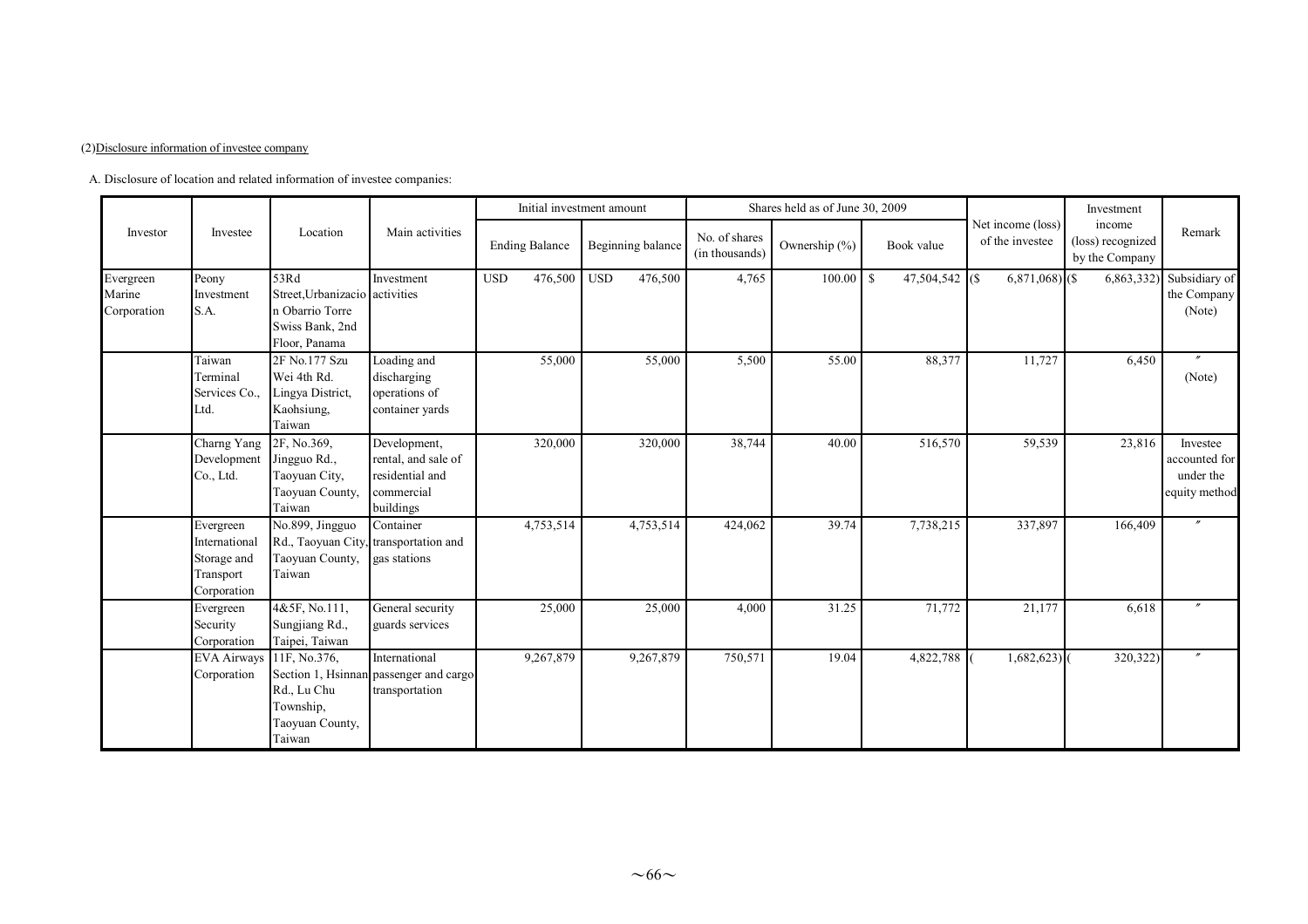|                                    |                                                     |                                                                                                             |                                                    | Initial investment amount |                       |              |                   | Shares held as of June 30, 2009 |                  |                       | Investment   |                                      |            |                                               |                                                         |
|------------------------------------|-----------------------------------------------------|-------------------------------------------------------------------------------------------------------------|----------------------------------------------------|---------------------------|-----------------------|--------------|-------------------|---------------------------------|------------------|-----------------------|--------------|--------------------------------------|------------|-----------------------------------------------|---------------------------------------------------------|
| Investor                           | Investee                                            | Location                                                                                                    | Main activities                                    |                           | <b>Ending Balance</b> |              | Beginning balance | No. of shares<br>(in thousands) | Ownership $(\%)$ | Book value            |              | Net income (loss)<br>of the investee |            | income<br>(loss) recognized<br>by the Company | Remark                                                  |
| Evergreen<br>Marine<br>Corporation | Taipei Port<br>Container<br>Terminal<br>Corporation | No.25 Siajhuwei,<br>Syuntang<br>Village, Bali<br>Township, Taipei<br>County, Taiwan                         | Container<br>distribution and<br>cargo stevedoring |                           | 640,000               |              | 640,000           | 64,000                          | 20.00            | 620,854               |              | $72,308$ )                           |            | 14,462                                        | Investee<br>accounted for<br>under the<br>equity method |
| Peony<br>nvestment S.A.            | Greencompass 53rd Street,<br>Marine S. A.           | Urbanizacion<br>Obarrio Torre<br>Swiss Bank, 2nd<br>Floor, Panama,<br>Republic of<br>Panama                 | Marine<br>transportation                           | <b>USD</b>                | 353,500               | $_{\rm USD}$ | 353,500           | 3,535                           | 100.00           | <b>USD</b>            | 885,619 (USD | $94,129$ (USD                        |            | 94,129)                                       | Indirect<br>subsidiary of<br>the Company                |
|                                    | Vigor<br>Enterprise<br>S.A.                         | 53rd Street,<br>Urbanizacion<br>Obarrio Torre<br>Swiss Bank, 2nd<br>Floor, Panama,<br>Republic of<br>Panama | Investment holding<br>company                      | <b>USD</b>                | 500                   | <b>USD</b>   | 500               | 5                               | 100.00           | <b>USD</b>            | 549 (USD     |                                      | $6)$ (USD  | 6)                                            | $\prime$<br>(Note)                                      |
|                                    | Clove Holding Craigmuir<br>Ltd.                     | Chambers, P.O.<br>Box71, Road<br>Town, Tortola,<br>B.V.I.                                                   | Investment holding<br>company                      | <b>USD</b>                | 10                    | <b>USD</b>   | 10                | 10                              | 100.00           | <b>USD</b><br>112,951 | <b>USD</b>   | 1,922                                | <b>USD</b> | 1,922                                         | $\prime\prime$<br>(Note)                                |
|                                    | Evergreen<br>Marine (UK)<br>Ltd.                    | 160 Euston Road.<br>London NW 12<br>DX, U.K.                                                                | Marine<br>transportation                           | <b>USD</b>                | 1,503                 | <b>USD</b>   | 1,503             | 765                             | 51.00            | <b>USD</b>            | 86,628 (USD  | 68,539) (USD                         |            | 34,955)                                       | $\prime\prime$<br>(Note)                                |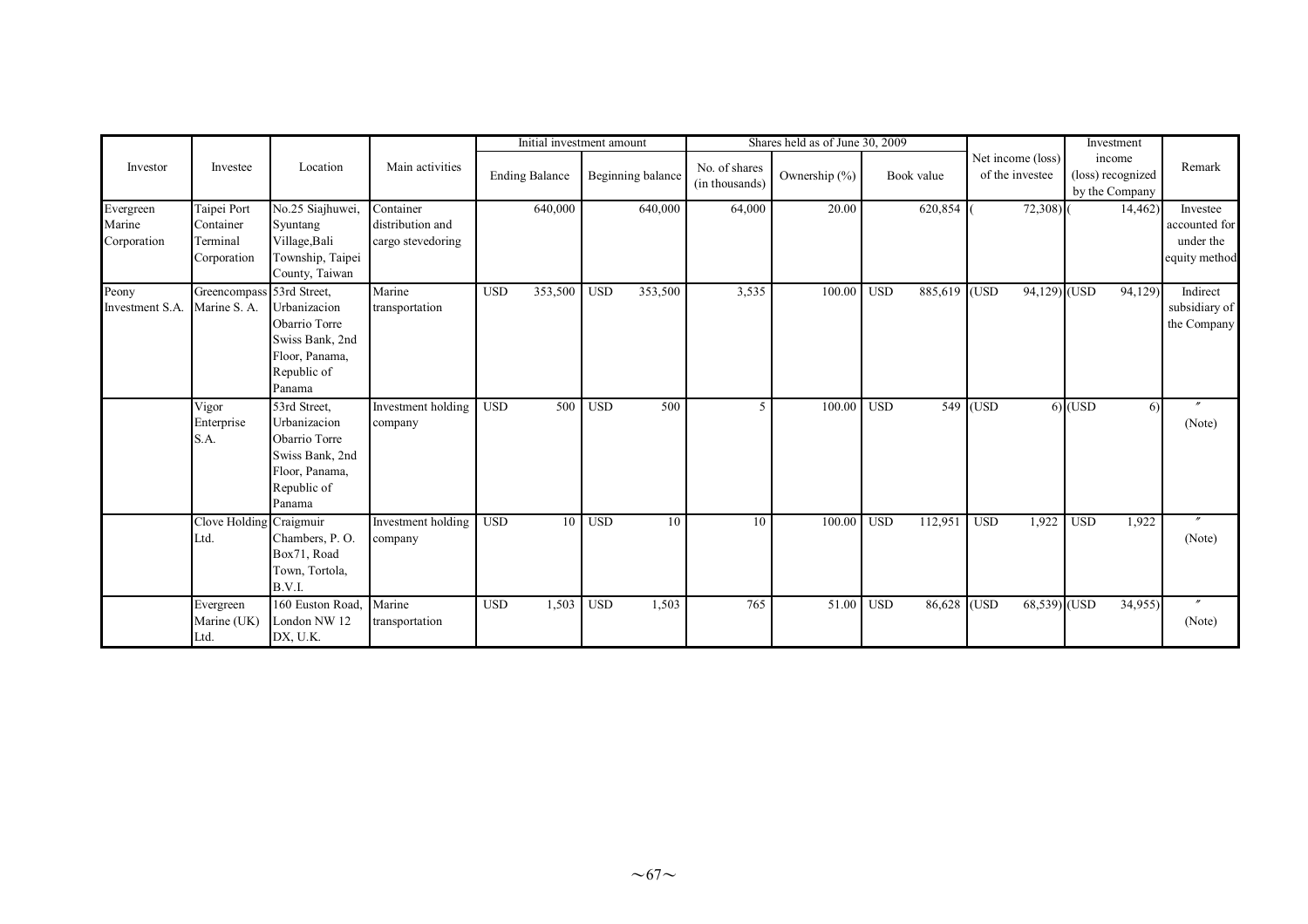|                          |                                                               |                                                                                                                                              | Main activities                                                                                |            | Initial investment amount |            |                   | Shares held as of June 30, 2009 |               |                  |             |                                      |     |                                               | Investment |                                                    |
|--------------------------|---------------------------------------------------------------|----------------------------------------------------------------------------------------------------------------------------------------------|------------------------------------------------------------------------------------------------|------------|---------------------------|------------|-------------------|---------------------------------|---------------|------------------|-------------|--------------------------------------|-----|-----------------------------------------------|------------|----------------------------------------------------|
| Investor                 | Investee                                                      | Location                                                                                                                                     |                                                                                                |            | <b>Ending Balance</b>     |            | Beginning balance | No. of shares<br>(in thousands) | Ownership (%) |                  | Book value  | Net income (loss)<br>of the investee |     | income<br>(loss) recognized<br>by the Company |            | Remark                                             |
| Peony<br>Investment S.A. | Evergreen<br>Heavy<br>Industrial<br>Corp(M)<br>Berhad         | Lot 139, Jalan,<br>Cecair, Phase 2<br>Free Trade Zone<br>Johor Port<br>Authority, 81700<br>Pasir Gudang,<br>Johor, Johore<br>Bahru, Malaysia | Container<br>manufacturing                                                                     | <b>USD</b> | 27,295                    | <b>USD</b> | 27,295            | 42,120                          | 84.44 USD     |                  | 39,188 (USD |                                      |     | $884)$ (USD                                   | 747        | Indirect<br>subsidiary of<br>the Company<br>(Note) |
|                          | PT. Multi<br>Bina Pura<br>International                       | JL Raya Cakung<br>Cilincing, RT,<br>002-05, Desa<br>Rorotan P.O. Box<br>6043 Jakarta<br>14260. Indonesia<br>Lot 139, Jalan                   | Loading and<br>discharging<br>operations of<br>container yards and<br>inland<br>transportation | <b>USD</b> | 20,204                    | <b>USD</b> | 20,204            | 68                              | 95.30         | USD <sub>1</sub> | 12,443      | <b>USD</b>                           | 936 | <b>USD</b>                                    | 892        | $^{\prime\prime}$<br>(Note)                        |
|                          | PT. Multi<br>Bina<br>Transport                                | JL Raya Cakung<br>Cilincing, RT,<br>002-05, Desa<br>Rorotan P.O. Box<br>6043 Jakarta<br>14260. Indonesia<br>Lot 139, Jalan                   | Loading and<br>discharging<br>operations of<br>container yards and<br>inland<br>transportation | <b>USD</b> | 804                       | <b>USD</b> | 804               | 2                               | 17.39         | <b>USD</b>       | 445         | <b>USD</b>                           | 298 | <b>USD</b>                                    | 52         | (Note)                                             |
|                          | PT. Evergreen Gedung Price<br>Shipping<br>Agency<br>Indonesia | waterhouse<br>coopers 9-10th<br>Floors Jl. H.R.<br>Rasuna said kav.<br>C-03 Jakarta<br>12920, Indonesia                                      | Shipping agency                                                                                | <b>USD</b> | 973                       | <b>USD</b> | 973               |                                 | 51.00         | <b>USD</b>       | 2,149       | <b>USD</b>                           | 430 | <b>USD</b>                                    | 219        | (Note)                                             |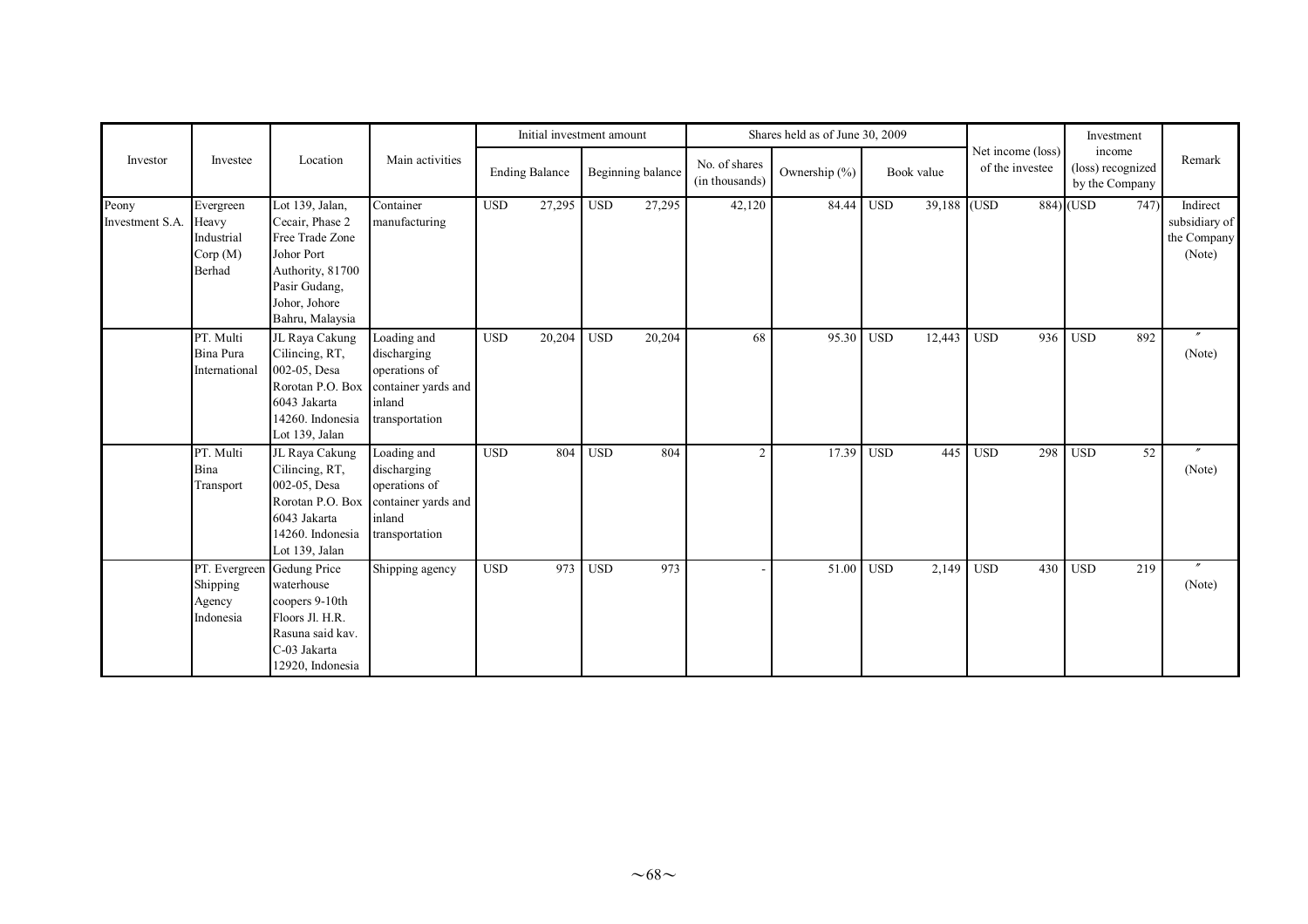|                          |                                                             |                                                                                                                  | Main activities                                                                                 |            |                       | Initial investment amount |                   | Shares held as of June 30, 2009 |                   |            |            |                                      |     |                                               | Investment |                                                    |
|--------------------------|-------------------------------------------------------------|------------------------------------------------------------------------------------------------------------------|-------------------------------------------------------------------------------------------------|------------|-----------------------|---------------------------|-------------------|---------------------------------|-------------------|------------|------------|--------------------------------------|-----|-----------------------------------------------|------------|----------------------------------------------------|
| Investor                 | Investee                                                    | Location                                                                                                         |                                                                                                 |            | <b>Ending Balance</b> |                           | Beginning balance | No. of shares<br>(in thousands) | Ownership $(\% )$ |            | Book value | Net income (loss)<br>of the investee |     | income<br>(loss) recognized<br>by the Company |            | Remark                                             |
| Peony<br>Investment S.A. | ShenZhen<br>Greentrans<br>Co., Ltd.                         | San Jiao Long<br>Warehouse &<br>Transportation Storage Zone, Fu<br>kang Rd.,<br>Hengang town,<br>Shenzhen, China | Loading,<br>discharging,<br>storage, repair,<br>cleaning and<br>transportation of<br>containers | <b>USD</b> | 3,134                 | <b>USD</b>                | 3,134             |                                 | 55.00             | <b>USD</b> | 3,436 (USD |                                      |     | $9)$ (USD                                     | 5)         | Indirect<br>subsidiary of<br>the Company<br>(Note) |
|                          | Evergreen<br>Shipping<br>Agency<br>(Singapore)<br>PTE. Ltd. | 333 Jalan Besar,<br>Singapore 209018                                                                             | Shipping agency                                                                                 | <b>USD</b> | 2,157                 | <b>USD</b>                | 2,157             | 765                             | 51.00             | <b>USD</b> | 4,254      | <b>USD</b>                           | 357 | <b>USD</b>                                    | 182        | $\overline{''}$<br>(Note)                          |
|                          | Evergreen<br>Shipping<br>Agency<br>(Thailand)<br>Co., Ltd.  | Green Tower, 24-<br>25th Floors<br>3656/81 Rama IV<br>Road Klongton<br>Klongtoey<br>Bangkok 10110                | Shipping agency                                                                                 | <b>USD</b> | 1,474                 | <b>USD</b>                | 1,474             | 408                             | 51.00             | <b>USD</b> | 1,725      | <b>USD</b>                           | 305 | <b>USD</b>                                    | 156        | (Note)                                             |
|                          | Evergreen<br>Shipping<br>Agency<br>(Korea) Corp.            | 15th Fl., Korea<br>Express Center,<br>83-5, 4-Ka, Jung-<br>Ang Dong Jung-<br>Ku, Pusan,<br>Republic of Korea     | Shipping agency                                                                                 | <b>USD</b> | 2,426                 | <b>USD</b>                | 2,426             | 121                             | 100.00            | <b>USD</b> | 1,195      | <b>USD</b>                           | 30  | <b>USD</b>                                    | 30         | $\prime$<br>(Note)                                 |
|                          | Armand<br>Investment<br>(Netherlands)<br>N.V.               | Van Engelenweg<br>21A Curacao<br>Netherlands<br>Antilles                                                         | Investment holding<br>company                                                                   | <b>USD</b> | 3,710                 | <b>USD</b>                | 3,710             | 4                               | 70.00             | <b>USD</b> | 6,631      | (USD)                                | 246 |                                               | (USD 172)  | $\boldsymbol{''}$<br>(Note)                        |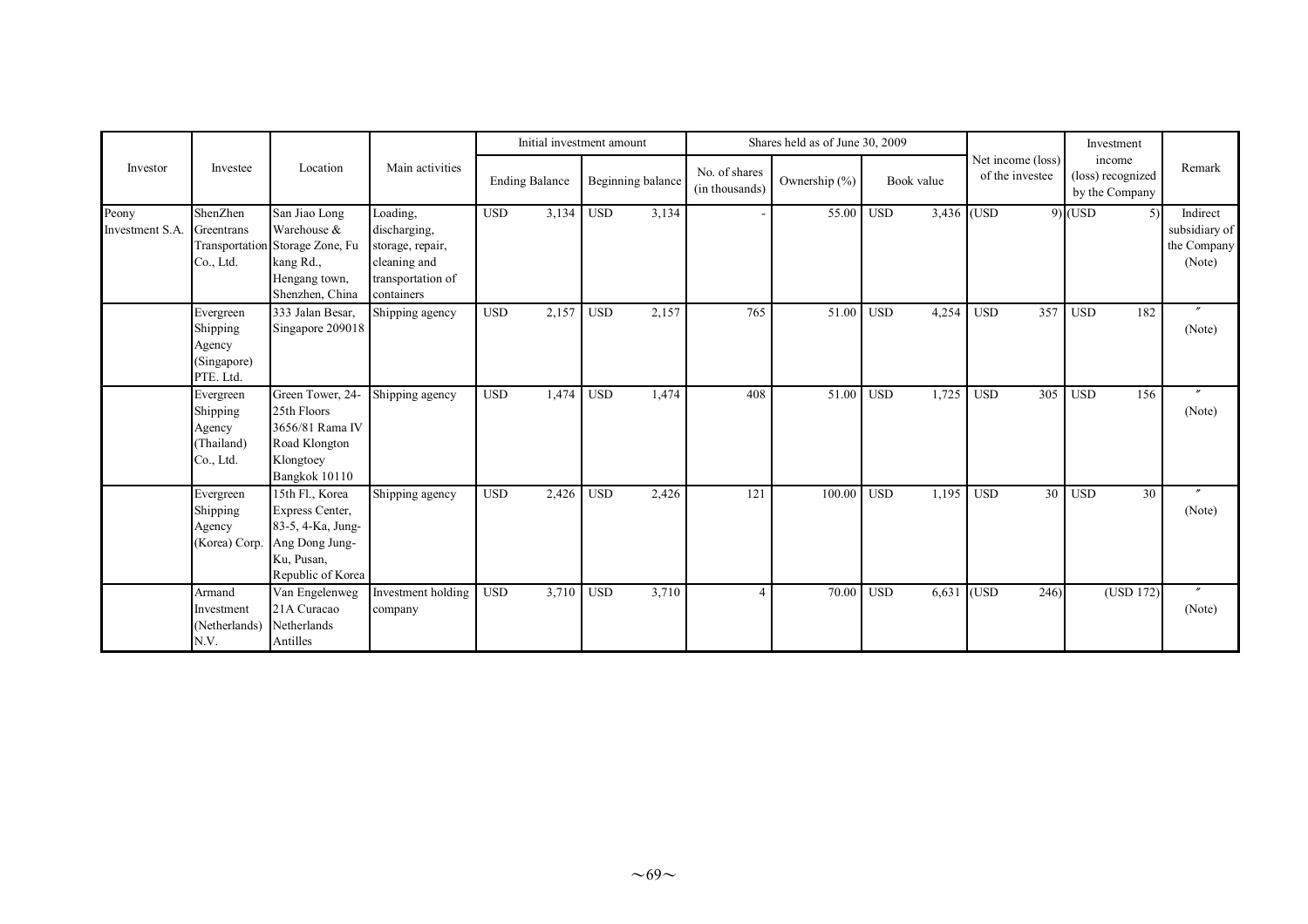|                          |                                                                |                                                                                                       | Main activities |            | Initial investment amount |            |                   | Shares held as of June 30, 2009 |                   | Net income (loss) |            | Investment      |     |                                               |     |                                                    |
|--------------------------|----------------------------------------------------------------|-------------------------------------------------------------------------------------------------------|-----------------|------------|---------------------------|------------|-------------------|---------------------------------|-------------------|-------------------|------------|-----------------|-----|-----------------------------------------------|-----|----------------------------------------------------|
| Investor                 | Investee                                                       | Location                                                                                              |                 |            | <b>Ending Balance</b>     |            | Beginning balance | No. of shares<br>(in thousands) | Ownership $(\% )$ |                   | Book value | of the investee |     | income<br>(loss) recognized<br>by the Company |     | Remark                                             |
| Peony<br>Investment S.A. | Evergreen<br>Shipping<br>Agency<br>(Deutschland) 20097<br>GmbH | Evergreen<br><b>Building</b><br>Amsinckstrasse 55<br>Hamburg, Germany                                 | Shipping agency | <b>USD</b> | 8,316                     | <b>USD</b> | 8,316             |                                 | 100.00            | <b>USD</b>        | 8,967      | <b>USD</b>      | 122 | <b>USD</b>                                    | 122 | Indirect<br>subsidiary of<br>the Company<br>(Note) |
|                          | Evergreen<br>Shipping<br>Agency<br>(Ireland) Ltd.              | 22 Fiztwilliam<br>Place, Dublin 2,<br>Ireland                                                         | Shipping agency | <b>USD</b> | 95                        | <b>USD</b> | 95                |                                 | 100.00            | <b>USD</b>        | 165        | <b>USD</b>      | 16  | <b>USD</b>                                    | 16  | $\prime\prime$<br>(Note)                           |
|                          | Evergreen<br>Shipping<br>Pvt. Ltd.                             | J.N. Heredia Marg Shipping agency<br><b>Ballard Estate</b><br>Agency (India) Mumbai 400 038,<br>India |                 | <b>USD</b> | 184                       | <b>USD</b> | 184               | 100                             | 99.997            | <b>USD</b>        | 1,686 (USD |                 |     | $8)$ (USD                                     | 8)  | (Note)                                             |
|                          | Evergreen<br>Shipping<br>Agency<br>(Australia)<br>Pty. Ltd.    | Level 13,181<br>Miller Street,<br>North Sydney<br><b>NSW 2060</b><br>Australia                        | Shipping agency | <b>USD</b> | 232                       | <b>USD</b> | 232               |                                 | 51.00             | <b>USD</b>        | 147        | <b>USD</b>      | 40  | <b>USD</b>                                    | 21  | (Note)                                             |
|                          | Evergreen<br>Shipping<br>Agency<br>B.V.                        | Oudelandseweg<br>33, 3194AR,<br>Hoogvliet,<br>(Netherlands) Rotterdam, The<br>Netherlands             | Shipping agency | <b>USD</b> | 3,977                     | <b>USD</b> | 3,977             |                                 | 100.00            | <b>USD</b>        | 4,551      | <b>USD</b>      | 153 | <b>USD</b>                                    | 153 | $\prime\prime$<br>(Note)                           |
|                          | Evergreen<br>Shipping<br>S.A.                                  | Tour Franklin-La<br>Defense 8, 92042<br>Agency France Paris La Defense<br>Cedex-France.               | Shipping agency | <b>USD</b> | 907                       | <b>USD</b> | 907               |                                 | 99.40             | <b>USD</b>        | 1,155      | <b>USD</b>      | 133 | <b>USD</b>                                    | 133 | (Note)                                             |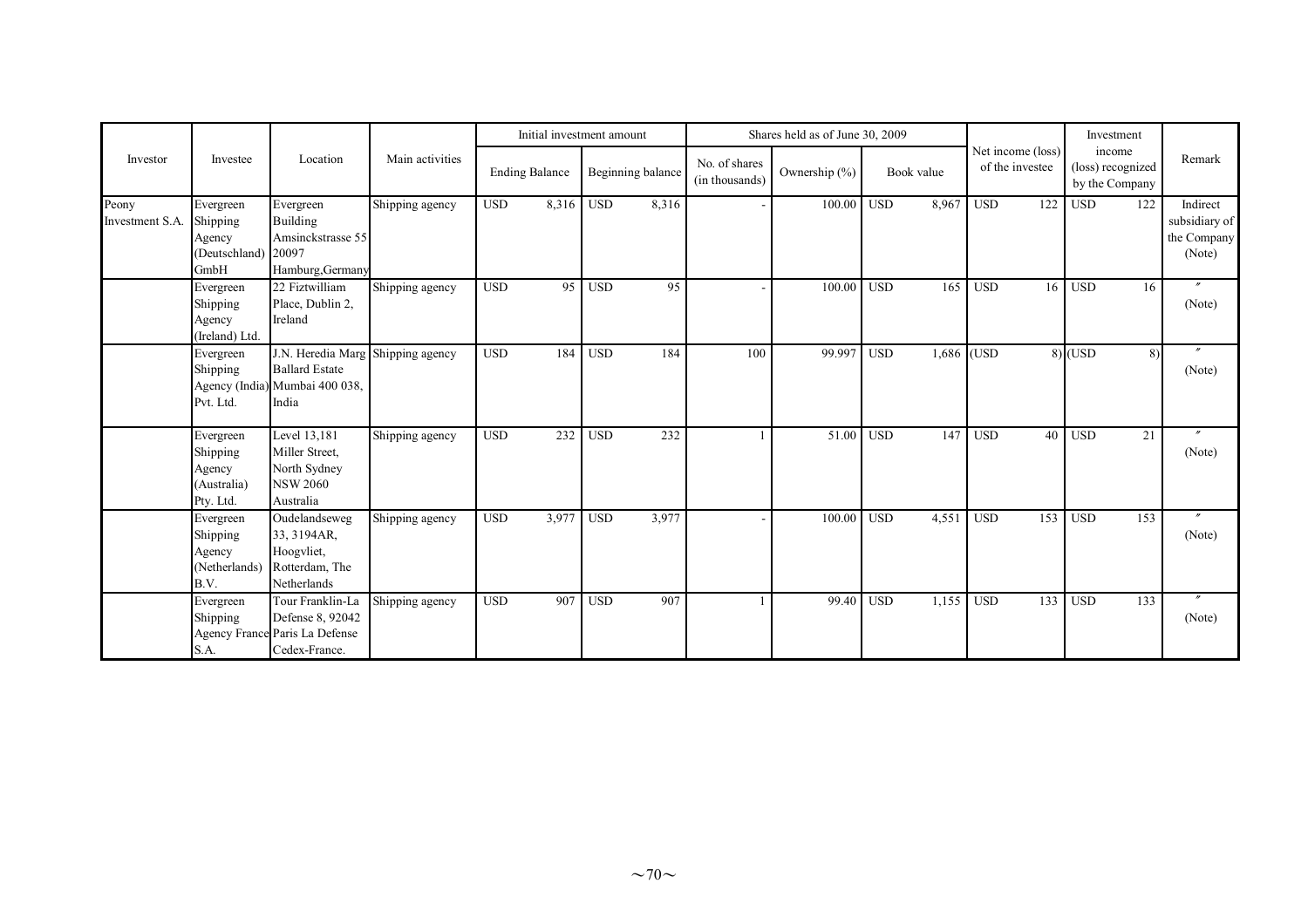|                          |                                                          |                                                                                                                                                      |                 |                  | Initial investment amount |            |                   | Shares held as of June 30, 2009 |               |            |            |                                      |                 | Investment                                    |                 |                                                    |
|--------------------------|----------------------------------------------------------|------------------------------------------------------------------------------------------------------------------------------------------------------|-----------------|------------------|---------------------------|------------|-------------------|---------------------------------|---------------|------------|------------|--------------------------------------|-----------------|-----------------------------------------------|-----------------|----------------------------------------------------|
| Investor                 | Investee                                                 | Location                                                                                                                                             | Main activities |                  | <b>Ending Balance</b>     |            | Beginning balance | No. of shares<br>(in thousands) | Ownership (%) |            | Book value | Net income (loss)<br>of the investee |                 | income<br>(loss) recognized<br>by the Company |                 | Remark                                             |
| Peony<br>Investment S.A. | Evergreen<br>Shipping<br>(Spain) S.L.                    | Calle Siete Aguas,<br>11 - Entlo. 46023<br>Valencia, Spain                                                                                           | Shipping agency | <b>USD</b>       | 3,870                     | <b>USD</b> | 3,870             | $\overline{3}$                  | 55.00         | <b>USD</b> | 8,544      | <b>USD</b>                           | 1,716           | <b>USD</b>                                    | 944             | Indirect<br>subsidiary of<br>the Company<br>(Note) |
|                          | Evergreen<br>Shipping<br>Agency<br>(Poland) SP.<br>ZO. O | UL. Postepu 18,<br>02-676 Warszawa,<br>Poland                                                                                                        | Shipping agency | $\overline{USD}$ | 662                       | <b>USD</b> | 662               | $\overline{2}$                  | 100.00        | <b>USD</b> | 543        | <b>USD</b>                           | $\overline{10}$ | <b>USD</b>                                    | $\overline{10}$ | (Note)                                             |
|                          | Evergreen                                                | Pje. Carabelas<br>Argentina S.A. 344, CABA, Bs.<br>As. Argentina                                                                                     | Leasing         | <b>USD</b>       | 140                       | <b>USD</b> | 140               | 150                             | 95.00 (USD    |            |            | $92)$ (USD                           |                 | $186$ (USD                                    | 176             | (Note)                                             |
|                          | Evergreen<br>Shipping<br>Agency (Italy)<br>S.P.A.        | Scali Cerere, 9<br>Livorno Italy                                                                                                                     | Shipping agency | <b>USD</b>       | 2,352                     | <b>USD</b> | 2,352             |                                 | 55.00         | <b>USD</b> |            | $2,784$ (USD                         |                 | $721)$ (USD                                   | 397)            | (Note)                                             |
|                          | Evergreen<br>Shipping<br>Agency<br>(Russia) Ltd.         | 6 Sofiyskaya<br>Street, ST<br>Petersburg,<br>192236 Russia                                                                                           | Shipping agency | <b>USD</b>       | 848                       | <b>USD</b> | 848               |                                 | 51.00         | <b>USD</b> | 934        | <b>USD</b>                           | 311             | <b>USD</b>                                    | 159             | $\prime\prime$<br>(Note)                           |
|                          | Evergreen<br>Shipping<br>Agency<br>(Vietnam)<br>Corp.    | 13F, 37 Ton Duc<br>Thang St., Dist 1.,<br>HCMC, Vietnam                                                                                              | Shipping agency | <b>USD</b>       | 454                       | <b>USD</b> | 454               |                                 | 51.00         | <b>USD</b> | 547        | <b>USD</b>                           | 441             | <b>USD</b>                                    | 225             | (Note)                                             |
|                          | Evergreen<br>Africa) (PTY) Riley Road<br>Ltd.            | Bedfordview<br>Agency (South Office Park No. 3<br>Bedfordview<br>2007, 2008<br>Gauteng Province,<br>Johannesburg,<br>Gauteng, 2008,<br>P.O. Box 1471 | Shipping agency | $_{\rm USD}$     | 550                       | <b>USD</b> |                   | 5,500                           | 55.00         | <b>USD</b> | 759        | <b>USD</b>                           | 86              | <b>USD</b>                                    | 48              | $^{\prime\prime}$<br>(Note)                        |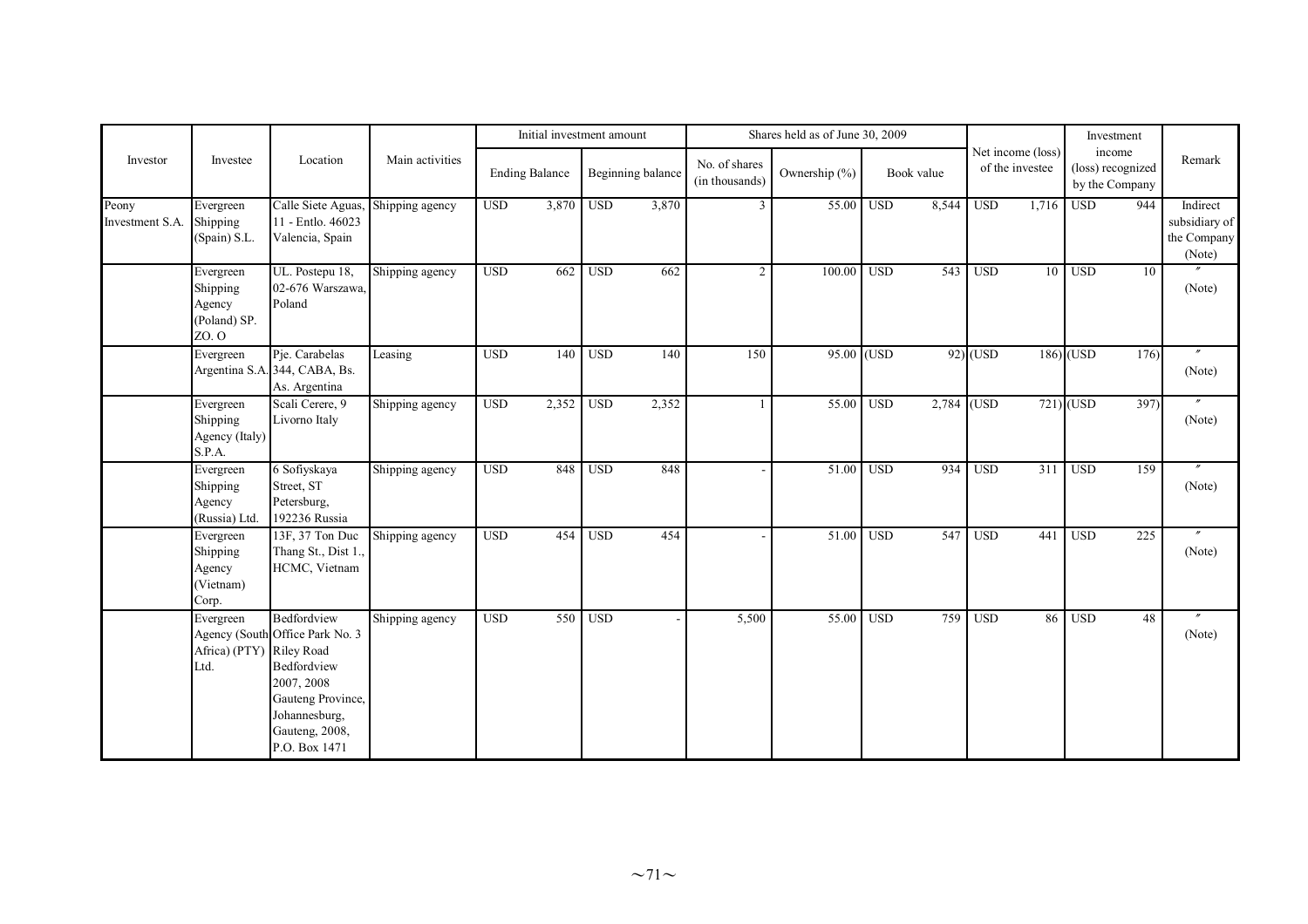|                          |                                                                               |                                                                                                                     |                                                                                                                                                  |                  | Initial investment amount |            |                   |                                 | Shares held as of June 30, 2009 |            |             |            |                                      | Investment                                    |      |                                                                                |
|--------------------------|-------------------------------------------------------------------------------|---------------------------------------------------------------------------------------------------------------------|--------------------------------------------------------------------------------------------------------------------------------------------------|------------------|---------------------------|------------|-------------------|---------------------------------|---------------------------------|------------|-------------|------------|--------------------------------------|-----------------------------------------------|------|--------------------------------------------------------------------------------|
| Investor                 | Investee                                                                      | Location                                                                                                            | Main activities                                                                                                                                  |                  | <b>Ending Balance</b>     |            | Beginning balance | No. of shares<br>(in thousands) | Ownership (%)                   |            | Book value  |            | Net income (loss)<br>of the investee | income<br>(loss) recognized<br>by the Company |      | Remark                                                                         |
| Peony<br>Investment S.A. | Qingdao<br>Evergreen<br>Container<br>Storage &<br>Transportation<br>Co., Ltd. | No.114 Huangho<br>E. Rd., Huangdao transportation,<br>District<br>Oingdao, China                                    | Inland container<br>container storage,<br>loading,<br>discharging,<br>leasing, repair,<br>clearing, and related                                  | USD <sub>1</sub> | 4,447                     | <b>USD</b> | 4,447             |                                 | 40.00                           | <b>USD</b> | 6,328       | <b>USD</b> | 1,247                                | $\overline{USD}$                              | 499  | Investee<br>company of<br>Peony<br>accounted for<br>under the<br>equity method |
|                          | Kingstrans<br>International<br>Logistics<br>(Tianjing) Co.,<br>Ltd.           | No.12 Yuejin Rd.<br><b>Tianjin Port</b><br>International<br>Logistics Center,<br>Tanggu District,<br>Tianjin, China | Inland container<br>transportation,<br>container storage,<br>loading,<br>discharging,<br>leasing, repair,<br>cleaning, and<br>related activities | <b>USD</b>       | 2,000                     | <b>USD</b> | 2,000             |                                 | 20.00                           | <b>USD</b> | 2,086 (USD  |            |                                      | $263)$ (USD                                   | 53)  | $^{\prime\prime}$                                                              |
|                          | Ningbo<br>Victory<br>Container Co<br>Ltd.                                     | No.201 Xiaoshan<br>Rd., Taipingyang<br>Industrial Area.<br>Beilun, Ningbo,<br>Zhejiang, China                       | Inland container<br>transportation,<br>container storage,<br>loading,<br>discharging,<br>leasing, repair,<br>cleaning, and<br>related activities | <b>USD</b>       | 1,199                     | <b>USD</b> | 1,199             |                                 | 40.00                           | <b>USD</b> | 2,444       | <b>USD</b> | 379                                  | <b>USD</b>                                    | 152  |                                                                                |
|                          | Luanta<br>Investment<br>(NetherLands) Curacao,<br>N.V.                        | 21-A Van<br>Engelenweg,<br>Netherlands,<br>Antilles                                                                 | Investment holding<br>company                                                                                                                    | <b>USD</b>       | 21,973                    | <b>USD</b> | 21,973            | 460                             | 50.00                           | <b>USD</b> | 86,124 (USD |            | $1,445$ (USD                         |                                               | 723) | $^{\prime\prime}$                                                              |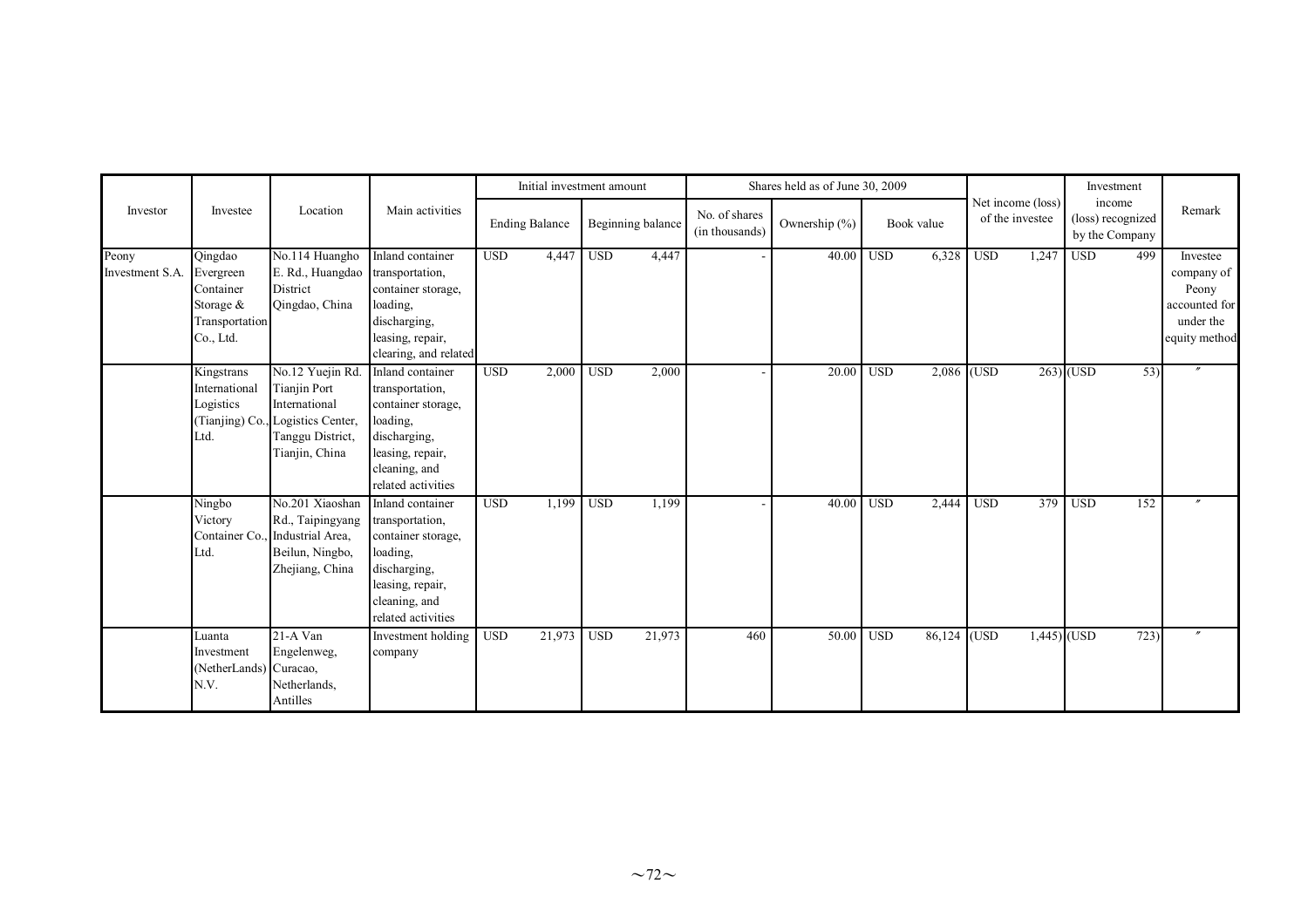|                          |                                                          |                                                                                                                                               |                                         |            | Initial investment amount |            |                   |                                 | Shares held as of June 30, 2009 |            |             |            |                                      |            | Investment                                    |                                                                                |
|--------------------------|----------------------------------------------------------|-----------------------------------------------------------------------------------------------------------------------------------------------|-----------------------------------------|------------|---------------------------|------------|-------------------|---------------------------------|---------------------------------|------------|-------------|------------|--------------------------------------|------------|-----------------------------------------------|--------------------------------------------------------------------------------|
| Investor                 | Investee                                                 | Location                                                                                                                                      | Main activities                         |            | <b>Ending Balance</b>     |            | Beginning balance | No. of shares<br>(in thousands) | Ownership (%)                   |            | Book value  |            | Net income (loss)<br>of the investee |            | income<br>(loss) recognized<br>by the Company | Remark                                                                         |
| Peony<br>Investment S.A. | Balsam<br>Investment<br>(NetherLands) Curacao,<br>N.V.   | 21-A Van<br>Engelenweg,<br>Netherlands,<br>Antilles                                                                                           | Investment holding<br>company           | <b>USD</b> | 50,715                    | <b>USD</b> | 50,715            |                                 | 49.00                           | <b>USD</b> | 84,043 (USD |            | 166,556) (USD                        |            | 81,612)                                       | Investee<br>company of<br>Peony<br>accounted for<br>under the<br>equity method |
|                          | Green<br>Peninsula<br>Agencies<br>SDM. BHD               | NO.7, Jalan<br>Jurutera U1/23,<br>Section U1, Hicom<br>Glenmarie<br>Industrial Park,<br>40150 Shah Alam,<br>Selangor Darul<br>Ehsan, Malaysia | Investment holding<br>company           | <b>USD</b> | 7,255                     | <b>USD</b> | 7,255             | 1,500                           | 30.00                           | <b>USD</b> | 7,438       | <b>USD</b> | 1,054                                | <b>USD</b> | 316                                           | $\prime$                                                                       |
|                          | Evergreen<br>Container<br>Terminal<br>(Thailand)<br>Ltd. | 33/4 Moo 1,<br>Chaokhun Tahan<br>Road, Sun District<br>Klong 3, Lat<br>Krabang District,<br>Bangkok 10520                                     | Inland container<br>storage and loading | <b>USD</b> | 28,636                    | <b>USD</b> | 28,636            | 10,600                          | 48.18                           | <b>USD</b> | 30,561      | <b>USD</b> | 2,406                                | <b>USD</b> | 1,159                                         | $^{\prime\prime}$                                                              |

Note: This investment was written off when the consolidated financial statements were prepared.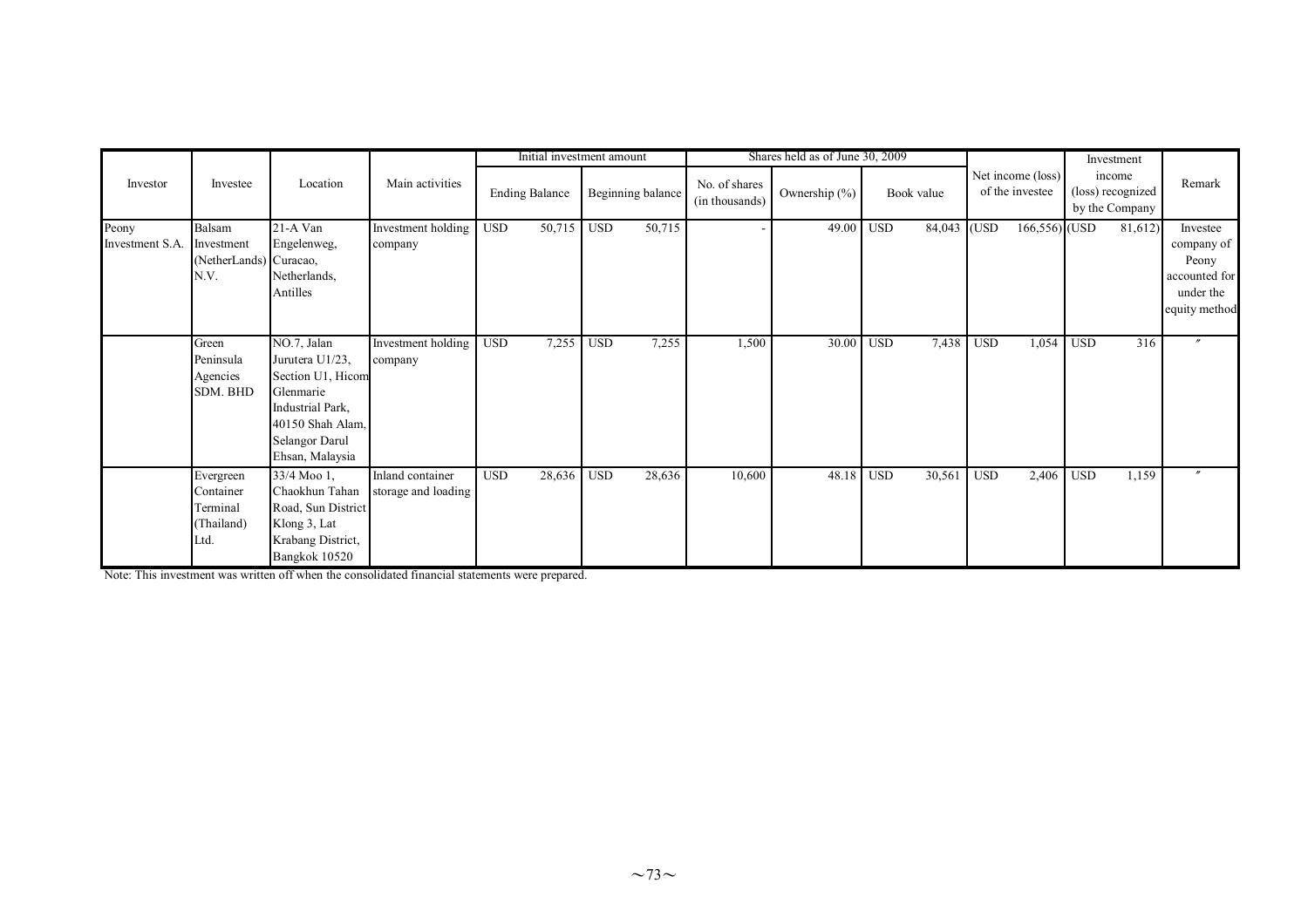B.Loans granted for the six-month period ended June 30, 2009

| No.            | Creditor                                | Borrower                                                         | General ledger<br>account                          |            | Maximum<br>outstanding<br>balance for the Balance at June<br>six-month<br>period ended<br>June 30, 2009 |            | 30, 2009   | Interest rate<br>(%) | Nature<br>of loan<br>(Note 1) | Amount of<br>transaction<br>with the<br>borrower | Reason for<br>short-term<br>financing<br>(Note 2) | Allowance for<br>doubtful<br>accounts |      | Collateral          |            | Limit on loans<br>granted to a single<br>party (Note 3) |            | Ceiling on total<br>loans granted<br>(Note 3) |
|----------------|-----------------------------------------|------------------------------------------------------------------|----------------------------------------------------|------------|---------------------------------------------------------------------------------------------------------|------------|------------|----------------------|-------------------------------|--------------------------------------------------|---------------------------------------------------|---------------------------------------|------|---------------------|------------|---------------------------------------------------------|------------|-----------------------------------------------|
|                | Peony<br>Investment<br>S.A.             | Evergreen<br>Shipping<br>Agency (India)<br>Private<br>Limited.   | Receivables<br>from related<br>parties<br>(Note 4) | <b>USD</b> | 2,000                                                                                                   | <b>USD</b> | 2,000      | $1.552 - 2.293$      | $\overline{2}$                | <b>USD</b>                                       | Working<br>capital<br>requirement                 | $_{\rm USD}$                          | Item | Value<br><b>USD</b> | <b>NTD</b> | 12,436,179                                              | <b>NTD</b> | 24,872,358                                    |
|                |                                         | Kingtrans<br>International<br>Logistics<br>(Tianjin)Co.,<br>Ltd  |                                                    | <b>USD</b> | 1,500                                                                                                   | <b>USD</b> | 1,500      | 2.17                 | $\overline{2}$                | <b>USD</b>                                       |                                                   | <b>USD</b>                            |      | <b>USD</b>          | <b>NTD</b> | 12,436,179                                              | <b>NTD</b> | 24,872,358                                    |
|                |                                         | Luanta<br>Investment<br>(NetherLands)<br>N.V.                    | $^{\prime\prime}$                                  | <b>USD</b> | 6,945                                                                                                   | <b>USD</b> |            | 6,479 4.334~4.473    | 2                             | <b>USD</b>                                       | $^{\prime\prime}$                                 | <b>USD</b>                            |      | <b>USD</b>          | <b>NTD</b> | 12,436,179                                              | <b>NTD</b> | 24,872,358                                    |
| 2              | Clove Holding Island<br>Ltd.            | Equipment<br>LLC.                                                | (Note 4)                                           |            | USD 11,523                                                                                              | <b>USD</b> | 9,471      | 2.177                | 2                             | <b>USD</b>                                       | $\overline{''}$                                   | <b>USD</b>                            |      | USD-                | <b>NTD</b> | 12,436,179                                              | <b>NTD</b> | 24,872,358                                    |
| 3              | Evergreen<br>Marine (UK)<br>Limited     | Island<br>Equipment<br>LLC.                                      | $^{\prime\prime}$<br>(Note 4)                      | <b>USD</b> | 4,801                                                                                                   | <b>USD</b> | 3,946      | 2.177                | 2                             | <b>USD</b>                                       | $\theta$                                          | <b>USD</b>                            |      | USD-                | <b>NTD</b> | 12,436,179                                              | <b>NTD</b> | 24,872,358                                    |
|                |                                         | Kingtrans<br>International<br>Logistics<br>(Tianjin)Co.,<br>Ltd. | $\prime\prime$                                     | <b>USD</b> | 1,500                                                                                                   | <b>USD</b> | 1,500      | 2.17                 | 2                             | $\overline{USD}$                                 | $\prime\prime$                                    | <b>USD</b>                            |      | <b>USD</b>          | <b>NTD</b> | 12,436,179                                              | <b>NTD</b> | 24,872,358                                    |
| $\overline{4}$ | Greencompass Eva Airways<br>Marine S.A. | Corporation                                                      |                                                    |            | USD 20,000                                                                                              |            | USD 20,000 | $1.618 - 1.620$      | 2                             | <b>USD</b>                                       | $^{\prime\prime}$                                 | <b>USD</b>                            |      | <b>USD</b>          | <b>NTD</b> | 12,436,179                                              | <b>NTD</b> | 24,872,358                                    |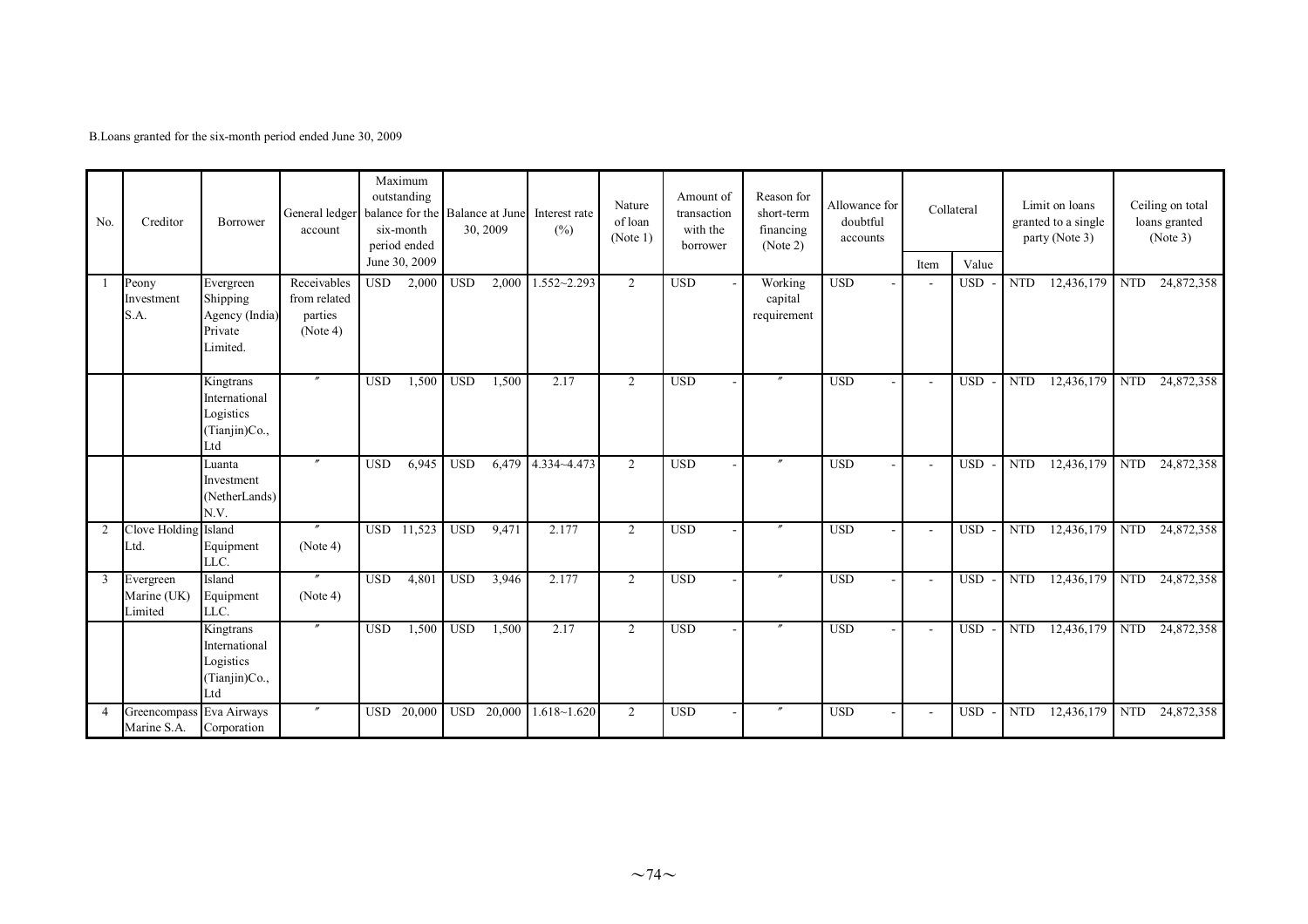#### Note 1:Nature of loans extended

"1" denotes the loans extended to the companies which have transactions with the Company or its subsidiaries.

"2" denotes the loans extended to the companies which require short-term financing.

- Note 2:The reason that the loan was granted and the usage of the loan should be stated, if the nature of the loan is "2".
- Note 3: The explanation of the equation of the limits and amounts is required and set forth as follows:

1.According to the Company's credit policy, the total amount of loans granted to a single company should not exceed 20% of the net worth stated in the latest financial statements.

The calculation is as follows:

The Company:NTD62,180,895 \*20%=NTD12,436,179

2. According to the Company's credit policy, the total amount of loans granted by the Company or its subsidiaries should not exceed 40% of the net worth stated in the latest financial statements.

The calculation is as follows:

NTD62,180,895 \*40%=NTD24,872,358

Note 3: This transaction was written off when the consolidated financial statements were prepared.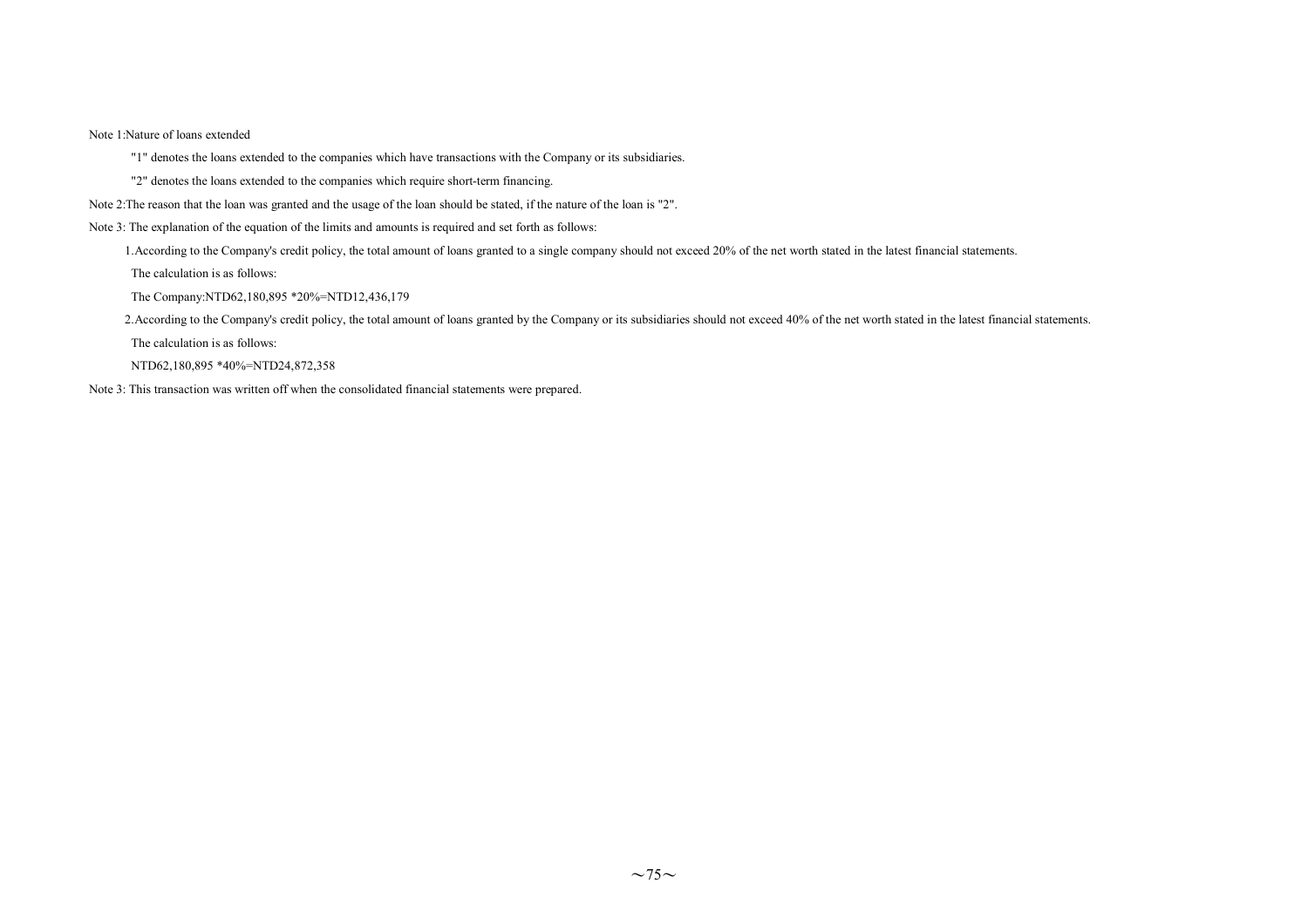| C. Marketable securities held as of June 30, 2009 |  |
|---------------------------------------------------|--|
|---------------------------------------------------|--|

|                       |                                                      | Relationship of the                   |                                                                      |                                       |                       | As of June 30, 2009                                                                                                                                                                                                                                                                         |                      |        |
|-----------------------|------------------------------------------------------|---------------------------------------|----------------------------------------------------------------------|---------------------------------------|-----------------------|---------------------------------------------------------------------------------------------------------------------------------------------------------------------------------------------------------------------------------------------------------------------------------------------|----------------------|--------|
| Securities held by    | Marketable securities                                | securities issuer with<br>the Company | General ledger account                                               | Number of<br>shares<br>(in thousands) | Book value            | Ownership<br>Market value<br>$(\%)$<br>100.00 USD<br>112,951<br>100.00 USD<br>8,967<br>100.00 USD<br>165<br>100.00 USD<br>1,195<br>100.00 USD<br>4,551<br>100.00 USD<br>543<br>100.00 USD<br>885,619<br>100.00 USD<br>549<br>99.997 USD<br>1,686<br>95.00 (USD<br>92)<br>99.40 USD<br>1,155 | Remark               |        |
| Peony Investment S.A. | Clove Holding Ltd.                                   | Indirect subsidiary of<br>the Company | Long-term equity<br>investment accounted for by<br>the equity method | 10                                    | <b>USD</b><br>112,951 |                                                                                                                                                                                                                                                                                             |                      | (Note) |
|                       | Evergreen Shipping Agency (Deutschland)<br>GmbH      |                                       |                                                                      |                                       | <b>USD</b><br>8,967   |                                                                                                                                                                                                                                                                                             |                      | (Note) |
|                       | Evergreen Shipping Agency (Ireland) Ltd.             | $^{\prime\prime}$                     | $^{\prime\prime}$                                                    |                                       | <b>USD</b><br>165     |                                                                                                                                                                                                                                                                                             |                      | (Note) |
|                       | Evergreen Shipping Agency (Korea) Corporation        |                                       |                                                                      | 121                                   | <b>USD</b><br>1,195   |                                                                                                                                                                                                                                                                                             |                      | (Note) |
|                       | Evergreen Shipping Agency (Netherlands) B.V.         | $\prime\prime$                        | $^{\prime\prime}$                                                    |                                       | <b>USD</b><br>4,551   |                                                                                                                                                                                                                                                                                             |                      | (Note) |
|                       | Evergreen Shipping Agency (Poland) SP.ZO.O           | $\prime\prime$                        | $\overline{ }$                                                       | $\mathcal{D}$                         | <b>USD</b><br>543     |                                                                                                                                                                                                                                                                                             |                      | (Note) |
|                       | Greencompass Marine S.A.                             | $\theta$                              | $\mathbf{v}$                                                         | 3,535                                 | 885,619<br><b>USD</b> |                                                                                                                                                                                                                                                                                             |                      | (Note) |
|                       | Vigor Enterprise S.A.                                | $\boldsymbol{''}$                     | $^{\prime\prime}$                                                    |                                       | <b>USD</b><br>549     |                                                                                                                                                                                                                                                                                             |                      | (Note) |
|                       | Evergreen Shipping Agency (India) Private<br>Limited |                                       |                                                                      | 100                                   | <b>USD</b><br>1,686   |                                                                                                                                                                                                                                                                                             |                      | (Note) |
|                       | Evergreen Argentina S.A.                             | $\boldsymbol{''}$                     | $\prime\prime$                                                       | 150                                   | (USD<br>92)           |                                                                                                                                                                                                                                                                                             |                      | (Note) |
|                       | Evergreen Shipping Agency France S.A.                | $\prime\prime$                        | $^{\prime\prime}$                                                    |                                       | $_{\rm USD}$<br>1,155 |                                                                                                                                                                                                                                                                                             |                      | (Note) |
|                       | PT Multi Bina Pura International                     | $\boldsymbol{''}$                     | $^{\prime\prime}$                                                    | 68                                    | <b>USD</b><br>12,443  | 95.30                                                                                                                                                                                                                                                                                       | <b>USD</b><br>12,443 | (Note) |
|                       | PT Multi Bina Transport                              | $^{\prime\prime}$                     | $^{\prime\prime}$                                                    | $\mathcal{L}$                         | <b>USD</b><br>445     |                                                                                                                                                                                                                                                                                             | 17.39 USD<br>445     | (Note) |
|                       | Evergreen Heavy Industrial Corp (M) Berhad           | $^{\prime\prime}$                     | $\prime\prime$                                                       | 42,120                                | <b>USD</b><br>39,188  | 84.44 USD                                                                                                                                                                                                                                                                                   | 39,188               | (Note) |
|                       | Armand Investment (Netherlands) N.V.                 | $\prime\prime$                        | $^{\prime\prime}$                                                    |                                       | <b>USD</b><br>6,631   | 70.00                                                                                                                                                                                                                                                                                       | <b>USD</b><br>6,631  | (Note) |
|                       | Evergreen Shipping (Spain) S.L.                      | $^{\prime\prime}$                     | $\prime\prime$                                                       | $\mathcal{R}$                         | <b>USD</b><br>8,544   |                                                                                                                                                                                                                                                                                             | 55.00 USD<br>8,544   | (Note) |
|                       | Evergreen Shipping Agency (Italy) S.P.A.             | $\boldsymbol{''}$                     | $^{\prime\prime}$                                                    |                                       | <b>USD</b><br>2,784   |                                                                                                                                                                                                                                                                                             | 55.00 USD<br>2,784   | (Note) |
|                       | Shenzhen Greentrans Transportation Co., Ltd.         | $^{\prime\prime}$                     | $^{\prime\prime}$                                                    |                                       | <b>USD</b><br>3,436   |                                                                                                                                                                                                                                                                                             | 55.00 USD<br>3,436   | (Note) |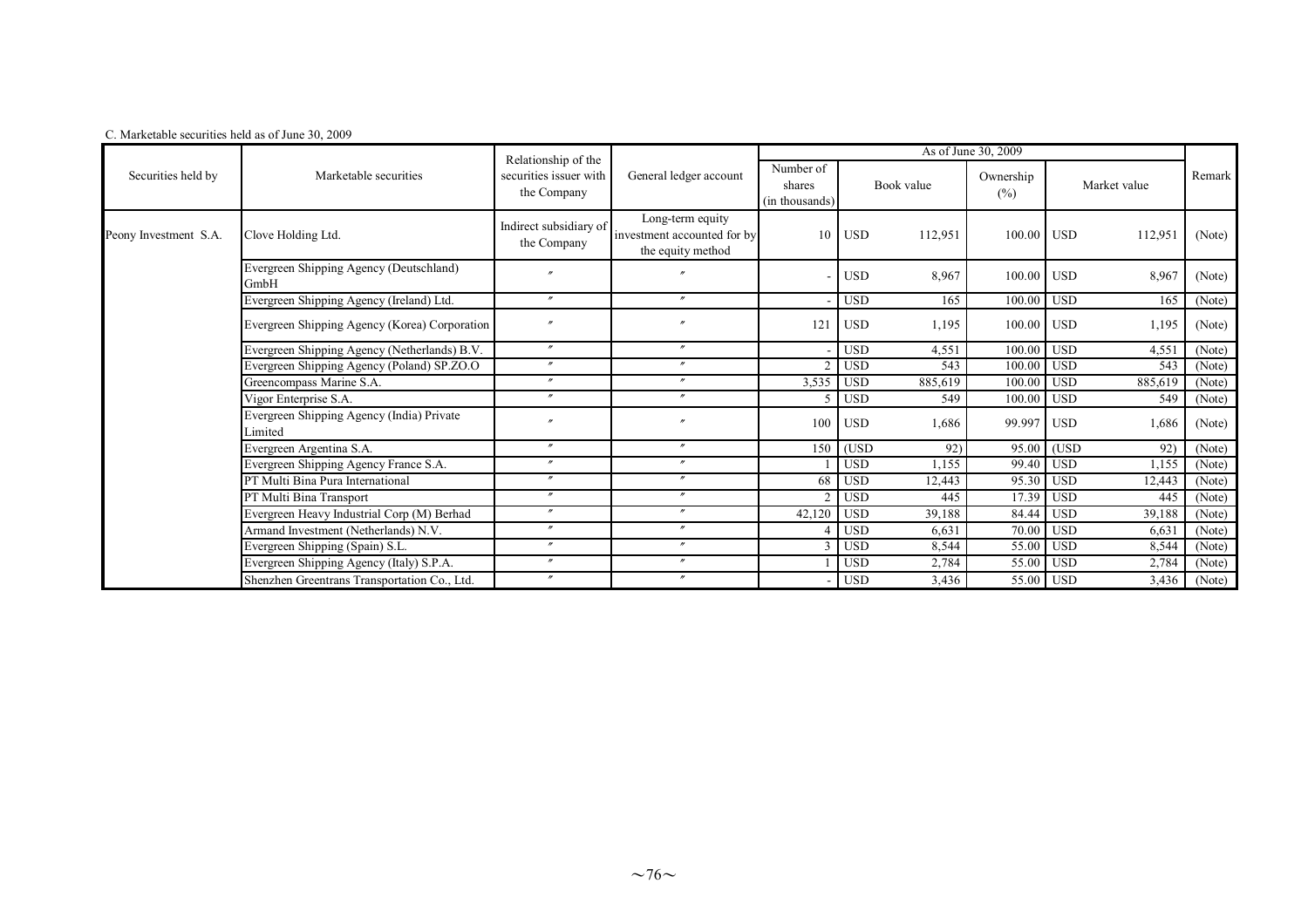|                       |                                                         | Relationship of the                                                           |                                                                      |                                       |            | As of June 30, 2009 |                     |            |              |        |
|-----------------------|---------------------------------------------------------|-------------------------------------------------------------------------------|----------------------------------------------------------------------|---------------------------------------|------------|---------------------|---------------------|------------|--------------|--------|
| Securities held by    | Marketable securities                                   | securities issuer with<br>the Company                                         | General ledger account                                               | Number of<br>shares<br>(in thousands) | Book value |                     | Ownership<br>$(\%)$ |            | Market value | Remark |
| Peony Investment S.A. | Evergreen Marine (UK) Ltd.                              | Indirect subsidiary of<br>the Company                                         | Long-term equity<br>investment accounted for by<br>the equity method | 765                                   | <b>USD</b> | 86,628              | 51.00               | <b>USD</b> | 86,628       | (Note) |
|                       | Evergreen Shipping Agency (Australia) Pty Ltd.          |                                                                               |                                                                      |                                       | <b>USD</b> | 147                 | 51.00               | <b>USD</b> | 147          | (Note) |
|                       | Evergreen Shipping Agency (Russia) Limited              | $\prime\prime$                                                                | $\prime$                                                             |                                       | <b>USD</b> | 934                 | 51.00               | <b>USD</b> | 934          | (Note) |
|                       | Evergreen Shipping Agency (Singapore) Pte Ltd           | $\overline{v}$                                                                | $^{\prime\prime}$                                                    | 765                                   | <b>USD</b> | 4,254               | 51.00               | <b>USD</b> | 4,254        | (Note) |
|                       | Evergreen Shipping Agency (Thailand) Co., Ltd.          | $^{\prime\prime}$                                                             | $\prime\prime$                                                       | 408                                   | <b>USD</b> | .725                | 51.00               | <b>USD</b> | 1,725        | (Note) |
|                       | Evergreen Shipping Agency (Vietnam) Corp.               | $^{\prime\prime}$                                                             | $\prime\prime$                                                       |                                       | <b>USD</b> | 547                 | 51.00               | <b>USD</b> | 547          | (Note) |
|                       | PT. Evergreen Shipping Agency Indonesia                 | $^{\prime\prime}$                                                             | $^{\prime\prime}$                                                    |                                       | <b>USD</b> | 2,149               | 51.00               | <b>USD</b> | 2,149        | (Note) |
|                       | Evergreen Agency (South Africa) (PTY) Ltd.              | $\prime\prime$                                                                | $^{\prime\prime}$                                                    | 5,500                                 | <b>USD</b> | 759                 | 55.00               | <b>USD</b> | 759          | (Note) |
|                       | Luanta Investment (Netherlands) N.V.                    | Investee of Peony<br>Investment S.A.<br>accounted for by the<br>equity method |                                                                      | 460                                   | <b>USD</b> | 86,124              | 50.00               | <b>USD</b> | 86,124       |        |
|                       | Balsam Investment (Netherlands) N.V.                    |                                                                               | $\prime\prime$                                                       |                                       | <b>USD</b> | 84,043              | 49.00               | <b>USD</b> | 84,043       |        |
|                       | Evergreen Container Terminal (Thailand)<br>Limited      | $\overline{u}$                                                                | $\boldsymbol{r}$                                                     | 10,600                                | <b>USD</b> | 30,561              | 48.18               | <b>USD</b> | 30,561       |        |
|                       | Ningbo Victory Container Co. Ltd.                       | $\prime\prime$                                                                | $\prime\prime$                                                       |                                       | <b>USD</b> | 2,444               | 40.00               | <b>USD</b> | 2,444        |        |
|                       | Qingdao Evergreen Container Transportation<br>Co., Ltd. | $\overline{v}$                                                                | $^{\prime\prime}$                                                    |                                       | <b>USD</b> | 6,328               | 40.00               | <b>USD</b> | 6,328        |        |
|                       | Green Peninsula Agencies SDN. BHD.                      | $^{\prime\prime}$                                                             | $\prime\prime$                                                       | 1,500                                 | <b>USD</b> | 7,438               | 30.00               | <b>USD</b> | 7,438        |        |
|                       | Kingtrans Intl. Logistics (Tianjin) Co. Ltd.            | $^{\prime\prime}$                                                             | $\prime\prime$                                                       |                                       | <b>USD</b> | 2,086               | 20.00               | <b>USD</b> | 2,086        |        |
|                       | Dongbu Pusan Container Terminal Co. Ltd.                | None                                                                          | Financial assets carried at<br>cost - non-current                    | 300                                   | <b>USD</b> | 1,556               | 15.00               | <b>USD</b> | 1,556        |        |
|                       | Hutchison Inland Container Depots Ltd.                  | $^{\prime\prime}$                                                             | $^{\prime\prime}$                                                    |                                       | <b>USD</b> | 1,492               |                     | 7.50 USD   | 1,492        |        |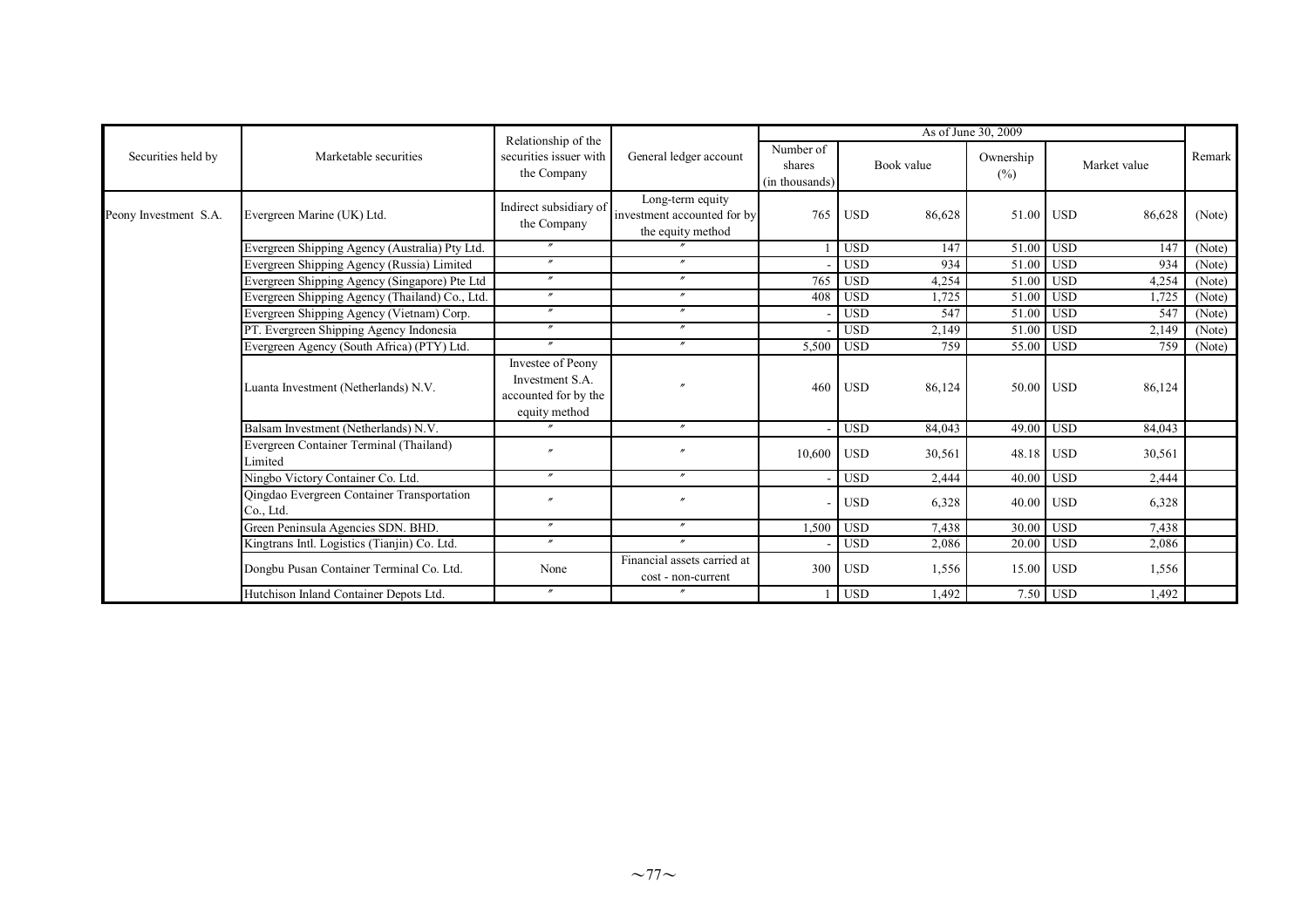|                                         | As of June 30, 2009<br>Relationship of the   |                                                                                |                                                                                           |                                       |            |            |                  |            |              |        |
|-----------------------------------------|----------------------------------------------|--------------------------------------------------------------------------------|-------------------------------------------------------------------------------------------|---------------------------------------|------------|------------|------------------|------------|--------------|--------|
| Securities held by                      | Marketable securities                        | securities issuer with<br>the Company                                          | General ledger account                                                                    | Number of<br>shares<br>(in thousands) |            | Book value | Ownership<br>(%) |            | Market value | Remark |
| Peony Investment S.A.                   | Colombo - South Asia Gateway Terminal        | None                                                                           | Financial assets carried at<br>cost - non-current                                         | 18,942                                | <b>USD</b> | 2,412      | 5.00             | <b>USD</b> | 2,412        |        |
| PT. Multi Bina Pura<br>International    | PT. Multi Bina Transport                     | Indirect subsidiary of<br>the Peony                                            | Long-term equity<br>investment accounted for by<br>the equity method                      | $\mathbf{8}$                          | <b>IDR</b> | 19,051,930 | 72.95            | <b>IDR</b> | 19,051,930   | (Note) |
| Clove Holding Ltd.                      | Ample Holding LTD.                           | $\prime\prime$                                                                 |                                                                                           | $\overline{9}$                        | <b>USD</b> | 31,322     | 90.00            | <b>USD</b> | 31,322       | (Note) |
|                                         | Island Equipment LLC.                        | $\overline{''}$                                                                | $^{\prime\prime}$                                                                         |                                       | <b>USD</b> | 1,354      | 36.00            | <b>USD</b> | 1,354        | (Note) |
|                                         | Classic Outlook Investment Ltd.              | Investee of the Clove<br>accounted for by cost<br>method                       | Financial assets carried at<br>cost - non-current                                         |                                       | <b>USD</b> | 102,359    | 2.25             | <b>USD</b> | 102,359      |        |
|                                         | Everup Profits Ltd.                          |                                                                                | $\overline{''}$                                                                           |                                       | <b>USD</b> |            |                  | 2.25 USD   |              |        |
| Ample Holding Ltd.                      | Colon Container Terminal S.A.                | Investee of the Ample<br>equity method                                         | Long-term equity<br>accounted for by the investment accounted for by<br>the equity method | 22,860                                | <b>USD</b> | 66,927     | 40.00            | <b>USD</b> | 66,927       |        |
| Island Equipment LLC.                   | Whitney Equipment LLC.                       | Investee of the Island<br>accounted for by the<br>equity method                |                                                                                           |                                       | <b>USD</b> | 1,195      | 100.00           | <b>USD</b> | 1,195        | (Note) |
|                                         | Hemlock Equipment LLC.                       |                                                                                | $^{\prime\prime}$                                                                         |                                       | <b>USD</b> | 2,288      | 100.00 USD       |            | 2,288        | (Note) |
| Evergreen Marine (UK)<br>Limited        | Island Equipment LLC.                        | Investee of the EMU<br>accounted for by the<br>equity method                   |                                                                                           |                                       | <b>GBP</b> | 304        | 15.00            | <b>GBP</b> | 304          | (Note) |
|                                         | Kingtrans Intl. Logistics (Tianjin) Co. Ltd. |                                                                                | $\prime\prime$                                                                            |                                       | <b>GBP</b> | 919        | 20.00            | <b>GBP</b> | 919          |        |
| Armand Investment<br>(Netherlands) N.V. | Armand Estate B.V.                           | Indirect subsidiary of<br>the Peony                                            | $\overline{ }$                                                                            |                                       | <b>USD</b> | 9,474      | 100.00           | <b>USD</b> | 9,474        | (Note) |
| Armand Estate B.V.                      | Taipei Port Container Terminal Corporation   | Investee of the<br>Armand Estate B.V.<br>accounted for by the<br>equity method |                                                                                           | 32,000                                | <b>USD</b> | 9,438      | 10.00 USD        |            | 9,438        |        |
| Greencompass Marine<br>S.A.             | Lydia Capital Alternative Investment Fund    | None                                                                           | Financial assets at fair value<br>- current                                               | 8                                     | <b>USD</b> | 450        |                  | <b>USD</b> | 450          |        |
|                                         | Deutsche Bank--Bond                          | $\overline{''}$                                                                | Held-to-maturity financial<br>assets - non-current                                        |                                       | <b>USD</b> | 5,000      |                  | <b>USD</b> | 5,000        |        |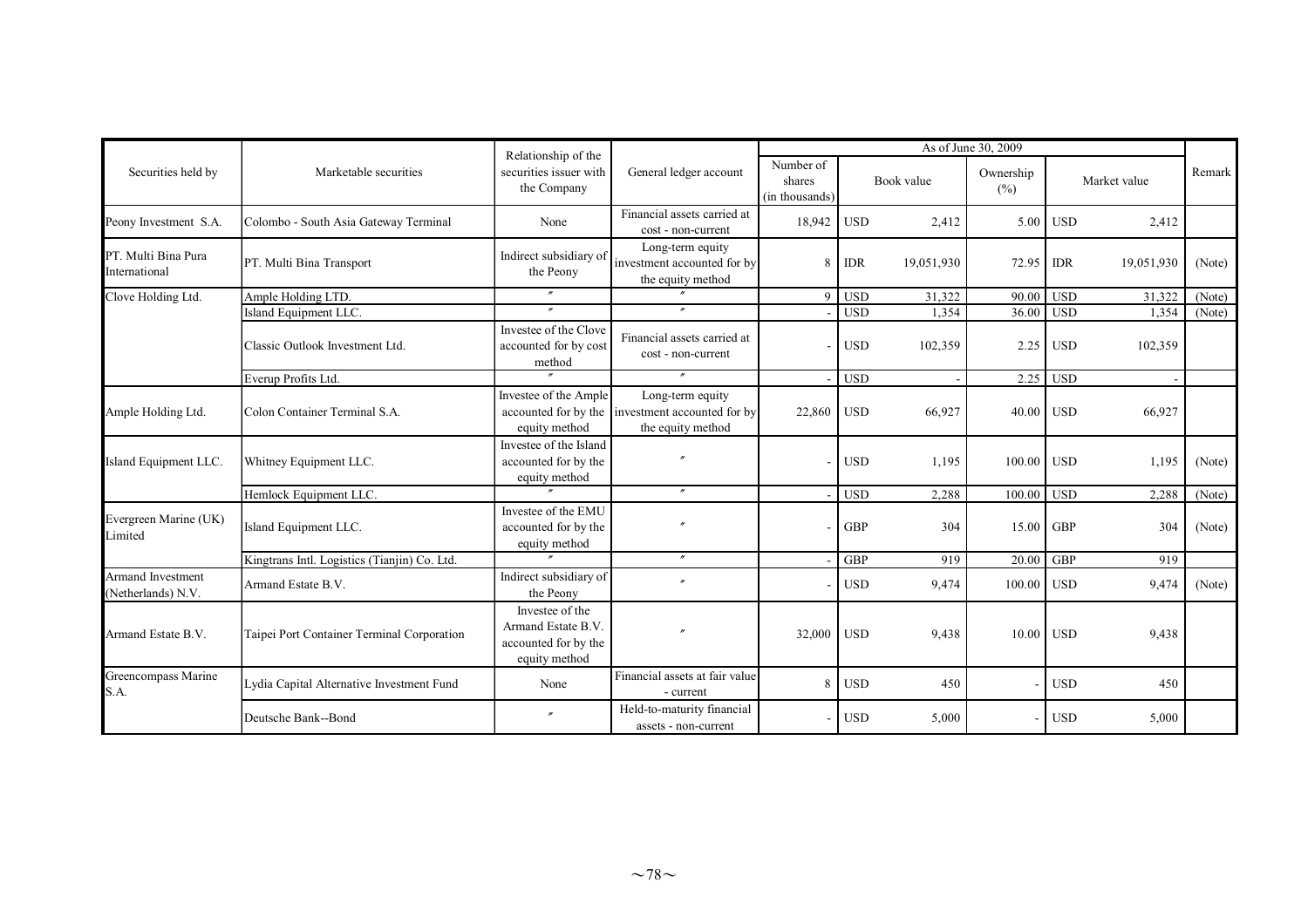|                                                     |                                              | Relationship of the                                    |                                                   |                                       |                     | As of June 30, 2009 |                     |        |
|-----------------------------------------------------|----------------------------------------------|--------------------------------------------------------|---------------------------------------------------|---------------------------------------|---------------------|---------------------|---------------------|--------|
| Securities held by                                  | Marketable securities                        | securities issuer with<br>the Company                  | General ledger account                            | Number of<br>shares<br>(in thousands) | Book value          | Ownership<br>(%)    | Market value        | Remark |
| Evergreen Shipping<br>Agency (Singapore) Pte<br>Ltd | RTW AIR SERVICES (S) PL                      | None                                                   | Financial assets carried at<br>cost - non-current |                                       | $30$ SGD<br>40      |                     | $2.00$ SGD<br>40    |        |
| Evergreen Shipping<br>Agency (Thailand) Co.,<br>Ltd | Green Siam Air Service                       |                                                        |                                                   |                                       | <b>THB</b><br>1,160 |                     | $2.00$ THB<br>1,160 |        |
| Evergreen Shipping<br>Agency (Deutschland)<br>GmbH  | Evergreen Shipping Agency (Austria) GmbH     | Investee of the EGD<br>accounted for by cost<br>method |                                                   |                                       | <b>EUR</b><br>18    | 100.00 EUR          | 18                  |        |
|                                                     | Zoll Pool                                    |                                                        | $\boldsymbol{r}$                                  |                                       | $10$ EUR<br>10      |                     | 6.25 EUR<br>10      |        |
|                                                     | Evergreen Shipping Agency (Switzerland) S.A. | $\boldsymbol{\prime}$                                  |                                                   |                                       | EUR<br>69           | 100.00 EUR          | -69                 |        |

Note: This transaction was written off when the consolidated financial statements were prepared.

D. Purchases from or sales to related parties exceeding \$100 million or 20% of the Company's paid-in capital for the six-month period ended June 30, 2009

|                                    |                                    | Relationship        |                     |            | Transaction |                               |              | term compared to a third party | Differences in transactions<br>transactions | Notes/accounts receivable<br>(payable) |                                                         |        |
|------------------------------------|------------------------------------|---------------------|---------------------|------------|-------------|-------------------------------|--------------|--------------------------------|---------------------------------------------|----------------------------------------|---------------------------------------------------------|--------|
| Purchaser/seller                   | Counterparty                       | with the<br>Company | Purchases/<br>Sales |            | Amount      | % of total<br>purchases/sales | Credit term  | Unit price                     | Credit term                                 | Balance                                | % of total<br>notes/accounts<br>receivable<br>(payable) | Remark |
| Greencompass Marine S.A. Evergreen | Marine Corp.                       | The parent          | Sales               | <b>USD</b> | 3,668       | 0.63%                         | $15-30$ days |                                |                                             |                                        | $\overline{\phantom{0}}$                                | (Note) |
|                                    |                                    |                     | Purchases           | <b>USD</b> | 4,931       | 0.73%                         | $15-30$ days |                                |                                             |                                        |                                                         | (Note) |
|                                    | Evergreen<br>International<br>S.A. | Related party       | Purchases           | <b>USD</b> | 18,343      | 2.72%                         | $15-30$ days |                                |                                             |                                        |                                                         |        |
|                                    | $\prime\prime$                     |                     | Sales               | <b>USD</b> | 3,066       | 0.53%                         | $15-30$ days |                                |                                             |                                        |                                                         |        |

Note: This transaction was written off when the consolidated financial statements were prepared.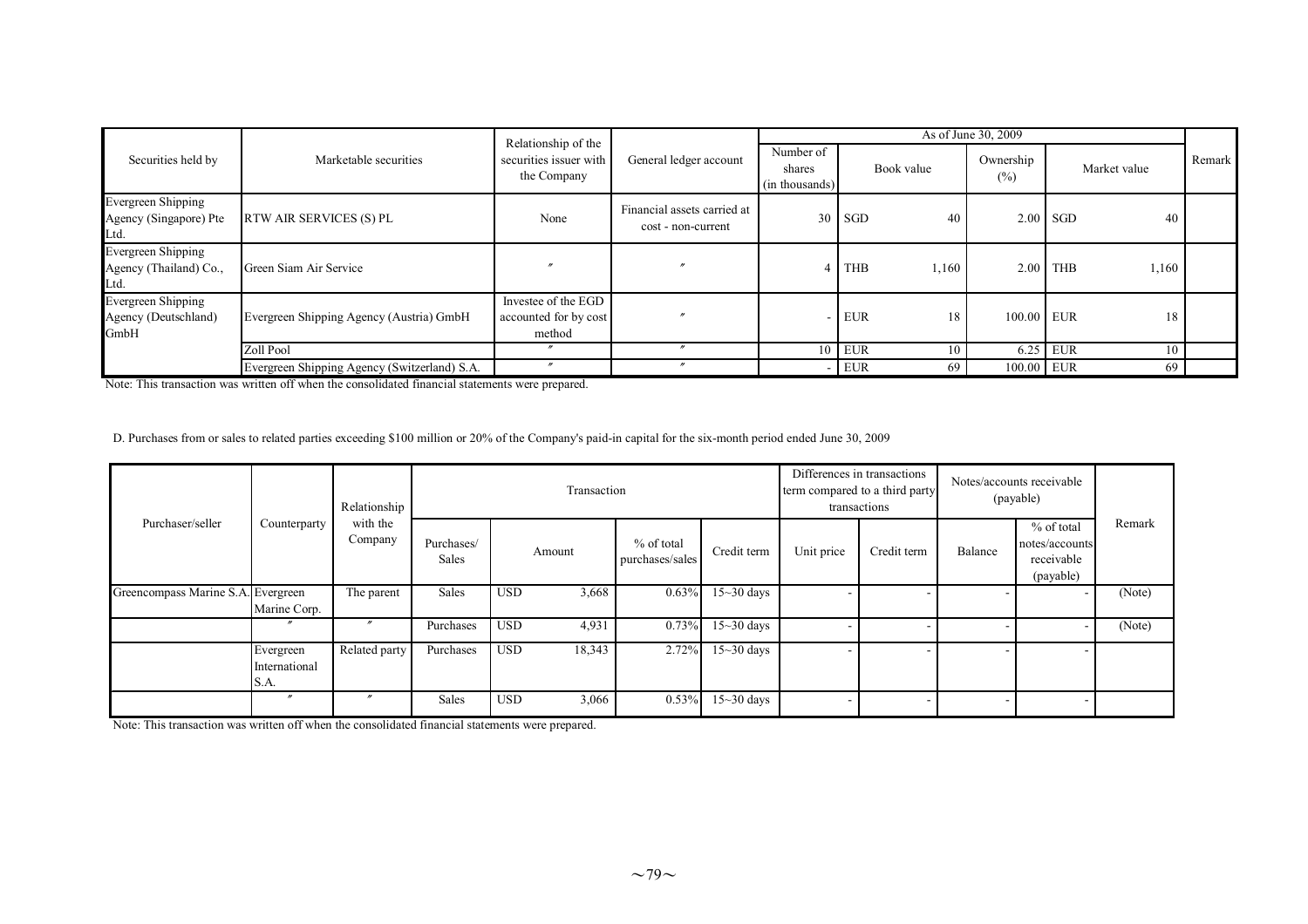# E. Derivative financial instruments transactions:

Greencompass Marine S. A. and Evergreen Marine (UK) Limited – investees of the Company – are engaged in interest rate swaps and currency exchange options in order to hedge the risks resulting from the fluctuation of interest rates and exchange rates. As of June 30, 2009, the outstanding derivative instruments are as follows:

|                              | June 30, 2009        |              |
|------------------------------|----------------------|--------------|
|                              | Notional Principal   |              |
| Derivative instruments       | (Contractual Amount) | Fair Value   |
| Interest rate swaps (IRS)    | <b>USD 80,363</b>    | (USD 6, 584) |
| Currency exchange swap (CCS) | <b>USD 96,383</b>    | (USD 1, 535) |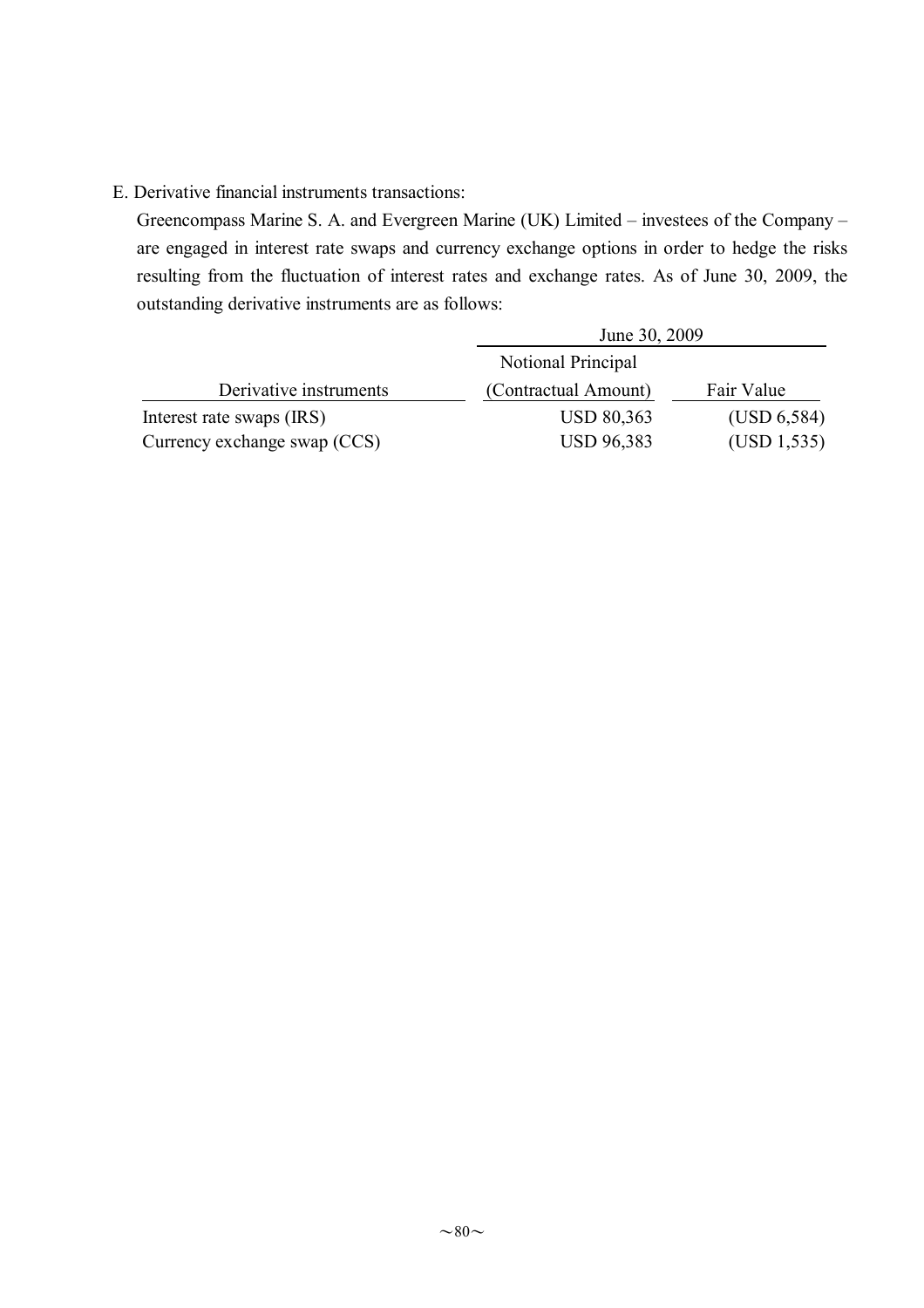| (3) Disclosure of information on indirect investments in Mainland China |
|-------------------------------------------------------------------------|
|-------------------------------------------------------------------------|

|                                                                                         |                                                                                                                                            |                 |                                  |                                                                                   | Amount remitted      |                   |                                                                                       |                                                              |                                                                                                                         |                                                                            | Accumulated                                                                               |
|-----------------------------------------------------------------------------------------|--------------------------------------------------------------------------------------------------------------------------------------------|-----------------|----------------------------------|-----------------------------------------------------------------------------------|----------------------|-------------------|---------------------------------------------------------------------------------------|--------------------------------------------------------------|-------------------------------------------------------------------------------------------------------------------------|----------------------------------------------------------------------------|-------------------------------------------------------------------------------------------|
| Investee in<br>Mainland China                                                           | Main activities                                                                                                                            | Paid-in Capital | Investment<br>method<br>(Note 1) | Accumulated amount<br>of remittance to<br>Mainland China as of<br>January 1, 2009 | to Mainland<br>China | back to<br>Taiwan | Accumulated<br>amount of<br>remittance to<br>Mainland<br>China as of<br>June 30, 2009 | Ownership<br>held by the<br>Company<br>(direct/<br>indirect) | Investment income<br>(loss) recognized by<br>the Company for the<br>six-month period<br>ended June 30, 2009<br>(Note 2) | Book value of<br>investment in<br>Mainland<br>China as of<br>June 30, 2009 | amount of<br>investment<br>income<br>remitted back<br>to Taiwan as<br>of June 30,<br>2009 |
| Shanghai Jifa<br>Logistics Co., Ltd.                                                    | Inland container<br>transportation,<br>container storage,<br>loading, discharging,<br>leasing, repair, clearing,<br>and related activities | RMB 271,565     | $\overline{(2)}$                 | $\mathbf S$<br>197,355                                                            |                      | Note 4            | 197,355<br>$\mathbf S$                                                                | Note 4                                                       | Note 4                                                                                                                  | Note 4                                                                     | $\mathbb{S}$                                                                              |
|                                                                                         |                                                                                                                                            |                 |                                  | (USD 6,000)                                                                       |                      |                   | (USD 6,000)                                                                           |                                                              |                                                                                                                         |                                                                            |                                                                                           |
| Ningbo Victory<br>Container Co., Ltd. transportation,                                   | Inland container<br>container storage,<br>loading, and                                                                                     | RMB 24,119      | (2)                              | $\mathbb{S}$<br>33,485                                                            |                      |                   | $\mathbf S$<br>33,485                                                                 | 40.00                                                        | $\mathbf S$<br>5,082                                                                                                    | $\mathbf S$<br>80,395                                                      |                                                                                           |
|                                                                                         | discharging                                                                                                                                |                 |                                  | (USD 1.018)                                                                       |                      |                   | (USD 1.018)                                                                           |                                                              | (USD 152)                                                                                                               | (USD 2, 444)                                                               |                                                                                           |
| Qingdao Evergreen<br>Container Storage & transportation,<br>Transportation Co.,<br>Ltd. | Inland container<br>container storage,<br>loading, and                                                                                     | RMB 92,500      | (2)                              | $\mathbb{S}$<br>146,273                                                           |                      |                   | $\mathbf S$<br>146,273                                                                | 40.00                                                        | $\mathbf S$<br>16,725                                                                                                   | <sup>\$</sup><br>208,137                                                   |                                                                                           |
|                                                                                         | discharging                                                                                                                                |                 |                                  | (USD 4,447)                                                                       |                      |                   | (USD 4,447)                                                                           |                                                              | (USD 499)                                                                                                               | (USD 6,328)                                                                |                                                                                           |
| Shenzhen<br>Greentrans<br>Transportation Co.,<br>Ltd.                                   | Inland container<br>loading, discharging,<br>restore, repair, clearing,<br>and related activities                                          | RMB 44,960      | (2)                              | $\mathbb{S}$<br>103,085                                                           |                      |                   | 103,085<br>$\mathbb{S}$                                                               | $55.00$ (\$)                                                 | 163)                                                                                                                    | 113,033                                                                    |                                                                                           |
|                                                                                         |                                                                                                                                            |                 |                                  | (USD 3, 134)                                                                      |                      |                   | (USD 3, 134)                                                                          |                                                              | $(USD -5)$                                                                                                              | (USD 3,436)                                                                |                                                                                           |
| <b>Inland Container</b><br>Depots Co., Ltd.                                             | Shenzhen Hutchison Inland container yards                                                                                                  | HKD 92,000      | (2)                              | $\mathbb{S}$<br>26,673                                                            |                      |                   | <sup>\$</sup><br>26,673                                                               |                                                              |                                                                                                                         | 26,673<br>$\mathbb{S}$                                                     |                                                                                           |
|                                                                                         |                                                                                                                                            |                 |                                  | (HKD 6,304)                                                                       |                      |                   | (HKD 6,304)                                                                           |                                                              |                                                                                                                         | (HKD 6, 304)                                                               |                                                                                           |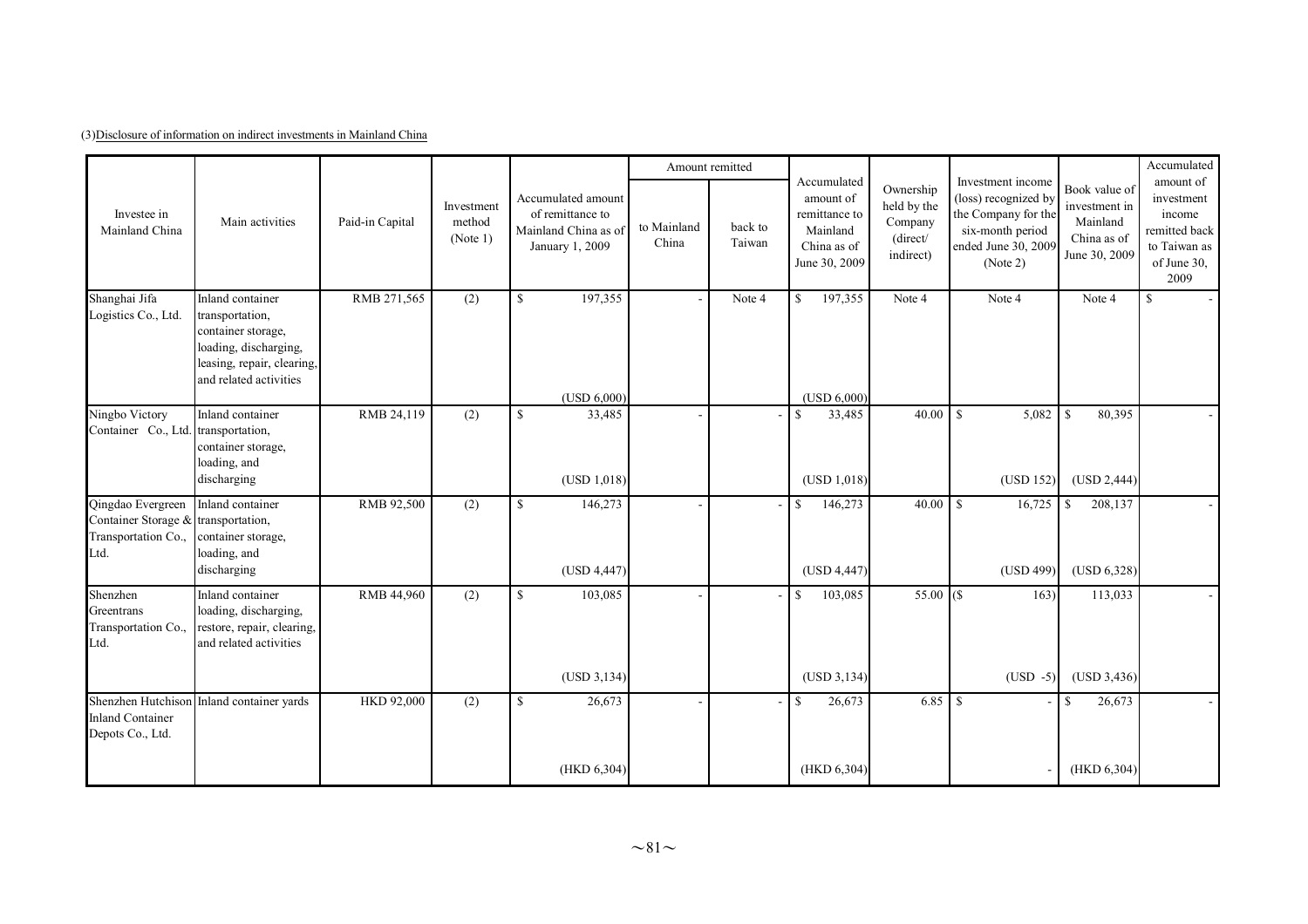|                                                  |                                                                                                                                            |                 |                                 |                                                                                         |                      | Amount remitted   |                                                                                       |                                                              | Investment                                                                                                       |                                                                            | Accumulated                                                                               |
|--------------------------------------------------|--------------------------------------------------------------------------------------------------------------------------------------------|-----------------|---------------------------------|-----------------------------------------------------------------------------------------|----------------------|-------------------|---------------------------------------------------------------------------------------|--------------------------------------------------------------|------------------------------------------------------------------------------------------------------------------|----------------------------------------------------------------------------|-------------------------------------------------------------------------------------------|
| Investee in Mainland China                       | Main activities                                                                                                                            | Paid-in Capital | Investment<br>method<br>(Note1) | Accumulated<br>amount of<br>remittance to<br>Mainland China<br>as of January 1.<br>2009 | to Mainland<br>China | back to<br>Taiwan | Accumulated<br>amount of<br>remittance to<br>Mainland China<br>as of June 30.<br>2009 | Ownership<br>held by the<br>Company<br>(direct/<br>indirect) | income (loss)<br>recognized by<br>the Company<br>for the six-<br>month period<br>ended June 30.<br>2009 (Note 2) | Book value of<br>investment in<br>Mainland China<br>as of June 30,<br>2009 | amount of<br>investment<br>income<br>remitted back<br>to Taiwan as<br>of June 30,<br>2009 |
| Kingtrans Intl. Logistics<br>(Tianjin) Co., Ltd. | Inland container<br>transportation, container<br>storage, loading,<br>discharging, leasing,<br>repair, cleaning, and<br>related activities | RMB 77,929      | (2)                             | 131,570<br>(USD 4,000)                                                                  |                      | $\sim$            | 131,570<br>(USD 4,000)                                                                | $30.20\,$ (\$)                                               | 3,532)<br>$(USD -105)$                                                                                           | 118,381<br>(USD 3, 599)                                                    |                                                                                           |

| Balance of investments in | <b>Investment Amount</b>     | Quota of Investments in Mainland |
|---------------------------|------------------------------|----------------------------------|
| Mainland China as of June | Approved by the              | China imposed by the Investment  |
| 30, 2009                  | <b>Investment Commission</b> | Commission of the Ministry of    |
|                           | of the Ministry of           | Economic Affairs (MOEA)          |
|                           | Economic Affairs             |                                  |
|                           | $(MOEA)$ (Note 3)            |                                  |
|                           |                              |                                  |
| \$638,440                 | \$1,187,156                  | \$35,886,710                     |
| (USD 18,599)              | (USD 36,092)                 |                                  |
| (HKD 6, 304)              |                              |                                  |

(Net worth of the Company:NT\$59,811,184)

Note 1:Investment in Mainland China can be conducted by the following ways:

(1) Remitting the funds to Mainland China via a third country

(2) Via a new investee to be set up in a third country

(3) Via an existing investee set up in a third country

(4) Investing directly in Mainland China

(5) Others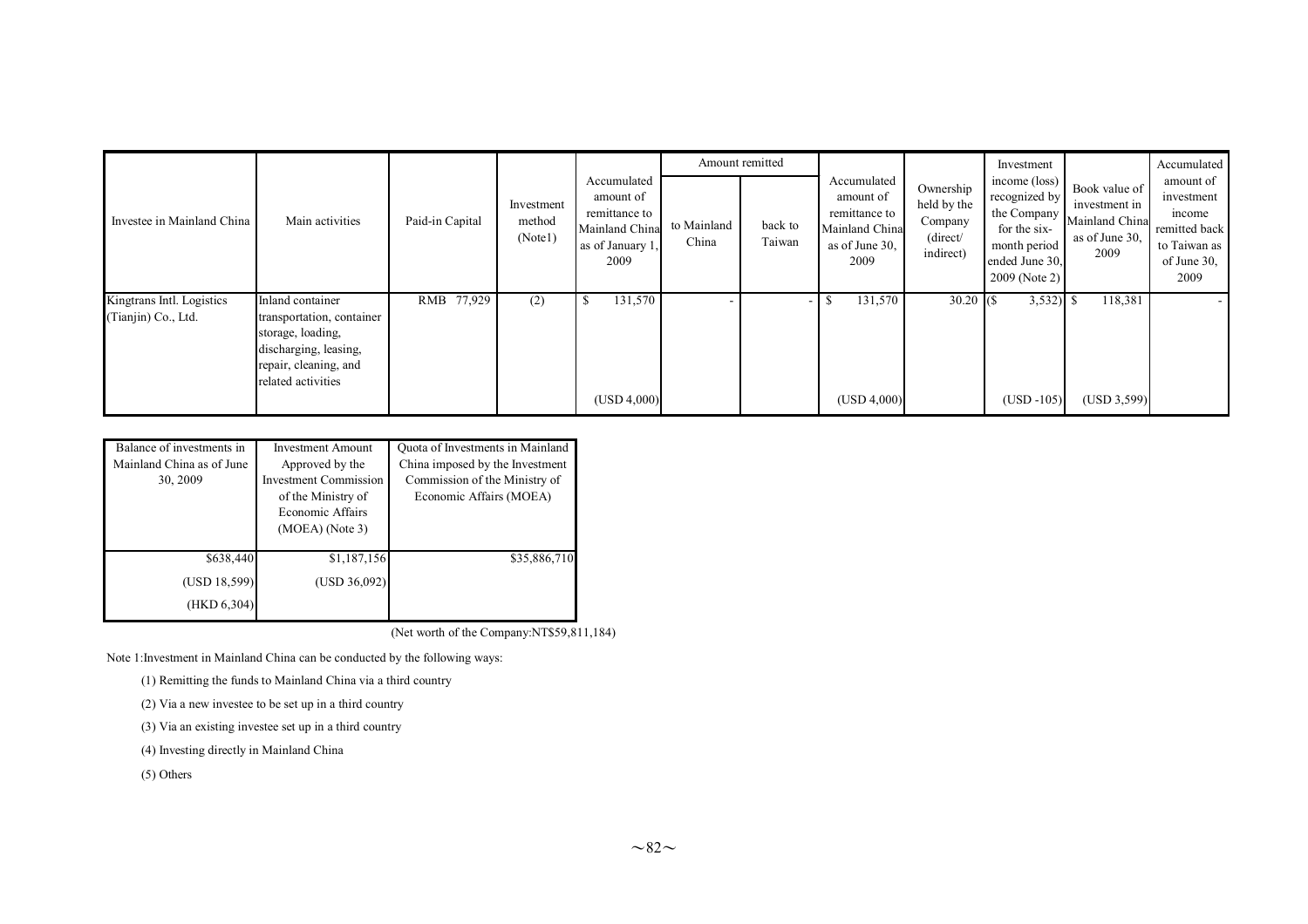Note 2:Investment income (loss) for the period

"(1)" Denotes that the investee is still in the start-up stage.

"(2)" Denotes the basis on which the investment income (loss) is recognized.

(a) Based on the investee's financial statements audited by an international accounting firm other than the Company's auditor

(b) Based on the investee's financial statements audited by the Company's auditor

(c) Others

Note 3:The amount in the table should be stated in New Taiwan Dollars.

Note 4: The Company sold its equity of Shanghai Jifa Logistics Co., LTD in the second quarter of 2008. The Company will receive the proceeds from disposal of in this long-term investment after the approval of the authority

in Mainland China.

Note 5:This investment was written off when the consolidated financial statements were prepared.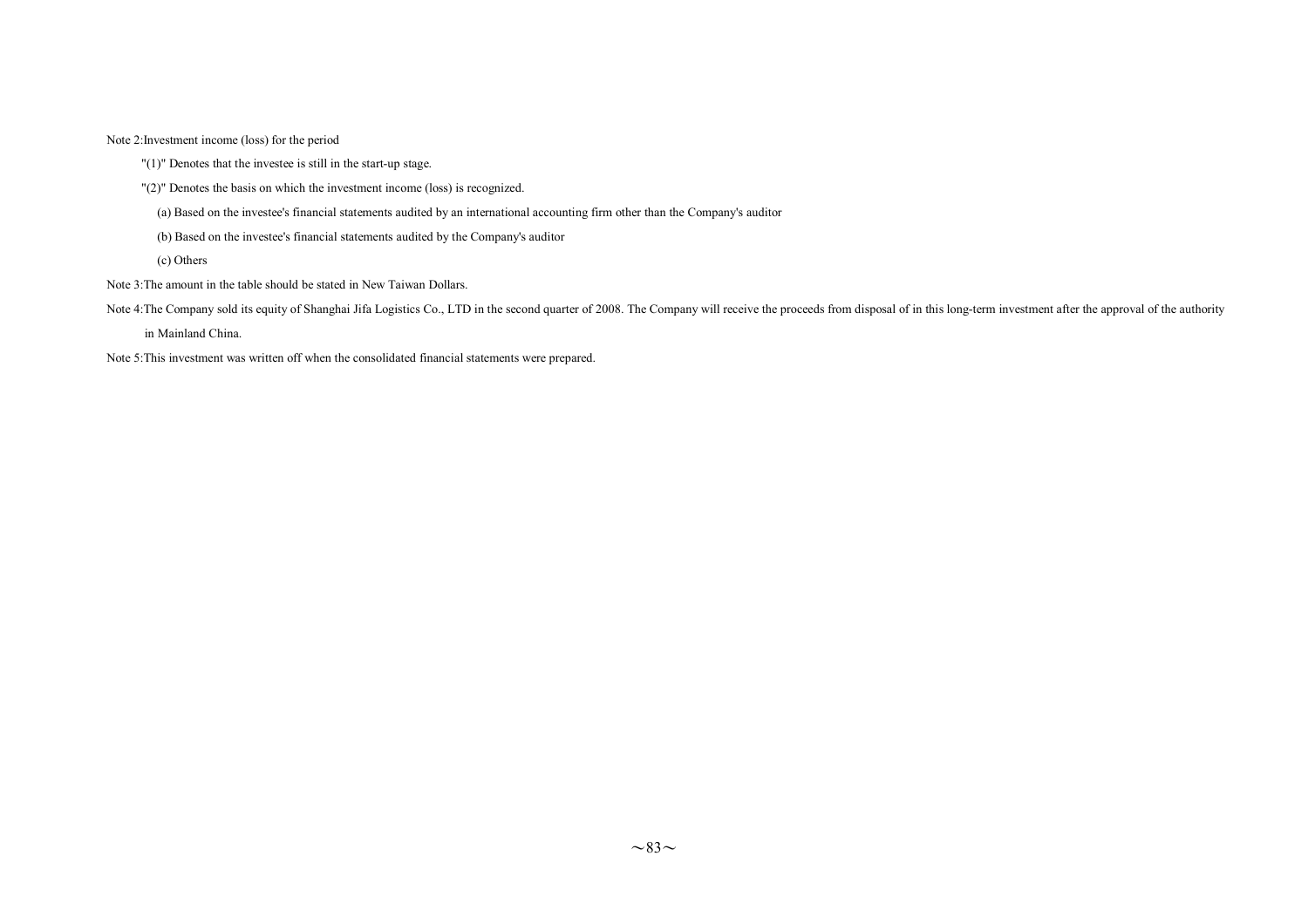## (4)Business and significant transactions between the company and its subsidiary

## June 30, 2009

|                |                  |                                                    |              |                                      | Transaction |                   |                                |
|----------------|------------------|----------------------------------------------------|--------------|--------------------------------------|-------------|-------------------|--------------------------------|
| Number         |                  |                                                    | Relationship |                                      |             |                   | Percentage of total revenue or |
| (Note 1)       | Name             | Counterparty                                       | (Note 2)     | Account                              | Amount      | Trade condition   | total assets $(\% )$           |
| $\overline{0}$ | Evergreen Marine | Taiwan Terminal Service Co., Ltd.                  |              | Other receivables                    | 270         | Note 3            |                                |
|                | Corporation      |                                                    |              |                                      |             |                   |                                |
|                |                  | $^{\prime\prime}$                                  |              | Accounts payable                     | 41,522      | $^{\prime\prime}$ | 0.03                           |
|                |                  |                                                    |              | Operating revenue                    | 1,541       | $^{\prime\prime}$ | ÷.                             |
|                |                  | $^{\prime}$                                        |              | Operating cost                       | 323,590     | $^{\prime\prime}$ | 0.81                           |
|                |                  | Greencompass Marine S.A.                           |              | Accounts receivable                  | 5,604       | $^{\prime\prime}$ | $\overline{\phantom{0}}$       |
|                |                  | $^{\prime}$                                        |              | Other receivables                    | 10,138      | $^{\prime\prime}$ | 0.01                           |
|                |                  | $^{\prime}$                                        |              | Agency reciprocal accounts -         | 9,745       | $^{\prime}$       | 0.01                           |
|                |                  |                                                    |              | credit                               |             |                   |                                |
|                |                  |                                                    |              | Operating revenue                    | 165,664     | $^{\prime\prime}$ | 0.42                           |
|                |                  | $\mathcal{U}$                                      |              | Operating cost                       | 122,972     | $\prime$          | 0.31                           |
|                |                  | Evergreen Marine (UK) Limited                      |              | Accounts receivable                  | 4,779       | $^{\prime\prime}$ |                                |
|                |                  |                                                    |              | Other receivables                    | 2,031       | $^{\prime\prime}$ |                                |
|                |                  |                                                    |              | Agency reciprocal accounts-<br>debit | 323,123     | $^{\prime}$       | 0.26                           |
|                |                  |                                                    |              | Operating revenue                    | 29,019      | $^{\prime\prime}$ | 0.07                           |
|                |                  | PT. Multi Bina Pura International                  |              | Other receivables                    |             | $^{\prime\prime}$ |                                |
|                |                  | Whitney Equipment LLC.                             |              | Other receivables                    | 94          | $^{\prime\prime}$ |                                |
|                |                  | Evergreen Shipping Agency (India) Pvt. Ltd.        |              | Agency accounts - debit              | 78,085      |                   | 0.06                           |
|                |                  |                                                    |              | Accounts payable                     | 13,213      |                   | 0.01                           |
|                |                  |                                                    |              | Operating cost                       | 862         | $^{\prime\prime}$ |                                |
|                |                  | Evergreen Shipping Agency (Thailand) Co.,<br>Ltd.  |              | Agency accounts - debit              | 1,167       | $^{\prime}$       |                                |
|                |                  |                                                    |              | Operating cost                       | 14,819      | $^{\prime\prime}$ | 0.04                           |
|                |                  | PT. Evergreen Shipping Agency Indonesia            |              | Agency accounts - debit              | 33,486      | $^{\prime}$       | 0.03                           |
|                |                  |                                                    |              | Accounts payable                     | 12,869      | $^{\prime}$       | 0.01                           |
|                |                  |                                                    |              | Operating cost                       | 16,110      | $^{\prime\prime}$ | 0.04                           |
|                |                  | Evergreen Shipping Agency (Singapore) Pte.<br>Ltd. |              | Agency accounts - debit              | 1,714       |                   | ÷.                             |
|                |                  | $^{\prime\prime}$                                  |              | Accounts payable                     | 2,472       | $^{\prime\prime}$ | $\sim$                         |
|                |                  |                                                    |              | Operating cost                       | 3,110       | $^{\prime\prime}$ | 0.01                           |
|                |                  | Evergreen Shipping Agency (Deutschland)<br>GmbH    |              | Accounts payable                     | 979         | $^{\prime\prime}$ |                                |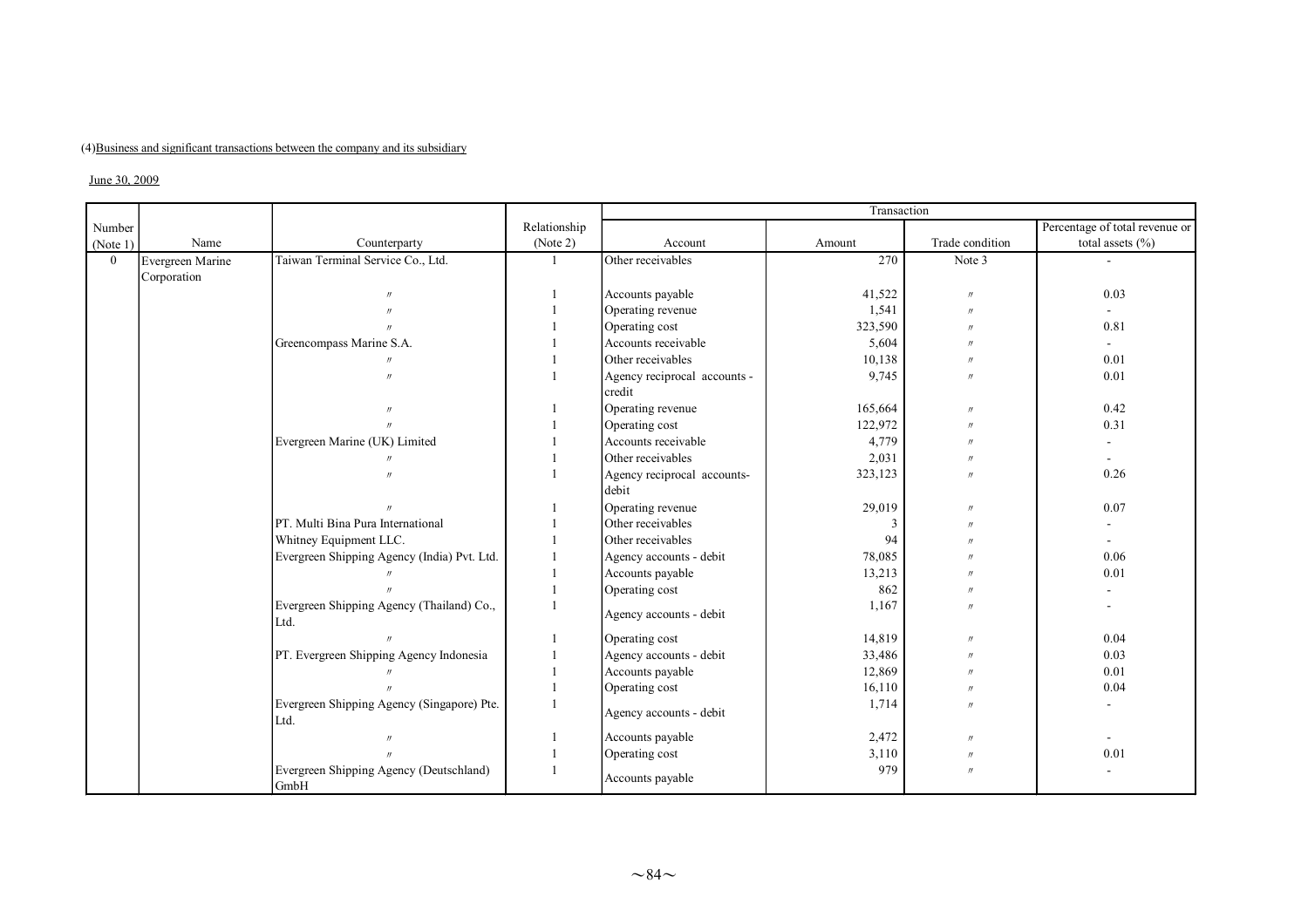|          |                  |                                                  |              |                          | Transaction |                   |                                |
|----------|------------------|--------------------------------------------------|--------------|--------------------------|-------------|-------------------|--------------------------------|
| Number   |                  |                                                  | Relationship |                          |             |                   | Percentage of total revenue or |
| (Note 1) | Name             | Counterparty                                     | (Note 2)     | Account                  | Amount      | Trade condition   | total assets $(\% )$           |
| $\theta$ | Evergreen Marine | Evergreen Shipping Agency (Deutschland)          |              | Agency accounts - credit | 308         | Note 3            |                                |
|          | Corporation      | GmbH                                             |              |                          |             |                   |                                |
|          |                  |                                                  |              | Operating cost           | 252         | $^{\prime\prime}$ |                                |
|          |                  | Evergreen Shipping Agency (Ireland) Ltd.         |              | Agency accounts - debit  | 1,100       | $^{\prime}$       |                                |
|          |                  |                                                  |              | Accounts payable         | 807         | $^{\prime}$       |                                |
|          |                  |                                                  |              | Operating cost           | -5          | $^{\prime}$       |                                |
|          |                  | Evergreen Shipping Agency (Korea)<br>Corporation |              | Accounts payable         | 225         |                   |                                |
|          |                  |                                                  |              | Agency accounts - credit | 1,558       | $^{\prime}$       |                                |
|          |                  |                                                  |              | Operating cost           | 656         | $^{\prime}$       |                                |
|          |                  | Evergreen Shipping Agency (Netherlands)<br>B.V.  |              | Other receivables        |             | $^{\prime\prime}$ |                                |
|          |                  |                                                  |              | Accounts payable         | 1,474       | $^{\prime}$       |                                |
|          |                  |                                                  |              | Agency accounts - credit | 6,692       | $\overline{u}$    | 0.01                           |
|          |                  |                                                  |              | Operating cost           | 665         | $^{\prime}$       |                                |
|          |                  | Evergreen Shipping Agency (Poland)<br>SP.ZO.O    |              | Agency accounts - credit | 99          | $^{\prime}$       |                                |
|          |                  |                                                  |              | Operating cost           | 283         | $^{\prime}$       |                                |
|          |                  | Evergreen Shipping Agency France S.A.            |              | Agency accounts - debit  | 253         |                   |                                |
|          |                  |                                                  |              | Accounts payable         | 291         |                   |                                |
|          |                  |                                                  |              | Operating cost           | 21          |                   |                                |
|          |                  | Evergreen Shipping (Spain) S.L.                  |              | Accounts payable         | 308         |                   |                                |
|          |                  |                                                  |              | Agency accounts - credit | 70          |                   |                                |
|          |                  |                                                  |              | Operating cost           | 88          |                   |                                |
|          |                  | Evergreen Shipping Agency (Italy) S. P. A.       |              | Agency accounts - debit  | 991         |                   |                                |
|          |                  |                                                  |              | Accounts payable         | 482         |                   |                                |
|          |                  |                                                  |              | Operating cost           | 596         |                   |                                |
|          |                  | Evergreen Shipping Agency (Russia) Ltd.          |              | Agency accounts - debit  | 350         |                   |                                |
|          |                  | Evergreen Shipping Agency (Vietnam) Corp.        |              | Agency accounts - debit  | 26,788      |                   | 0.02                           |
|          |                  | $^{\prime\prime}$                                |              | Operating cost           | 4,379       | $^{\prime\prime}$ | 0.01                           |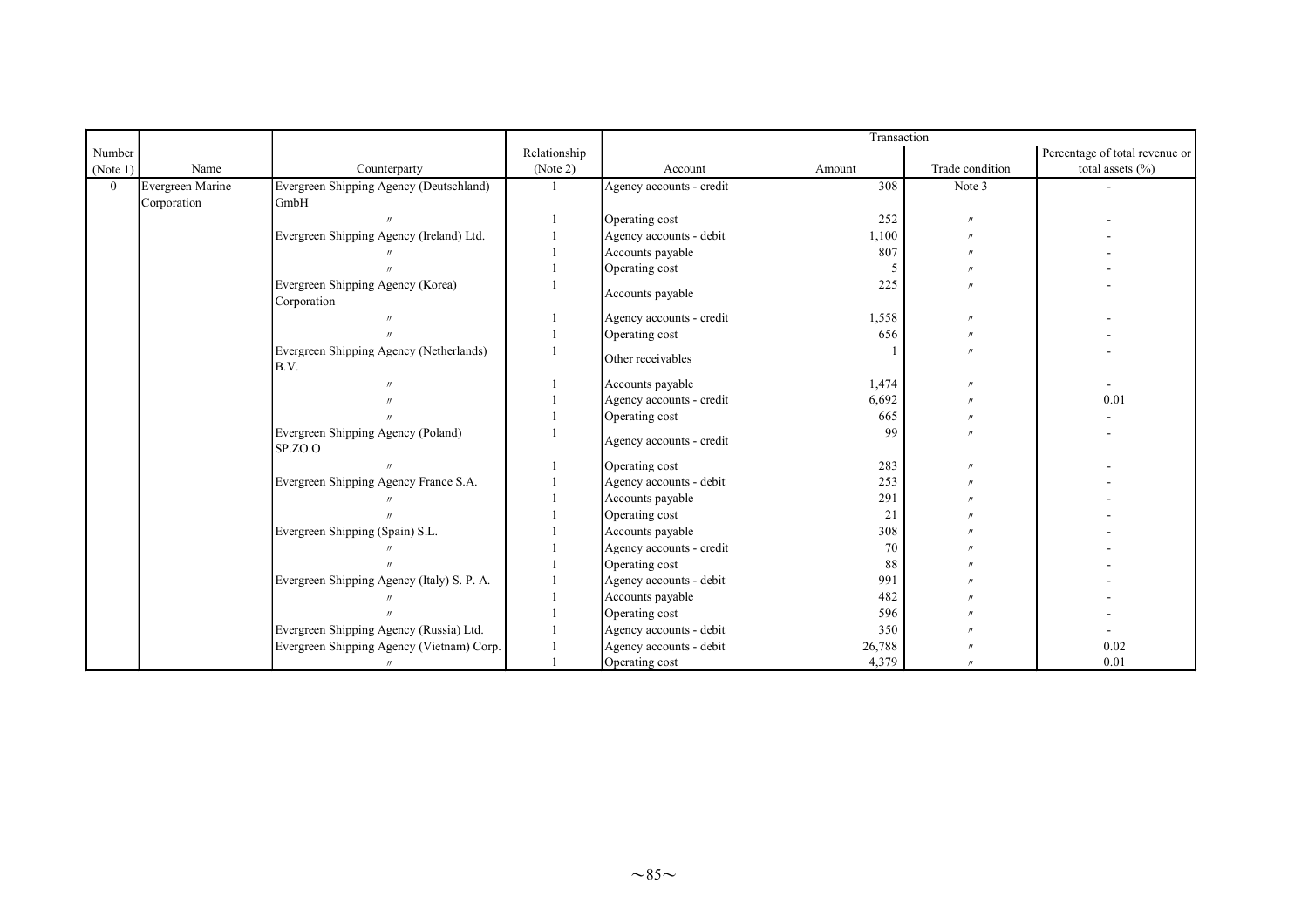|                |                       |                                                  |                         | Transaction                  |        |                   |                                |
|----------------|-----------------------|--------------------------------------------------|-------------------------|------------------------------|--------|-------------------|--------------------------------|
| Number         |                       |                                                  | Relationship            |                              |        |                   | Percentage of total revenue or |
| (Note 1)       | Name                  | Counterparty                                     | (Note 2)                | Account                      | Amount | Trade condition   | total assets $(\% )$           |
| $\theta$       | Evergreen Marine      | Evergreen Shipping Agency (Australia) Pty        |                         | Agency accounts - credit     | 48     | Note 3            |                                |
|                | Corporation           | Ltd.                                             |                         |                              |        |                   |                                |
|                |                       | Evergreen Shipping Agency (South Africa)         |                         | Other receivables            |        | $\prime$          |                                |
|                |                       | (PTY) Ltd.                                       |                         |                              |        |                   |                                |
|                |                       |                                                  |                         | Agency accounts - debit      | 61     | $^{\prime\prime}$ |                                |
|                | Peony Investment S.A. | Evergreen Shipping Agency (India) Pvt. Ltd.      | $\overline{\mathbf{3}}$ | Other receivables            | 65,905 | $^{\prime}$       | 0.05                           |
|                |                       |                                                  | $\mathbf{3}$            | Operating revenue            | 757    | $^{\prime\prime}$ |                                |
|                |                       | Shenzhen Greentrans Transportation Co.,          | $\overline{3}$          | Other receivables            | 14     | $^{\prime\prime}$ |                                |
|                |                       | Ltd. (SGTC)                                      |                         |                              |        |                   |                                |
|                |                       |                                                  | $\overline{3}$          | Other payables               | 2,665  | $^{\prime\prime}$ |                                |
|                |                       | Evergreen Argentina S.A.                         | $\overline{3}$          | Other receivables            | 268    | $^{\prime\prime}$ |                                |
|                |                       | Evergreen Shipping Agency (Vietnam) Corp.        | 3                       | Other receivables            | 43,169 |                   | 0.03                           |
| $\overline{2}$ | Greencompass Marine   | Evergreen Marine (UK) Limited                    | $\overline{3}$          | Agency reciprocal accounts - | 7,308  | $^{\prime\prime}$ | 0.01                           |
|                | S.A.                  |                                                  |                         | credit                       |        |                   |                                |
|                |                       | Evergreen Shipping Agency (India) Pvt. Ltd.      | $\overline{3}$          | Accounts receivable          | 21,271 | $^{\prime}$       | 0.02                           |
|                |                       |                                                  | $\overline{\mathbf{3}}$ | Agency accounts - debit      |        |                   | $\sim$                         |
|                |                       |                                                  | $\overline{3}$          | Operating cost               | 12,783 | $^{\prime\prime}$ | 0.03                           |
|                |                       | Evergreen Shipping Agency (Thailand) Co.,<br>Ltd | 3                       | Accounts receivable          | 12,291 |                   | 0.01                           |
|                |                       | $^{\prime}$                                      | $\mathfrak{Z}$          | Agency accounts - debit      | 18,923 | $^{\prime\prime}$ | 0.02                           |
|                |                       |                                                  | $\overline{3}$          | Agency reciprocal accounts - | 4,941  | $^{\prime\prime}$ |                                |
|                |                       |                                                  |                         | credit                       |        |                   |                                |
|                |                       |                                                  | 3                       | Operating cost               | 22,523 | $^{\prime\prime}$ | 0.06                           |
|                |                       | PT. Evergreen Shipping Agency Indonesia          | $\overline{3}$          | Accounts receivable          | 26,575 | $^{\prime}$       | 0.02                           |
|                |                       |                                                  | $\overline{3}$          | Operating cost               | 17,342 | $^{\prime\prime}$ | 0.04                           |
|                |                       | Evergreen Shipping Agency (Singapore) Pte.       | $\overline{3}$          | Accounts receivable          | 14,810 | $^{\prime\prime}$ | 0.01                           |
|                |                       | Ltd.                                             |                         |                              |        |                   |                                |
|                |                       |                                                  | $\mathbf{3}$            | Other payables               | 2,077  | $^{\prime\prime}$ |                                |
|                |                       |                                                  | $\mathbf{3}$            | Agency accounts - credit     | 406    | $^{\prime}$       |                                |
|                |                       |                                                  | $\overline{3}$          | Operating cost               | 6,322  | $^{\prime\prime}$ | 0.02                           |
|                |                       | Evergreen Shipping Agency (Korea)                | $\overline{3}$          | Accounts receivable          | 8,776  | $^{\prime\prime}$ | 0.01                           |
|                |                       | Corporation                                      |                         |                              |        |                   |                                |
|                |                       | $\mathcal{U}$                                    | 3                       | Operating cost               | 10,406 | $\prime$          | 0.03                           |
|                |                       | Evergreen Shipping Agency (Deutschland)<br>GmbH  | 3                       | Accounts payable             | 8,250  | $\prime$          | 0.01                           |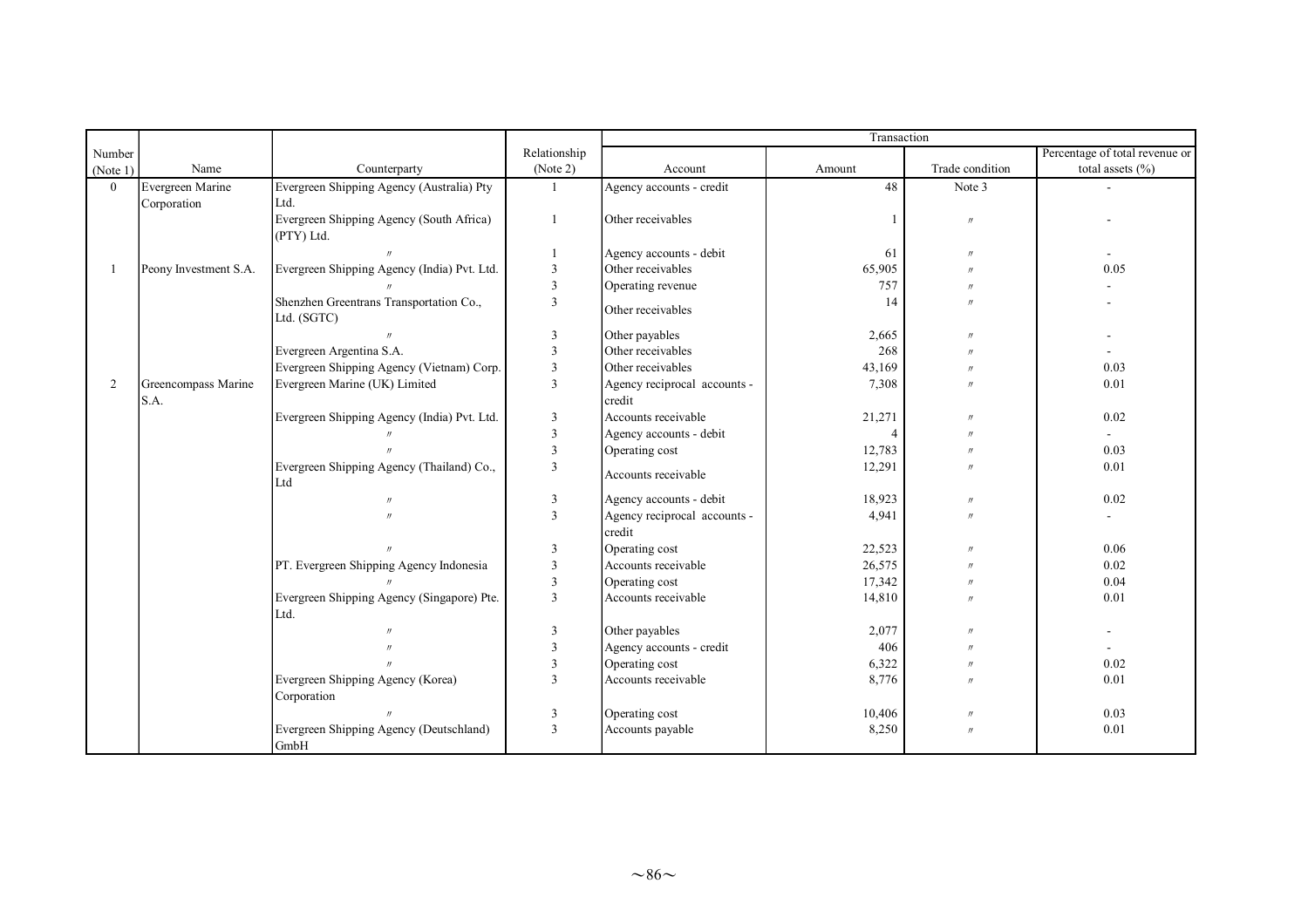|                |                     |                                            |                          |                          | Transaction |                   |                                |
|----------------|---------------------|--------------------------------------------|--------------------------|--------------------------|-------------|-------------------|--------------------------------|
| Number         |                     |                                            | Relationship             |                          |             |                   | Percentage of total revenue or |
| (Note 1)       | Name                | Counterparty                               | (Note 2)                 | Account                  | Amount      | Trade condition   | total assets $(\% )$           |
| $\overline{2}$ | Greencompass Marine | Evergreen Shipping Agency (Deutschland)    | 3                        | Agency accounts - credit | 296         | Note 3            |                                |
|                | S.A.                | GmbH                                       |                          |                          |             |                   |                                |
|                |                     |                                            | $\overline{3}$           | Operating cost           | 41,835      | $^{\prime\prime}$ | 0.10                           |
|                |                     | Evergreen Shipping Agency (Ireland) Ltd.   | $\overline{3}$           | Accounts receivable      | 15,916      | $^{\prime\prime}$ | 0.01                           |
|                |                     |                                            | 3                        | Agency accounts - debit  | 139         | $^{\prime\prime}$ |                                |
|                |                     |                                            | 3                        | Operating cost           | 3,808       | $^{\prime}$       | 0.01                           |
|                |                     | Evergreen Shipping Agency (Netherlands)    | 3                        | Accounts receivable      | 45,562      | $^{\prime}$       | 0.04                           |
|                |                     | B.V.                                       |                          |                          |             |                   |                                |
|                |                     |                                            | 3                        | Operating cost           | 46,852      | $^{\prime\prime}$ | 0.12                           |
|                |                     | Evergreen Shipping Agency (Poland)         | $\overline{3}$           | Accounts receivable      | 6,493       | $^{\prime\prime}$ | 0.01                           |
|                |                     | SP.ZO.O                                    |                          |                          |             |                   |                                |
|                |                     |                                            | 3                        | Agency accounts - debit  | 637         | $^{\prime\prime}$ |                                |
|                |                     |                                            | $\mathcal{R}$            | Other payables           | 623         | $^{\prime\prime}$ |                                |
|                |                     |                                            | $\mathbf{3}$             | Operating cost           | 1,944       |                   | $\overline{\phantom{a}}$       |
|                |                     | Evergreen Shipping Agency France S.A.      |                          | Accounts receivable      | 19,230      |                   | 0.02                           |
|                |                     |                                            | $\overline{\mathcal{E}}$ | Agency accounts - credit | 2,211       |                   |                                |
|                |                     |                                            | 3                        | Operating cost           | 28,772      |                   | 0.07                           |
|                |                     | Evergreen Shipping (Spain) S.L.            | 3                        | Accounts receivable      | 27,999      |                   | 0.02                           |
|                |                     |                                            | $\mathcal{R}$            | Agency accounts - debit  | 2,901       |                   |                                |
|                |                     |                                            | $\overline{\mathcal{E}}$ | Operating cost           | 15,128      |                   | 0.04                           |
|                |                     | Evergreen Shipping Agency (Italy) S. P. A. | 3                        | Agency accounts - credit | 23,896      |                   | 0.02                           |
|                |                     |                                            | 3                        | Operating cost           | 15,019      |                   | 0.04                           |
|                |                     | Evergreen Shipping Agency (Russia) Ltd.    | 3                        | Accounts receivable      | 10,102      |                   | 0.01                           |
|                |                     | Evergreen Shipping Agency (Vietnam) Corp.  | $\overline{3}$           | Accounts receivable      | 13,588      |                   | 0.01                           |
|                |                     |                                            | $\overline{3}$           | Operating cost           | 11,807      | $^{\prime}$       | 0.03                           |
|                |                     | Evergreen Shipping Agency (Australia) Pty  | 3                        | Accounts receivable      | 13,667      |                   | 0.01                           |
|                |                     | Ltd.                                       |                          |                          |             |                   |                                |
|                |                     |                                            | $\mathfrak{Z}$           | Agency accounts - debit  | 44          | $^{\prime\prime}$ |                                |
|                |                     |                                            | 3                        | Operating cost           | 4,241       | $^{\prime\prime}$ | 0.01                           |
|                |                     | Evergreen Shipping Agency (South Africa)   | 3                        | Accounts receivable      | 19,359      | $^{\prime}$       | 0.02                           |
|                |                     | (PTY) Ltd.                                 |                          |                          |             |                   |                                |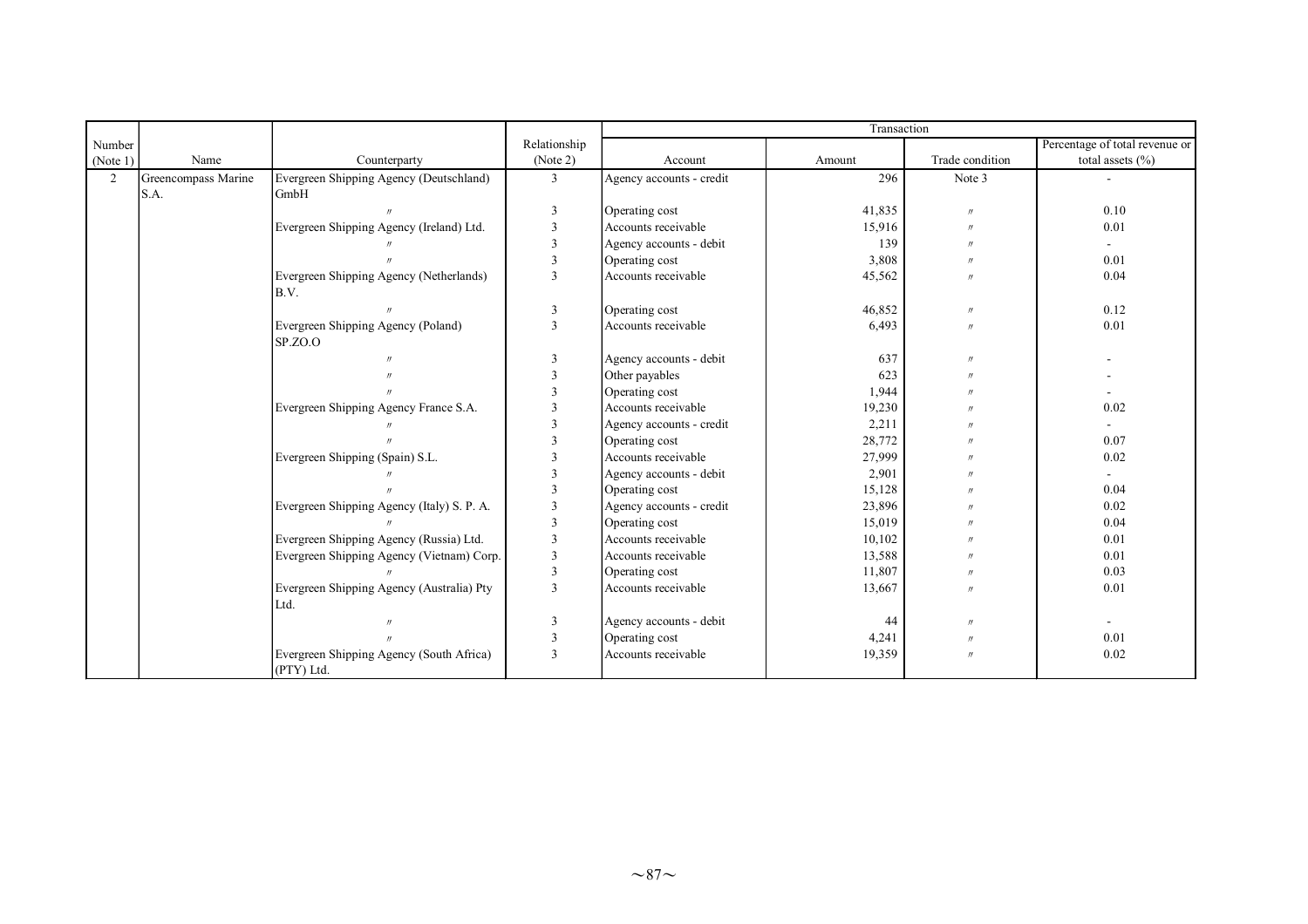|          |                       |                                             |                |                          | Transaction |                   |                                |  |  |
|----------|-----------------------|---------------------------------------------|----------------|--------------------------|-------------|-------------------|--------------------------------|--|--|
| Number   |                       |                                             | Relationship   |                          |             |                   | Percentage of total revenue or |  |  |
| (Note 1) | Name                  | Counterparty                                | (Note 2)       | Account                  | Amount      | Trade condition   | total assets $(\% )$           |  |  |
| 2        | Greencompass Marine   | Evergreen Shipping Agency (South Africa)    | $\overline{3}$ | Agency accounts - debit  | 596         | Note 3            |                                |  |  |
|          | S.A.                  | (PTY) Ltd.                                  |                |                          |             |                   |                                |  |  |
|          |                       |                                             | $\overline{3}$ | Agency accounts - credit | 7,877       | $^{\prime\prime}$ | 0.01                           |  |  |
|          |                       |                                             | $\overline{3}$ | Operating cost           | 1,871       | $^{\prime\prime}$ |                                |  |  |
| 3        | Evergreen Marine (UK) | Island Equipment LLC.                       | 3              | Other receivables        | 129,799     | $^{\prime\prime}$ | 0.10                           |  |  |
|          | Limited               |                                             |                |                          |             |                   |                                |  |  |
|          |                       |                                             | 3              | Operating revenue        | 1,848       | $^{\prime\prime}$ | $\sim$                         |  |  |
|          |                       | Evergreen Shipping Agency (Thailand) Co.,   | 3              | Agency accounts - debit  | 17,661      | $\prime$          | 0.01                           |  |  |
|          |                       | Ltd                                         |                |                          |             |                   |                                |  |  |
|          |                       | $^{\prime\prime}$                           | 3              | Agency accounts - credit | 12          | $^{\prime\prime}$ | $\sim$                         |  |  |
|          |                       |                                             | $\overline{3}$ | Operating cost           | 12,078      | $^{\prime\prime}$ | 0.03                           |  |  |
|          |                       | Shenzhen Greentrans Transportation Co.,     | 3              | Accounts payable         | 169         | $^{\prime}$       |                                |  |  |
|          |                       | Ltd. (SGTC)                                 |                |                          |             |                   |                                |  |  |
|          |                       | Evergreen Shipping Agency (India) Pvt. Ltd. | $\overline{3}$ | Agency accounts - credit | 586         |                   | $\blacksquare$                 |  |  |
|          |                       |                                             | $\overline{3}$ | Operating cost           | 13,371      |                   | 0.03                           |  |  |
|          |                       | PT. Evergreen Shipping Agency Indonesia     | $\overline{3}$ | Agency accounts - debit  | 6,471       |                   | 0.01                           |  |  |
|          |                       |                                             | $\overline{3}$ | Operating cost           | 12,319      | $^{\prime\prime}$ | 0.03                           |  |  |
|          |                       | Evergreen Shipping Agency (Singapore) Pte.  | 3              | Accounts receivable      | 3,378       | $^{\prime\prime}$ |                                |  |  |
|          |                       | Ltd.                                        |                |                          |             |                   |                                |  |  |
|          |                       |                                             | $\overline{3}$ | Agency accounts - credit | 7,980       | $^{\prime}$       | 0.01                           |  |  |
|          |                       |                                             | 3              | Other payables           | 1,388       | $^{\prime}$       | ÷.                             |  |  |
|          |                       |                                             | 3              | Operating cost           | 2,621       | $^{\prime\prime}$ | 0.01                           |  |  |
|          |                       | Evergreen Shipping Agency (Korea)           | $\overline{3}$ | Agency accounts - debit  | 10,000      | $^{\prime}$       | 0.01                           |  |  |
|          |                       | Corporation                                 |                |                          |             |                   |                                |  |  |
|          |                       | $^{\prime\prime}$                           | $\overline{3}$ | Agency accounts - credit | 817         | $^{\prime}$       |                                |  |  |
|          |                       |                                             | $\overline{3}$ | Operating cost           | 3,689       | $^{\prime\prime}$ | 0.01                           |  |  |
|          |                       | Evergreen Shipping Agency (Deutschland)     | 3              | Agency accounts - debit  | 24,174      | $^{\prime\prime}$ | 0.02                           |  |  |
|          |                       | GmbH                                        |                |                          |             |                   |                                |  |  |
|          |                       |                                             | 3              | Agency accounts - credit | 14,975      | $^{\prime\prime}$ | 0.01                           |  |  |
|          |                       |                                             | 3              | Accounts payable         | 15,374      | $\prime$          | 0.01                           |  |  |
|          |                       |                                             | $\mathbf{3}$   | Operating cost           | 86,230      |                   | 0.22                           |  |  |
|          |                       | Evergreen Shipping Agency (Ireland) Ltd.    | $\mathcal{R}$  | Agency accounts - debit  | 3,044       |                   |                                |  |  |
|          |                       | $^{\prime\prime}$                           | 3              | Operating revenue        | 1,150       |                   |                                |  |  |
|          |                       | $^{\prime\prime}$                           | 3              | Operating cost           | 7,111       | $^{\prime\prime}$ | 0.02                           |  |  |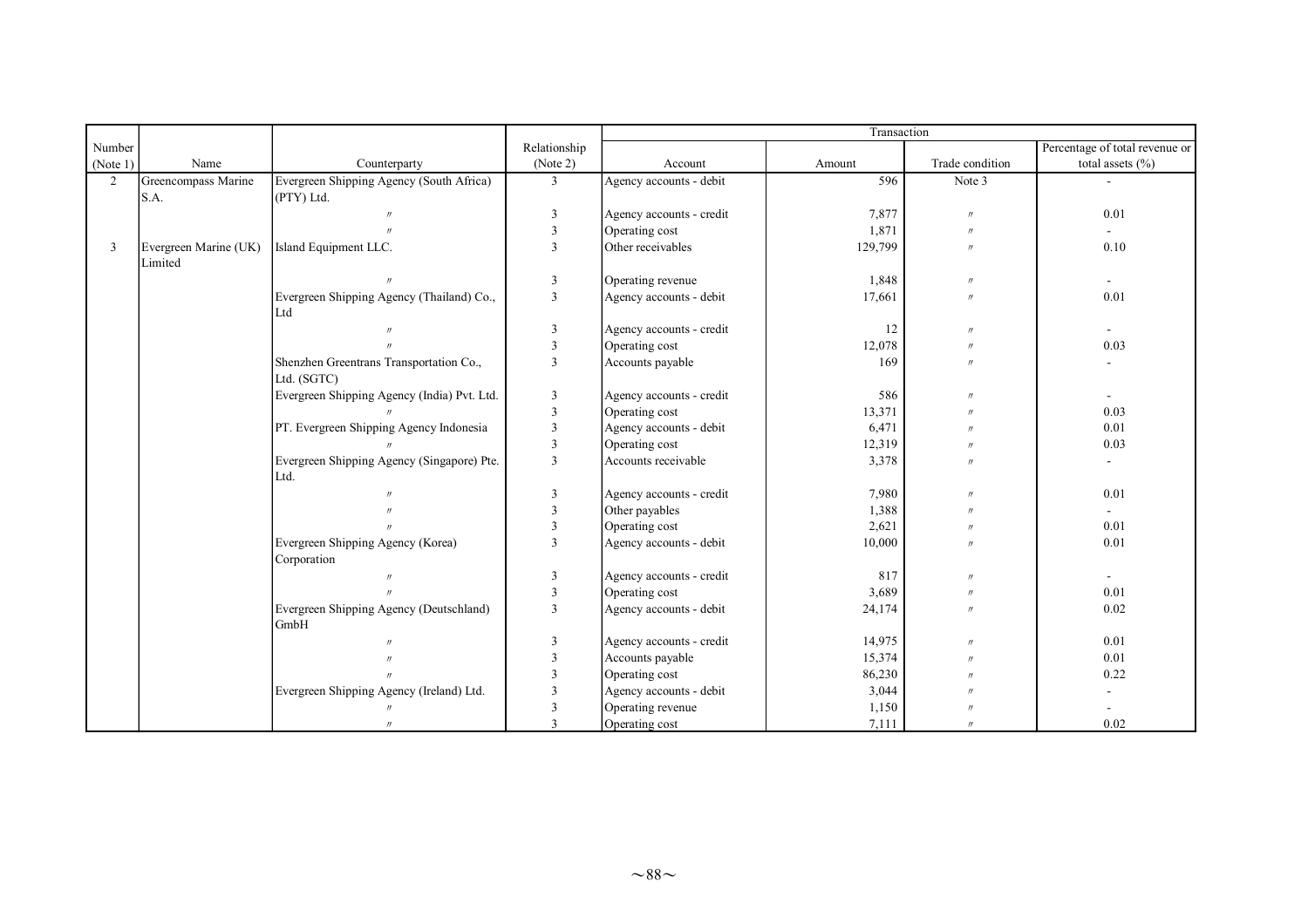|          |                       |                                            |                         |                          | Transaction |                   |                                |
|----------|-----------------------|--------------------------------------------|-------------------------|--------------------------|-------------|-------------------|--------------------------------|
| Number   |                       |                                            | Relationship            |                          |             |                   | Percentage of total revenue or |
| (Note 1) | Name                  | Counterparty                               | (Note 2)                | Account                  | Amount      | Trade condition   | total assets (%)               |
| 3        | Evergreen Marine (UK) | Evergreen Shipping Agency (Netherlands)    | $\mathfrak{Z}$          | Agency accounts - debit  | 27,442      | Note 3            | 0.02                           |
|          | Limited               | B.V.                                       |                         |                          |             |                   |                                |
|          |                       |                                            | $\overline{3}$          | Operating cost           | 101,234     | $^{\prime\prime}$ | 0.25                           |
|          |                       | Evergreen Shipping Agency (Poland)         | $\overline{3}$          | Agency accounts - debit  | 1,559       | $^{\prime\prime}$ |                                |
|          |                       | SP.ZO.O                                    |                         |                          |             |                   |                                |
|          |                       |                                            | $\overline{3}$          | Other payables           | 2,012       | $^{\prime\prime}$ |                                |
|          |                       |                                            | $\mathcal{R}$           | Operating cost           | 3,282       | $^{\prime\prime}$ | 0.01                           |
|          |                       | Evergreen Shipping Agency France S.A.      | $\mathbf{3}$            | Agency accounts - debit  | 7,383       |                   | 0.01                           |
|          |                       |                                            | $\mathcal{R}$           | Agency accounts - credit | 8,124       |                   | 0.01                           |
|          |                       |                                            | $\mathcal{R}$           | Operating cost           | 34,709      |                   | 0.09                           |
|          |                       | Evergreen Shipping (Spain) S.L.            | 3                       | Agency accounts - debit  | 45          |                   | $\blacksquare$                 |
|          |                       |                                            | 3                       | Operating cost           | 13,463      | $^{\prime}$       | 0.03                           |
|          |                       | Evergreen Shipping Agency (Italy) S. P. A. | 3                       | Agency accounts - debit  | 8,981       |                   | 0.01                           |
|          |                       |                                            | $\overline{\mathbf{3}}$ | Agency accounts - credit | 20,036      |                   | 0.02                           |
|          |                       |                                            | $\mathcal{R}$           | Operating cost           | 7,397       |                   | 0.02                           |
|          |                       | Evergreen Shipping Agency (Russia) Ltd.    | 3                       | Agency accounts - debit  | 2,388       |                   |                                |
|          |                       |                                            | $\overline{3}$          | Accounts payable         | 1,271       |                   |                                |
|          |                       | Evergreen Shipping Agency (Vietnam) Corp.  | 3                       | Agency accounts - debit  | 10,505      |                   | 0.01                           |
|          |                       |                                            | 3                       | Agency accounts - credit | 2,349       |                   | $\sim$                         |
|          |                       |                                            | $\mathbf{3}$            | Operating cost           | 10,404      | $^{\prime\prime}$ | 0.03                           |
|          |                       | Evergreen Shipping Agency (South Africa)   | 3                       | Agency accounts - debit  | 233         | $^{\prime\prime}$ |                                |
|          |                       | (PTY) Ltd.                                 |                         |                          |             |                   |                                |
|          |                       |                                            | $\overline{3}$          | Operating cost           | 47          | $^{\prime\prime}$ | $\sim$                         |
|          | Clove Holding Ltd.    | Island Equipment LLC.                      | $\mathbf{3}$            | Other receivables        | 311,519     | $^{\prime}$       | 0.25                           |
|          |                       | $^{\prime\prime}$                          | $\mathcal{R}$           | Operating revenue        | 4,434       | $^{\prime\prime}$ | 0.01                           |
| 5        | PT. Multi Bina Pura   | PT. Multi Bina Transport                   | 3                       | Accounts receivable      | 418         |                   |                                |
|          | International         |                                            |                         |                          |             |                   |                                |
|          |                       |                                            |                         | Operating revenue        | 2,191       | $^{\prime\prime}$ | 0.01                           |
|          |                       |                                            |                         | Accounts payable         | 401         |                   |                                |
|          |                       |                                            |                         | Other payables           | 229         |                   |                                |
|          |                       | $^{\prime}$                                | $\mathcal{R}$           | Operating cost           | 1,472       | $^{\prime\prime}$ |                                |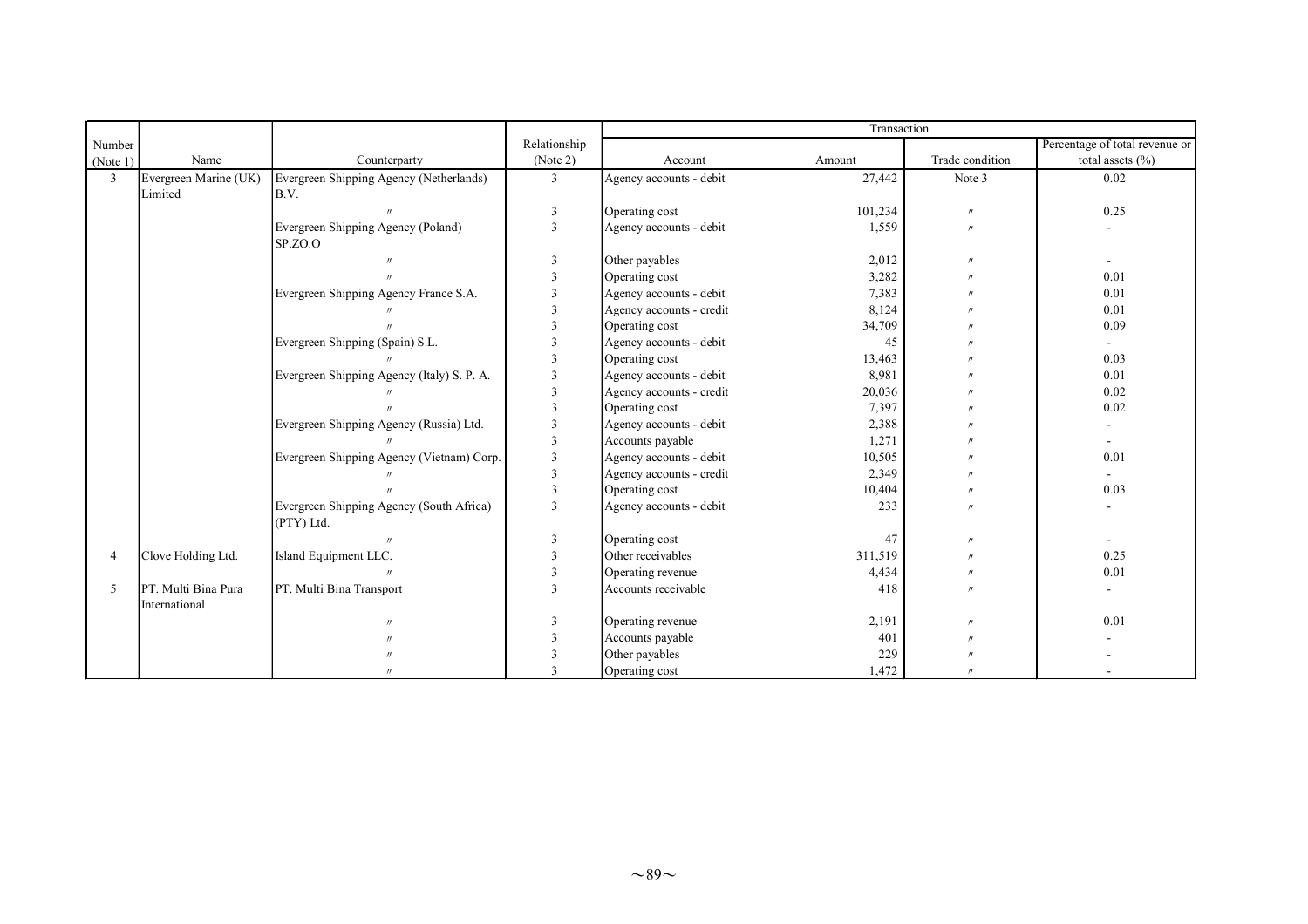|                 |                                            |                                                                  |                |                     | Transaction |                   |                                |
|-----------------|--------------------------------------------|------------------------------------------------------------------|----------------|---------------------|-------------|-------------------|--------------------------------|
| Number          |                                            |                                                                  | Relationship   |                     |             |                   | Percentage of total revenue or |
| (Note 1)        | Name                                       | Counterparty                                                     | (Note 2)       | Account             | Amount      | Trade condition   | total assets $(\% )$           |
| 5               | PT. Multi Bina Pura<br>International       | PT. Evergreen Shipping Agency Indonesia                          | $\mathbf{3}$   | Accounts receivable | 2,274       | Note 3            |                                |
| 6               |                                            | PT. Multi Bina Transport PT. Evergreen Shipping Agency Indonesia | $\mathfrak{Z}$ | Accounts receivable | 2,034       | $\prime\prime$    |                                |
| $7\phantom{.0}$ | Evergreen Shipping<br>Agency (Russia) Ltd. | Evergreen Shipping Agency (Deutschland)<br>GmbH                  | $\mathfrak{Z}$ | Accounts receivable | 4,616       | $^{\prime\prime}$ |                                |
|                 |                                            |                                                                  | 3              | Accounts payable    | 5,916       | $^{\prime\prime}$ | $\blacksquare$                 |
|                 |                                            |                                                                  | 3              | Operating revenue   | 10,158      | $\prime\prime$    | 0.03                           |
| 8               | PT. Evergreen Shipping<br>Agency Indonesia | Evergreen Shipping Agency (Ireland) Ltd.                         | 3              | Accounts payable    | 10,472      | $^{\prime\prime}$ | 0.01                           |
|                 |                                            |                                                                  |                |                     |             |                   |                                |
|                 |                                            |                                                                  |                |                     |             |                   |                                |
|                 |                                            |                                                                  |                |                     |             |                   |                                |
|                 |                                            |                                                                  |                |                     |             |                   |                                |
|                 |                                            |                                                                  |                |                     |             |                   |                                |

Note 1: Transaction types between the Company and the subsidiary are shown as follows:

(1) the "0" donates the Company.

(2) the subsidiaries are donated in sequential numbers from "1".

Note 2: The relationship types are shown as follows:

(1) the Company to the subsidiary.

(2) the subsidiary to the Company

(3) the subsidiary to the subsidiary.

Note 3: Any trade types presented above are of no difference from ordinary transaction.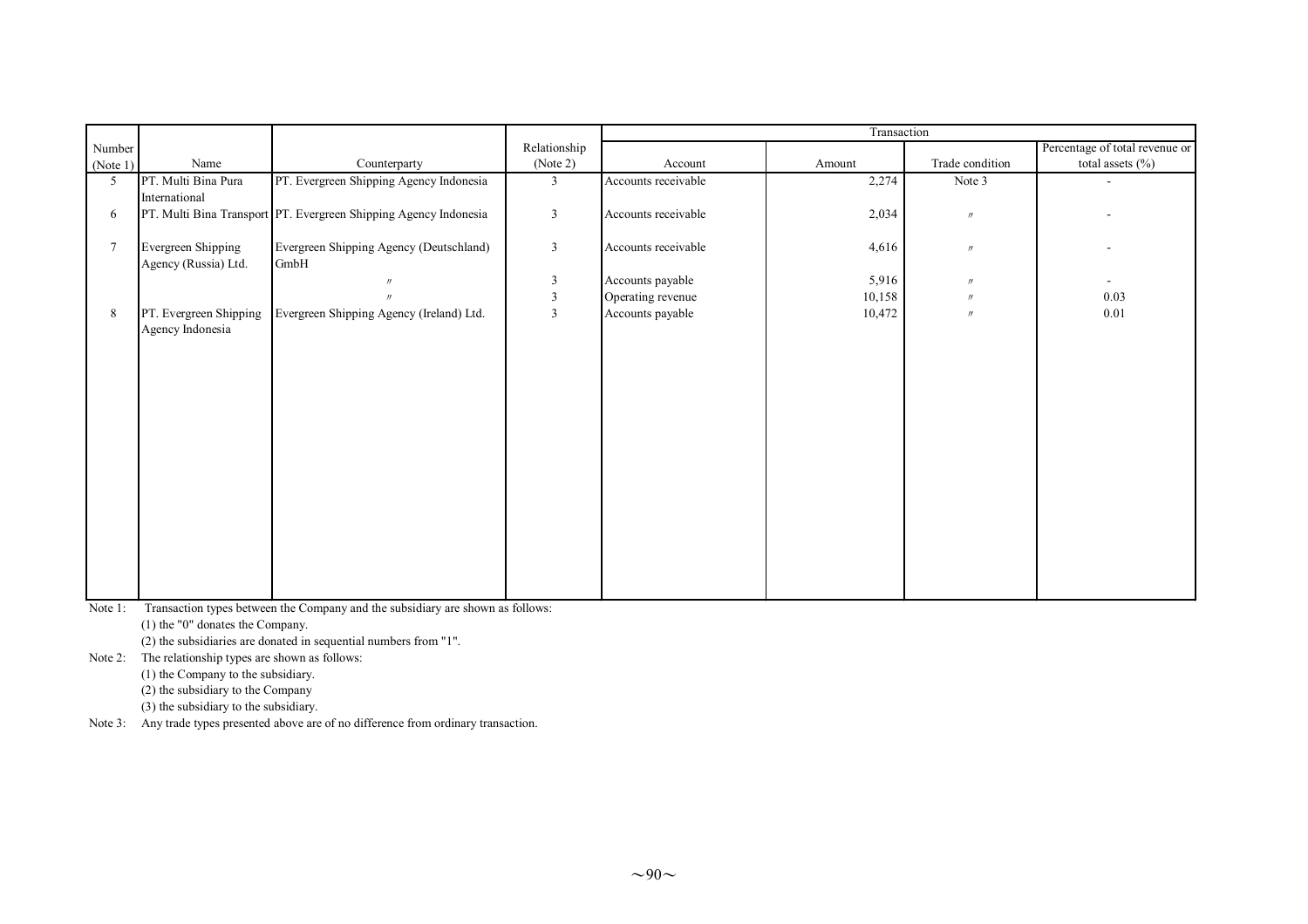#### June 30, 2008

|                |                  |                                            |              |                            | Transaction |                   |                                |
|----------------|------------------|--------------------------------------------|--------------|----------------------------|-------------|-------------------|--------------------------------|
| Number         |                  |                                            | Relationship |                            |             |                   | Percentage of total revenue or |
| (Note 1)       | Name             | Counterparty                               | (Note 2)     | Account                    | Amount      | Trade condition   | total assets $(\% )$           |
| $\overline{0}$ | Evergreen Marine | Taiwan Terminal Service Co., Ltd.          |              | Operating revenue          | 1,541       | Note 3            |                                |
|                | Corporation      |                                            |              |                            |             |                   |                                |
|                |                  |                                            |              | Other receivables          | 270         | $^{\prime\prime}$ |                                |
|                |                  |                                            |              | Operating cost             | 400,887     | $^{\prime\prime}$ | 0.63                           |
|                |                  |                                            |              | Accounts payable           | 51,433      | $^{\prime\prime}$ | 0.04                           |
|                |                  | Peony Investment S.A.                      |              | Other receivables          | 61          | $^{\prime\prime}$ | $\sim$                         |
|                |                  | Greencompass Marine S.A.                   |              | Operating revenue          | 165,936     |                   | 0.26                           |
|                |                  |                                            |              | Accounts receivable        | 19,221      | $\overline{B}$    | 0.01                           |
|                |                  |                                            |              | Operating cost             | 176,957     | $^{\prime\prime}$ | 0.28                           |
|                |                  |                                            |              | Accounts payable           | 27          | $^{\prime\prime}$ | $\sim$                         |
|                |                  |                                            |              | Other receivables          | 22,070      | $^{\prime\prime}$ | 0.02                           |
|                |                  |                                            |              | Agency reciprocal accounts | 11,907      | $^{\prime\prime}$ | 0.01                           |
|                |                  |                                            |              | Agency accounts - credit   | 9,235       |                   | 0.01                           |
|                |                  | Evergreen Marine (UK) Limited              |              | Operating revenue          | 28,581      | $^{\prime\prime}$ | 0.04                           |
|                |                  |                                            |              | Accounts receivable        | 5,589       | $^{\prime\prime}$ | $\sim$                         |
|                |                  |                                            |              | Other receivables          | 34,150      | $^{\prime\prime}$ | 0.03                           |
|                |                  |                                            |              | Agency reciprocal accounts | 3,405       | $^{\prime\prime}$ | $\sim$                         |
|                |                  |                                            |              | Agency accounts - debit    | 275,724     | $^{\prime\prime}$ | 0.21                           |
|                |                  | PT. Evergreen Shipping Agency Indonesia    |              | Operating cost             | 22,656      | $^{\prime\prime}$ | 0.04                           |
|                |                  |                                            |              | Agency accounts - debit    | 6,260       |                   | 0.01                           |
|                |                  | Evergreen Shipping Agency (Singapore) Pte. |              | Operating cost             | 4,796       | $^{\prime\prime}$ | 0.01                           |
|                |                  | Ltd.                                       |              |                            |             |                   |                                |
|                |                  |                                            |              | Agency accounts - debit    | 378         | $^{\prime\prime}$ |                                |
|                |                  | Evergreen Shipping Agency (Korea)          |              | Operating cost             | 2,514       | $^{\prime\prime}$ |                                |
|                |                  | Corporation                                |              |                            |             |                   |                                |
|                |                  |                                            |              | Agency accounts - credit   | 589         | $^{\prime\prime}$ |                                |
|                |                  | Evergreen Shipping Agency (Netherlands)    |              |                            | 1,171       | $^{\prime\prime}$ |                                |
|                |                  | B.V.                                       |              | Agency accounts - credit   |             |                   |                                |
|                |                  | Evergreen Shipping Agency (Thailand) Co.,  |              | Operating cost             | 24,723      | $^{\prime\prime}$ | 0.04                           |
|                |                  | Ltd.                                       |              |                            |             |                   |                                |
|                |                  |                                            |              | Agency accounts - debit    | 91,600      | $\prime$          | 0.07                           |
|                |                  | Evergreen Shipping Agency (Italy) S. P. A. |              | Agency accounts - debit    | 14,988      | $^{\prime\prime}$ | 0.01                           |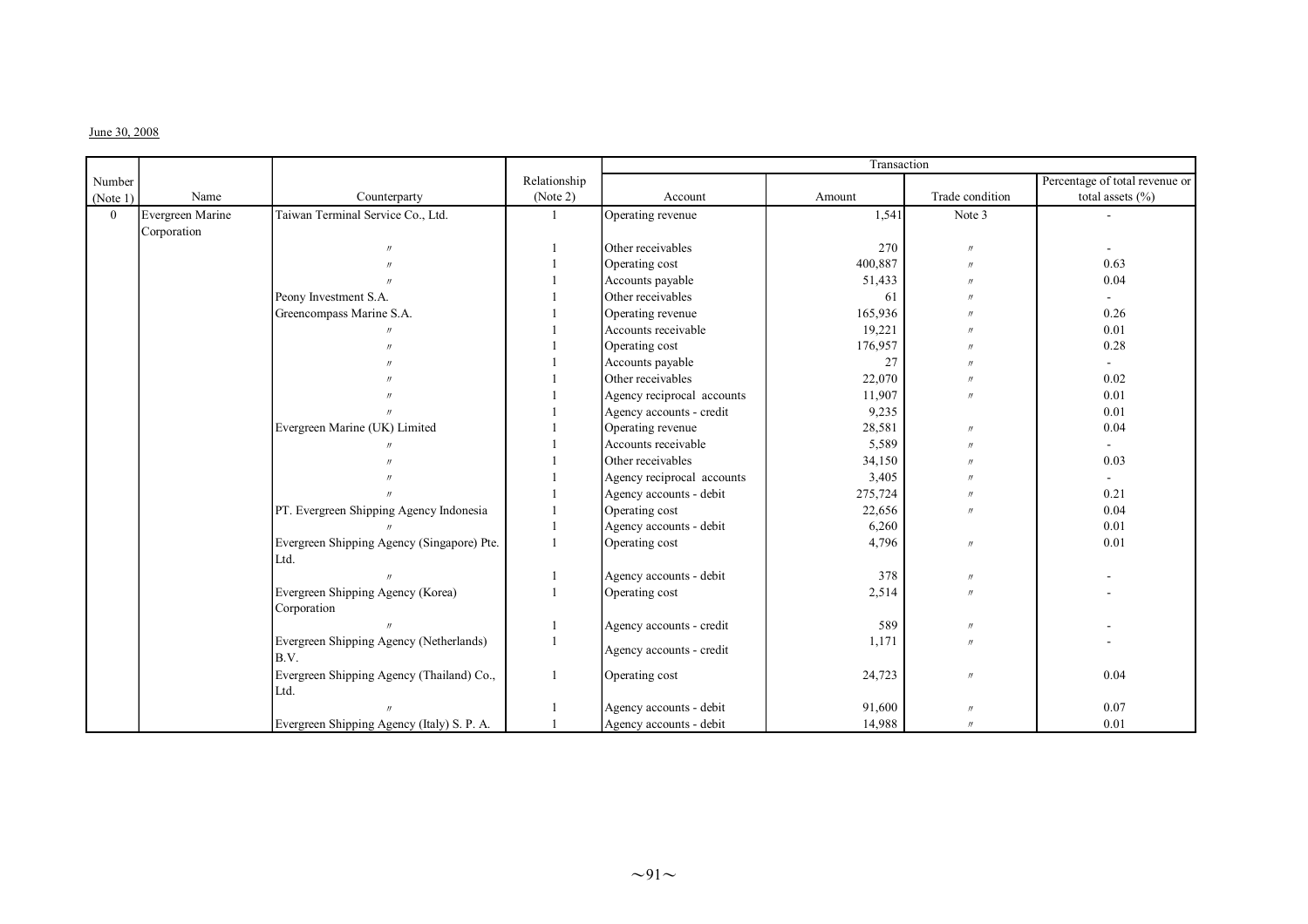|                |                       |                                             |              |                          | Transaction |                   |                                |
|----------------|-----------------------|---------------------------------------------|--------------|--------------------------|-------------|-------------------|--------------------------------|
| Number         |                       |                                             | Relationship |                          |             |                   | Percentage of total revenue or |
| (Note 1)       | Name                  | Counterparty                                | (Note 2)     | Account                  | Amount      | Trade condition   | total assets $(\% )$           |
|                | Evergreen Marine      | Evergreen Shipping Agency (Deutschland)     |              | Agency accounts - debit  | 318         | Note 3            |                                |
|                | Corporation           | GmbH                                        |              |                          |             |                   |                                |
|                |                       | Evergreen Shipping Agency (Ireland) Ltd.    |              | Agency accounts - debit  | 574         | $^{\prime}$       |                                |
|                |                       | Evergreen Shipping Agency (Vietnam) Corp.   |              | Operating cost           | 5,042       | $^{\prime}$       | 0.01                           |
|                |                       |                                             |              | Agency accounts - debit  | 4,675       |                   |                                |
|                |                       | Evergreen Shipping Agency (India) Pvt. Ltd. |              | Operating cost           | 6,509       |                   | 0.01                           |
|                |                       |                                             |              | Agency accounts - debit  | 29,204      |                   | 0.02                           |
|                |                       | Evergreen Argentina S.A.                    |              | Agency accounts - debit  | 2,045       |                   |                                |
|                |                       | Evergreen Shipping Agency (Russia) Ltd.     |              | Agency accounts - debit  | 32          |                   |                                |
|                |                       | PT. Multi Bina Pura International           |              | Other receivables        |             |                   |                                |
|                |                       | Evergreen Heavy Industrial Co., (Malaysia)  |              | Operating cost           | 1,149,162   |                   | 1.80                           |
|                |                       | Berhad                                      |              |                          |             |                   |                                |
|                |                       |                                             |              | Other receivables        | 42          | $^{\prime}$       |                                |
|                |                       | Evergreen Shipping Agency (Poland)          |              | Agency accounts - credit | 125         | $^{\prime\prime}$ |                                |
|                |                       | SPZO.                                       |              |                          |             |                   |                                |
|                |                       | Evergreen Shipping Agency France S.A.       |              | Agency accounts - credit | 482         | $^{\prime\prime}$ |                                |
|                |                       | Evergreen Shipping (Spain) S.L.             |              | Agency accounts - credit | 987         | $^{\prime}$       |                                |
|                | Clove Holding Ltd.    | Island Equipment LLC.                       |              | Other receivables        | 271,412     |                   | 0.20                           |
| $\mathfrak{D}$ | PT. Multi Bina Pura   | PT.Multi Bina Transport                     | 3            | Accounts receivable      | 358         | $^{\prime}$       |                                |
|                | International         |                                             |              |                          |             |                   |                                |
|                |                       |                                             | $\mathbf{3}$ | Operating cost           | 4,775       | $^{\prime\prime}$ | 0.01                           |
|                |                       |                                             | $\mathbf{3}$ | Accounts payable         | 1,724       | $^{\prime}$       |                                |
|                |                       |                                             | $\mathbf{R}$ | Operating revenue        | 2,094       |                   |                                |
|                |                       | PT. Evergreen Shipping Agency Indonesia     | 3            | Accounts receivable      | 1,261       |                   |                                |
| 3              | Evergreen Marine (UK) | Island Equipment LLC.                       | $\mathbf{3}$ | Other receivables        | 113,080     |                   | 0.09                           |
|                | Limited               |                                             |              |                          |             |                   |                                |
|                |                       | Greencompass Marine S.A.                    |              | Agency accounts - debit  | 118,277     | $^{\prime\prime}$ | 0.09                           |
|                |                       | Evergreen Shipping Agency (Russia) Ltd.     | $\mathbf{3}$ | Operating cost           | 57          | $^{\prime}$       |                                |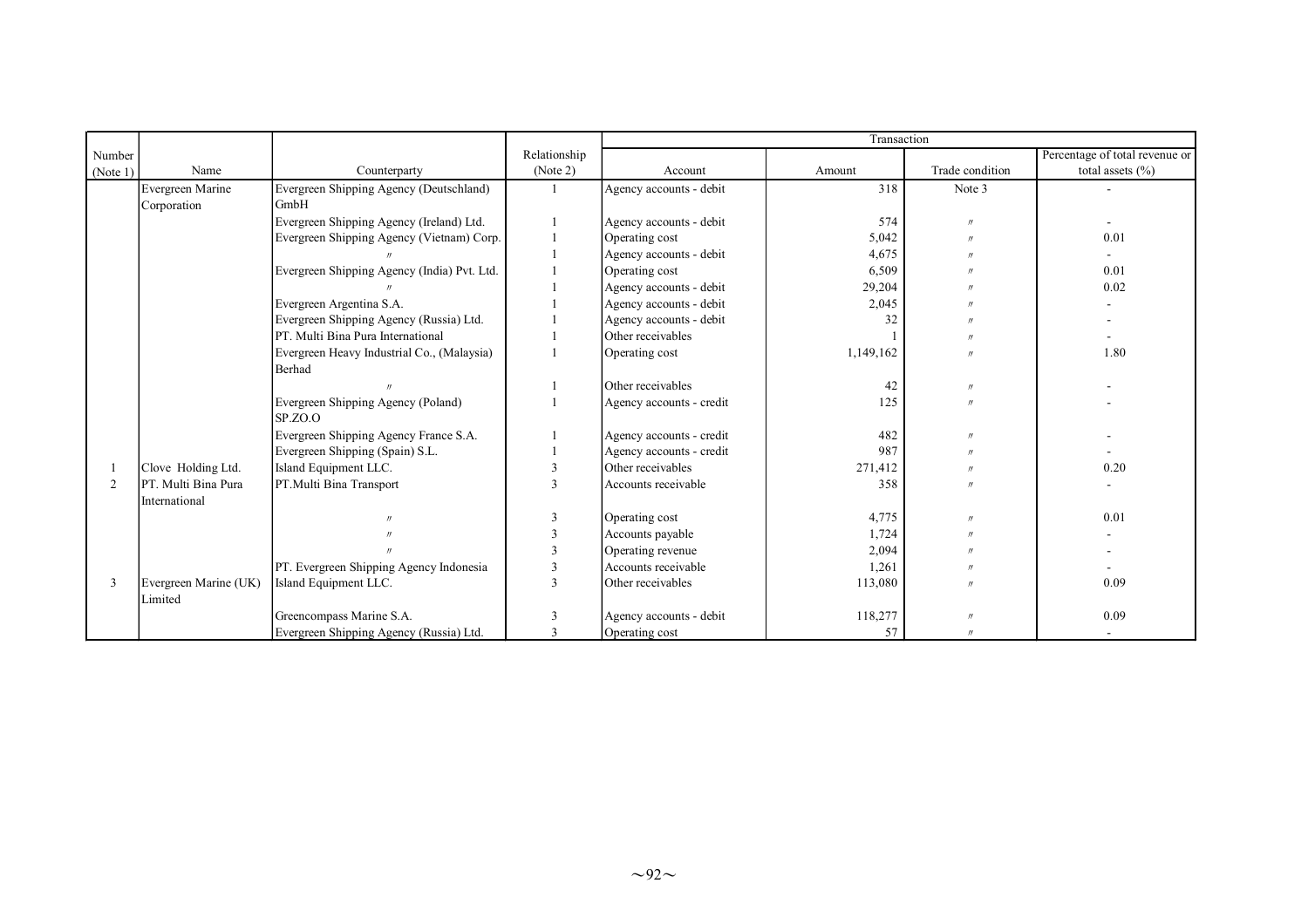|                |                                  |                                                   |                         |                          | Transaction |                   |                                |
|----------------|----------------------------------|---------------------------------------------------|-------------------------|--------------------------|-------------|-------------------|--------------------------------|
| Number         |                                  |                                                   | Relationship            |                          |             |                   | Percentage of total revenue or |
| (Note 1)       | Name                             | Counterparty                                      | (Note 2)                | Account                  | Amount      | Trade condition   | total assets $(\% )$           |
| $\overline{3}$ | Evergreen Marine (UK)<br>Limited | Evergreen Shipping Agency (Russia) Ltd.           | $\mathfrak{Z}$          | Accounts payable         | 4,416       | Note 3            |                                |
|                |                                  | Evergreen Shipping Agency (Deutschland)<br>GmbH   | 3                       | Operating cost           | 71,214      | $\prime$          | 0.11                           |
|                |                                  |                                                   | 3                       | Accounts payable         | 10,796      | $\prime$          | 0.01                           |
|                |                                  |                                                   | $\overline{3}$          | Agency accounts - credit | 10,372      | $^{\prime\prime}$ | 0.01                           |
|                |                                  | Evergreen Shipping Agency (Singapore) Pte.<br>Ltd | 3                       | Operating cost           | 8,335       | $^{\prime\prime}$ | 0.01                           |
|                |                                  |                                                   | $\overline{3}$          | Accounts payable         | 8,371       | $^{\prime\prime}$ | 0.01                           |
|                |                                  |                                                   | $\overline{3}$          | Other payables           | 1,127       | $^{\prime\prime}$ |                                |
|                |                                  |                                                   | 3                       | Agency accounts - credit | 2,480       | $^{\prime\prime}$ | ÷.                             |
|                |                                  | Evergreen Shipping Agency (Korea)<br>Corporation  | 3                       | Operating cost           | 5,861       |                   | 0.01                           |
|                |                                  |                                                   | $\overline{3}$          | Agency accounts - debit  | 37,459      | $^{\prime\prime}$ | 0.03                           |
|                |                                  | Shenzhen Greentrans Transportation Co.,<br>Ltd.   | 3                       | Accounts payable         | 873         | $^{\prime\prime}$ |                                |
|                |                                  | Evergreen Shipping Agency (Poland)<br>SP.ZO.O     | $\overline{3}$          | Operating cost           | 6,941       | $^{\prime\prime}$ | 0.01                           |
|                |                                  |                                                   | 3                       | Other payables           | 996         | $^{\prime\prime}$ | $\sim$                         |
|                |                                  |                                                   | $\mathbf{3}$            | Agency accounts - debit  | 36,815      | $^{\prime}$       | 0.03                           |
|                |                                  | Evergreen Shipping Agency France S.A.             | $\mathcal{R}$           | Operating cost           | 31,104      |                   | 0.05                           |
|                |                                  |                                                   | $\mathbf{3}$            | Other payables           | 8,280       |                   | 0.01                           |
|                |                                  |                                                   | 3                       | Agency accounts - debit  | 60,919      |                   | 0.05                           |
|                |                                  | Evergreen Shipping Agency (Italy) S. P. A.        | 3                       | Operating cost           | 3,760       |                   | 0.01                           |
|                |                                  |                                                   | $\overline{3}$          | Agency accounts - credit | 10,072      |                   | 0.01                           |
|                |                                  | Evergreen Shipping Agency (Vietnam) Corp.         | $\overline{3}$          | Operating cost           | 12,883      | $^{\prime}$       | 0.02                           |
|                |                                  |                                                   | $\overline{3}$          | Agency accounts - credit | 1,409       |                   | $\sim$                         |
|                |                                  | Evergreen Shipping Agency (India) Pvt. Ltd.       | $\overline{\mathbf{3}}$ | Operating cost           | 18,367      |                   | 0.03                           |
|                |                                  |                                                   | $\overline{\mathbf{3}}$ | Agency accounts - debit  | 11,019      |                   | 0.01                           |
|                |                                  | PT. Evergreen Shipping Agency Indonesia           | $\mathbf{3}$            | Operating cost           | 14,068      |                   | 0.02                           |
|                |                                  |                                                   | 3                       | Agency accounts - debit  | 1,942       |                   |                                |
|                |                                  | Evergreen Shipping Agency (Ireland) Ltd.          | $\overline{\mathbf{3}}$ | Operating cost           | 5.407       | $^{\prime\prime}$ | 0.01                           |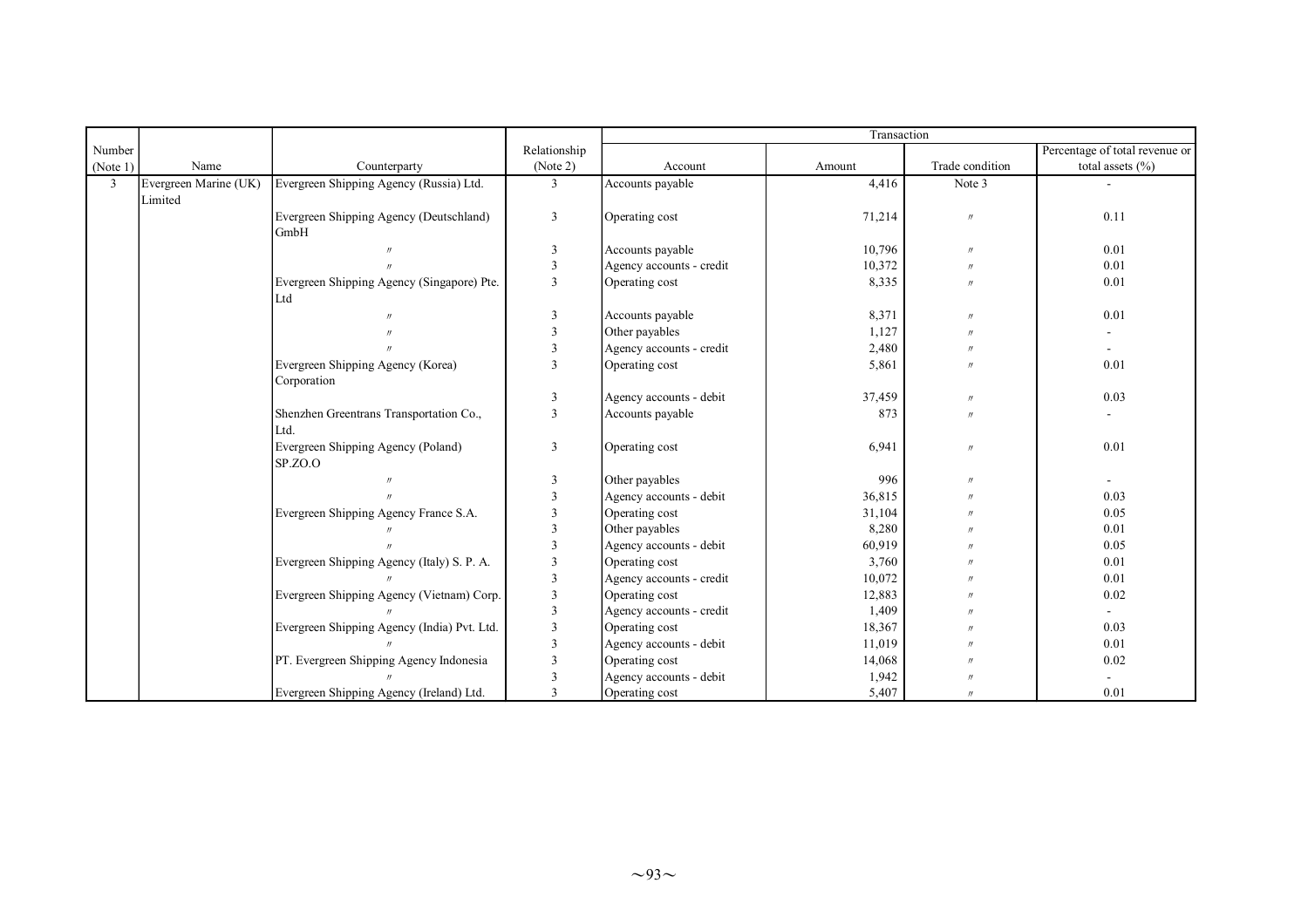|                |                       |                                             |                         | Transaction             |        |                   |                                |
|----------------|-----------------------|---------------------------------------------|-------------------------|-------------------------|--------|-------------------|--------------------------------|
| Number         |                       |                                             | Relationship            |                         |        |                   | Percentage of total revenue or |
| (Note 1)       | Name                  | Counterparty                                | (Note 2)                | Account                 | Amount | Trade condition   | total assets $(\% )$           |
| $\mathfrak{Z}$ | Evergreen Marine (UK) | Evergreen Shipping Agency (Ireland) Ltd.    | $\overline{3}$          | Agency accounts - debit | 13,425 | Note 3            | 0.01                           |
|                | Limited               |                                             |                         |                         |        |                   |                                |
|                |                       | Evergreen Shipping Agency (Netherlands)     | 3                       | Operating cost          | 50,625 | $\prime\prime$    | 0.08                           |
|                |                       | B.V.                                        |                         |                         |        |                   |                                |
|                |                       |                                             | $\mathfrak{Z}$          | Agency accounts - debit | 61,997 | $^{\prime\prime}$ | 0.05                           |
|                |                       | Evergreen Shipping (Spain) S.L.             | $\mathbf{3}$            | Operating cost          | 14,600 | $^{\prime\prime}$ | 0.02                           |
|                |                       |                                             | $\mathbf{3}$            | Agency accounts - debit | 90,711 | $\prime$          | 0.07                           |
|                |                       | Evergreen Shipping Agency (Thailand) Co.,   | $\overline{3}$          | Operating cost          | 21,969 | $\prime$          | 0.03                           |
|                |                       | Ltd                                         |                         |                         |        |                   |                                |
| 4              | Greencompass Marine   | Evergreen Shipping Agency (Deutschland)     | 3                       | Accounts receivable     | 19,989 | $^{\prime\prime}$ | 0.02                           |
|                | S.A.                  | GmbH                                        |                         |                         |        |                   |                                |
|                |                       |                                             | $\overline{3}$          | Operating cost          | 43,284 | $^{\prime\prime}$ | 0.07                           |
|                |                       |                                             | 3                       | Accounts payable        | 6,562  |                   | ÷.                             |
|                |                       | Evergreen Shipping Agency (India) Pvt. Ltd. | 3                       | Accounts receivable     | 14,537 |                   | 0.01                           |
|                |                       |                                             | $\overline{3}$          | Operating cost          | 13,640 |                   | 0.02                           |
|                |                       | PT. Evergreen Shipping Agency Indonesia     | $\overline{\mathbf{3}}$ | Accounts receivable     | 10,856 |                   | 0.01                           |
|                |                       |                                             | $\overline{\mathbf{3}}$ | Operating cost          | 17,412 |                   | 0.03                           |
|                |                       |                                             | 3                       | Agency accounts - debit | 25,501 |                   | 0.02                           |
|                |                       | Evergreen Shipping Agency (Singapore) Pte.  | 3                       | Accounts receivable     | 25,349 | $^{\prime\prime}$ | 0.02                           |
|                |                       | Ltd                                         |                         |                         |        |                   |                                |
|                |                       | $^{\prime\prime}$                           | 3                       | Other payables          | 3,020  | $^{\prime\prime}$ | ÷.                             |
|                |                       |                                             | $\overline{3}$          | Operating cost          | 16,585 | $^{\prime\prime}$ | 0.03                           |
|                |                       | Evergreen Shipping Agency (Korea)           | $\overline{3}$          | Accounts receivable     | 75,418 | $^{\prime\prime}$ | 0.06                           |
|                |                       | Corporation                                 |                         |                         |        |                   |                                |
|                |                       |                                             | $\overline{3}$          | Operating cost          | 20,988 | $^{\prime\prime}$ | 0.03                           |
|                |                       | Evergreen Shipping Agency (Ireland) Ltd.    | $\overline{3}$          | Accounts receivable     | 19,450 | $\prime$          | 0.01                           |
|                |                       |                                             | $\overline{3}$          | Operating cost          | 3,471  | $^{\prime\prime}$ | 0.01                           |
|                |                       | Evergreen Shipping Agency (Netherlands)     | $\overline{3}$          | Accounts receivable     | 71,702 | $^{\prime}$       | 0.05                           |
|                |                       | B.V.                                        |                         |                         |        |                   |                                |
|                |                       |                                             | $\overline{3}$          | Operating cost          | 29,589 | $^{\prime\prime}$ | 0.05                           |
|                |                       | Evergreen Shipping Agency (Poland)          | 3                       | Accounts receivable     | 20,304 |                   | 0.02                           |
|                |                       | SP.ZO.O                                     |                         |                         |        |                   |                                |
|                |                       | $\prime\prime$                              | 3                       | Other payables          | 586    | $^{\prime\prime}$ |                                |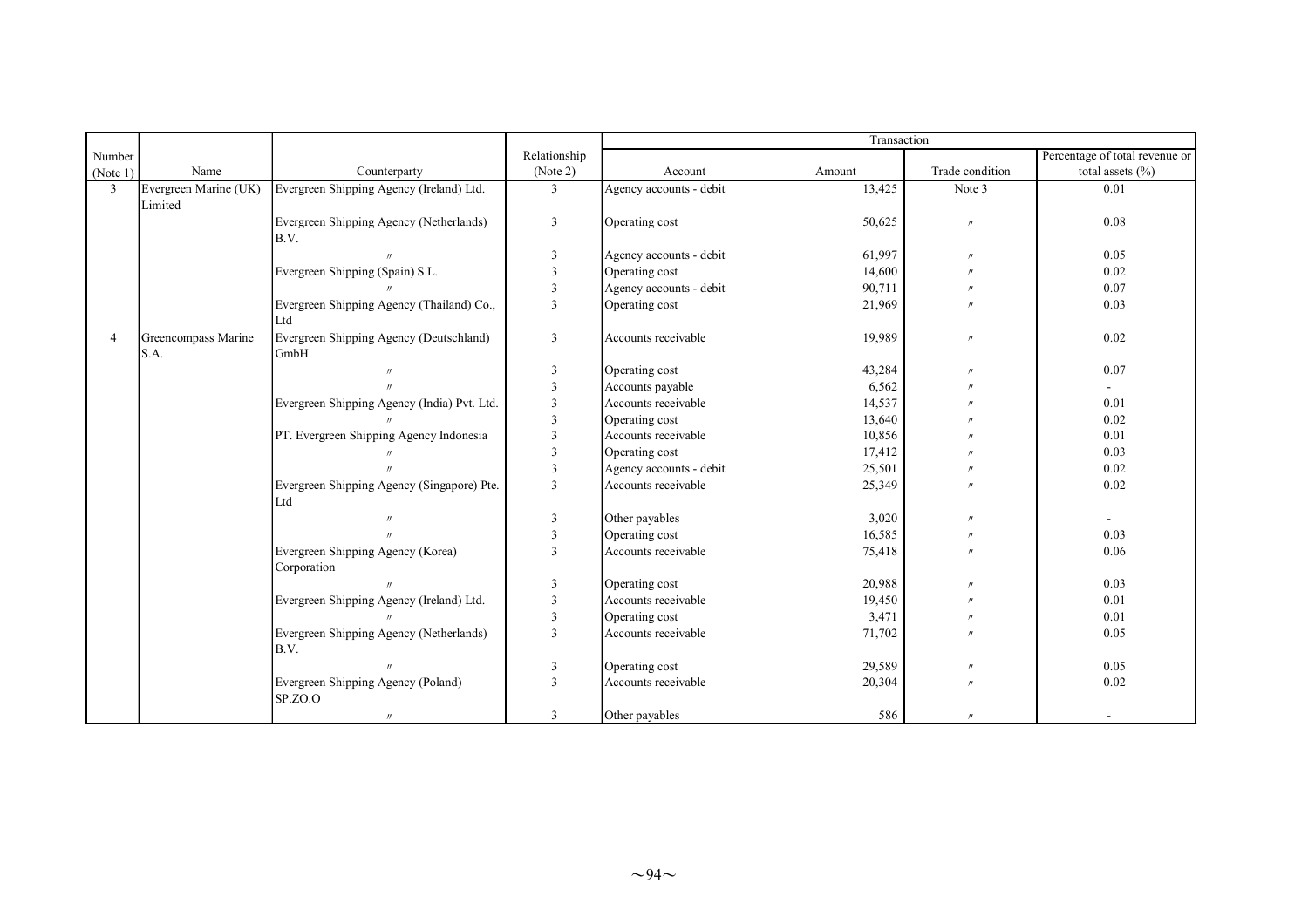|          |                                                    |                                                 |                         | Transaction              |         |                   |                                |
|----------|----------------------------------------------------|-------------------------------------------------|-------------------------|--------------------------|---------|-------------------|--------------------------------|
| Number   |                                                    |                                                 | Relationship            |                          |         |                   | Percentage of total revenue or |
| (Note 1) | Name                                               | Counterparty                                    | (Note 2)                | Account                  | Amount  | Trade condition   | total assets $(\% )$           |
| 4        | Greencompass Marine                                | Evergreen Shipping Agency (Poland)              | 3                       | Operating cost           | 3,060   | Note 3            |                                |
|          | S.A.                                               | SPZO.                                           |                         |                          |         |                   |                                |
|          |                                                    | Evergreen Shipping Agency France S.A.           | 3                       | Other payables           | 3,432   | $\prime\prime$    |                                |
|          |                                                    |                                                 | $\mathbf{3}$            | Operating cost           | 35,440  | $\prime$          | 0.06                           |
|          |                                                    |                                                 |                         | Agency accounts - debit  | 163,646 | $\prime$          | 0.12                           |
|          |                                                    | Evergreen Shipping Agency (Italy) S.P.A.        |                         | Operating cost           | 28,973  | $^{\prime\prime}$ | 0.05                           |
|          |                                                    |                                                 | 3                       | Agency accounts - credit | 16,396  | $^{\prime\prime}$ | 0.01                           |
|          |                                                    | Evergreen Argentina S.A.                        | $\mathbf{3}$            | Agency accounts - debit  | 62,492  | $^{\prime\prime}$ | 0.05                           |
|          |                                                    | Evergreen Shipping Agency (Thailand) Co.,       | $\overline{3}$          | Operating cost           | 31,699  | $^{\prime\prime}$ | 0.05                           |
|          |                                                    | Ltd                                             |                         |                          |         |                   |                                |
|          |                                                    | Evergreen Shipping (Spain) S.L.                 | 3                       | Operating cost           | 22,168  | $^{\prime\prime}$ | 0.03                           |
| 5        | Evergreen Shipping<br>Agency (Deutschland)<br>GmbH | Evergreen Shipping Agency (Russia) Ltd.         | 3                       | Accounts payable         | 18,493  | $\prime$          | 0.01                           |
|          |                                                    |                                                 | 3                       | Operating cost           | 28,250  | $\prime$          | 0.04                           |
| 6        | Peony Investment S.A.                              | Shenzhen Greentrans Transportation Co.,<br>Ltd. | 3                       | Other payables           | 4,299   | $^{\prime\prime}$ |                                |
|          |                                                    | Evergreen Shipping Agency (India) Pvt. Ltd.     | $\overline{3}$          | Other receivables        | 62,145  | $\prime$          | 0.05                           |
|          |                                                    | Evergreen Argentina S.A.                        | 3                       | Other receivables        | 14      | $^{\prime\prime}$ |                                |
|          |                                                    | Evergreen Shipping Agency (Vietnam) Corp.       | 3                       | Other receivables        | 3,402   | $^{\prime\prime}$ |                                |
|          |                                                    | Armand Investment (Netherlands) N.V.            | $\overline{\mathbf{3}}$ | Other receivables        | 40      | $^{\prime\prime}$ |                                |
|          |                                                    |                                                 |                         |                          |         |                   |                                |

Note 1: Transaction types between the Company and the subsidiary are shown as follows:

(1) the "0" donates the Company.

(2) the subsidiaries are donated in sequential numbers from "1".

Note 2: The relationship types are shown as follows:

(1) the Company to the subsidiary.

(2) the subsidiary to the Company

(3) the subsidiary to the subsidiary.

Note 3: Any trade types presented above are of no difference from ordinary transaction.